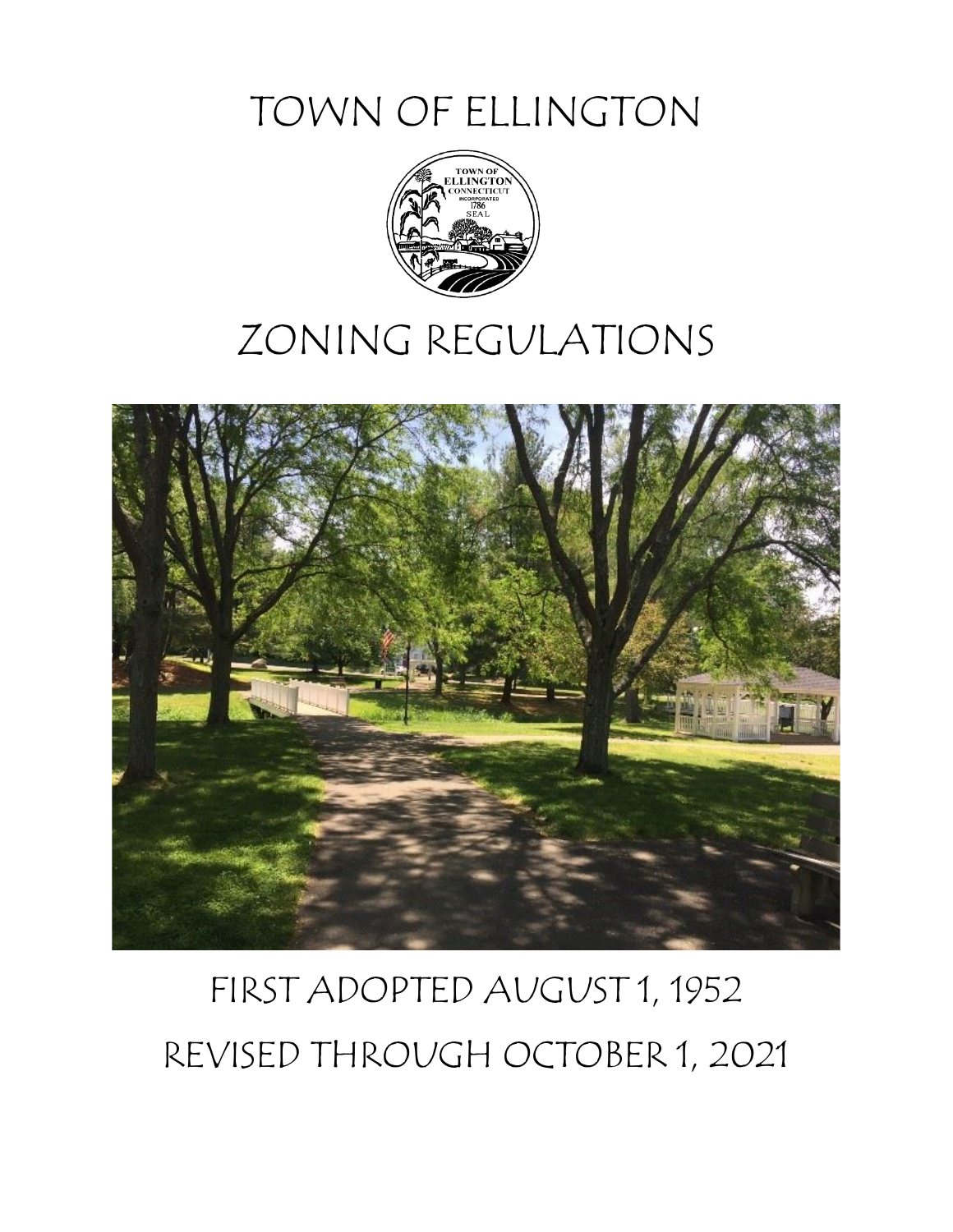| <b>ARTICLE 1</b>   |  |
|--------------------|--|
| <b>Section 1.1</b> |  |
| <b>Section 1.2</b> |  |
| <b>Section 1.3</b> |  |
| 1.3.1              |  |
| 1.3.2              |  |
|                    |  |
| <b>ARTICLE 2</b>   |  |
| <b>Section 2.1</b> |  |
| 2.1.1              |  |
| 2.1.2              |  |
| 2.1.3              |  |
| 2.1.4              |  |
| 2.1.5              |  |
| 2.1.6              |  |
| 2.1.7              |  |
| 2.1.8              |  |
| 2.1.9              |  |
| 2.1.10             |  |
| 2.1.11             |  |
| 2.1.12             |  |
| 2.1.13             |  |
| 2.1.14             |  |
| 2.1.15             |  |
| 2.1.16             |  |
| <b>Section 2.2</b> |  |
| 2.2.1              |  |
| 2.2.2              |  |
| 2.2.3              |  |
| 2.2.4              |  |
| 2.2.5              |  |
| 2.2.6              |  |
| <b>ARTICLE 3</b>   |  |
| <b>Section 3.1</b> |  |
|                    |  |
| <b>Section 3.2</b> |  |
| 3.2.1              |  |
| 3.2.2<br>3.2.3     |  |
| 3.2.4              |  |
| <b>Section 3.3</b> |  |
| <b>Section 3.4</b> |  |
|                    |  |
| <b>Section 3.5</b> |  |
| <b>Section 3.6</b> |  |
| 3.6.1              |  |
| 3.6.2              |  |
| 3.6.3              |  |
| 3.6.4<br>3.6.5     |  |
|                    |  |
| 3.6.6<br>3.6.7     |  |
| 3.6.8              |  |
| 3.6.9              |  |
| 3.6.10             |  |
| 3.6.11             |  |
|                    |  |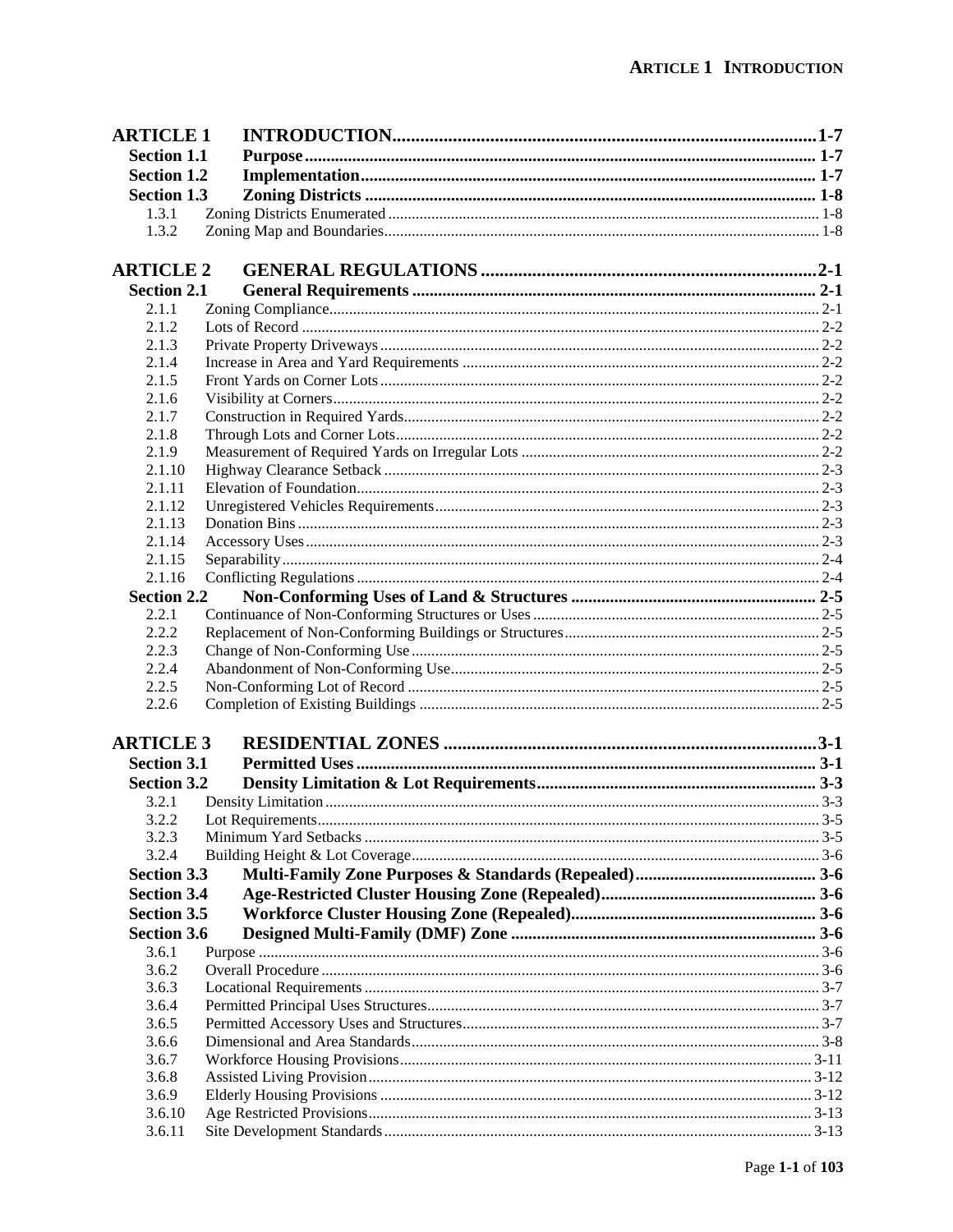| 3.6.12             |                                                                                                   |  |
|--------------------|---------------------------------------------------------------------------------------------------|--|
| 3.6.13             |                                                                                                   |  |
| 3.6.14             |                                                                                                   |  |
| 3.6.15             |                                                                                                   |  |
| <b>ARTICLE 4</b>   |                                                                                                   |  |
| <b>Section 4.1</b> |                                                                                                   |  |
| 4.1.1              |                                                                                                   |  |
| <b>Section 4.2</b> |                                                                                                   |  |
| 4.2.1              |                                                                                                   |  |
| 4.2.2              |                                                                                                   |  |
| 4.2.3              |                                                                                                   |  |
| <b>Section 4.3</b> |                                                                                                   |  |
| 4.3.1              |                                                                                                   |  |
| 4.3.2              |                                                                                                   |  |
| <b>ARTICLE 5</b>   |                                                                                                   |  |
| <b>Section 5.1</b> |                                                                                                   |  |
| <b>Section 5.2</b> |                                                                                                   |  |
| <b>Section 5.3</b> |                                                                                                   |  |
| <b>Section 5.4</b> |                                                                                                   |  |
| <b>Section 5.5</b> |                                                                                                   |  |
| 5.5.1              |                                                                                                   |  |
| 5.5.2              |                                                                                                   |  |
| 5.5.3              |                                                                                                   |  |
| <b>Section 5.6</b> |                                                                                                   |  |
| 5.6.1              |                                                                                                   |  |
| 5.6.2              | Standards for Streams without Established Base Flood Elevations, Floodways, and/or Flood Map. 5-6 |  |
| 5.6.3              |                                                                                                   |  |
| 5.6.4              |                                                                                                   |  |
| 5.6.5              |                                                                                                   |  |
| <b>ARTICLE 6</b>   |                                                                                                   |  |
| <b>Section 6.1</b> |                                                                                                   |  |
| <b>Section 6.2</b> |                                                                                                   |  |
| 6.2.1              |                                                                                                   |  |
| 6.2.2              |                                                                                                   |  |
| 6.2.3              |                                                                                                   |  |
| 6.2.4              |                                                                                                   |  |
| 6.2.5              |                                                                                                   |  |
| 6.2.6              |                                                                                                   |  |
| 6.2.7              |                                                                                                   |  |
| 6.2.8              |                                                                                                   |  |
| 6.2.9              |                                                                                                   |  |
| 6.2.10             |                                                                                                   |  |
| 6.2.11             | Loading Requirements for Commercial, Industrial, Planned Commercial and Industrial Park Zones 6-6 |  |
| 6.2.12             |                                                                                                   |  |
| 6.2.13             |                                                                                                   |  |
| Section 6.3        |                                                                                                   |  |
| 6.3.1              |                                                                                                   |  |
| 6.3.2              |                                                                                                   |  |
| 6.3.3<br>6.3.4     |                                                                                                   |  |
| 6.3.5              |                                                                                                   |  |
| 6.3.6              |                                                                                                   |  |
| 6.3.7              |                                                                                                   |  |
|                    |                                                                                                   |  |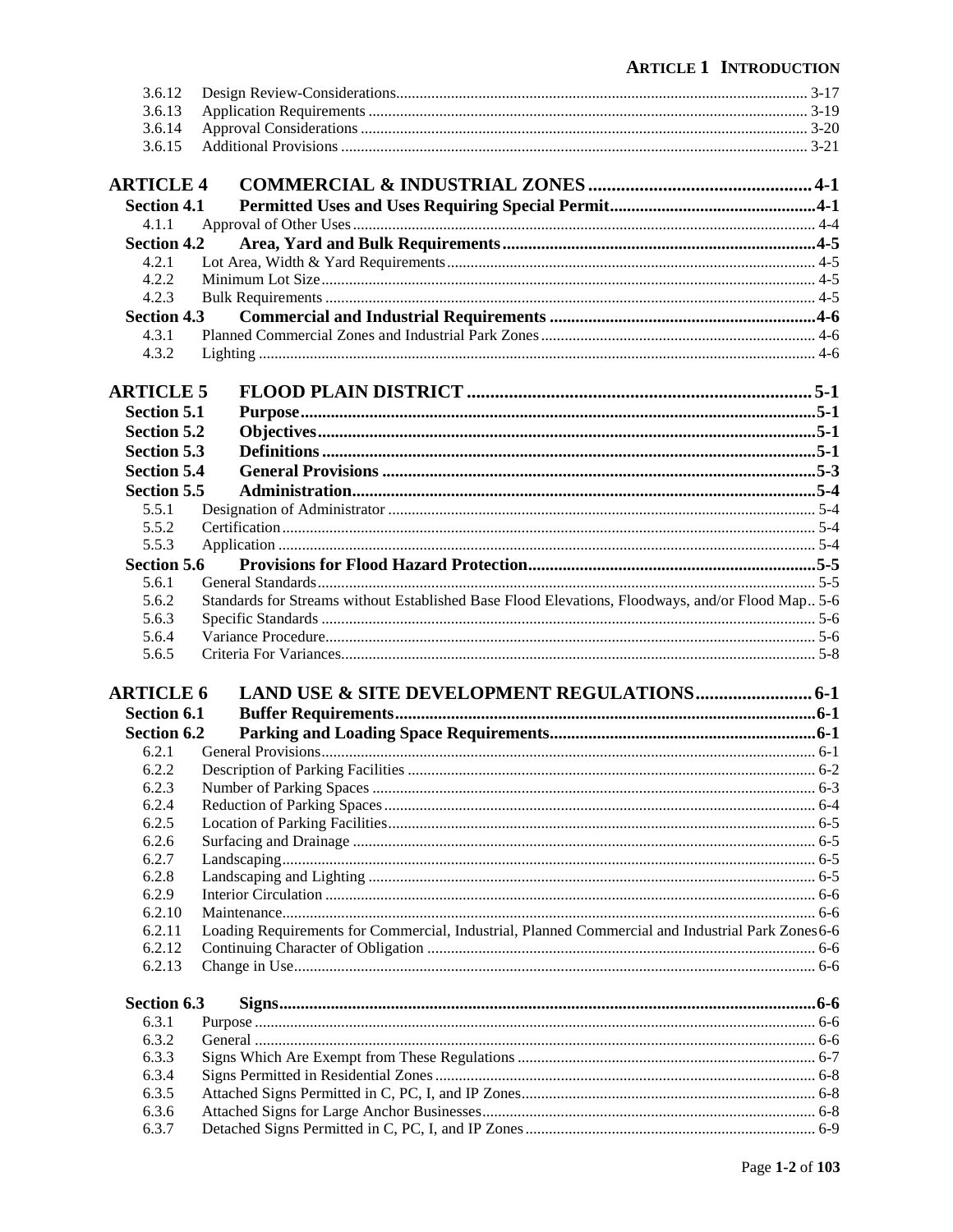| <b>Section 9.2</b>  |                                                |  |
|---------------------|------------------------------------------------|--|
| <b>Section 9.1</b>  |                                                |  |
| <b>ARTICLE 9</b>    | ADMINISTRATION, ENFORCEMENT AND APPEALS9-1     |  |
|                     |                                                |  |
| 8.3.2               |                                                |  |
| 8.3.1               |                                                |  |
| <b>Section 8.3</b>  |                                                |  |
|                     |                                                |  |
| 8.2.3               |                                                |  |
| 8.2.2               |                                                |  |
| 8.2.1               |                                                |  |
| <b>Section 8.2</b>  |                                                |  |
| 8.1.1               |                                                |  |
| <b>Section 8.1</b>  |                                                |  |
| <b>ARTICLE 8</b>    | SITE PLANS, SPECIAL PERMITS & ZONE CHANGES 8-1 |  |
|                     |                                                |  |
| <b>Section 7.16</b> |                                                |  |
| <b>Section 7.15</b> |                                                |  |
| <b>Section 7.14</b> |                                                |  |
| <b>Section 7.13</b> |                                                |  |
| <b>Section 7.12</b> |                                                |  |
| <b>Section 7.11</b> |                                                |  |
| <b>Section 7.10</b> |                                                |  |
| <b>Section 7.9</b>  |                                                |  |
| <b>Section 7.8</b>  |                                                |  |
|                     |                                                |  |
| <b>Section 7.7</b>  |                                                |  |
| 7.6.3               |                                                |  |
| 7.6.2               |                                                |  |
| 7.6.1               |                                                |  |
| <b>Section 7.6</b>  |                                                |  |
| 7.5.4               |                                                |  |
| 7.5.3               |                                                |  |
| 7.5.2               |                                                |  |
| 7.5.1               |                                                |  |
| <b>Section 7.5</b>  |                                                |  |
| <b>Section 7.4</b>  |                                                |  |
| <b>Section 7.3</b>  |                                                |  |
| <b>Section 7.2</b>  |                                                |  |
| <b>Section 7.1</b>  |                                                |  |
| <b>ARTICLE 7</b>    |                                                |  |
| <b>Section 6.6</b>  |                                                |  |
| <b>Section 6.5</b>  |                                                |  |
| 6.4.9               |                                                |  |
| 6.4.8               |                                                |  |
| 6.4.7               |                                                |  |
| 6.4.6               |                                                |  |
| 6.4.5               |                                                |  |
| 6.4.4               |                                                |  |
| 6.4.3               |                                                |  |
| 6.4.2               |                                                |  |
| 6.4.1               |                                                |  |
| <b>Section 6.4</b>  |                                                |  |
| 6.3.10              |                                                |  |
| 6.3.9               |                                                |  |
| 6.3.8               |                                                |  |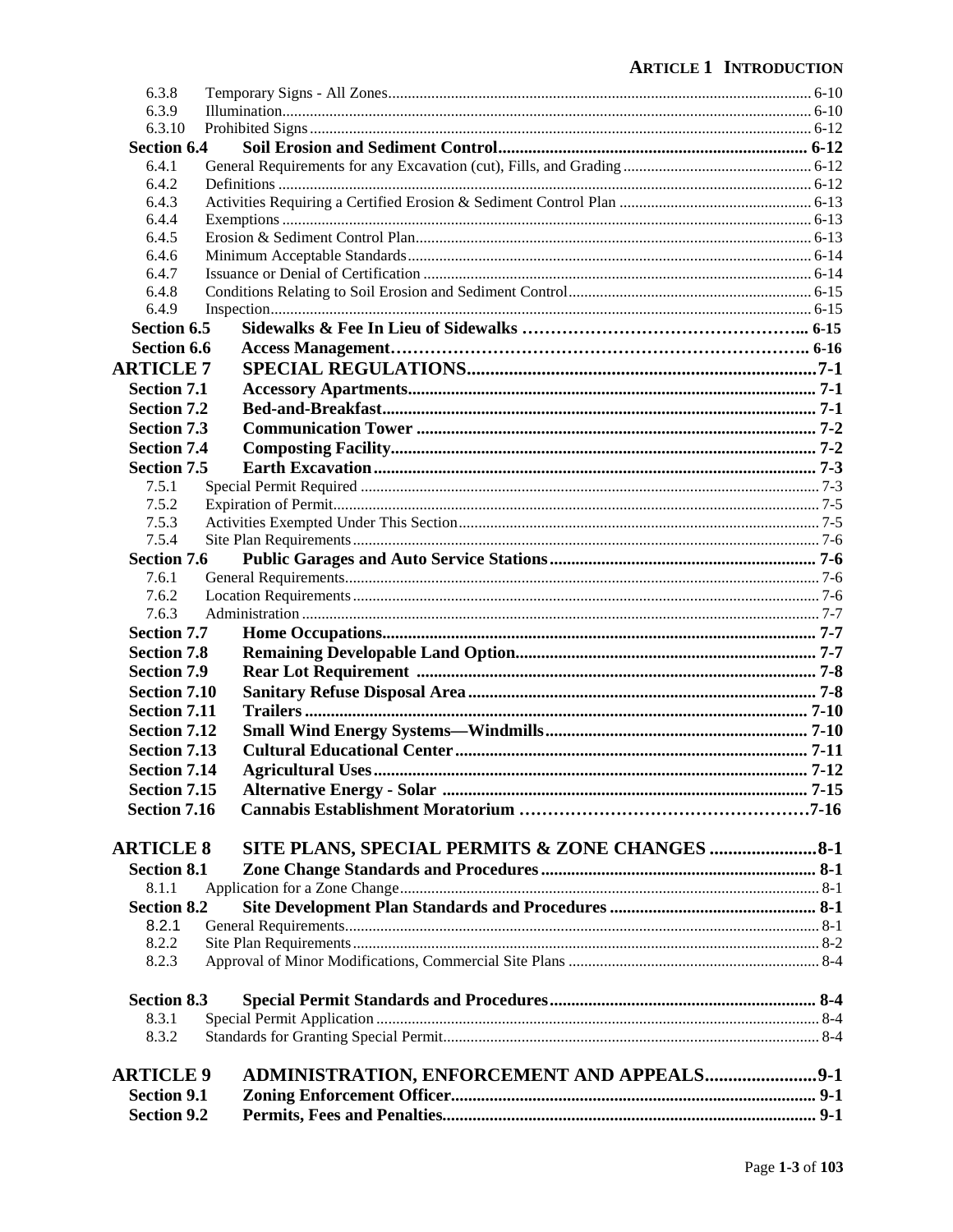| 9.2.1               |  |  |
|---------------------|--|--|
| 9.2.2               |  |  |
| 9.2.3               |  |  |
| <b>Section 9.3</b>  |  |  |
| <b>Section 9.4</b>  |  |  |
| <b>Section 9.5</b>  |  |  |
| 9.5.1               |  |  |
| 9.5.2               |  |  |
| 9.5.3               |  |  |
| 9.5.4               |  |  |
| 9.5.5               |  |  |
| <b>Section 9.6</b>  |  |  |
| <b>ARTICLE 10</b>   |  |  |
| <b>Section 10.1</b> |  |  |
| <b>Section 10.2</b> |  |  |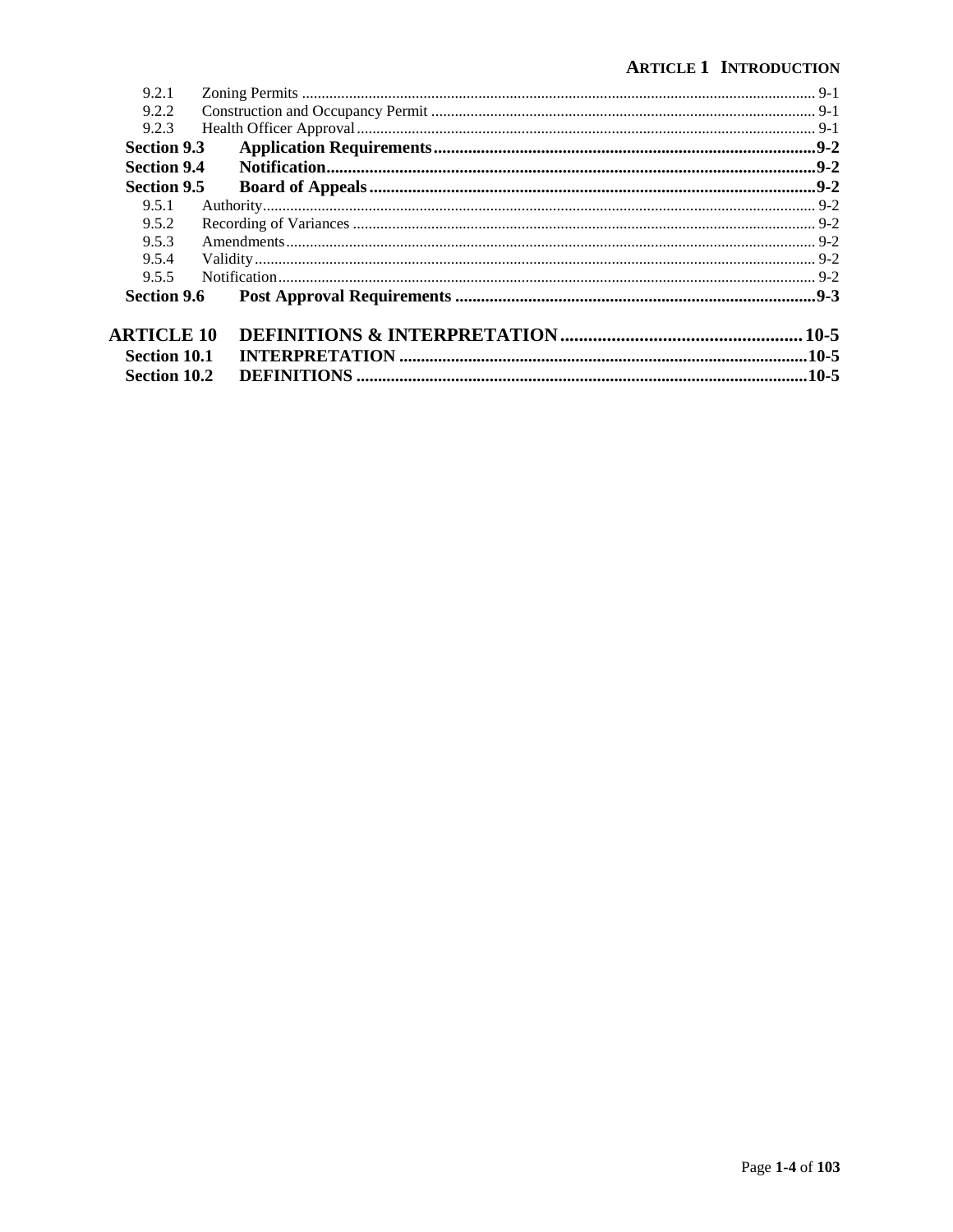# **Amendments (Since 6-10-06)**

| <b>REGULATION</b>                                                                                                                                                                                                                                                                                                                                                                                                                                                                                                                                                                                                                                                                                                                                                                                                                 | <b>EFFECTIVE</b>           |
|-----------------------------------------------------------------------------------------------------------------------------------------------------------------------------------------------------------------------------------------------------------------------------------------------------------------------------------------------------------------------------------------------------------------------------------------------------------------------------------------------------------------------------------------------------------------------------------------------------------------------------------------------------------------------------------------------------------------------------------------------------------------------------------------------------------------------------------|----------------------------|
| Comprehensive Amendments for Whole Scale Modifications & Streamlining of Uses<br>and Reorganization of Content                                                                                                                                                                                                                                                                                                                                                                                                                                                                                                                                                                                                                                                                                                                    | Effective 6-10-06          |
| <b>Attached Signs for Large Anchor Businesses</b>                                                                                                                                                                                                                                                                                                                                                                                                                                                                                                                                                                                                                                                                                                                                                                                 | Effective 6-10-06          |
| Signs Permitted in Residential Zones, Application for a Zone Change, Application<br>Requirements, Notification Board of Appeals, Potable Water Wells, Conflicting<br>Regulations, Permitted Uses and Uses Requiring Special Permit, Permitted Uses                                                                                                                                                                                                                                                                                                                                                                                                                                                                                                                                                                                | Effective 12-22-06         |
| Small Wind Energy Systems - Windmills                                                                                                                                                                                                                                                                                                                                                                                                                                                                                                                                                                                                                                                                                                                                                                                             | Effective 2-15-07          |
| Bulk Requirements & Definitions                                                                                                                                                                                                                                                                                                                                                                                                                                                                                                                                                                                                                                                                                                                                                                                                   | Effective 7-15-07          |
| Density, Height, Yard and Living Area Requirements                                                                                                                                                                                                                                                                                                                                                                                                                                                                                                                                                                                                                                                                                                                                                                                | Effective 8-15-07          |
| Signage, Signs Permitted In Residential Zones                                                                                                                                                                                                                                                                                                                                                                                                                                                                                                                                                                                                                                                                                                                                                                                     | Effective 11-15-07         |
| Permitted Uses and Uses Requiring Special Permit                                                                                                                                                                                                                                                                                                                                                                                                                                                                                                                                                                                                                                                                                                                                                                                  | Effective 1-7-08           |
| Permitted Uses, Off Street Parking Requirements, Cultural Educational Center<br>Definitions                                                                                                                                                                                                                                                                                                                                                                                                                                                                                                                                                                                                                                                                                                                                       | Effective 4-15-08          |
| Through Lots and Corner Lots, Measurement of Required Yards on Irregular Lots,<br>Potable Water Wells, Definitions                                                                                                                                                                                                                                                                                                                                                                                                                                                                                                                                                                                                                                                                                                                | Effective 6-15-08          |
| Notification                                                                                                                                                                                                                                                                                                                                                                                                                                                                                                                                                                                                                                                                                                                                                                                                                      | Effective $10-15-08$       |
| Permitted Uses and Uses Requiring Special Permit                                                                                                                                                                                                                                                                                                                                                                                                                                                                                                                                                                                                                                                                                                                                                                                  | Effective 7-15-09          |
| Permitted Uses, Permitted Uses and Uses Requiring Special Permit                                                                                                                                                                                                                                                                                                                                                                                                                                                                                                                                                                                                                                                                                                                                                                  | Effective 8-28-09          |
| Permitted Uses and Uses Requiring Special Permit                                                                                                                                                                                                                                                                                                                                                                                                                                                                                                                                                                                                                                                                                                                                                                                  | Effective 9-25-09          |
| Trailers & Definitions                                                                                                                                                                                                                                                                                                                                                                                                                                                                                                                                                                                                                                                                                                                                                                                                            | Effective 2-15-10          |
| Density, Height, Yard and Living Area Requirements                                                                                                                                                                                                                                                                                                                                                                                                                                                                                                                                                                                                                                                                                                                                                                                | Effective 5-15-10          |
| <b>Expiration of Permit</b>                                                                                                                                                                                                                                                                                                                                                                                                                                                                                                                                                                                                                                                                                                                                                                                                       | Effective 6-15-10          |
| Workforce Cluster Housing Zone                                                                                                                                                                                                                                                                                                                                                                                                                                                                                                                                                                                                                                                                                                                                                                                                    | Effective 7-1-10           |
| Lot Area Width and Yard Requirements                                                                                                                                                                                                                                                                                                                                                                                                                                                                                                                                                                                                                                                                                                                                                                                              | Effective 9-7-10           |
| Permitted Uses, Permitted Uses and Uses Requiring Special Permit, Signs,<br>Agricultural Uses, Definitions                                                                                                                                                                                                                                                                                                                                                                                                                                                                                                                                                                                                                                                                                                                        | <b>Effective 12-15-10</b>  |
| Definitions, Zoning Districts, Replace Existing Use Table with modified version<br>based upon Density-based Residential Zoning, Repeal existing and adopt Density<br>Limitation, Repeal Minimum Floor Area Requirements and Modify Dimensional<br>Standards, Repeal Open Space Residential (OSRD) Regulations, Adopt Remaining<br>Developable Land Option, Modify Building Separation in ARCHZ regulations,<br>Modify Building Separation in WCHZ regulations, Add General Requirements for<br>Any Excavation (cut), Fills, and Grading, Repeal Non-Agriculturally Related Uses<br>and Definition of same, Modify Site Development / Design Requirements,<br>Composting Facility, and Section Agricultural Uses to remove old zoning<br>classifications, Modify Home Occupations to include all residences regardless of<br>zone. | Effective 7-15-11          |
| Age-Restricted Cluster Housing Zone, Post Approval, Workforce Cluster Housing,<br>Zone, Post Approval, Added Post Approval Requirements to formalize "in house"<br>post approval procedures and to comply with changes to State Statute pursuant to<br>Public Act 11-79, Modify Density Formula for clarification                                                                                                                                                                                                                                                                                                                                                                                                                                                                                                                 | <b>Effective 2-15-2012</b> |
| Earth Excavation to add Activities Exempted, Post Approval Requirements to update<br>bonding for erosion controls, Multiple sections regarding fire hydrants                                                                                                                                                                                                                                                                                                                                                                                                                                                                                                                                                                                                                                                                      | Effective 3-15-2013        |
| Agricultural Permitted Uses & Agricultural Special Permit Uses, Amending the<br>setback requirement to the street property line for agricultural enclosures, buildings<br>and structures                                                                                                                                                                                                                                                                                                                                                                                                                                                                                                                                                                                                                                          | Effective 1-15-2014        |
| Definitions & Interpretation, Amending the definition of Structure to exclude signs                                                                                                                                                                                                                                                                                                                                                                                                                                                                                                                                                                                                                                                                                                                                               | Effective 2-15-2014        |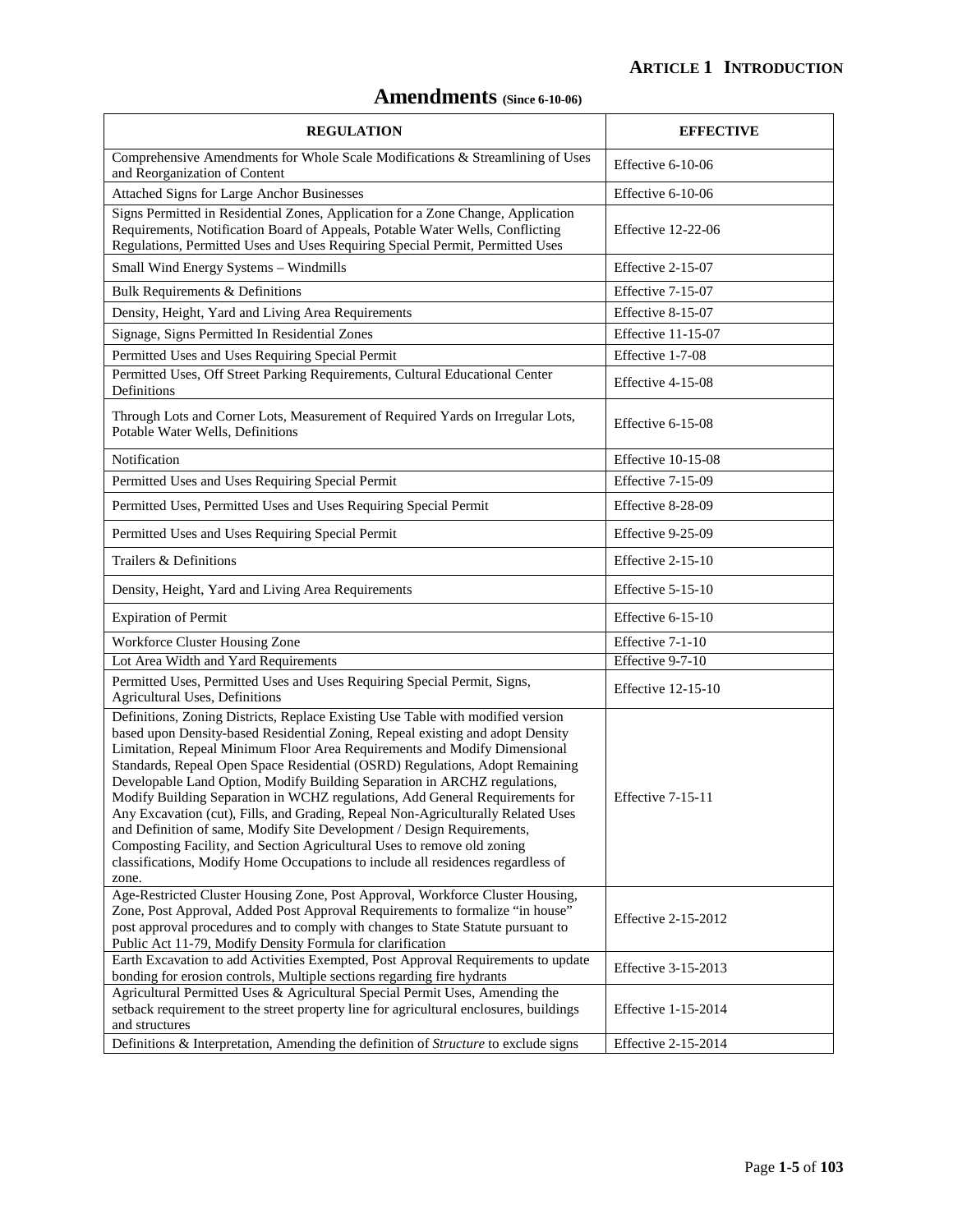| <b>REGULATION</b>                                                                                                                                                                                                                                                                          | <b>EFFECTIVE</b>           |
|--------------------------------------------------------------------------------------------------------------------------------------------------------------------------------------------------------------------------------------------------------------------------------------------|----------------------------|
| Medical Marijuana Production and Dispensary Facilities, Adding a Moratorium on<br>Palliative Marijuana Production and Dispensary Facilities, Definitions &<br>Interpretation, Adding Medical Marijuana Production Facility and Dispensary                                                  | Effective 3-31-2014        |
| Medical Marijuana Production and Dispensary Facilities<br>Extending the Moratorium on Palliative Marijuana Production and Dispensary<br>Facilities                                                                                                                                         | Effective 4-3-2015         |
| Medical Marijuana Production and Dispensary Facilities, Added to use table and<br>definitions, removed moratorium<br><b>Brew Pubs</b><br>Added to use table and definitions                                                                                                                | Effective 12-15-2015       |
| Section 3.3 - Multi-Family Zone repealed<br>Section 3.4 – Age-Restricted Cluster Housing Zone repealed<br>Section 3.5 - Workforce Cluster Housing Zone repealed<br>Section 3.6 - Designed Multi-Family (DMF) adopted<br>Sections 1.3.1, 2.1.10, 6.1, 9.6.2, and 9.6.4.5 updated references | Effective 1-15-2016        |
| Section 7.9 – Rear Lot Requirement amended regarding access                                                                                                                                                                                                                                | Effective 2-1-2016         |
| Section 7.5.2 – Expiration of Permit (Earth Excavation)                                                                                                                                                                                                                                    | Effective $5-15-16$        |
| Section 7.14 - Keeping of backyard poultry and beehives, and modifications to the<br>keeping of horses.<br>Section 7.14-3(B) - Farm Stores and Section 10.2 - Definitions ("Connecticut Grown<br>Products" and "Farm Products")                                                            | Effective $6-15-16$        |
| Section 2.1.13 - Donation Bins<br>Section 3.1.3 - Accessory Uses/Structures - Garages                                                                                                                                                                                                      | Effective 10-1-16          |
| Section 2.1 Ag Splits and First Cuts                                                                                                                                                                                                                                                       | <b>Effective 07-15-17</b>  |
| Section 7.15 Alternative Energy - Solar (new section)                                                                                                                                                                                                                                      | Effective 1-15-18          |
| Section 7.9 Rear Lot Requirements (Remove residential only restriction)                                                                                                                                                                                                                    | Effective 2-15-18          |
| Section 7.1 Accessory Apartments (remove 1-bedroom limitation and increase floor<br>area of apt from 35% to 50% of floor area of primary or 1000 sf max)                                                                                                                                   | Effective 4-15-18          |
| Section 6.3.8 Temporary Signs - All Zones (repeal existing regulations and replace<br>with new section)                                                                                                                                                                                    | Effective 4-15-18          |
| Section 7.9 Rear Lot Requirements (exempt lots subject to permanent easement for<br>farmland preservation)                                                                                                                                                                                 | Effective 12-30-2018       |
| Table 4.1 – Permitted Uses & Uses Requiring Special Permit – Commercial &<br>Industrial Zones – Revised table                                                                                                                                                                              | Effective 03-15-2019       |
| Section 6.3 Signs (repeal existing regulations and replace with new section)                                                                                                                                                                                                               | <b>Effective 7-1-2019</b>  |
| Section 7.1 Accessory Apartments (add 2 bedroom limitation)                                                                                                                                                                                                                                | Effective $7-1-2019$       |
| Section 6.3 Signs (Add 6.3.7 B - Changeable Electronic Fuel Pricing)                                                                                                                                                                                                                       | Effective 3-15-2020        |
| Section 6.5 – Sidewalks & Fee in-Lieu of Sidewalks                                                                                                                                                                                                                                         | Effective 11-01-2020       |
| Section 7.14.3 D Farm Brewery, Cidery, Distillery and Winery                                                                                                                                                                                                                               | Effective 12-01-2020       |
| Section 6.6 Access Management                                                                                                                                                                                                                                                              | <b>Effective 4-01-2021</b> |
| Section 2.1.10 Highway Clearance Setback (Update street listing)                                                                                                                                                                                                                           | Effective 5-01-2021        |
| Section 3.1.2 Residential Uses, Table 6.2.3 Off Street Parking Requirements, Section<br>7.1 Accessory Apartments and Section 10.2 Definitions                                                                                                                                              | Effective 9-01-2021        |
| Section 7.16 Cannabis Establishment Moratorium and Section 10.2 Definitions                                                                                                                                                                                                                | Effective 10-01-2021       |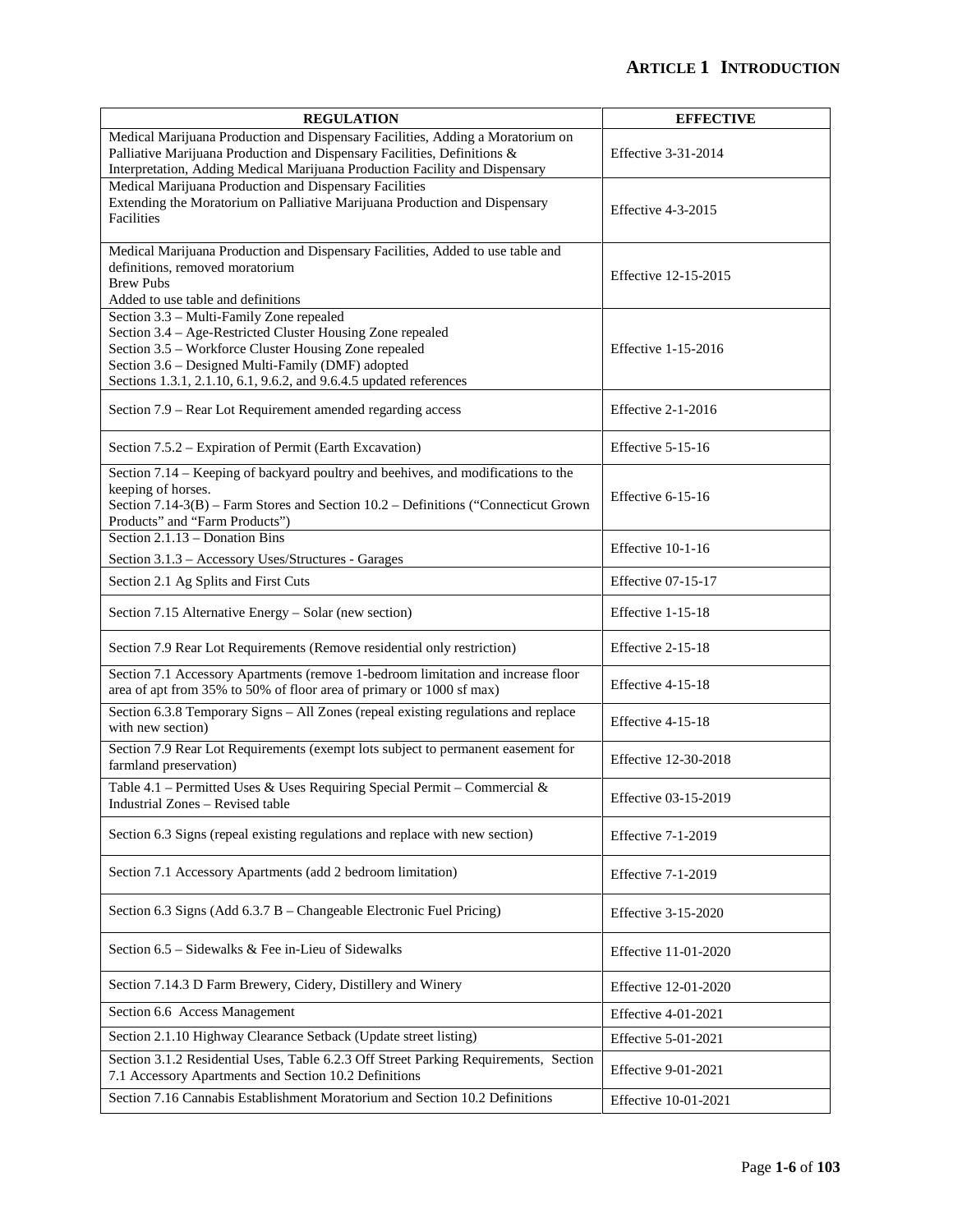### **Section 1.1 Purpose**

In accordance with Title 8, Chapter 124 of the General Statutes, as AMENDED, and other applicable General or Special Acts of the General Assembly, it is the purpose of these Zoning Regulations for the Town of Ellington, Connecticut, to:

- 1. Encourage the most appropriate use of land.
- 2. Conserve and stabilize the value of property.
- 3. Promote health, safety and general welfare.
- 4. Provide adequate open spaces for light and air.
- 5. Secure safety from fire, panic, flood and other disasters.
- 6. Lessen congestion in the streets.
- 7. Prevent undue concentration of population.
- 8. Facilitate adequate provisions for community utilities and facilities, such as transportation, water, sewerage, schools, parks and other public requirements.

# **Section 1.2 Implementation**

To carry out the purposes of these zoning regulations, the Commission may:

- 1. Designate, regulate and restrict the location and use of buildings, structures and land for agriculture, residence, commerce, trade, industry and other purposes.
- 2. Regulate and limit the height, number of stories and size of buildings and other structures hereafter erected or altered.
- 3. Regulate and determine size and location of yards and other open spaces.
- 4. Regulate and limit the density of population.
- 5. Divide the Town of Ellington into such zoning districts as seems best suited for said purposes.
- 6. Provide for the enforcement of these regulations.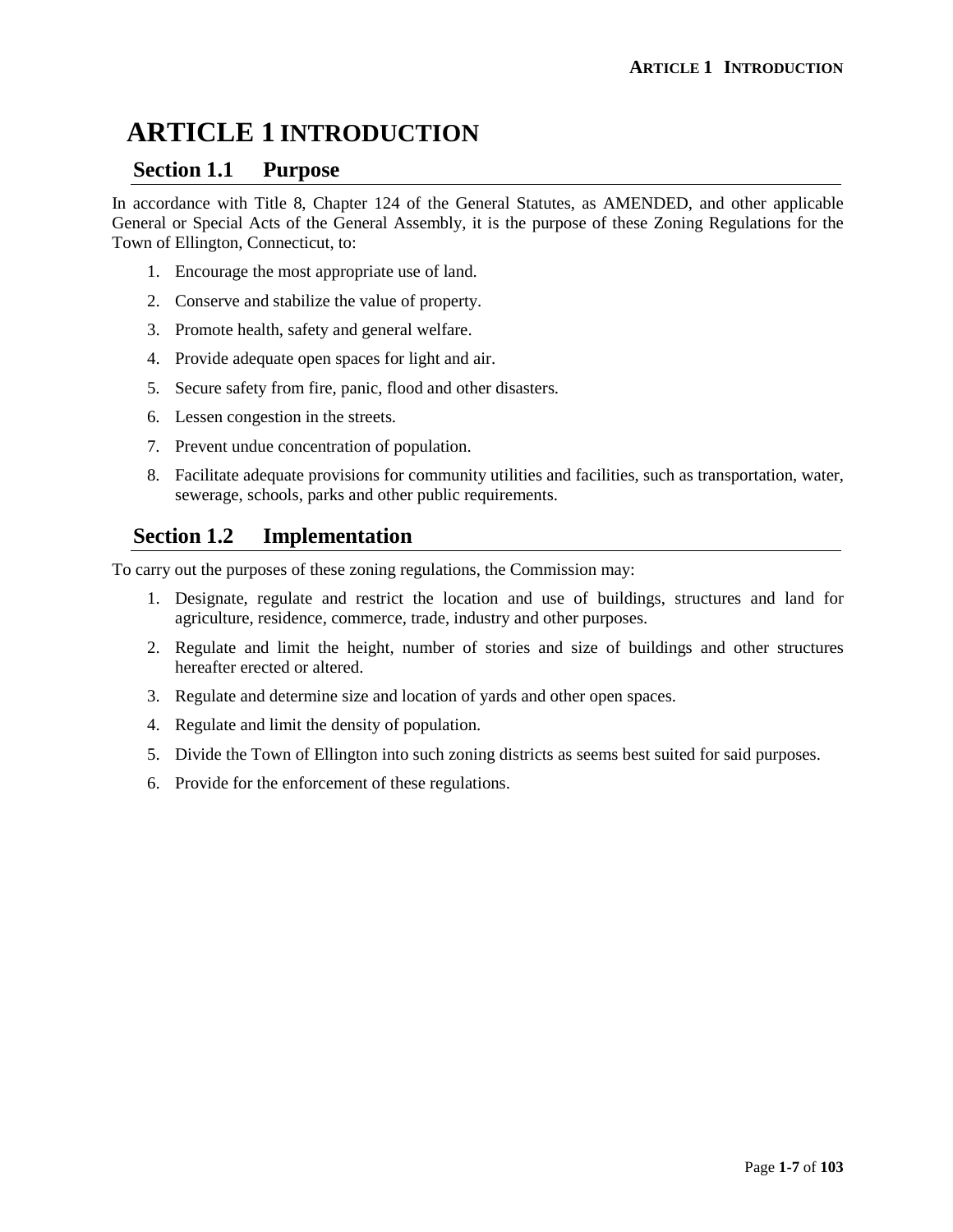# **Section 1.3 Zoning Districts**

#### **1.3.1 Zoning Districts Enumerated**

For the purposes of these regulations, the Town of Ellington is hereby divided into the following zones:

| <b>Residence Districts</b>            |            |
|---------------------------------------|------------|
| Residential Zone                      | R          |
| Rural Agricultural / Residential Zone | R A R      |
| Lake Residence Zone                   | I R        |
| Designed Multi-Family Zone            | <b>DMF</b> |
| Multi-Family Residence Zone           | MF         |
|                                       |            |
|                                       |            |
| <b>Business Districts</b>             |            |
| Commercial Zone                       | C          |
| <b>Planned Commercial Zone</b>        | PC.        |
|                                       |            |
| <b>Industrial Districts</b>           |            |
| Industrial Zone                       | T          |
| Industrial Park Zone                  | IP         |
|                                       |            |
| <b>Flood Plain</b>                    |            |
| <b>Flood Plain District</b>           | FP         |

#### **1.3.2 Zoning Map and Boundaries**

- A. The boundaries of these zones are established as shown on the Zoning Map, Ellington, Connecticut, effective on August 2, 1968, as it may be AMENDED from time to time, and filed in the office of the Town Clerk of Ellington, Connecticut, which map is part of these regulations, whether or not bound with them.
	- 1. For purposes of these regulations and unless otherwise indicated on the Zoning Map by fixed lines or dimensions, the boundaries are either street lines, street lines extended, property lines, waterways or lines drawn parallel to the center line of the street and dimensioned as to depth.
	- 2. Where boundaries are streets, street or railroad rights of way or waterways, the boundary of the zone is the center line of the right of way or waterway.
- B. The boundaries of the Flood Plain District are shown on the Ellington Flood Insurance Rate Maps (FIRM) and the Flood Boundary and Floodway Map as the same exist or may be AMENDED from time to time by the Federal Emergency Management Agency.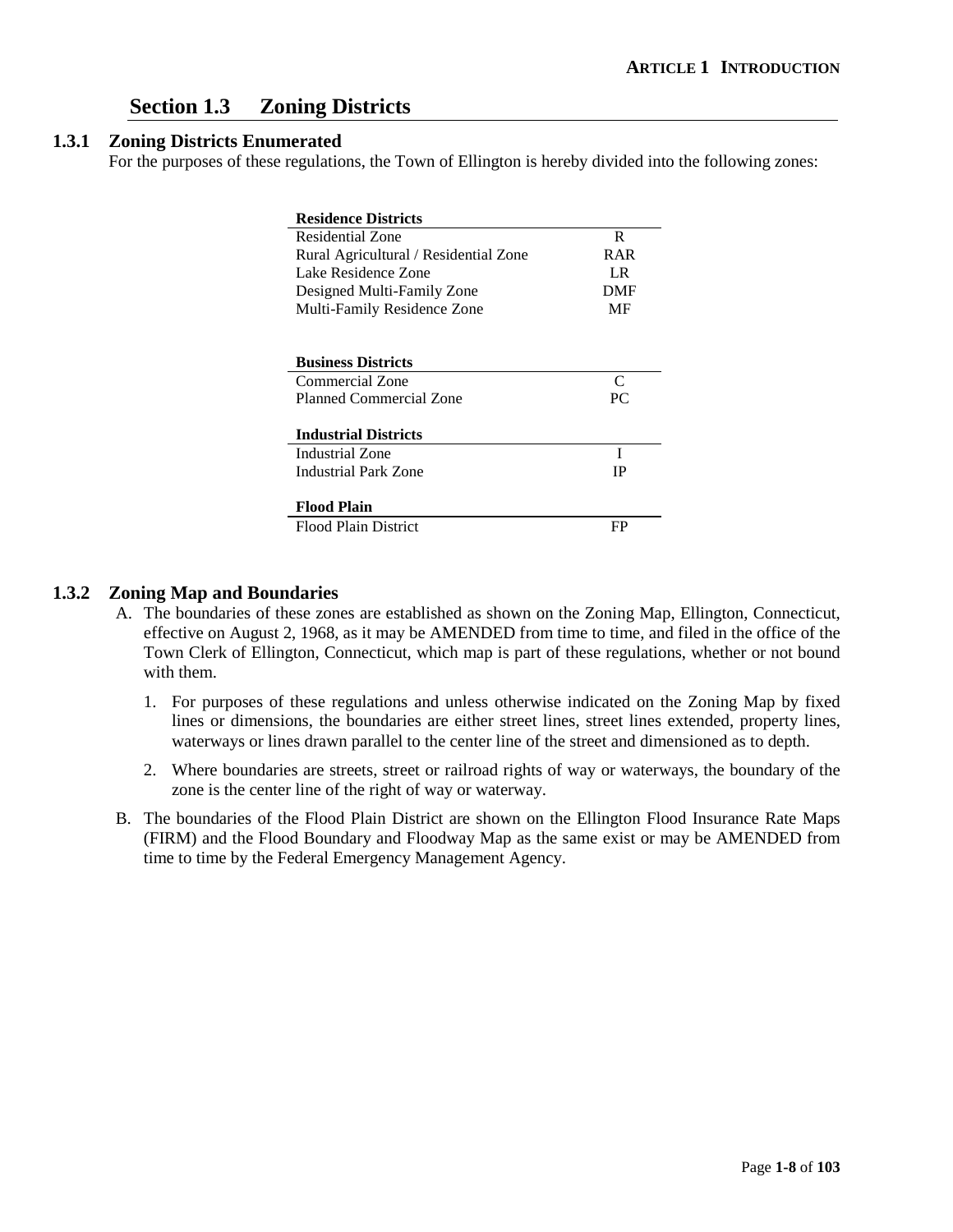# **ARTICLE 2 GENERAL REGULATIONS**

### **Section 2.1 General Requirements**

#### **2.1.1 Zoning Compliance**

- A. Every building or structure hereafter erected, reconstructed, structurally altered, enlarged or moved, and every building, structure, premises or land used, rearranged, designed or intended for any use shall be so built or used only as is permitted in the zone in which such building, structure, land or use is located.
- B. No conveyance of land shall be made that creates a non-conforming structure or lot or reduces the remaining land below the minimum area, frontage and yard requirements of the zone in which said land is located.
	- 1. Maps to be filed on the Ellington Land Records conveying land for agricultural purposes shall be approved by the Planning Department prior to recording in order for the property owner or other person to demonstrate that such conveyance is in compliance with Connecticut General Statutes Section 8-18, and shall be subject to the following standards:
	- a. Maps shall be A2 surveys provided by land surveyors licensed in Connecticut.
	- b. Maps shall reflect the following statement prior to filing on the Ellington Land Records:

NOT A SUBDIVISION, per Connecticut General Statutes Section 8-18; Division of land depicted on map is for agricultural purposes and without demonstrating suitability for development. Subject lot not approved pursuant to C.G.S. Section 8-25 Subdivision of land, and any future division, development, or use, unless otherwise exempt, is subject to all applicable statutes, regulations, and required approvals for the development of the subject lot for a dwelling or structure, or for the lot's use.

2. Maps to be filed on the Ellington Land Records dividing a parcel into two parts for the purpose, whether immediate or future, of sale or building excluding development for municipal, conservation or agricultural purposes, shall be approved by the Planning Department prior to recording and shall be subject to the following standards:

- a. Maps shall be A2 surveys provided by land surveyors licensed in Connecticut.
- b. The landowner shall provide to the Planning Department a deed history and legal opinion from an attorney licensed in Connecticut determining that the division of the parcel is exempt from subdivision as defined pursuant to Connecticut General Statutes Section 8-18.
- c. Maps shall reflect the following statement prior to filing on the Ellington Land Records:

 NOT A SUBDIVISION, per Connecticut General Statutes Section 8-18; Division of land depicted on map constitutes the first division of the parcel, is exempt from subdivision, and is done without demonstrating suitability for development. Lot not approved pursuant to C.G.S. Section 8-25 Subdivision of land, and any future division of land, unless otherwise exempt, is subject to all applicable statutes, regulations, and required approvals, for the development of the subject lot for a dwelling or structure, or for the lot's use.

- C. All structures and uses of land shall comply with the Area and Yard Requirements; Off-Street Parking and Loading Requirements; and the regulations governing signs.
- D. All uses not specifically permitted are prohibited.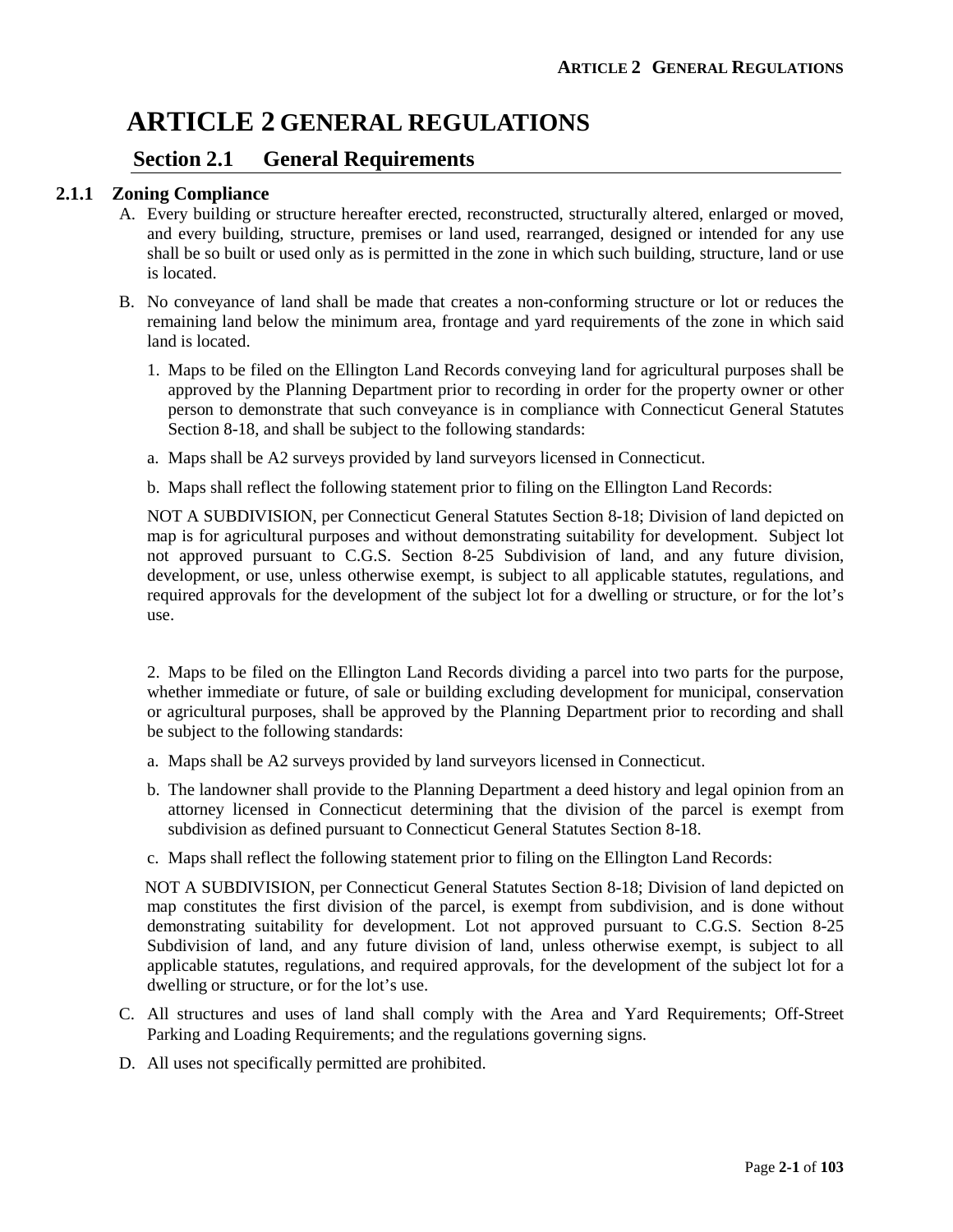#### **2.1.2 Lots of Record**

Where a lot of record at the time of passage of these regulations or any amendments thereto falls into two or more zones, the more restrictive zoning district shall apply, unless the parcel can be potentially subdivided into two or more parcels in full compliance with these regulations in such a manner so as to create separate parcels of land which fall into separate zoning districts.

#### **2.1.3 Private Property Driveways**

To provide adequate access for Ellington's emergency vehicles, all driveways in excess of 100 feet shall meet the following minimum criteria:

- 1. Six inches of bank run gravel and 2 inches of processed gravel on a firm road bed not less than 15 feet wide.
- 2. A 14% maximum grade and a minimum turning radius of 40 feet.
- 3. Turn around provisions shall be made at the end of each private driveway.

#### **2.1.4 Increase in Area and Yard Requirements**

The Commission may require, in areas not served by public sewer system, that a lot or lots be increased in area to provide adequate and safe seepage of the sewage effluent within the lot without objectionable odors or pollution of adjoining property and storm water channels. The decision of the Commission shall be based on investigation by the Health Officer and a sanitary engineer who is a Registered Professional Engineer in the State of Connecticut. The investigation shall determine whether adequate sewage disposal for occupant building or buildings can be achieved on a lot of the size required for the zone due to inadequate porosity of the soil, poor drainage conditions, or danger of contamination of ground water supply.

#### **2.1.5 Front Yards on Corner Lots**

Requirements for front yards shall be enforced on both streets.

#### **2.1.6 Visibility at Corners**

On a corner lot in any zone no planting, wall, fence, structure or obstruction to vision more than two feet in height shall be placed or maintained within the triangular area formed by the intersecting street lines and a straight line connecting points on said street lines each of which points is 25 feet distant from the point of intersection.

The Commission may require greater corner visibility where gradient, angle or intersecting streets, existing planting, grading or other pertinent conditions warrant variation for the safety and welfare of the public.

#### **2.1.7 Construction in Required Yards**

Notwithstanding other provisions of these regulations, fences, walls, hedges and shrub plantings are permitted in any required yard or along the edge of any yard provided that no fence, wall or shrub planting along the street sides of corner lots, or from the building setback line to the street line shall be over 2½ feet in height. A fence or wall which is constructed in such a manner as to provide less than fifty (50) percent obstruction of vision through the fence along the entire distance and height of the fence may be erected in the front yard setback area up to four (4) feet in height. *(Amended: 30 September 1996)*

#### **2.1.8 Through Lots and Corner Lots**

On a through and corner lots, front yard setback requirements apply to all street frontages. *(Amended: 15 June 2008)*

#### **2.1.9 Measurement of Required Yards on Irregular Lots**

Where the front line is an arc and the sidelines converge toward the front lot line, typically considered a "pie-lot", the required frontage may be measured along the front yard setback line for that particular zone and any increased setback requirement in accordance with Highway Clearance Setbacks. *(Amended: 15 June 2008)*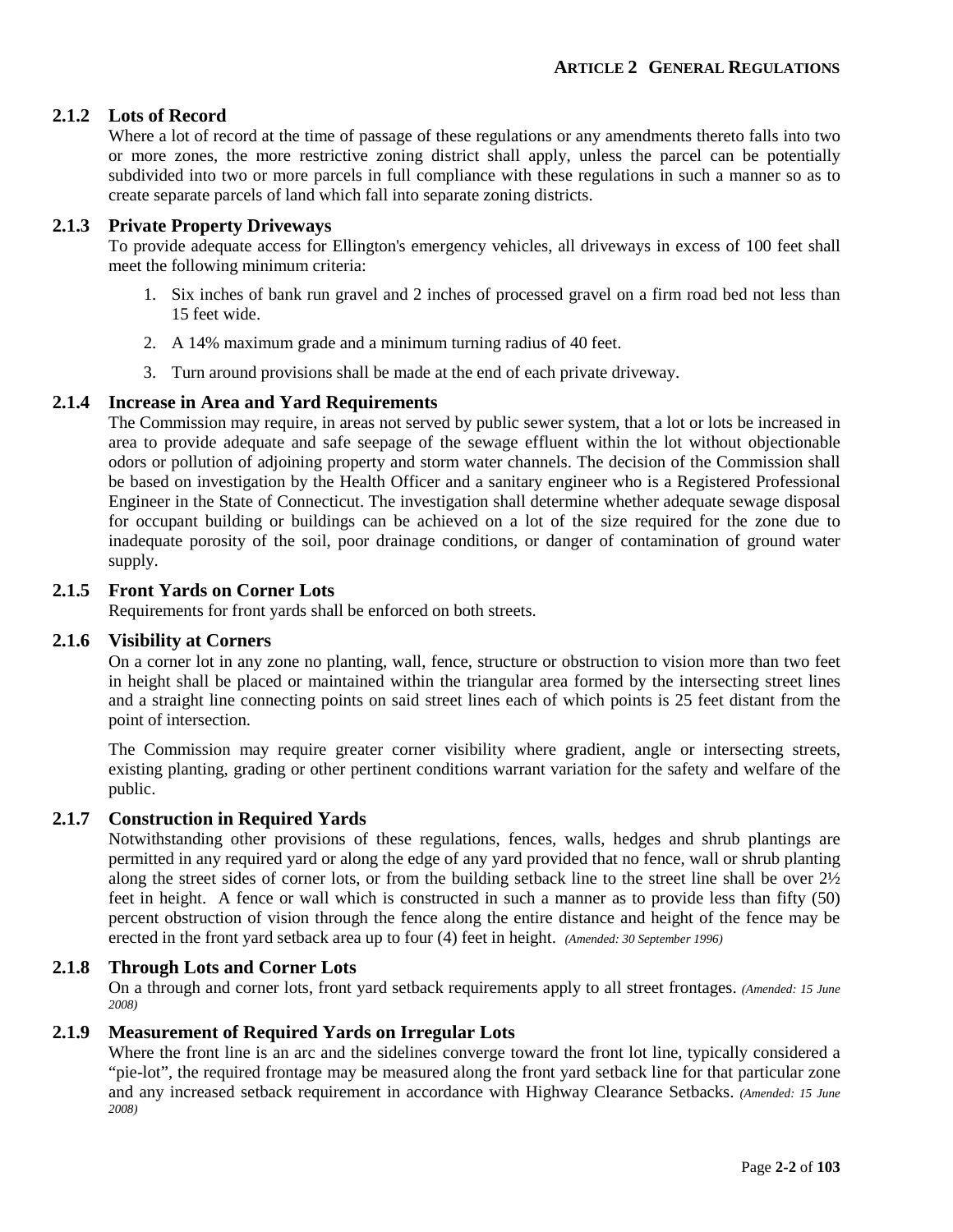#### **2.1.10 Highway Clearance Setback**

- A. In order to protect the property owner from possible future highway widening, all required front yard depths for all zones shall be computed as the distance specified in the appropriate tables (Residential Minimum Yard Setbacks Section 3.2.3, Designed Multi-Family – Dimensional and Area Standards Section 3.6.6, or Commercial and Industrial Lot Area, Width & Yard Requirements Table 4.2.) plus a distance for the specific streets as follows:
	- 1. Arterial Streets include: Connecticut Routes 30, 32, 74, 83, 140 and 286. Along these streets increase front yard setback by 25 feet.
	- 2. Collector Streets include: Abbott Road, Middle Road, Frog Hollow Road, Pinney Road, Windsorville Road, Job's Hill Road, Tomoka Avenue, Hoffman Road, Tolland Turnpike, Ellington Avenue, Pinnacle Road, Muddy Brook Road, Meadow Brook Road, and Lower Butcher Road. Along these streets increase front yard setback by 20 feet.
	- 3. Along Egypt Road, Buff Cap Road, Shenipsit Street, Burbank Road and Mountain Street increase front yard setback by 15 feet.
	- 4. All other streets are Local Streets and require a front yard setback as indicated in the appropriate tables (Residential Lot Area, Width & Yard Requirements Table 3.2.3, Designed Multi-Family – Dimensional and Area Standards Section 3.6.6, or Commercial and Industrial Lot Area, Width & Yard Requirements Table 4.2.), unless otherwise specified in these regulations.
- B. Notwithstanding any provisions of these regulations to the contrary, these provisions shall not require a setback from any road or roadway greater than 100 feet measured from the property/highway line.

#### **2.1.11 Elevation of Foundation**

- A. Wherever possible, foundations should be designed so that the top, measured at the center of the building, is 2 feet or more above the center of the road. The Zoning Enforcement Officer shall refuse to issue permits unless this is done.
- B. Where the slope of the land is away from the road and this makes compliance with sub-paragraph (1) impractical, a permit may be issued at a lower elevation provided the owner includes upon his application a drainage plan, existing or to be constructed by the owner at his expense and as part of the required construction under the permit, which will insure that surface water from the road and adjacent lots will be carried away from the proposed building and into suitable areas.

#### **2.1.12 Unregistered Vehicles Requirements**

- A. The keeping of two or more ungaraged unregistered motor vehicles in any zone shall require a Special Permit.
- B. In considering the Special Permit application, the Planning and Zoning Commission shall be guided by the location of vehicles (permitted in rear yard only), number of vehicles, screening from public view and purpose of keeping vehicles.

#### **2.1.13 Donation Bins** *(Section Added 9-26-16, Effective 10/1/16)*

- A. Bins may be located in commercial or industrial zones.
- B. Bins shall not be located on lots 40,000 square feet or smaller.
- C. Bins shall not be located in any residential district unless on a lot with a permitted non-residential primary use and on a lot 40,000 square feet or larger.
- D. Bins shall not be located in a front yard setback.
- E. Bins shall not be located in parking spaces.
- F. There shall be no more than one bin per property.
- G. Bins shall be routinely emptied and at no time shall there be any item visible from the exterior of a bin.
- H. Bins shall be in good repair at all times or shall be immediately removed from premises.
- I. Bins shall be in compliance with C.G.S. §21a-430. Donation Bins.
- J. Bins found in violation of this section shall be immediately removed from premises.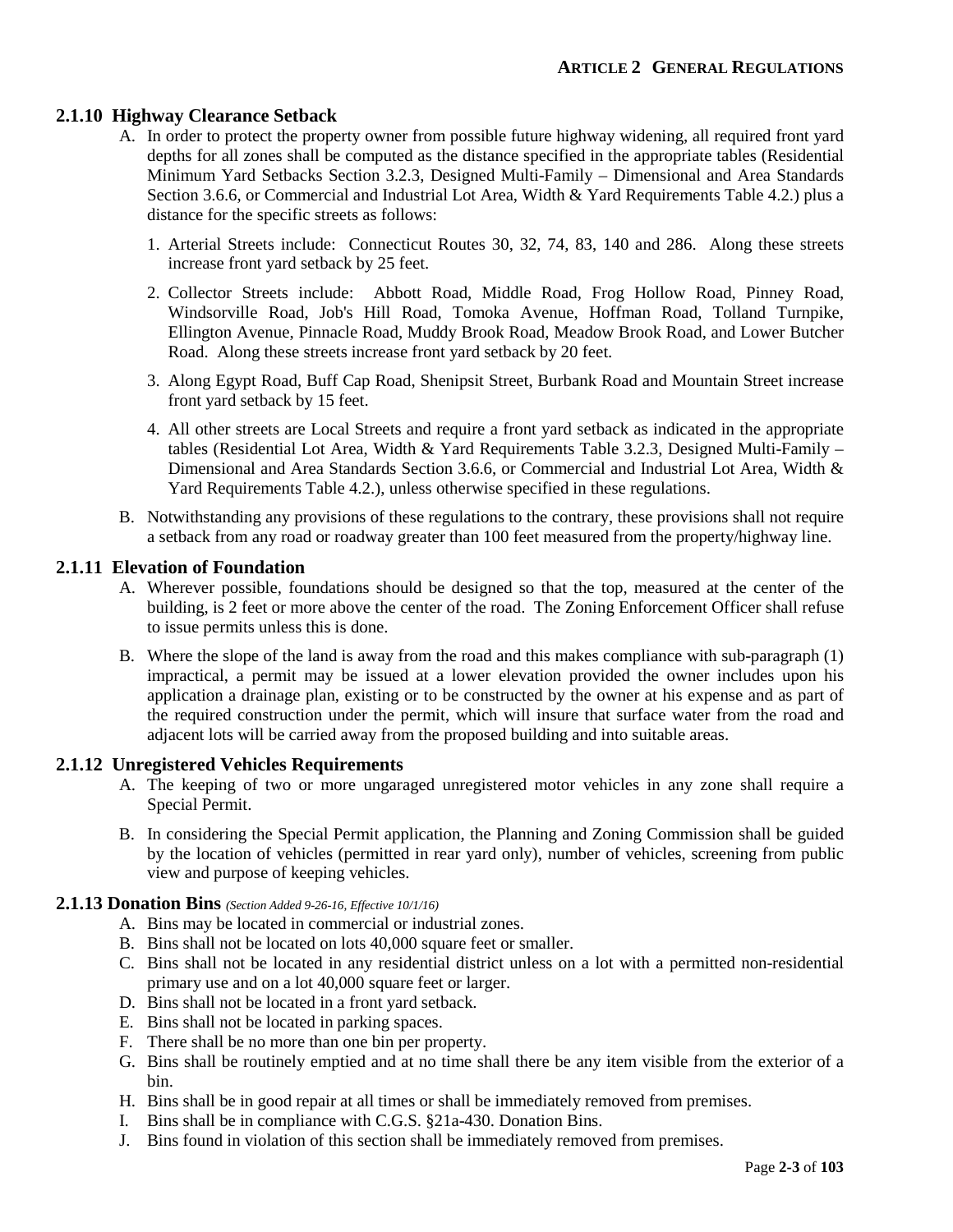#### **2.1.14 Accessory Uses**

Land use and accessory building customarily incidental to primary uses, but not including business or any building or use not located on the same lot with the building to which it is accessory, are permitted.

#### **2.1.15 Separability**

Each of the provisions of this section shall be separate and independent of the other. The invalidity of any provision shall not invalidate any other section or provision thereof.

#### **2.1.16 Conflicting Regulations**

When any provision of these regulations imposes more stringent requirements, regulations, restrictions, or limitations than are imposed or required by the provisions of any other regulation, ordinance, statute or law, the provisions of these regulations shall apply and govern. In the case of any conflict or inconsistency between sections of these regulations themselves, the more stringent section shall apply and govern. *(Amended: 22 December 2006)*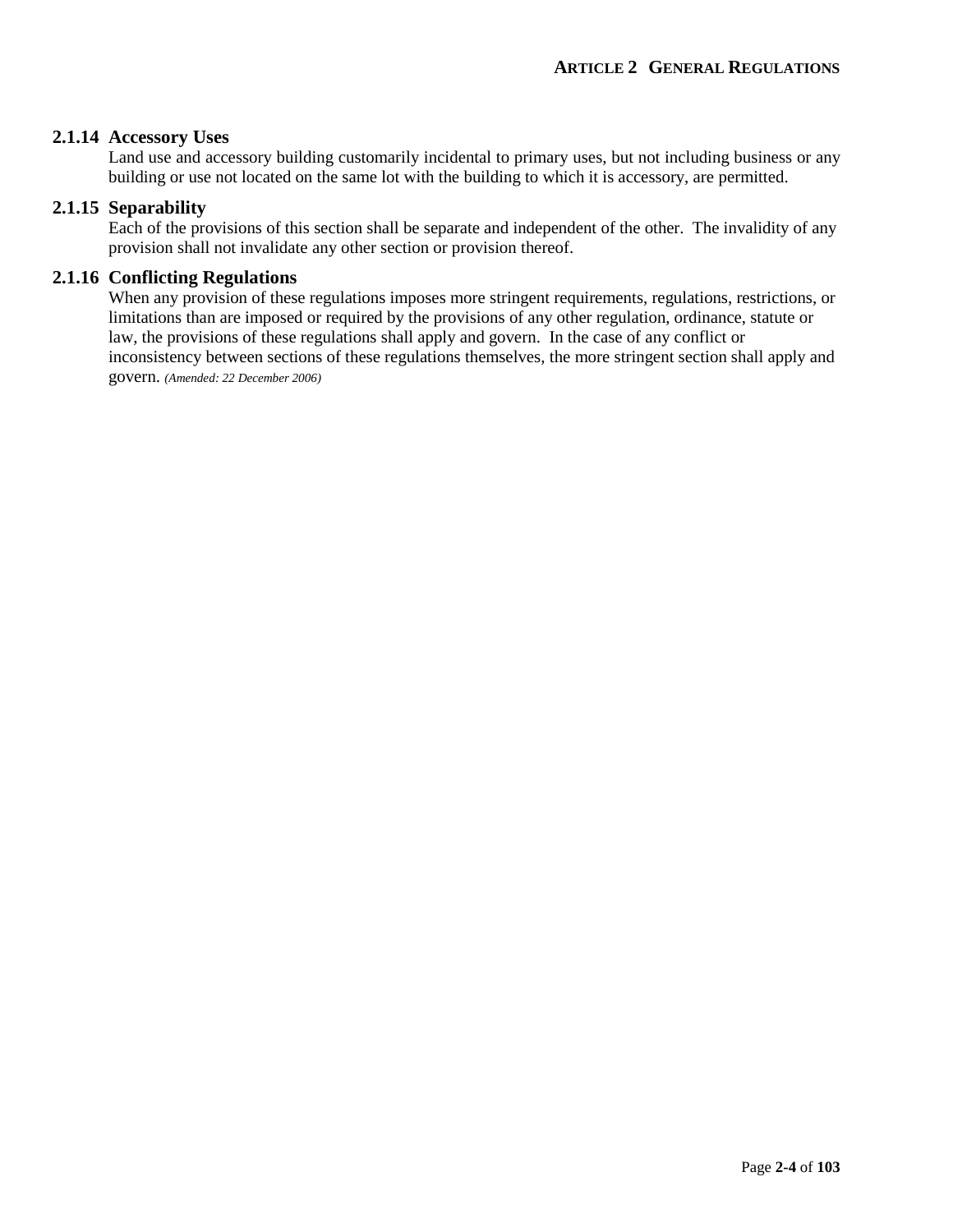# **Section 2.2 Non-Conforming Uses of Land & Structures**

#### **2.2.1 Continuance of Non-Conforming Structures or Uses**

Any lawful building or the lawful use of any buildings or premises or any part thereof existing at the time of the effective date of these regulations or any amendments thereto, or where a zoning permit is outstanding on the effective date of these regulations authorizing specific construction or use, which does not conform to these regulations, shall be considered nonconforming and as such may be continued, subject to the provisions of this Section.

#### **2.2.2 Replacement of Non-Conforming Buildings or Structures**

Any existing nonconforming building may be restored if damaged by fire, flood, storm, accident or Act of God, provided such restoration is undertaken within one year of time of damage and actively pursued. No nonconforming structure or nonconforming portion of a structure shall be enlarged to a greater size than at the time of destruction.

#### **2.2.3 Change of Non-Conforming Use**

A nonconforming use may be changed to another nonconforming use substantially the same in character, or to any use permitted in these regulations in any zone in which it is located.

#### **2.2.4 Abandonment of Non-Conforming Use**

Any existing nonconforming use shall cease if such nonconforming use is discontinued with the intent of abandonment for a period of one year by reason of the fault and neglect of the owner of the premises. Where said property is part of a decedent's estate, the preceding one year time limit may be extended for good cause shown for a time equal to the elapsed time from death of the decedent to distribution of the estate assets, but in no case shall the total time of non-use exceed two years.

#### **2.2.5 Non-Conforming Lot of Record**

The erection of a dwelling shall be permitted on a nonconforming lot of record in the office of the Assessors or the Town Clerk prior to the effective date of these regulations provided that the owner of any such lot did not own adjoining land on the effective date of these regulations, or has not acquired any adjoining land since the effective date of these regulations to enable such owner to conform with these regulations, or to conform therewith to a greater degree. All nonconforming lots shall conform to the yard requirements of the zone in which the lot is located.

#### **2.2.6 Completion of Existing Buildings**

Nothing herein contained shall require any change in the location, construction or designated use of a building for which a permit has been granted, construction of which has been started at the time of the effective date of these regulations.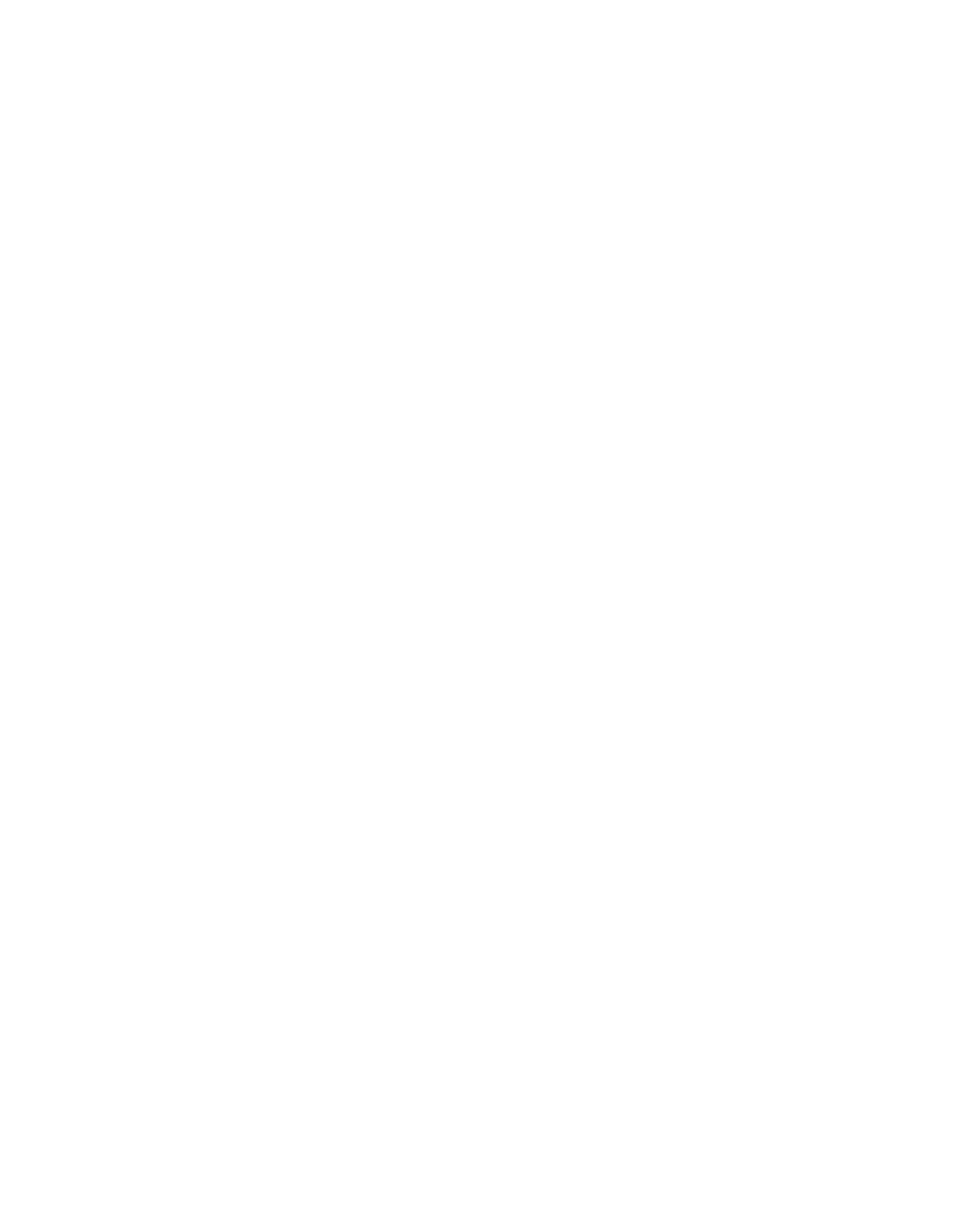# **ARTICLE 3 RESIDENTIAL ZONES**

# **Section 3.1 Permitted Uses**

The following table establishes those uses allowed in the residential zoning districts.

**P** Permitted Use **SP** Use Allowed by Special Permit

| 3.1.1 | <b>AGRICULTURAL USES (See Section 7.14)</b>                                          | <b>Rural</b><br>Agricultural /<br><b>Residential</b> | <b>Residential</b> | Lake<br><b>Residential</b> |
|-------|--------------------------------------------------------------------------------------|------------------------------------------------------|--------------------|----------------------------|
|       | Agriculture                                                                          | P                                                    | P                  | P                          |
| 2.    | Farm Stand, seasonal                                                                 | P                                                    | P                  | P                          |
| 3.    | <b>Farm Store</b>                                                                    | <b>SP</b>                                            | SP                 | SP                         |
| 4.    | Farm Brewery, Cidery, Winery, Distillery (Added 11-23-<br>2020, Effective 12-1-2020) | <b>SP</b>                                            | SP                 |                            |
| 5.    | Horse Boarding / Riding Arena                                                        | <b>SP</b>                                            | SP                 | SP                         |
| 6.    | Related & Agricultural Uses                                                          | <b>SP</b>                                            | <b>SP</b>          | <b>SP</b>                  |
| 7.    | Dormitories for farm help accessory to an agricultural<br>operation in Ellington     | SP                                                   |                    |                            |

| 3.1.2 | <b>RESIDENTIAL USES</b>                                                                                                                                                                                                                                                                                                                        | <b>Rural</b><br>Agricultural /<br><b>Residential</b> | <b>Residential</b> | Lake<br><b>Residential</b> |
|-------|------------------------------------------------------------------------------------------------------------------------------------------------------------------------------------------------------------------------------------------------------------------------------------------------------------------------------------------------|------------------------------------------------------|--------------------|----------------------------|
| 1.    | Dwelling - One single family detached dwelling on<br>one lot                                                                                                                                                                                                                                                                                   | P                                                    | P                  | P                          |
| 2.    | Dwelling – Two-family on a lot of record                                                                                                                                                                                                                                                                                                       |                                                      | SP                 |                            |
| 3.    | Dwelling - Conversion of pre-1950 dwelling to multi-<br>family (Lot area 30,000 sq ft minimum plus additional<br>5,000 sq ft for each family in building; fire escapes and<br>outside stairways to be located on rear of building and<br>away from view from streets where practical; must<br>maintain one-family dwelling overall appearance. |                                                      | <b>SP</b>          |                            |
| 4.    | Accessory apartment in accordance with Section 7.1                                                                                                                                                                                                                                                                                             | P                                                    | P                  | P                          |

| 3.1.3          | <b>ACCESSORY USES / STRUCTURES</b>                      | <b>Rural</b><br>Agricultural / Residential<br><b>Residential</b> |           | Lake<br><b>Residential</b> |
|----------------|---------------------------------------------------------|------------------------------------------------------------------|-----------|----------------------------|
| $\mathbf{1}$ . | Garages for 3 cars or less per family unit              | P                                                                | P         |                            |
| 2.             | Garages (attached) for more than 3 cars per family unit | <b>SP</b>                                                        | <b>SP</b> | <b>SP</b>                  |
|                | Garages (detached) for more than 3 cars per family unit | <b>SP</b>                                                        | SP        | SP                         |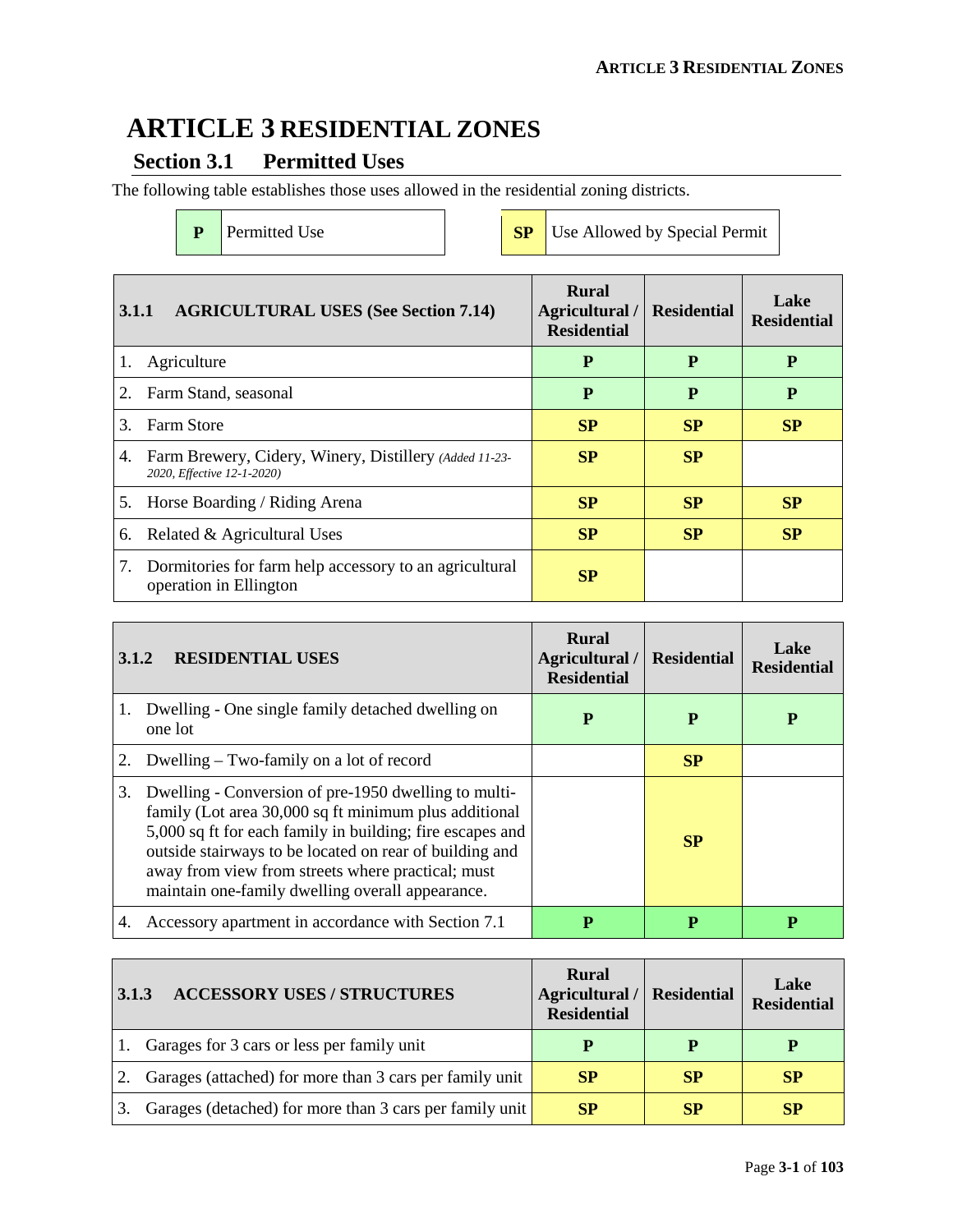| 3.1.3 | <b>ACCESSORY USES / STRUCTURES</b>                                            | Rural<br>Agricultural /<br><b>Residential</b> | <b>Residential</b> | Lake<br><b>Residential</b> |
|-------|-------------------------------------------------------------------------------|-----------------------------------------------|--------------------|----------------------------|
| 4.    | Garages (total) attached and detached for more than 6<br>cars per family unit | <b>SP</b>                                     | SP                 | SP                         |
| 5.    | Horses subject to the conditions of Section 7.14                              | P                                             | P                  | P                          |
| 6.    | Home occupations in compliance with Section $7.7 -$<br>Home Occupations       | P                                             | P                  | P                          |
|       | 7. Home occupations NOT in compliance with Section<br>7.7                     | <b>SP</b>                                     | <b>SP</b>          | <b>SP</b>                  |
| 8.    | Bed-and-breakfast operations subject to the conditions<br>of Section 7.2      | SP                                            | <b>SP</b>          | SP                         |

| 3.1.4 | <b>COMMUNITY / INSTITUTIONAL USES</b>                                                          | <b>Rural</b><br>Agricultural /<br><b>Residential</b> | <b>Residential</b> | Lake<br><b>Residential</b> |
|-------|------------------------------------------------------------------------------------------------|------------------------------------------------------|--------------------|----------------------------|
| 1.    | Public parks                                                                                   | SP                                                   | SP                 | SP                         |
| 2.    | Playground, recreation area, athletic field or expansion                                       | <b>SP</b>                                            | SP                 | SP                         |
| 3.    | Public beach                                                                                   |                                                      |                    | SP                         |
| 4.    | Public schools with building coverage of 30 percent<br>allowed by granting of a Special Permit | SP                                                   | SP                 | SP                         |
| 5.    | Private schools and colleges including dormitories and<br>acc. buildings                       | SP                                                   | SP                 | SP                         |
| 6.    | Churches and similar places of worship, parish houses,<br>convents, monasteries                | SP                                                   | SP                 | SP                         |
| 7.    | Community buildings and other public buildings                                                 | SP                                                   | SP                 | SP                         |
| 8.    | Cultural, Educational Center                                                                   | SP                                                   | SP                 | SP                         |
| 9.    | Cemeteries                                                                                     | SP                                                   | SP                 |                            |
|       | 10. Hospitals, convalescent homes and nursing homes                                            | <b>SP</b>                                            | SP                 |                            |

| 3.1.5 | <b>OTHER USES</b>                                                                                                                     | Rural<br>Agricultural /<br><b>Residential</b> | <b>Residential</b> | Lake<br><b>Residential</b> |
|-------|---------------------------------------------------------------------------------------------------------------------------------------|-----------------------------------------------|--------------------|----------------------------|
|       | 1. Commercial camp, club and clubhouse, including<br>accessory building, structures and uses.                                         |                                               |                    | <b>SP</b>                  |
|       | 2. Golf course (9-hole, 18-hole, par-3), public or private,<br>including clubhouse, swimming pool, tennis courts and<br>other sports. |                                               | <b>SP</b>          |                            |
| 3.    | Community fairs under local sponsorship                                                                                               | SP                                            | SP                 |                            |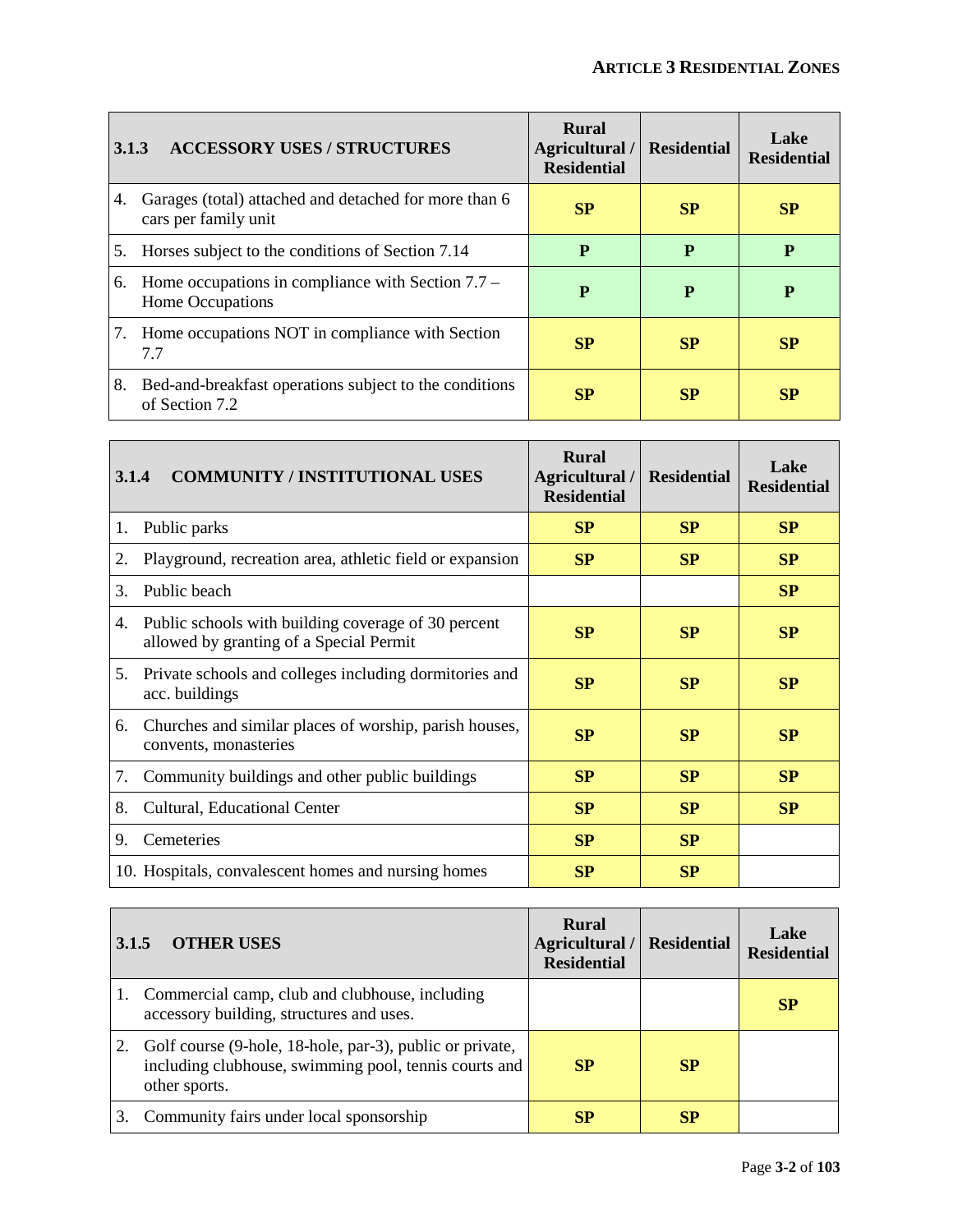| 3.1.5 | <b>OTHER USES</b>                                                                 | <b>Rural</b><br>Agricultural / Residential<br><b>Residential</b> |           | Lake<br><b>Residential</b> |
|-------|-----------------------------------------------------------------------------------|------------------------------------------------------------------|-----------|----------------------------|
| 4.    | Communication tower, subject to the restrictions and<br>conditions of Section 7.3 | <b>SP</b>                                                        | <b>SP</b> |                            |
|       | Airplane landing fields and landing strips.                                       | SP                                                               |           |                            |

# **Section 3.2 Density Limitation & Lot Requirements**

**3.2.1 Density Limitation** *(Amended Effective 2/15/2012, adding "purpose" and clarifying lot size and width minimums when applying the formula.)*

#### **A.** Purpose

The purpose of this section is:

- 1. Encourage permanent preservation & protection of open space, greenway connections, scenic vistas, agricultural lands, forest lands, water quality and other cultural, historical or natural resources, which has an overall effect of increasing land values;
- 2. Facilitate the construction of streets, utilities, building sites and public services in a more economical and efficient manner with reduced maintenance costs;
- 3. Provide wildlife corridors connecting open spaces and protecting wildlife habitat;
- 4. Provide land for active recreation where needed;
- 5. Reduce demand for public-funded green space and providing means for expanding public trails and greenways.
- **B.** Density Limitation Formula

The maximum number of lots permitted in a subdivision is determined by multiplying the developable area of the parcel of land (in acres) by the density factor for that zone. No parcel of land or lot shall have the density factor reapplied once the maximum lot yield has been reached for the original parcel of land that existed as of July 15, 2011. A fractional remainder shall be "rounded up" if the product of the calculation is above 0.50 lots. A data table shall be included on the subdivision plans showing total acreage, density factor, open space (Fee-in-lieu-of open space at commission's discretion), developable acreage, lot yield, and remaining land provision acreage (if desired by applicant).

The Planning and Zoning Commission strongly recommends that the applicant participate in a preapplication meeting with town staff to discuss the conceptual aspects of the proposed development including storm water infrastructure and associated technical reporting and to prepare and present a conceptual plan, or its equivalent. Town staff suggestions shall not be deemed to constitute approval of any portion of the application.

The requirements in the following table are the density factors for each zone:

|                                                              | <b>Residential</b> | Agricultural /<br><b>Rural Residential</b> | <b>Lake Residential</b> |
|--------------------------------------------------------------|--------------------|--------------------------------------------|-------------------------|
| Maximum Density (lots per acre of<br>developable area) $(1)$ | 0.6                | 0.5                                        | 0.6                     |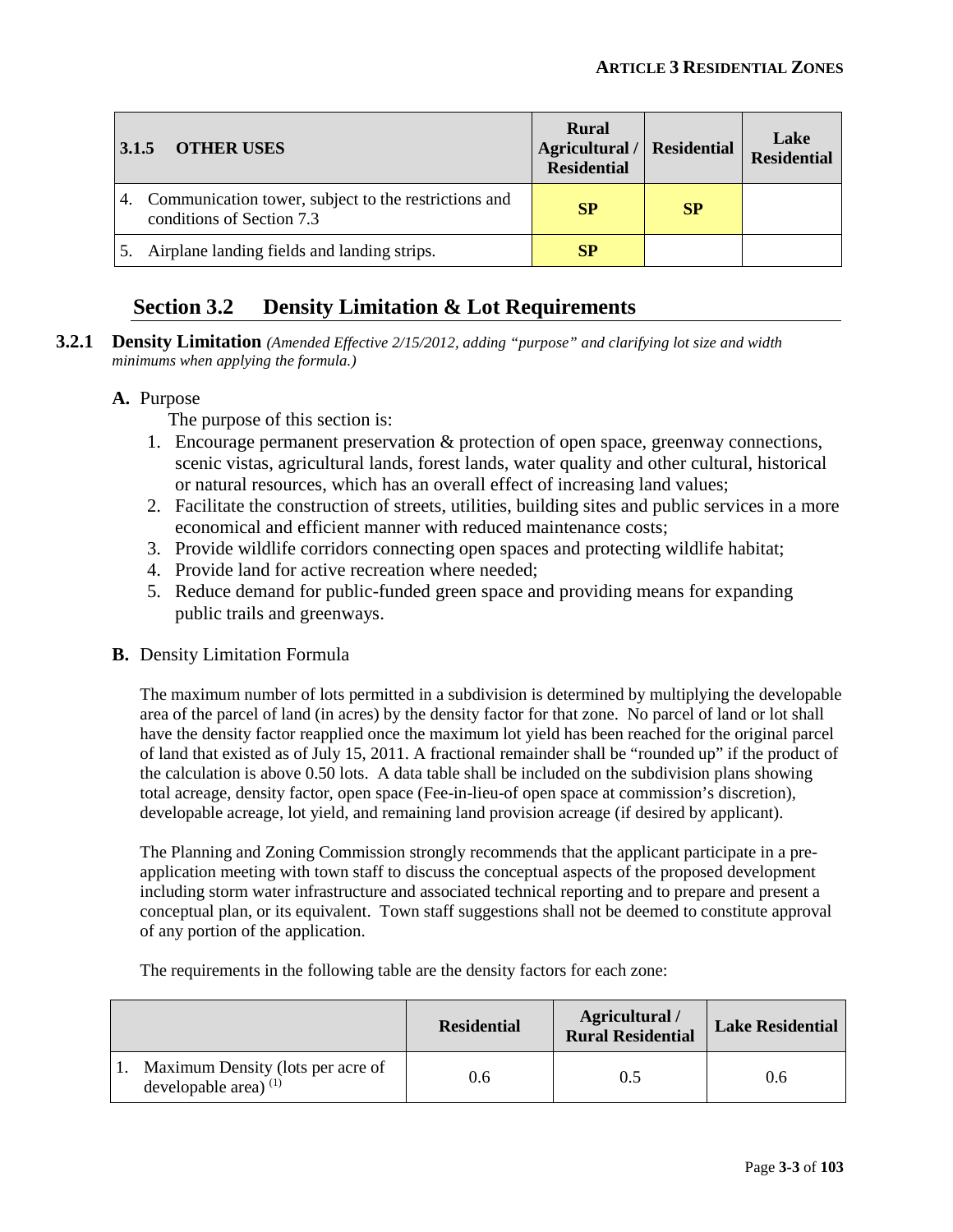#### **(1) Exceptions To The Density Limitation**

- a. A division of property that is exempt from "Subdivision" or "Re-subdivision" regulations, as defined by the Connecticut General Statutes, is exempted from this density limitation.
- b. A subdivision of a property which, in the absence of the density limitation, would result in four (4) lots or less is exempted from the density limitation. This potential exception shall not apply to resubdivisions or to properties that may be further subdivided in the future.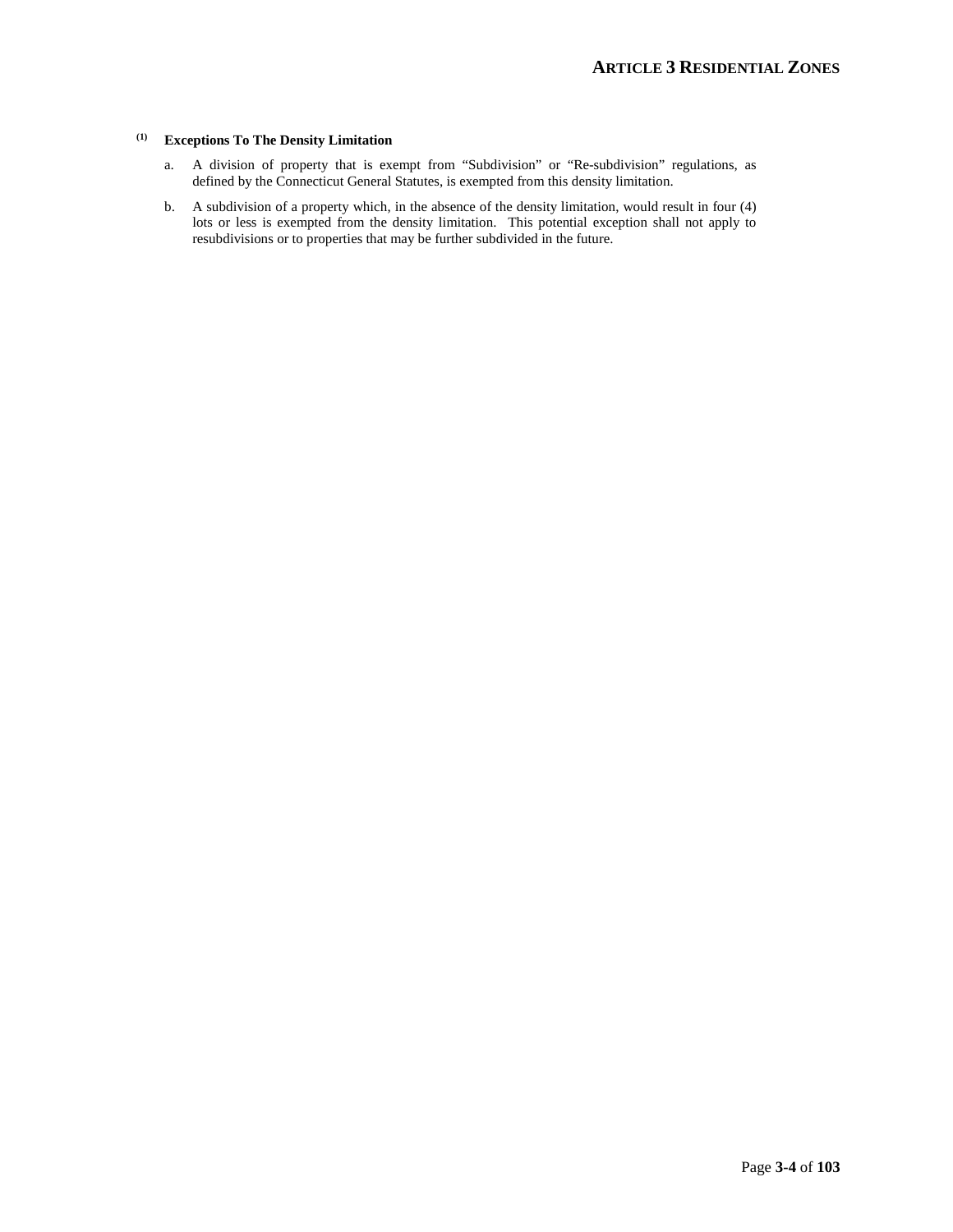#### **3.2.2 Lot Requirements**

|    |                                                         | <b>Residential</b> | <b>Rural</b><br>Agricultural /<br><b>Residential</b> | Lake<br><b>Residential</b>                                              |
|----|---------------------------------------------------------|--------------------|------------------------------------------------------|-------------------------------------------------------------------------|
| 1. | Minimum Lot Size – Single-family (square<br>feet) $(1)$ | 40,000             | 40,000                                               | 25,000<br>with public water<br>and public sewer,<br>40,000<br>Otherwise |
| 2. | Minimum Lot Size – Two-family (square<br>feet)          | 60,000             | n/a                                                  | n/a                                                                     |
| 3. | Minimum Lot Width (feet) $(1)$                          | 100                | 125 with Septic /<br>100 with<br>Community<br>Septic | 100                                                                     |

(1) Under the density limitation formula only and provided that soil suitability is sufficient enough to allow a reduction in lot size for an onsite sanitary system or has access to public sewers, the following shall apply:

- a. Lot size may be reduced but not less than 32,000 square feet.
- b. Lot frontage may be reduced but not less than 75 lineal feet measured at the front property line.

In addition to the above requirements, each lot in an area not serviced by public servers shall contain land suitable for the structure and for an individual septic system (if not a community septic system) compliant with the current State of Connecticut Public Health Code and the current technical standards for subsurface sewage disposal systems. Depending upon individual lot soil conditions, lot sizes may need to be increased above the minimum specified in order to comply with the same. In areas with soil conditions rated as "excellent" in accordance with the Tolland County Soil Survey (NRCS, as amended) for septic systems, consideration of community septic systems is highly encouraged.

#### **3.2.3 Minimum Yard Setbacks**

|    |                                          | <b>Residential</b> | <b>Rural</b><br>Agricultural /<br><b>Residential</b> | Lake<br><b>Residential</b> |
|----|------------------------------------------|--------------------|------------------------------------------------------|----------------------------|
| 1. | Front Yard (feet) $(1)$                  | 35                 | 35                                                   | 35                         |
|    | 2. Side Yard (feet) $(1)$                | 10                 | 10                                                   | 10                         |
|    | 3. Rear Yard – Principal Building (feet) | 25                 | 25                                                   | 10                         |
|    | 4. Rear Yard – Accessory Building (feet) | 10                 | 10                                                   | 10                         |

<sup>(1)</sup> Where an existing building legally exists within the front or side yard setbacks either by way of variance or as an existing nonconforming building, any addition or accessory structure to the rear of the principal building that will not encroach within the front or side yard setback requirement any closer to the property line than the existing principal building may be permitted by way of a zoning permit. *(Added 8-23-10, Effective 9-7-10)*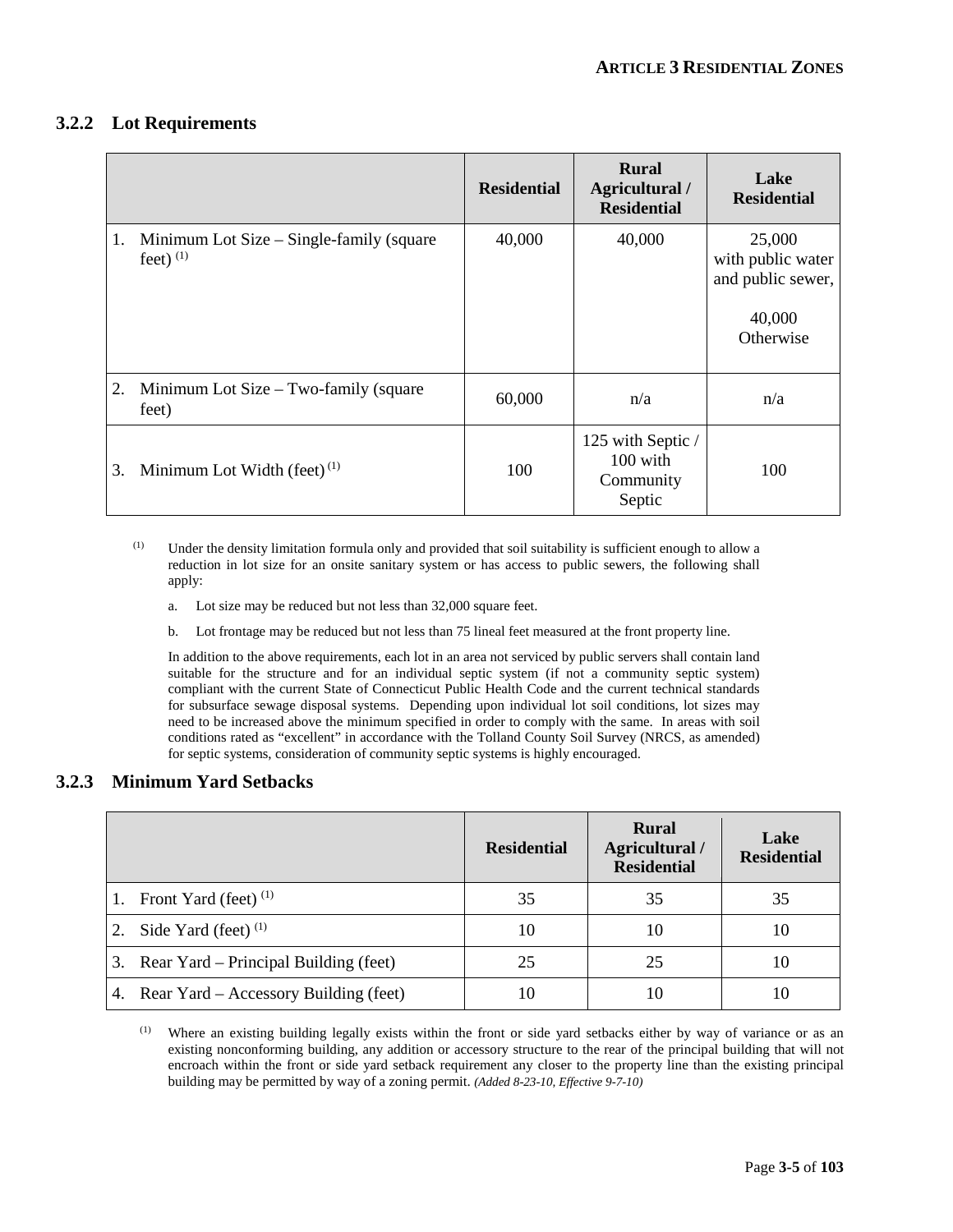#### **3.2.4 Building Height & Lot Coverage**

|                                | <b>Residential</b> | <b>Rural</b><br>Agricultural /<br><b>Residential</b> | Lake<br><b>Residential</b> |
|--------------------------------|--------------------|------------------------------------------------------|----------------------------|
| Maximum Building Height (feet) | 38                 | 38                                                   | 38                         |
| Maximum Lot Coverage (percent) | 25%                | 25%                                                  | 25%                        |

# **Section 3.3 Multi-Family Zone Purposes & Standards (Repealed)**

This section was repealed effective January 15, 2016. Please see Section 3.6.

# **Section 3.4 Age-Restricted Cluster Housing Zone (Repealed)**

This section was repealed effective January 15, 2016. Please see Section 3.6.

# **Section 3.5 Workforce Cluster Housing Zone (Repealed)**

This section was repealed effective January 15, 2016. Please see Section 3.6.

# **Section 3.6 Designed Multi-Family (DMF) Zone** *(effective 1-15-16)*

#### **3.6.1. Purpose**

- 1. The Designed Multi-Family (DMF) Zone is intended to:
	- a. Provide for a variety of housing types in Ellington in order to help meet the housing needs of a diverse population.
	- b. Create high-quality developments capable of sustaining long-term value.
	- c. Promote project designs that provide opportunities for healthy living, enhance and protect open spaces, natural resources and features, and other elements of the Town's rural character.
	- d. Help achieve the goals and objectives of the Town's Plan of Conservation and Development.
	- e. Allow the Planning and Zoning Commission to effectively manage the number and type of multifamily housing units to maintain an appropriate housing balance in the community.
- 2. Since the intent of the DMF Zone is to provide flexibility in design standards in order to achieve important public objectives, the DMF requirements shall prevail in the event of conflict with any other provisions of the Zoning Regulations.

#### **3.6.2. Overall Procedure**

Development in a DMF Zone shall occur via the following procedure:

1. A DMF Zone shall be established and represented on the Zoning Map after approval by the Commission of: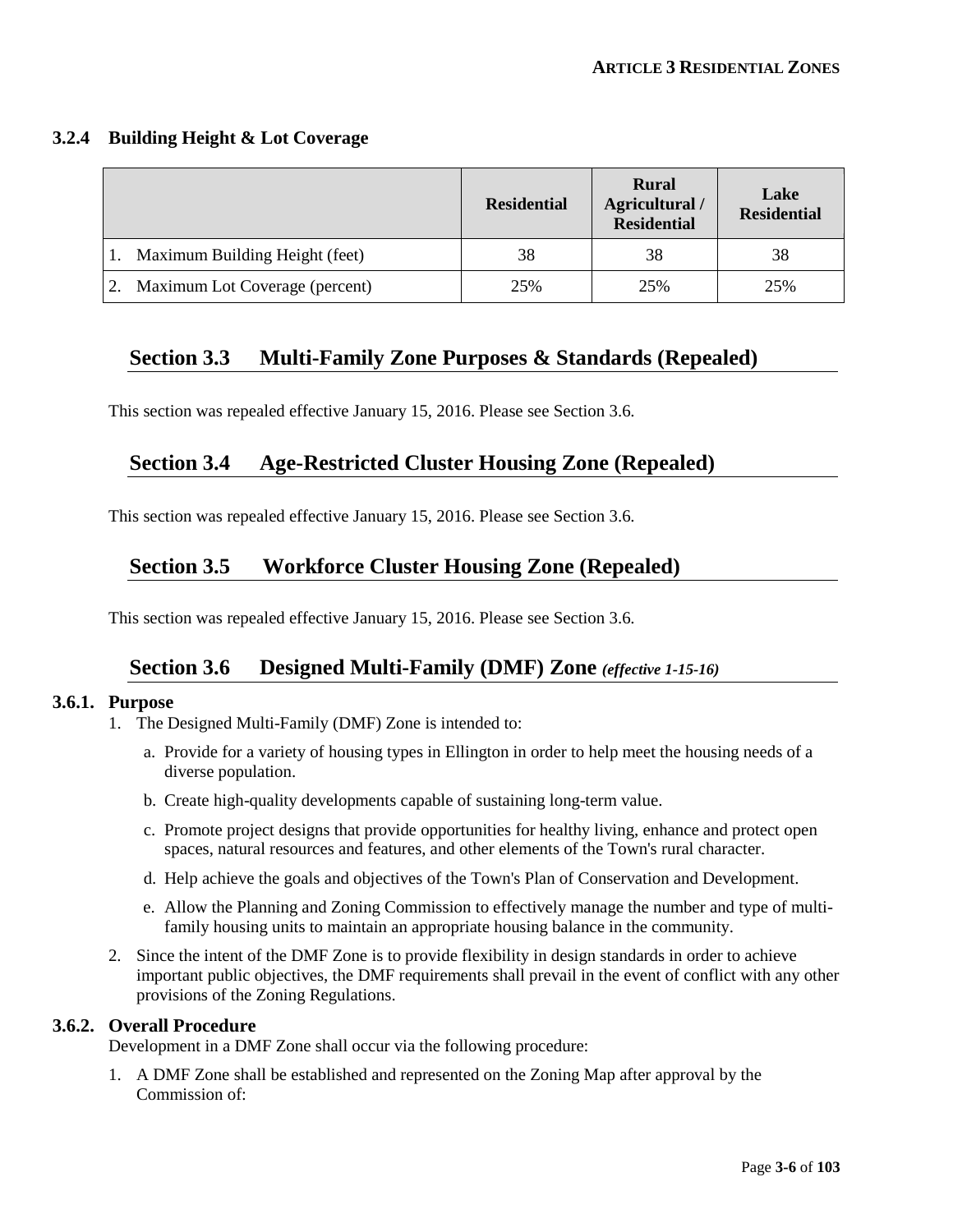- a. a petition for a zone change processed in accordance with Section 8.1;
- b. concurrent approval of a conceptual site plan. The content of conceptual plans shall be guided by the requirements of Section 3.6.12 and the DMF regulations;
- 2. After approval of a zone change and conceptual site plan, an applicant may petition the Commission for approval of a special permit and final site plan to authorize development of the site.
- 3. No special permit shall be issued for a development within the DMF Zone unless the Commission finds that the development plan:
	- a. meets all of the standards of these regulations;
	- b. is consistent with the conceptual site plan approved as part of the zone change application, and
	- c. considers the advisory report from the Design Review Board (DRB).
- 4. Potential applicants for DMF project approval are strongly encouraged to meet with Town staff for guidance prior to making a formal application.

#### **3.6.3. Locational Requirements**

A DMF Zone shall only be established where the Commission finds that the proposed location:

- 1. Is in accordance with the Plan of Conservation and Development,
- 2. Is consistent with the purposes of these regulations,
- 3. Will be served by public sewer,
- 4. Will be served by public water, and
- 5. Has frontage on a collector or arterial street (See Section 3.6.6) and will be served by a direct driveway connection to such collector or arterial street by way of fee simple ownership; or, when presented as part of a master plan, direct driveway connection to such collector or arterial street is provided by permanent deeded easement.

#### **3.6.4. Permitted Principal Uses and Structures**

- 1. Single family detached units.
- 2. Single family attached units.
- 3. Buildings containing multiple dwelling units.
- 4. A multi-family development in existence or as approved by the Commission as of January 15, 2016.
- 5. A single family dwelling on a separate lot and in existence as of January 15, 2016.

#### **3.6.5. Permitted Accessory Uses and Structures**

- 1. Clubhouse or similar form of community facility for the purposes of community association meetings, recreation, or for similar purposes for the exclusive use of project residents and their guests.
- 2. Tennis courts, swimming pools, and other similar common recreational elements for the exclusive use of project residents and their guests.
- 3. Other accessory uses or structures which, in the Commission's sole judgment, are customarily associated with common interest residential communities, multi-family developments, assisted living facilities or elderly housing developments, that are clearly subordinate and incidental to principal residential uses.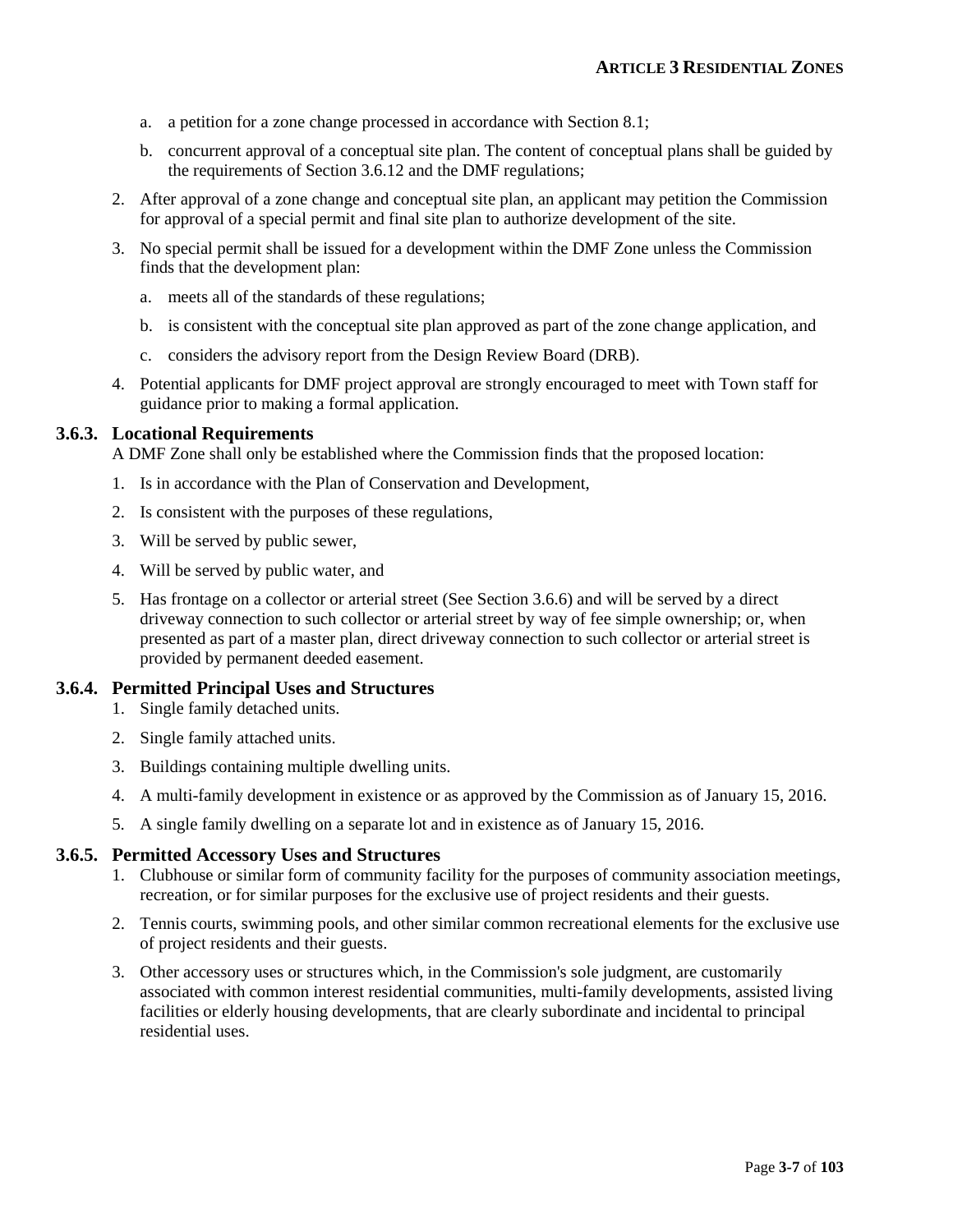# **3.6.6. Dimensional and Area Standards**

| 1. | Minimum Parcel Area                                                                                                                                                                                                                      |                                                                                                                                                                                                                                                                                                                                                   |
|----|------------------------------------------------------------------------------------------------------------------------------------------------------------------------------------------------------------------------------------------|---------------------------------------------------------------------------------------------------------------------------------------------------------------------------------------------------------------------------------------------------------------------------------------------------------------------------------------------------|
|    | If a development includes a mix of<br>attached and detached units, then a<br>minimum of ten (10) acres of<br>contiguous land shall be provided.                                                                                          | Five (5) acres of contiguous land for attached units;<br>Ten (10) acres of contiguous land for detached units;                                                                                                                                                                                                                                    |
| 2. | Minimum Frontage                                                                                                                                                                                                                         | 200 feet                                                                                                                                                                                                                                                                                                                                          |
| 3. | Maximum Units per Acre<br>(buildable land equals total parcel                                                                                                                                                                            | 4.0 units per acre of buildable land unless otherwise<br>specifically stated herein                                                                                                                                                                                                                                                               |
|    | area minus wetlands,<br>watercourses, one-hundred-year<br>floodplain, and areas over thirty-<br>percent slope).                                                                                                                          | 5.0 units per acre of buildable land if all units have at<br>least a one car garage which is a minimum of 12' x 20'<br>(garage units)                                                                                                                                                                                                             |
|    | Assisted living facilities are not<br>limited to units per acre; rather,<br>density is based on floor area and<br>common space requirements.                                                                                             | 6.0 units per acre of buildable land if all units have at<br>least a one car garage which is a minimum of 12' x 20'<br>(garage units) and at least 20 percent of the units are<br>deed-restricted in perpetuity as "workforce housing"<br>units as provided in Section 3.6.7 of these regulations                                                 |
|    |                                                                                                                                                                                                                                          | 15.0 units per acre of buildable land if the units are<br>restricted as "elderly" units as provided in Section<br>3.6.9 of these regulations                                                                                                                                                                                                      |
|    |                                                                                                                                                                                                                                          | 85,000 square feet of gross floor area if units are<br>restricted as "assisted living" as provided in Section<br>3.6.8 of the regulations                                                                                                                                                                                                         |
|    | 4. Maximum Units per Building                                                                                                                                                                                                            | 10 units per building except for assisted living facilities<br>and elderly housing developments                                                                                                                                                                                                                                                   |
| 5. | Average Bedrooms Per Unit (as<br>interpreted by the Commission,<br>any room that can be easily<br>converted to a bedroom like a<br>library, office, den, study, studio,<br>loft or other similar space shall be<br>considered a bedroom) | 1.75 bedrooms per unit except that "workforce" units<br>as provided in Section 3.6.7 of these regulations may<br>average 2.25 bedrooms per workforce unit                                                                                                                                                                                         |
| 6. | Maximum Building Height (See<br>definitions)                                                                                                                                                                                             | 32 feet for detached units or 2.5 stories;<br>38 feet for attached units or 2.5 stories;<br>45 feet for assisted living facilities or 3.0 stories;                                                                                                                                                                                                |
| 7. | <b>Maximum Building Coverage</b>                                                                                                                                                                                                         | 20% of the buildable land if built at 4.0 units per acre<br>of buildable land;<br>25% of the buildable land if built at 5.0 units per acre<br>of buildable land;<br>30% of the buildable land if built at 6.0 units per acre<br>of buildable land;<br>35% of the buildable land if an assisted living facility<br>or elderly housing development; |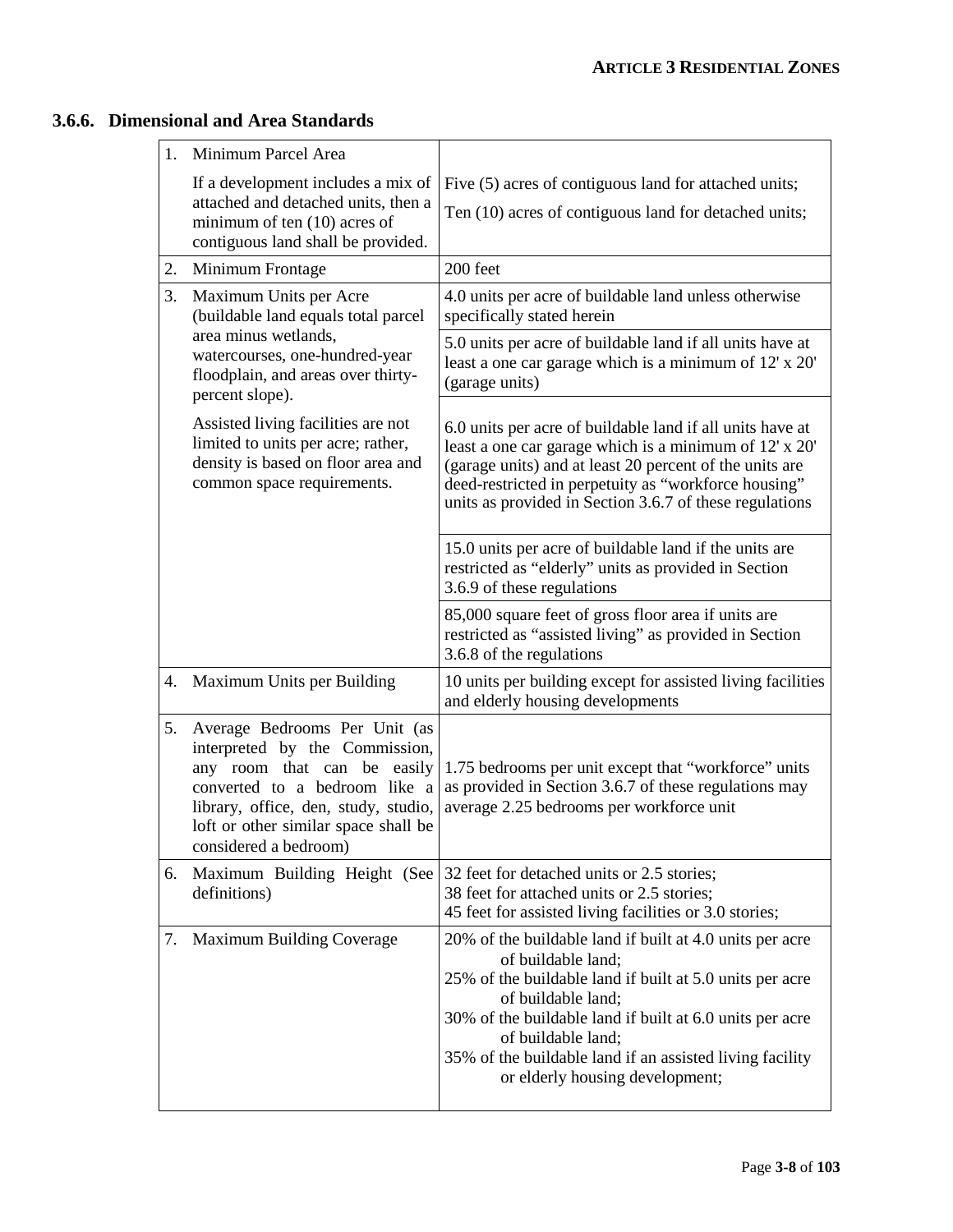| 8. | Building Setback - Minimum<br>Front Yard from a public street                                                                                 | 35 feet for detached units and subject to 2.1.10<br><b>Highway Clearance Setback</b>                                                                                                                                                                                                                                                                     |
|----|-----------------------------------------------------------------------------------------------------------------------------------------------|----------------------------------------------------------------------------------------------------------------------------------------------------------------------------------------------------------------------------------------------------------------------------------------------------------------------------------------------------------|
|    |                                                                                                                                               | 125 feet for attached units                                                                                                                                                                                                                                                                                                                              |
| 9. | Building Setback – Minimum Side<br>and Rear Yard                                                                                              | 35 feet for detached units                                                                                                                                                                                                                                                                                                                               |
|    |                                                                                                                                               | 50 feet for attached units when adjacent to another<br>multi-family use or a commercial use or an industrial<br>use                                                                                                                                                                                                                                      |
|    |                                                                                                                                               | 100 feet for attached unit buildings when adjacent to a<br>single family residential use or single family residential<br>zoning district                                                                                                                                                                                                                 |
|    | 10. Parking Setback - Minimum Front<br>Yard from a public street                                                                              | 35 feet for detached units;<br>100 feet for attached units;                                                                                                                                                                                                                                                                                              |
|    | 11. Parking Setback - Minimum Side<br>and Rear Yard                                                                                           | 50 feet to any residential use or zone boundary;<br>25 feet when adjacent to another multi-family use or a<br>commercial use or an industrial use;                                                                                                                                                                                                       |
|    | 12. Minimum Building Setback from<br><b>Interior Drive</b>                                                                                    | 25 feet; excluding carport drop-off and loading areas as<br>approved by the Commission                                                                                                                                                                                                                                                                   |
|    | 13. Minimum Building Setback from<br>Interior Surface Parking Area                                                                            | 10 feet (except for a garage space or entry)                                                                                                                                                                                                                                                                                                             |
|    | 14. Minimum Building Separation                                                                                                               | 20 feet from any portion of building including<br>overhangs, chimneys, hatchways, bay-windows, etc.                                                                                                                                                                                                                                                      |
|    | 15. Minimum Floor Area<br>(Measured from exterior wall<br>dimensions. As interpreted by the<br>Commission, any room that can be               | Unless otherwise specifically provided herein:<br>700 square feet for a studio or one bedroom unit;<br>1,000 square feet for a two bedroom unit;                                                                                                                                                                                                         |
|    | easily converted to a bedroom like<br>a library, office, den, study, studio,<br>loft or other similar space shall be<br>considered a bedroom) | 1,200 square feet for a three bedroom unit;<br><b>Assisted Living:</b><br>400 square feet for a studio unit;<br>500 square feet for a one bedroom unit;<br>800 square feet for a two bedroom unit;                                                                                                                                                       |
|    |                                                                                                                                               | Elderly Housing:<br>600 square feet for a one bedroom unit;                                                                                                                                                                                                                                                                                              |
|    | 16. Minimum Landscaped Front Yard                                                                                                             | 50 feet in depth for the entire width of the lot for<br>attached unit developments or assisted living; 25 feet<br>in depth for the entire width of the lot for detached unit<br>developments or elderly housing;                                                                                                                                         |
|    | <b>Buffer</b><br>17. Minimum<br>Landscaped<br>Strip Side Yard                                                                                 | 25 feet in depth for the entire length of the lot; or, 15<br>feet in depth for the entire length of the lot when<br>adjacent to another multi-family use or commercial use<br>or an industrial use. Due to existing vegetation or<br>topographic conditions, the Commission may<br>determine that side yard landscaped buffer strips are<br>unnecessary. |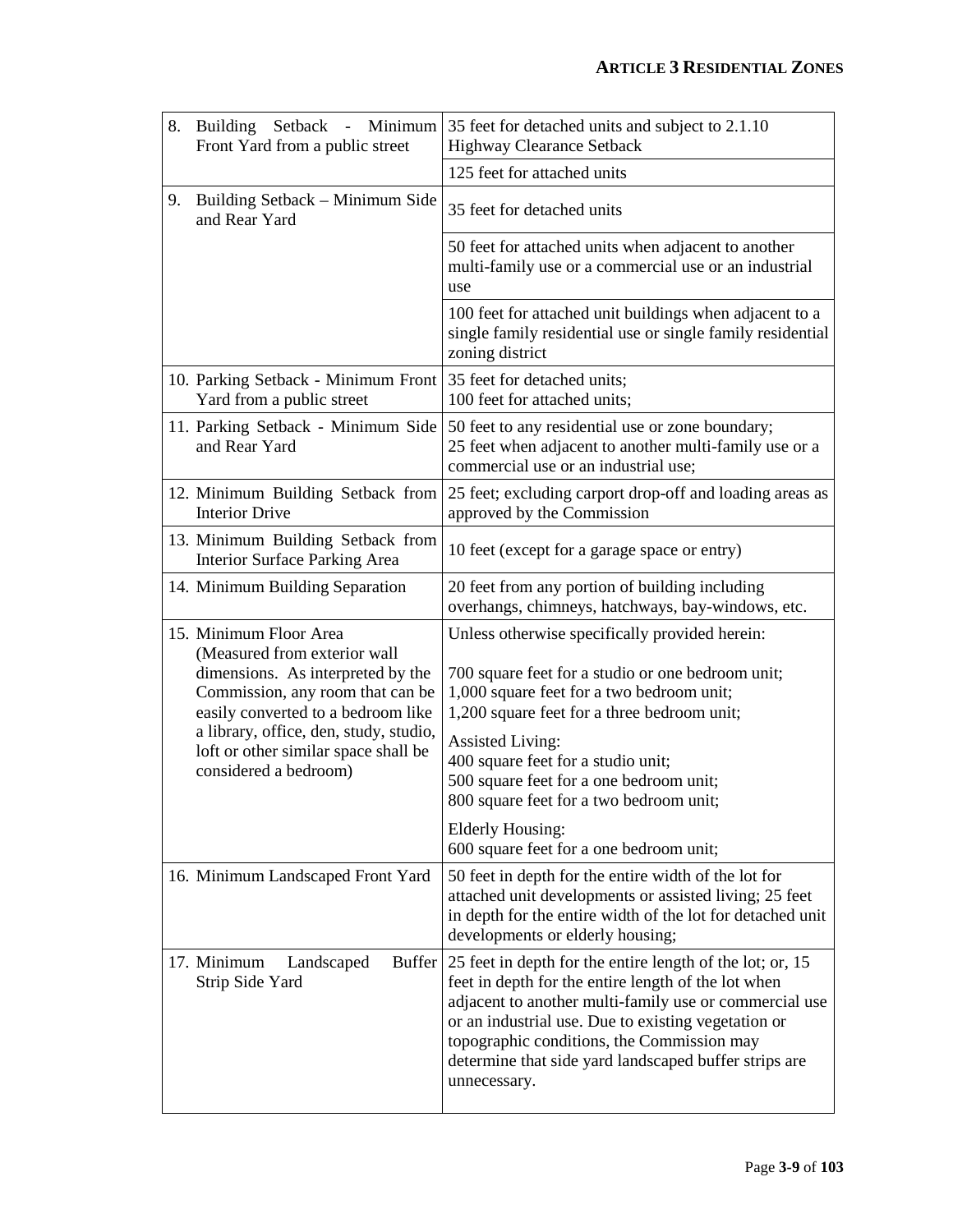| 18. Minimum     | Landscaped | Buffer 25 feet in depth for the entire width of the lot; or, 15 |
|-----------------|------------|-----------------------------------------------------------------|
| Strip Rear Yard |            | feet in depth for the entire width of the lot when              |
|                 |            | adjacent to another multi-family use or commercial use          |
|                 |            | or an industrial use. Due to existing vegetation or             |
|                 |            | topographic conditions, the Commission may                      |
|                 |            | determine that rear yard landscaped buffer strips are           |
|                 |            | unnecessary.                                                    |

#### **3.6.7. Workforce Housing Provisions**

To increase the types of available housing, with emphasis on market rate and moderately priced privately developed common interest communities, the Commission may authorize an increase in density pursuant to Section 3.6.6.3 when a project will be developed as a "workforce housing development" in accordance with these regulations and the following provisions.

#### **1. Applicable Definitions**

- a. Eligible Household A household whose annual income is at or below eighty percent (80%) of the area median income for Ellington, as determined and reported by the United States Department of Housing and Urban Development (HUD).
- b. Incentive Housing Restriction A deed restriction constituting a binding obligation with respect to the restrictions on household income, sale price, and housing costs in accordance with the Connecticut General Statutes, as amended.
- c. Median Income After adjustments for family size, the lesser of the state median income or the median income for the area in which the Town of Ellington is located as determined by the United States Department of Housing and Urban Development (HUD).
- d. Workforce Housing Development A residential development that is located within the Ellington DMF Zone that contains not less than twenty percent (20%) of the dwelling units that will be conveyed subject to an Incentive Housing Restriction requiring that such dwelling units shall be sold at, or below, prices which will preserve the units as housing for which Eligible Households pay thirty percent (30%) or less of their annual income on housing costs, where such income is less than or equal to eighty percent (80%) of the median income in accordance with the Connecticut General Statutes, as amended.
- e. Workforce Housing Unit A dwelling unit that is within a Workforce Housing Development that is subject to an Incentive Housing Restriction.

#### **2. Applicable Requirements**

- a. Not less than 20% of all the dwelling units constructed in a Workforce Housing Development shall be a Workforce Housing Units. When a calculation performed under this subsection results in a number that includes a fraction, the fraction shall be rounded up to the next higher whole number.
- b. Workforce Housing Units shall only be sold or rented to Eligible Households.
- c. Each Workforce Housing Unit shall be subject to an Incentive Housing Restriction.
- d. All Incentive Housing Restrictions must include, at a minimum, the following:
	- i. A description of the Workforce Housing Development.
	- ii. An identification of the Workforce Housing Units.
	- iii. A requirement that only an Eligible Household may reside in a Workforce Housing Unit.
	- iv. The formula pursuant to which the maximum sale price of a unit will be calculated.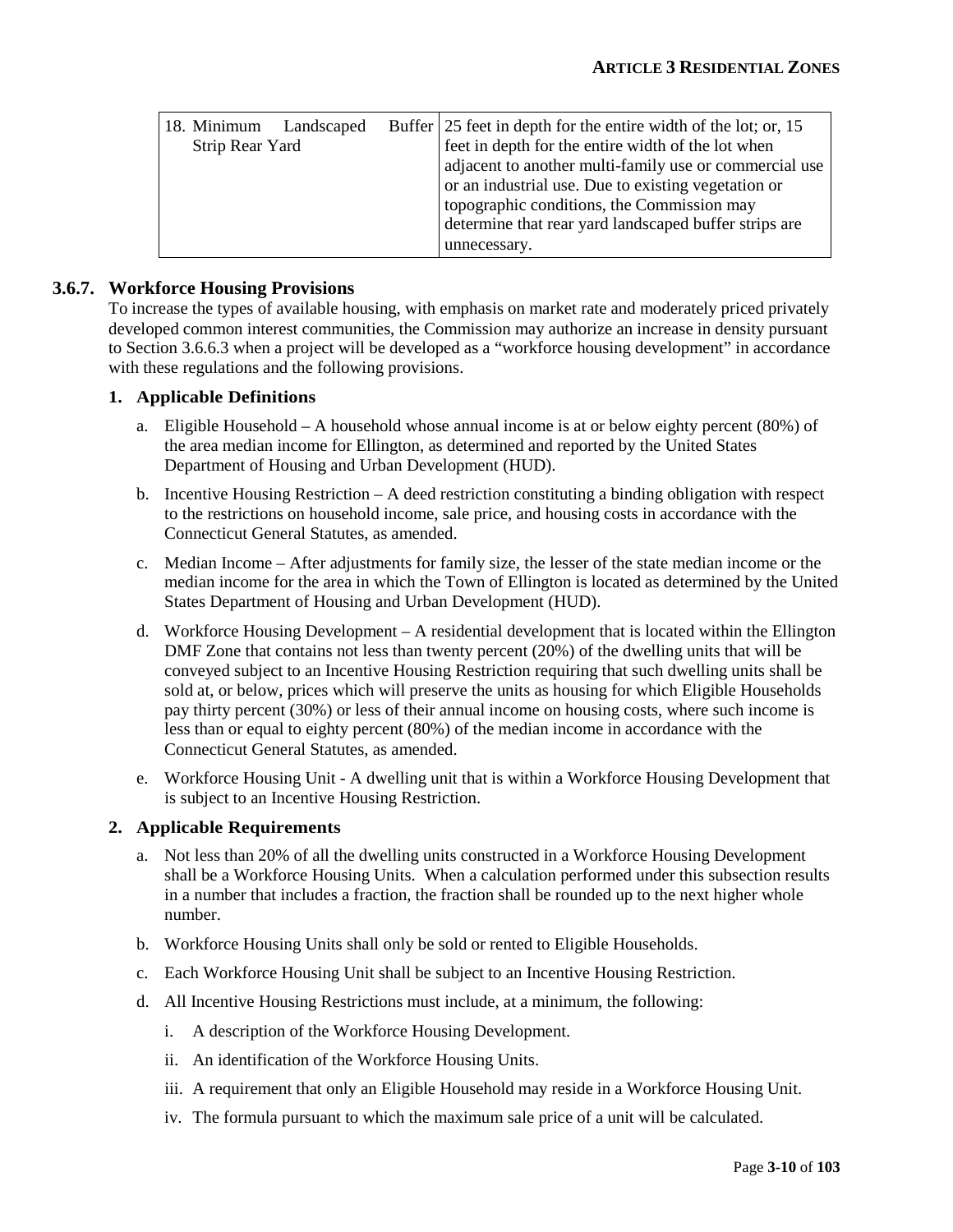- e. The purchase of a Workforce Housing Unit for investment purposes by an entity or an individual not intending to occupy the dwelling is prohibited, except that a nonresident family member may purchase up to one unit for a family member who will reside in the dwelling unit and otherwise comply with the requirements of this section.
- f. No Workforce Housing Unit shall transfer unless the Zoning Enforcement Officer has issued a Certificate of Zoning Compliance finding that the provisions of this section have been satisfied.
- g. An affordability plan in accordance with any requirements of the Connecticut General Statutes or the Regulations of Connecticut State Agencies shall be submitted with the application for a Special Permit for a DMF Workforce Housing Development. In addition to complying with state statute and state agency regulations, an affordability plan shall include the identity of the person, entity or agency responsible for administration of the affordability plan and its compliance with income and sale price limits, a fair housing marketing plan governing the sale of Workforce Housing Units, a description of the sequence in which Workforce Housing Units will be built and occupied and designation of Workforce Housing Units within the development.
- h. Parking shall comply with Section 6.2.3, Number of Parking Spaces. When applicable, Section 6.2.4, Reduction of Parking Spaces may apply.

#### **3.6.8. Assisted Living Provision**

In order to meet senior housing needs in Ellington, the Commission may authorize an increase in density pursuant to Section 3.6.6.3 when a project will be developed as an "assisted living facility" in accordance with these provisions.

#### **1. Applicable Definitions**

- a. Assisted Living Facility A special combination of housing, support services, personalized assistance and some health and nursing care services primarily for people ages 62 or older that need help with instrumental activities of daily living in order to maintain a maximum level of independence.
- b. Assisted Living Tenant A person primarily 62 years or older that resides in an Assisted Living Facility.
- c. Assisted Living Unit A living environment belonging to an Assisted Living Tenant that includes no more than one or two bedrooms, one kitchen, and a full bathroom.

#### **2. Applicable Requirements**

In addition to meeting the standards within the DMF regulations, the following shall apply for Assisted Living Facilities:

- a. Not less than ten percent (10%) of the maximum floor area (See Section 3.6.6.3) shall be dedicated as common space.
- b. There shall be one  $(1.0)$  parking space for every three  $(3.0)$  bedrooms plus one  $(1.0)$ parking space for each employee on the largest shift.

#### **3.6.9. Elderly Housing Provisions**

In order to meet senior housing needs in Ellington, the Commission may authorize an increase in density pursuant to Section 3.6.6.3 when a project will be developed as an "elderly housing development" in accordance with the following provisions.

#### **1. Applicable Definitions**

a. Elderly Housing Development - Municipal housing primarily for the elderly, when sponsored by the Housing Authority of the Town of Ellington and financed by local, state or federal funds.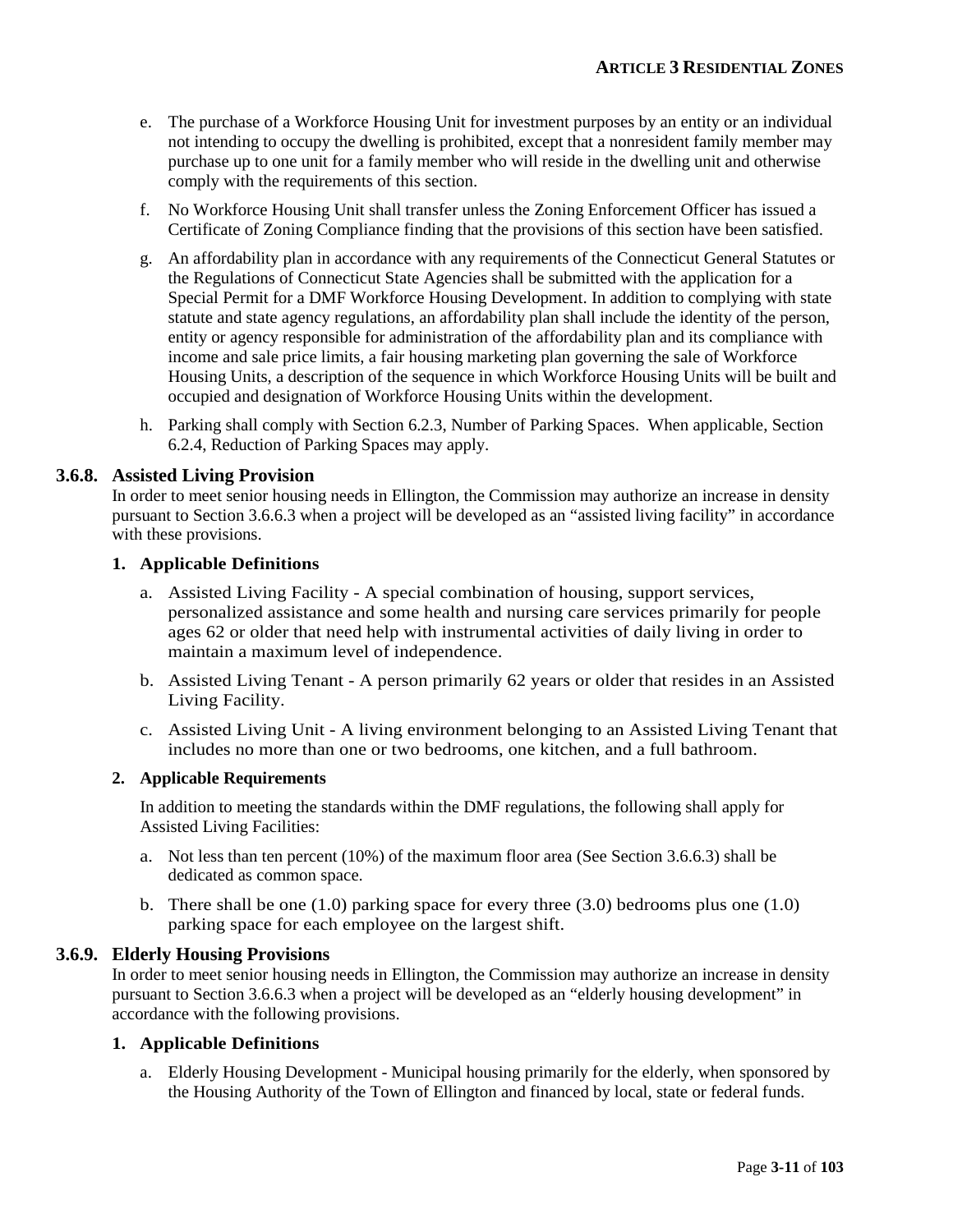b. Elderly Housing – Housing primarily intended for persons 62 years of age or older, for handicapped or disabled persons 18 years and older or for veterans as prescribed by the Connecticut Department of Housing.

#### **2. Applicable Requirements**

In addition to the standards within the DMF regulations, the following shall apply for Elderly Housing Developments:

- a. No unit shall have more than one (1) bedroom.
- b. There shall be 0.75 parking spaces for every one unit plus 1.0 parking space for each on-site employee of the Ellington Housing Authority.

#### **3.6.10. Age-Restricted Provisions**

To increase the types of available housing, with emphasis on market rate, privately developed, common interest communities for empty nesters and seniors, the Commission may authorize an increase in density pursuant to Section 3.6.6.3 when a project will be developed as an "age-restricted housing development" in accordance with these provisions.

#### **1. Applicable Definitions:**

Age-Restricted Development – a housing development primarily for residents 55 years of age and older and in compliance with this section.

#### **2. Applicable Requirements:**

- a. Each housing unit shall be occupied by:
	- i. At least one individual who is age 55 years or older.
	- ii. A spouse or other occupant who must be age 18 or older.
	- iii. An occupant pursuant to Section  $3.6.10(2)(a)(ii)$  who has survived the individual in Section  $3.6.10(2)(a)(i)$  and who has an ownership interest in the dwelling.
	- iv. Any occupant pursuant to Section  $3.6.10(2)(a)(ii)$  who has an ownership interest in the dwelling and where the individual in Section 3.6.10(2)(a)(i) has entered into a long-term continuing care facility.
- b. One child 18 years or older may reside with his or her parent(s).
- c. The purchase of a dwelling unit for investment purposes by an entity or an individual not intending to occupy the dwelling is prohibited, except that a nonresident family member may purchase up to one unit for a family member who will reside in the dwelling unit and otherwise comply with the requirements of this section.
- d. The management shall verify annually by January  $31<sup>st</sup>$  to the Zoning Enforcement Officer that the Age-Restricted Development is in compliance with the occupancy requirements of this section.
- e. Age-Restricted units shall have deed restrictions which shall be filed in the land records of the Town of Ellington limiting occupancy as required above.
- f. Parking shall comply with Section 6.2.3, Number of Parking Spaces. When applicable, Section 6.2.4, Reduction of Parking Spaces may apply.

#### **3.6.11. Site Development Standards**

Any DMF development shall comply with the following standards and requirements:

**1. Landscaping and Buffering**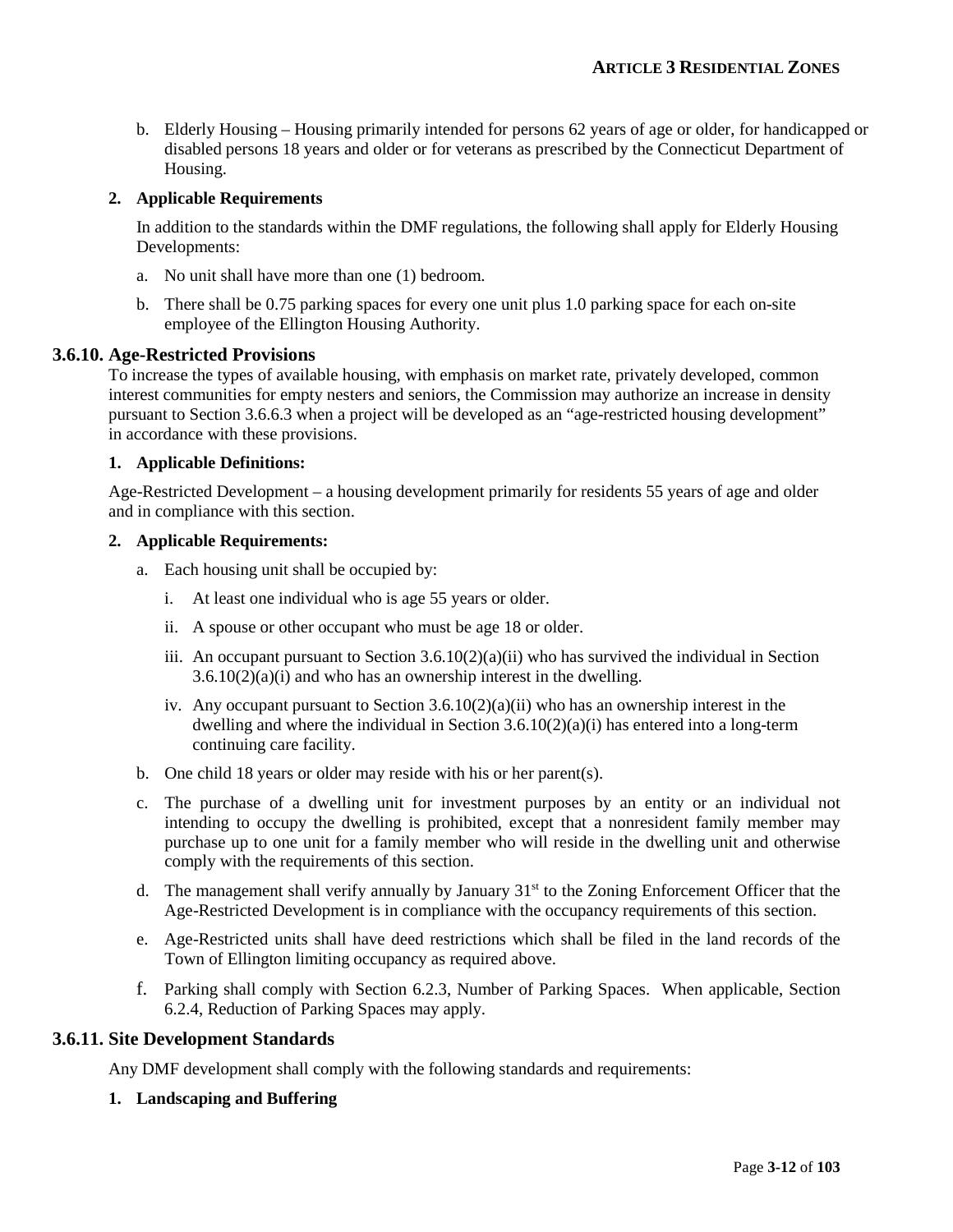a. All front, side and rear yards shall be planted with a mixture of evergreen and deciduous trees and shrubs, or preserved in a natural state, and shall be maintained in perpetuity so as to protect

adjacent properties and present a reasonably opaque, natural barrier to a minimum height of ten feet. A combination of earthen berm and plantings may be used to achieve 10' minimum height requirements, and when planted and pruned all evergreens shall have a minimum height of 6'.

- b. The areas between residential units shall be landscaped, graded and otherwise designed to provide privacy for homeowners without sacrificing the ability to maintain the units.
- c. Walls, fences, hedges or other elements may be provided or required to assure that each living unit has some exterior limited common area for the exclusive use and benefit of the unit owners.
- d. The area between drives, parking areas and buildings shall be graded, landscaped and otherwise improved in accordance with the landscape and streetscape requirements noted herein.
- e. Parking areas for more than three cars shall be screened and landscaped.
- f. For all projects, a detailed landscaping plan shall be prepared by a Registered Landscape Architect in compliance with these regulations.
- g. Along all interior streets deciduous street trees shall be provided, located no more than 50 feet on center and a minimum of eight feet high and 2 1/2 inches in caliper after planting and pruning.
- h. Where possible, existing trees shall also be retained and incorporated into the project design, if they help achieve DMF regulations.
- i. Landscaping shall also be used to screen refuse collection areas, utility cabinets, recreational trails and other miscellaneous items.
- j. In the Commission's sole discretion, decorative fences, screen walls or other methods may be selectively allowed for screening, if they help achieve DMF objectives.
- k. Screening designs shall reflect the same quality and variety provided in other areas of the project.

#### **2. Green Space**

- a. A minimum of twenty percent (20%) of the total parcel area shall be dedicated in perpetuity as green space. Green space may include grassed areas and landscaped buffers.
- b. Green space shall be an integral and fundamental component of the project purpose and design since the location, quality, extent, and long-term treatment of green spaces within the project are essential considerations in evaluating the project's acceptability.
- c. The preservation of green space within the development is intended to accomplish one or more of the following objectives:
	- i. Protect or complement unique natural features, habitat or natural resources on the site or in the vicinity;
	- ii. Provide opportunities for passive recreation including trail systems and/or public access to natural areas on and/or adjacent to the project;
	- iii. Protect unique natural, historical, archaeological, cultural, and/or scenic features;
	- iv. Provide screening/buffers from adjacent streets and properties.
- d. Green space may include non-buildable areas as defined in Section 3.6.6.3, but non-buildable areas shall not exceed 50% of the overall required amount of green space.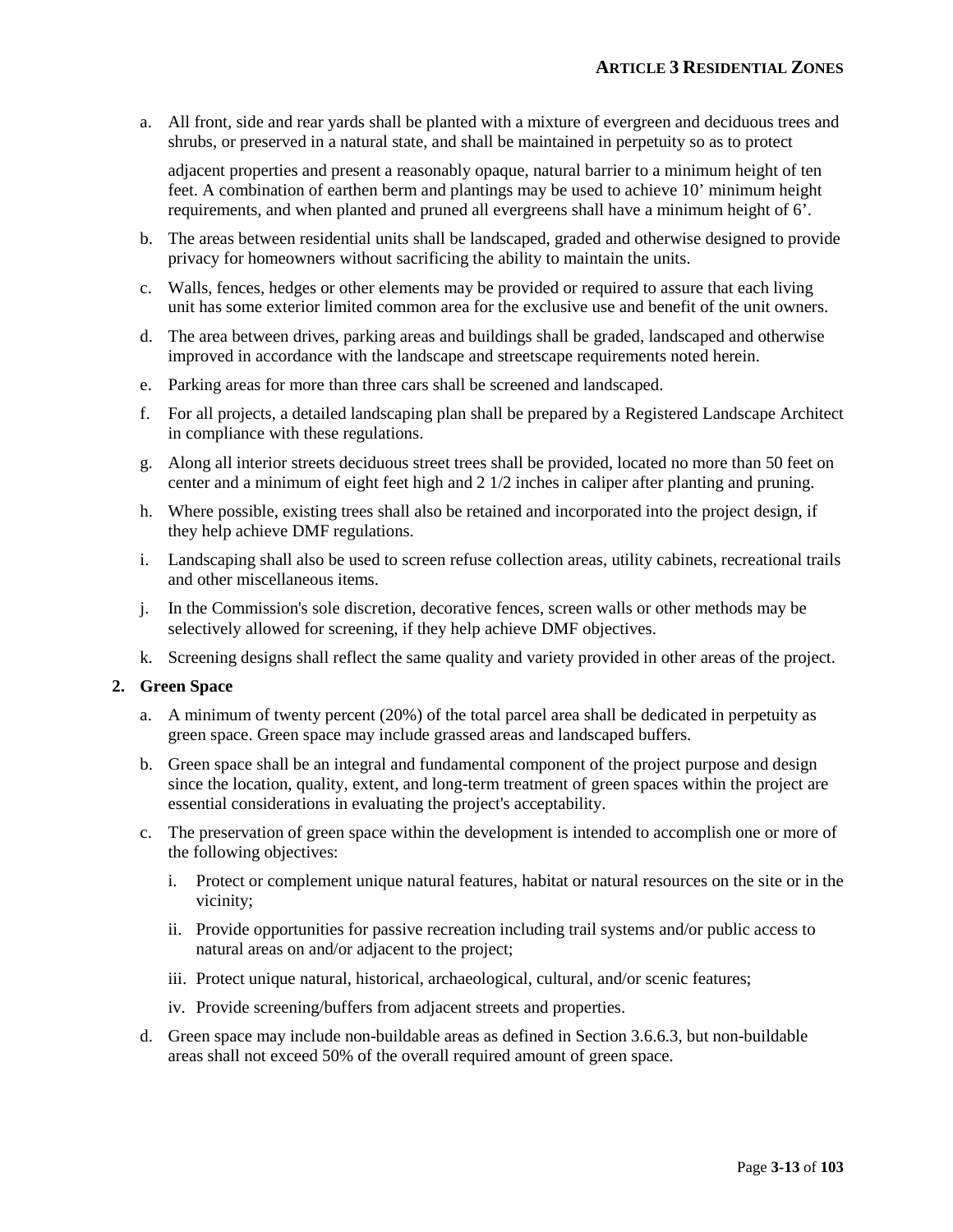#### **3. Pedestrian and Bicycle Movements**

- a. Within the proposed development, provisions acceptable to the Commission shall be made for pedestrian walkways (generally sidewalks).
- b. In addition to internal pedestrian walkways, developments shall provide for concrete sidewalks of at least five feet in width along all public streets meeting the construction standards of the Town of Ellington.
- c. Developments shall maximize opportunities for non-vehicular movement of people within and to adjoining properties.

#### **4. Lighting**

- a. Floodlighting is not permitted. Any outdoor lighting shall be shielded and directed so that the light source or light from any signs or any fixtures shall not be seen at or beyond the property line or adjacent properties.
- b. Project lighting shall be owned and maintained by the property owner and or the common interest community.
- c. The maximum height of freestanding pole-mounted lights shall be 12 feet.
- d. In general, foot-candle levels should not exceed those for rural areas, as prescribed by standards adopted by the International Dark Sky Association (IDSA).

#### **5. Building and Roof Design**

- a. No part of a building of which the adjacent floor level is more than three (3) feet below grade, may be used for dwelling purposes.
- b. Applicants are encouraged to design units to be readily adaptable to meet ADA requirements, especially as to door widths, thresholds and other features necessary to accommodate wheelchair access.
- c. Personal storage space shall be provided within the confines of each dwelling unit. No outside shed or storage bin shall be allowed for storage of personal items.
- d. For attached unit developments, exterior finishes shall include brick or stone accents or other architectural elements in order to vary the design of veneers of buildings.
- e. Rooftop HVAC may only be permitted if properly screened in all directions. Antennas and other like miscellaneous structures shall not be located on roofs.

#### **6. Signage**

- a. Each project shall be allowed entry signage where an access drive connects to a public street except that no project shall be permitted to have signs at more than two (2) entrances.
- b. If the project has a center island at an entrance with a public street, one (1) low profile double sided sign may be placed in that island except that the Commission may allow for two signs integrated into landscape features such as stone walls to be placed on either side of that access drive.
- c. Entry signs shall not exceed four (4) feet high by ten (10) feet wide and may be placed on a sign base made of natural stone, masonry, or approved like-materials.
- d. The total height of the entry sign plus the approved sign base shall not exceed six (6) feet in height from the adjacent grade.
- e. At a minimum, a five (5) foot area around the sign base shall be landscaped with ornamental plantings.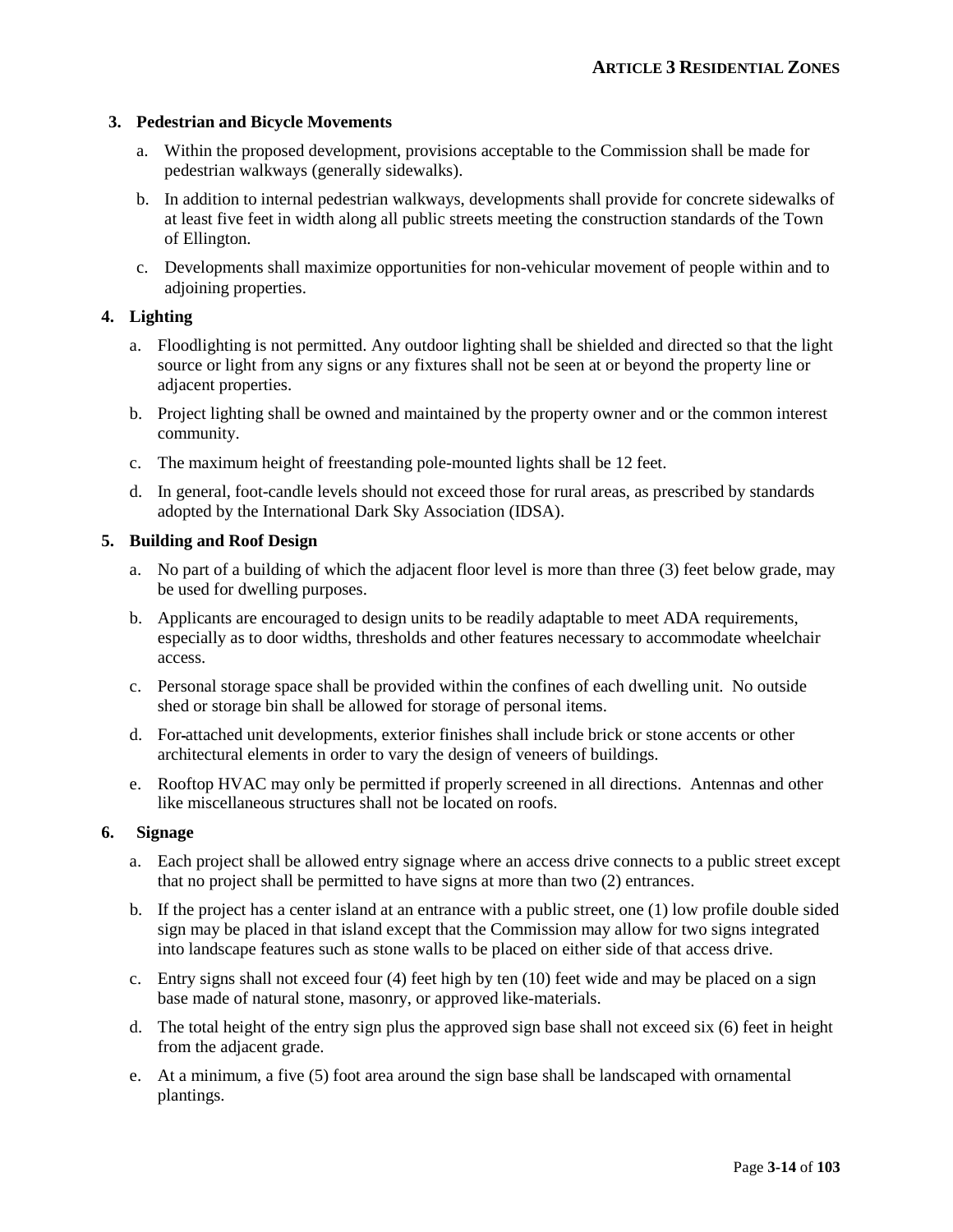- f. Entry signs, if illuminated, shall be illuminated by means of exterior lighting concealed from view and shall not be illuminated internally.
- g. Project entry signs and related features shall not interfere with necessary sight lines, in order to accommodate safe stopping distances, given posted speed limits.
- h. Maintenance of such signs and associated landscaping shall be the responsibility of the developer, unless and until, the responsibility is reassigned to a homeowner's association or similar management entity.

#### **7. Interior Private Driveways and Parking**

- a. Projects shall be accessed via a main interior private drive or drives, and unit access shall not be taken directly to an existing public street.
- b. Interior private drives to public streets shall be located in compliance with applicable sight line, grading, and other standards of the Zoning Regulations and as required by the Director of Public Works and the Town Engineer.
- c. All interior drives shall be privately owned and maintained as a condition of DMF approval.
- d. The paved width of interior private drives shall not be less than 24 feet except that the Commission may increase the width of interior private drives serving 20 or more units up to 28 feet wide.
- e. Interior "streets" shall be provided with a graded and grassed snow shelf along the edge of pavement or curb line a minimum of six feet wide.
- f. Surface parking shall be provided "off street" for all uses, in separate parking areas, unit garages, or in some combination of both.
- g. The Fire Marshal may require emergency access points from abutting public streets into the project for the exclusive purposes of providing vehicular access for emergency vehicles.

#### **8. Community Facilities**

a. If a community facility building or recreation facility or similar amenity is proposed, such facility shall be constructed and issued a certificate of occupancy before issuance of a certificate of occupancy for any additional units beyond 50% of the total approved number of units.

#### **9. Stormwater**

- a. Stormwater treatment and management shall reflect the current best management practices and shall include low-impact development approaches as promulgated by the State Department of Energy and Environmental Protection.
- b. Each project shall be required to meet the Phase II NPDES stormwater requirements. In general and where approved by the Town Engineer, the use of curbless roads, swales, infiltration, and other like methods shall be preferred.
- c. Stormwater retention ponds shall not be designed solely to collect and retain water for later release, but shall be graded and landscaped to be an integral design component of the project.
- d. All stormwater systems shall be privately owned and maintained and such requirement shall be included in the project declaration.

#### **10. Refuse**

a. Refuse collection shall be under private contract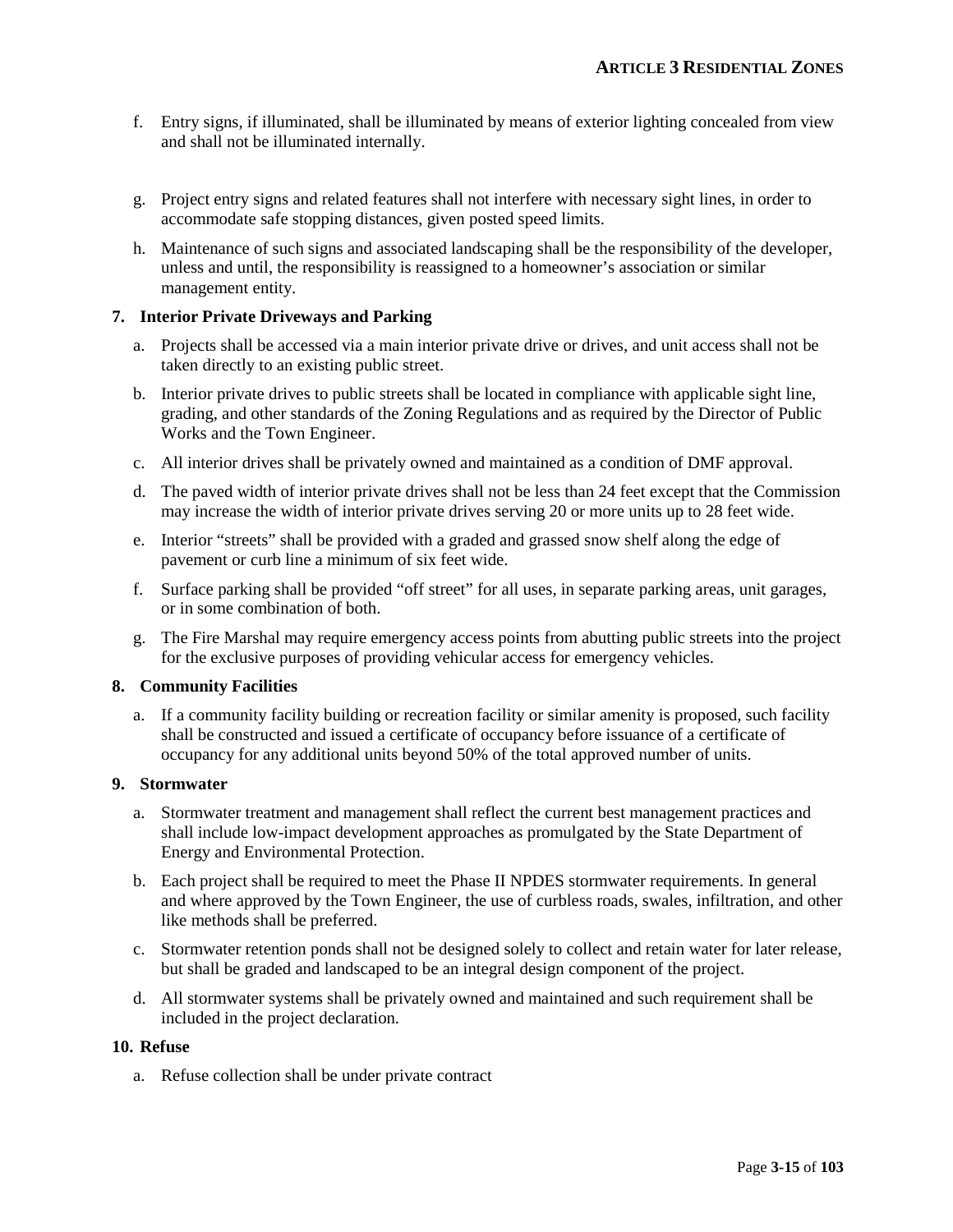b. All refuse containers shall be completely screened and located so as to provide sufficient access, as well as not to have negative effects on dwelling units or uses located on adjacent lands.

#### **11. Utilities**

- a. All utilities shall be located underground and sufficient easements or other rights shall be provided to applicable public utility companies as a condition of project approval.
- b. Where deemed necessary by the Water Pollution Control Authority (WPCA), interior sewer lines may be required to be publicly owned and maintained.
- c. Interior hydrants shall be provided in locations, amounts and design according to the Fire Marshal, including any conditions relating to the ownership and ongoing maintenance.

#### **12. Property Maintenance**

- a. It shall be a condition of approval that all projects shall be maintained in perpetuity in accordance with the approved plans.
- b. This shall include a provision allowing the Zoning and Wetland Enforcement Officer to access the site at all reasonable hours for the purposes of inspecting and noting any defects or failure to maintain the property as required.

#### **3.6.12. Design Review Considerations**

The applicant shall provide sufficient detail to demonstrate to the satisfaction of the Design Review Board (DRB) and the Commission that the design of all buildings and structures and the design of all site improvements and project features will meet high standards in terms of materials, finishes, durability and overall quality.

The intent of these requirements is not to limit creativity by defining detailed prescriptive standards, but to assure that the development will sustain its value over time, incorporate consistent design themes, take advantage of unique site attributes, and respect site constraints in an effort to accomplish the overall goals and objectives of the DMF.

#### **1. Building Arrangement**

- a. Units should be designed and arranged in proper relationship to interior streets and care should be taken to design buildings in scale and proportion to the interior streets and surrounding areas.
- b. The interior streetscape should function as an integral pedestrian amenity within the development.
- c. Optimal building arrangement should vary by unit type, project size, abutting uses and lands, and the unique opportunities and constraints presented by a given project parcel and setting.
- d. All projects should be designed to break up unit clusters and include components that create pedestrian-scaled concepts.

#### **2. Building Footprints**

- a. Building footprints, especially for larger, multiple-unit formats, should be varied by avoiding long expanses of single-plane walls.
- b. Applicants should use architectural features as integral design elements to satisfy the intent of avoiding long expanses of walls.

#### **3. Building Walls**

- a. Building elevations and related elements should be well proportioned, with doors, windows and other features placed and scaled in appropriate rhythm.
- b. Applicants should use natural materials, including masonry stone, wood clapboard, natural brick, or other like materials or vinyl siding with a mix of styles (i.e. shakes, clapboard, etc.)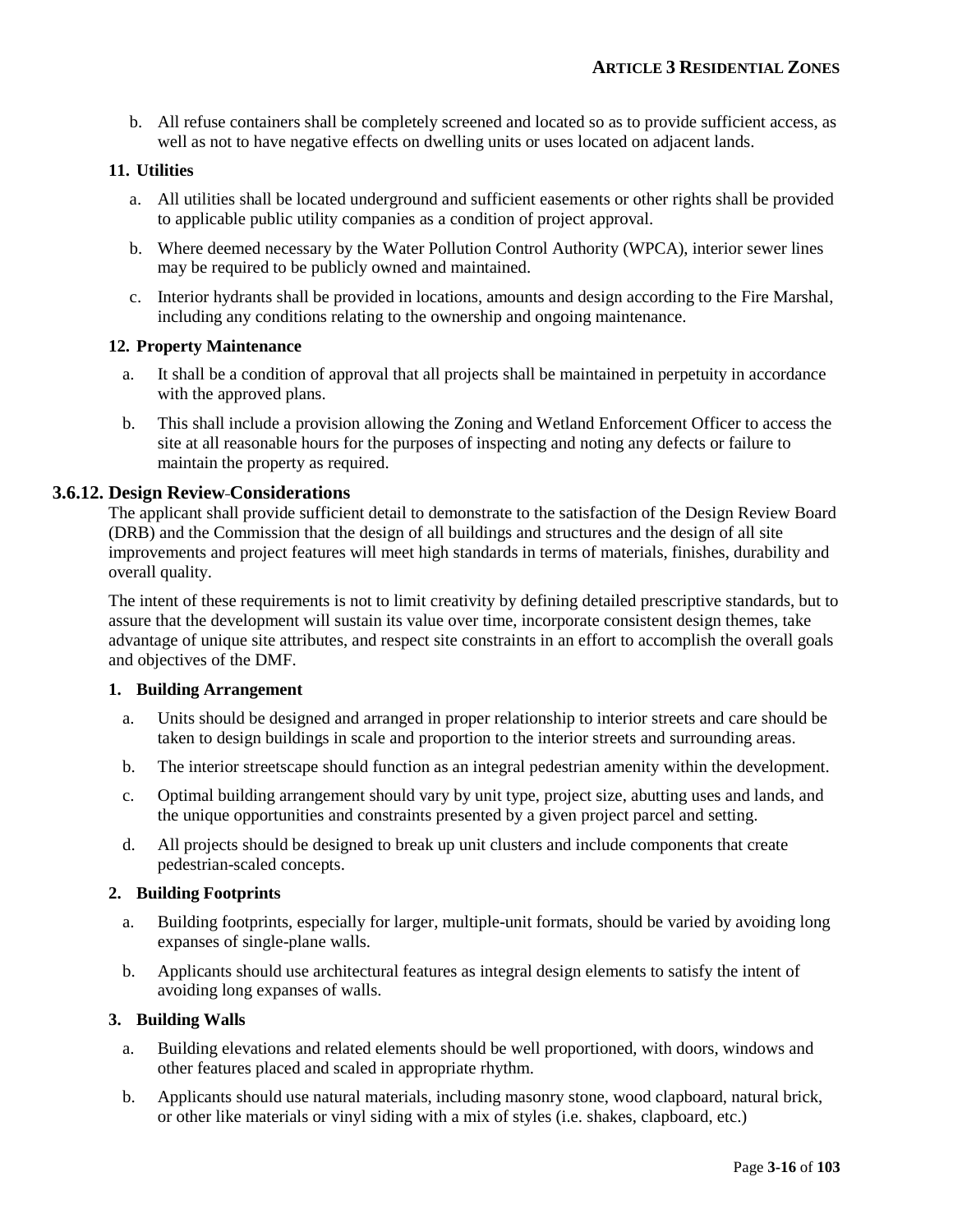- c. Main colors should avoid bright palettes, although selective use of bold accent colors may be encouraged for trim or other decorative elements.
- d. Period colors appropriate to a particular historic period are encouraged, where appropriate.
- e. All units within a project should not be the same color, but proposed colors should be well distributed through the project and be compatible overall.

#### **4. Roof Design**

- a. Roof design should be an important element of all proposed architecture.
- b. Roofs should be pitched, and applicants are encouraged to include dormers, cupolas, multiple gables and varied gable orientation, and other treatments or decorative elements in order to create interest, break up extended rooflines, and avoid monotonous, single-plane roofs.
- c. Views of and to roofs and rooftop HVAC units from within the project and from adjacent lands should be considered.
- d. Roof surfacing should be high-quality architectural shingles or similar equivalent materials.

#### **5. Community Facilities**

a. Community facilities should reflect the same level of quality and consistency in design as other approved project elements.

#### **6. Landscape and Buffers**

- a. Any project should be landscaped with a variety of natural areas, shade trees, evergreens, flowering trees, shrubs, perennials and lawn areas to demonstrate that landscaping is an integral component of the overall project design.
- b. Where possible the project should be designed to take advantage of existing land topography or to mitigate for the lack of natural contours.
- c. Where appropriate, landscape plans should include planted berms, stone retaining walls, or other elements intended to achieve functional or aesthetic objectives.
- d. Each project should include well-designed entry features at all main access drives to public streets, consistent with the overall project design theme.
- e. Foundation plantings consisting generally of decorative flowering shrubs, perennials, ornamental grasses and like materials, located within landscaped beds surfaced with natural wood chips, shredded bark or other approved natural material, should be provided for all residential units and community buildings.

#### **7. Lighting**

- a. Project lighting for streets, parking areas, community facilities and other uses should be the minimum necessary to provide safe and sufficient all-season lighting.
- b. Since all lighting will be private, applicants should provide decorative lighting designs, as opposed to standard street and other lighting typically used in public street and commercial applications.
- c. Building-mounted lighting should be limited to the minimum necessary and should meet all applicable standards noted herein.
- d. Decorative uplighting for aesthetic purposes may be permitted but should be limited to important focal points or features, such as project entry signage, project landscaping and similar accents.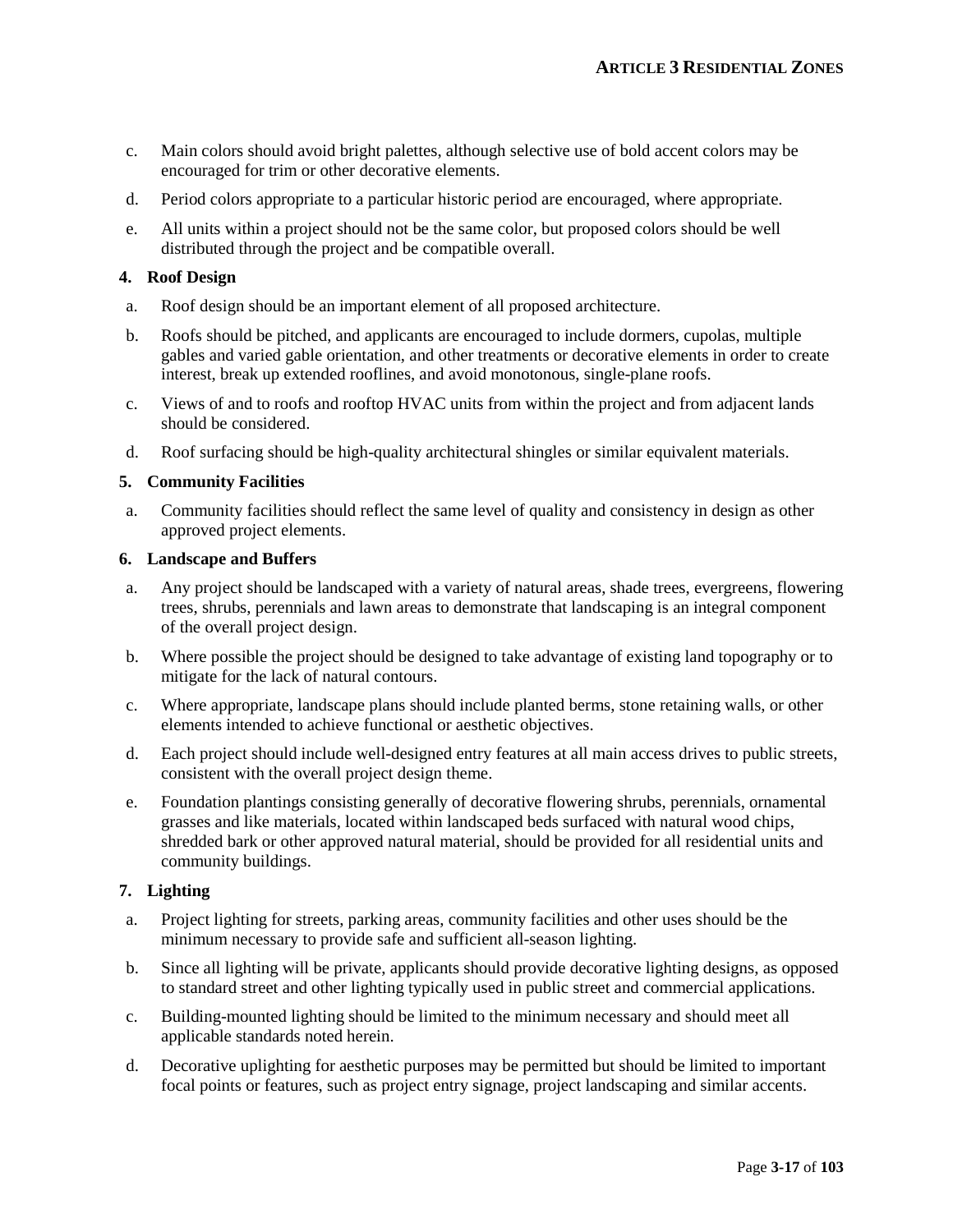#### **3.6.13. Application Requirements**

#### **1. Zone Change and Conceptual Site Plan**

In addition to the requirements of Section 8.1, an application for a Zone Change and Conceptual Site Plan approval shall include the following materials:

- a. Existing conditions plan for the subject property showing any buildings, structures, above- or below-ground utility locations, easements, site topography at two-foot intervals, inland wetlands and watercourses, floodplains, and land cover.
- b. Computation of permitted and proposed density and unit mix.
- c. Conceptual site plan drawn to a scale of no less than one inch equals 100 feet showing the following:
	- i. Proposed access ways and internal roads;
	- ii. Building locations;
	- iii. Parking locations and sidewalks;
	- iv. Common areas;
	- v. Landscaped areas;
	- vi. Community facilities, if applicable;
	- vii. Utilities; and
	- viii. Any additional information that the Commission may deem pertinent in order to evaluate the rezoning request.
- d. General architectural renderings for all unit types and buildings including dimensions.
- e. Use and compliance statement describing the proposed development and how the proposal complies with all DMF objectives and adopted Plan of Conservation and Development recommendations.
- f. Green space and ecological report, describing in general the rationale for the proposed green space concept in terms of DMF goals, objectives, standards and requirements and the proposed design, location, functions, ownership and maintenance of the proposed green space areas.
- g. A traffic report at a level of detail appropriate for the size of the proposed development addressing:
	- i. existing conditions, average daily traffic (ADT), weekend and weekday a.m. and p.m. peak hour trips and Level of Service (LOS) and Volume-Demand-to-Capacity (V/C) ratios for all affected travelways and intersections,
	- ii. the anticipated impact on these conditions from project trips at buildout,
	- iii. measures proposed to mitigate project impacts,
	- iv. the adequacy of available sight lines at any proposed access drive connections to public streets and measures proposed to correct any substandard conditions at the site drive(s), given posted and actual travel speeds at the location(s).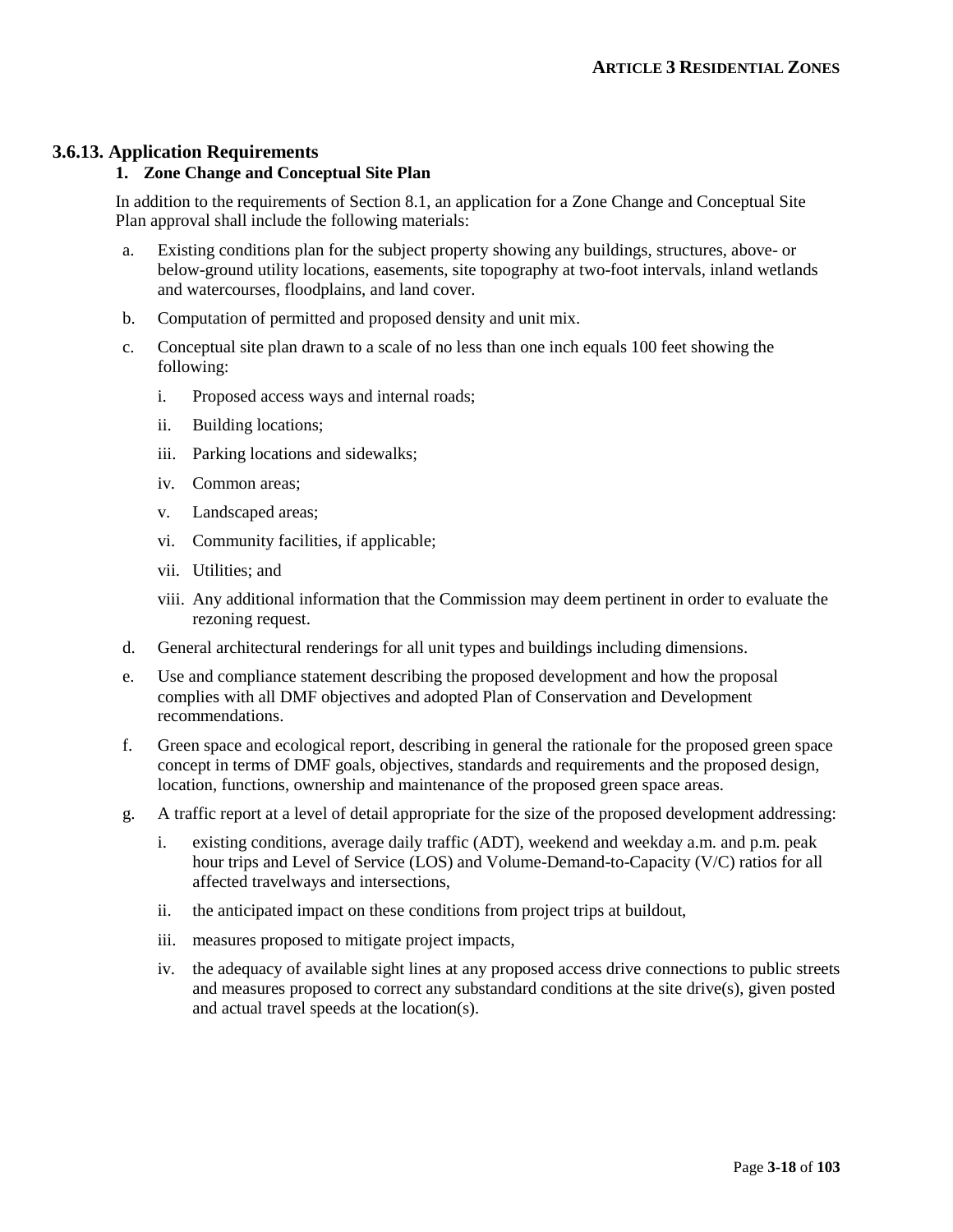#### **2. Special Permit and Final Site Plan**

In addition to the requirements of Section 8.2 and Section 8.3, an application for a Special Permit and Final Site Plan approval shall be filed simultaneously and shall include the following materials:

- a. Draft homeowner's declaration, if applicable, and covenants addressing ownership, maintenance and other issues regarding project green spaces and common areas and other concerns affecting project compliance with DMF requirements.
- b. WPCA approval for sewer service.
- c. Inland Wetlands approval, if applicable.
- d. Evidence the applicants have all necessary rights and interests to accomplish the development as proposed (grading rights, easements, access rights, utility easements, etc.)
- e. Written documentation from the Tax Collector that all tax payments are current.
- f. Architectural plans drawn to scale and including floor plans for all proposed models depicting the uses of all interior spaces and exterior elevations for all sides of all unit types indicating proposed materials, colors, finish, lighting, signs, and other building features.
- g. Phasing plans, including a grading and erosion control plan and narrative sufficient to meet the requirements of Section 6.4, Soil Erosion and Sediment Control, of these regulations.
- h. Details for all site improvements and similar features.
- i. Number plan for unit identification.
- j. Detailed plans provided in plan view, cross section and profile for all interior streets and in plan view and cross-sectional views for all proposed surface parking areas.
- k. Details of all stormwater-related systems, plans, data and mapping necessary for the Town Engineer to determine the sufficiency of the proposed system including the use of low-impact development approaches.
- l. The location and construction and screening details related to refuse collection areas.

#### **3.6.14. Approval Considerations**

In acting upon a DMF application (zone change and concept plan, special permit, final site plan), the Commission shall consider whether the application adheres to Section 8.2 Site Development Plan Standards, Section 8.3 Special Permit Standards and Procedures, the above design standards and the following considerations:

- 1. Project Location. That the project location is appropriate in terms of access, existing and anticipated (by current zoning) abutting uses, neighborhood compatibility, and the ability to utilize the concept to achieve public objectives.
- 2. Principal and Accessory Uses. That all proposed principal and accessory uses are permitted and that accessory uses as proposed will complement and support the overall project and are sufficient in terms of location, amount, type and design.
- 3. Green Space. That green space locations and designs are an integral component of the project, and are consistent with the Plan of Conservation and Development and the goals and objectives of the DMF Zone.
- 4. Natural Resources. That the project design, as well as its ongoing operations and maintenance, will provide sufficient protection for natural resources, and will include any necessary mitigation, and that the project complies with any permit issued by the Inland Wetland Agency.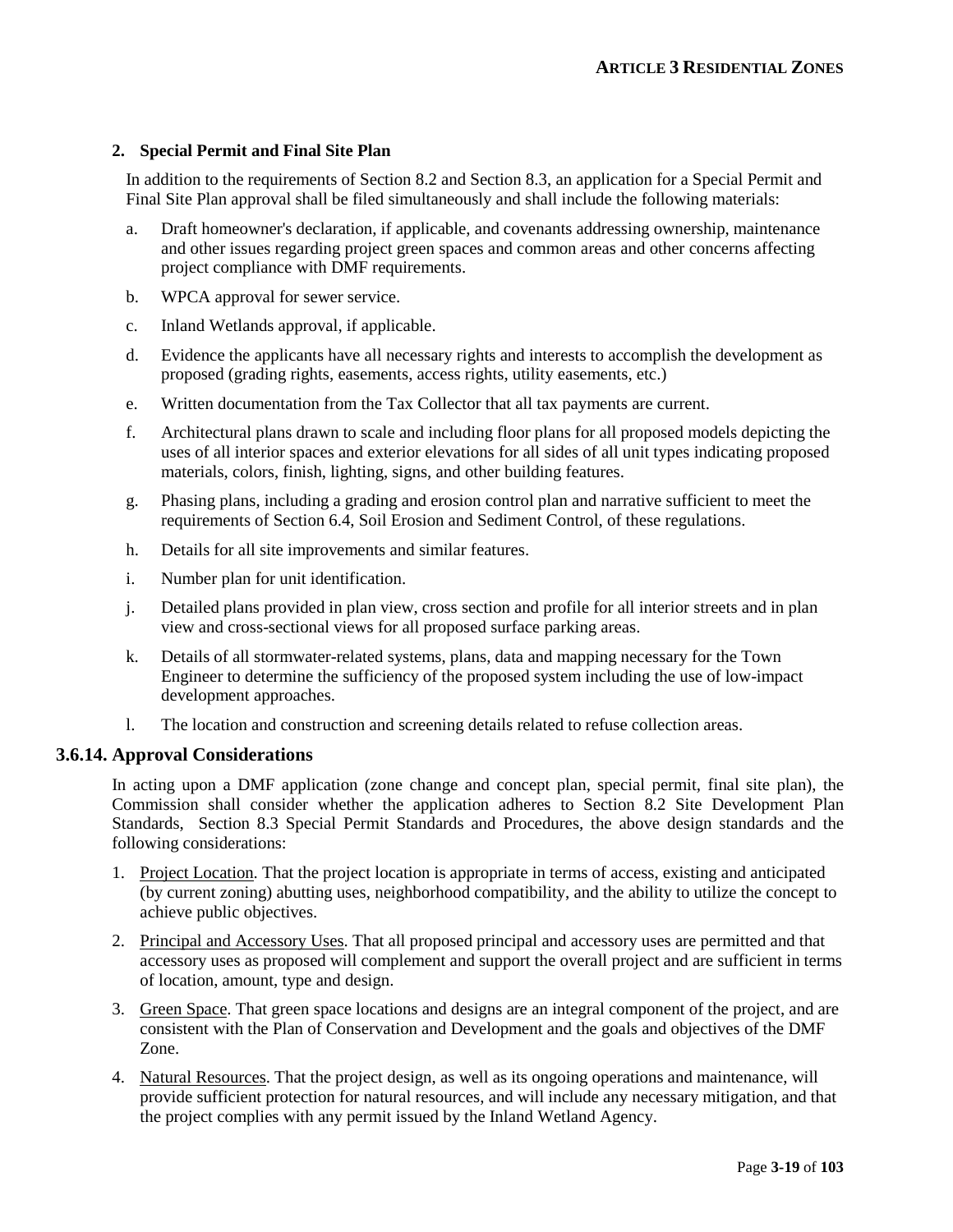- 5. Pedestrian Facilities. That the design incorporates features that promote a pedestrian-scale community so as to assure that the living environment created will enhance the quality of life for unit owners, as well as long-term maintenance, safety and social well-being.
- 6. Historical/Archaeological/Cultural Resources. That the project protects and respects important affected resources by incorporating those resources into the project design or, where not feasible, by taking appropriate measures to document and memorialize such features for the benefit of future generations.
- 7. Overall Design. That building architecture and overall site improvements and amenities are of high quality, meet all applicable DMF requirements, and will sustain the project's value over time, such that the project adds to the long-term welfare of the overall community.
- 8. Exterior Streetscape. That appropriate, context-sensitive measures have been incorporated into the project's exterior streetscape in order to minimize the project's impacts, where appropriate, to enhance the existing built environment, blend into or otherwise be consistent with the existing landscape and generally add value to the community's "public space."
- 9. Interior Streetscape. That the interior streetscape provides a distinctly pedestrian-scale environment, conducive to active and passive recreation, walking, biking, chance social encounters, sitting, and other typical activities; that the interior streetscape promotes and encourages use of the public realm for these purposes; and that the design does not inhibit such activities through creation of a sterile, barren streetscape, devoid of interest, with excessively deep front setbacks and lack of porches, benches, or other amenities.
- 10. Landscape and Lighting. That project lighting and landscape have been designed in an intelligent and strategic manner, in order to add long-term value to the community, and consistent with the overall objectives of the DMF concept.
- 11. Traffic/Access. That safe and efficient access will be provided, including sufficient parking and that the development has been designed to achieve the overall pedestrian scale of the project, especially with regard to interior spaces.
- 12. Utilities. That adequate long-term provisions have been made to assure safe and sufficient utility services in accordance with the requirements of applicable authorities.

#### **3.6.15. Additional Provisions**

- 1. Following Planning and Zoning Commission approval of a DMF final site plan and special permit and as condition of said approval, applicants shall be required to satisfy the requirements of Section 9.6 - Post Approval.
- 2. The Zoning Enforcement Officer shall have the authority to approve the following minor changes to an approved final site plan for a DMF project provided any such changes comply with all applicable bulk requirements of the DMF regulation and are documented on final plans:
	- a. minor changes in site grading necessary to adjust for field conditions,
	- b. minor adjustments in building locations or orientations,
	- c. minor changes in the location of incidental accessory features such as unit decks, stairs, or utility cabinets, or
	- d. minor changes to address unique and unanticipated site conditions and for like purposes.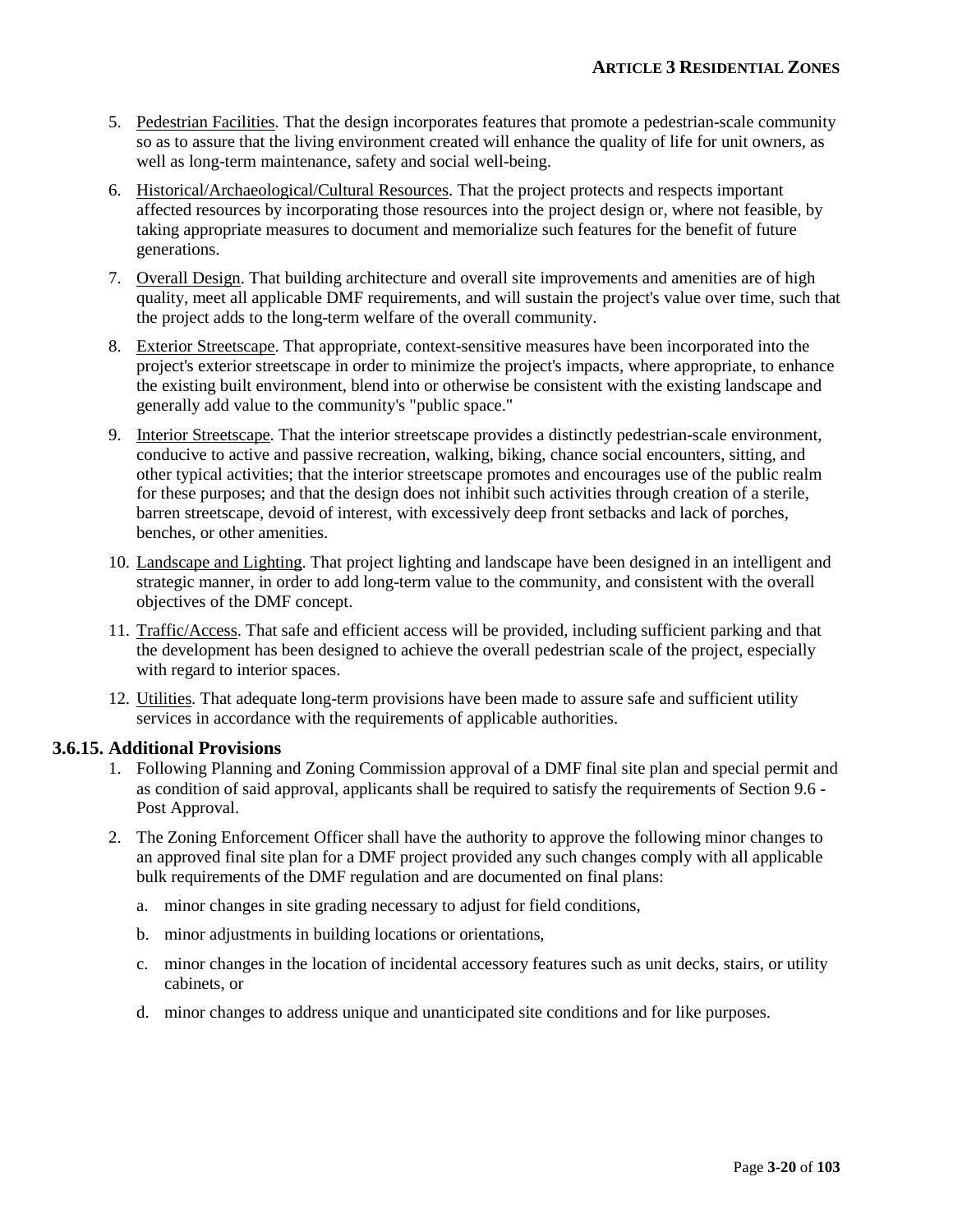- 3. Other changes beyond the scope of these minor amendments (including, but not limited to, an increase in the number of approved units, changes to the approved unit types and designs, changes to the approved utility systems, changes to the approved interior circulation layout, changes to the approved landscape concept and plan, changes to the approved stormwater plan, or other similar changes that affect major elements of the project's original plan) shall only be approved by the Commission acting on a formal application for modification to site plan and special permit approval.
- 4. For a Common Interest Ownership project, until such time as the project ownership and maintenance converts to the homeowner's association, the project developer shall have total responsibility for compliance with all approval conditions and other requirements and such limitation shall be disclosed in the approved declaration.
- 5. Written notification of any sale by the project owner to another party shall be provided to the Town Planner within 30 calendar days of such closing. The Planner shall have the right to meet with any subsequent owners and review project requirements. All special permit conditions and site plan requirements shall transfer to any subsequent owner.
- 6. The project's governing documents shall in no way limit or encumber the Town from requiring specific performance under the terms of the approval or any related conditions, and the developer shall be obligated pursuant to the approvals to fully complete the project in accordance with said approvals.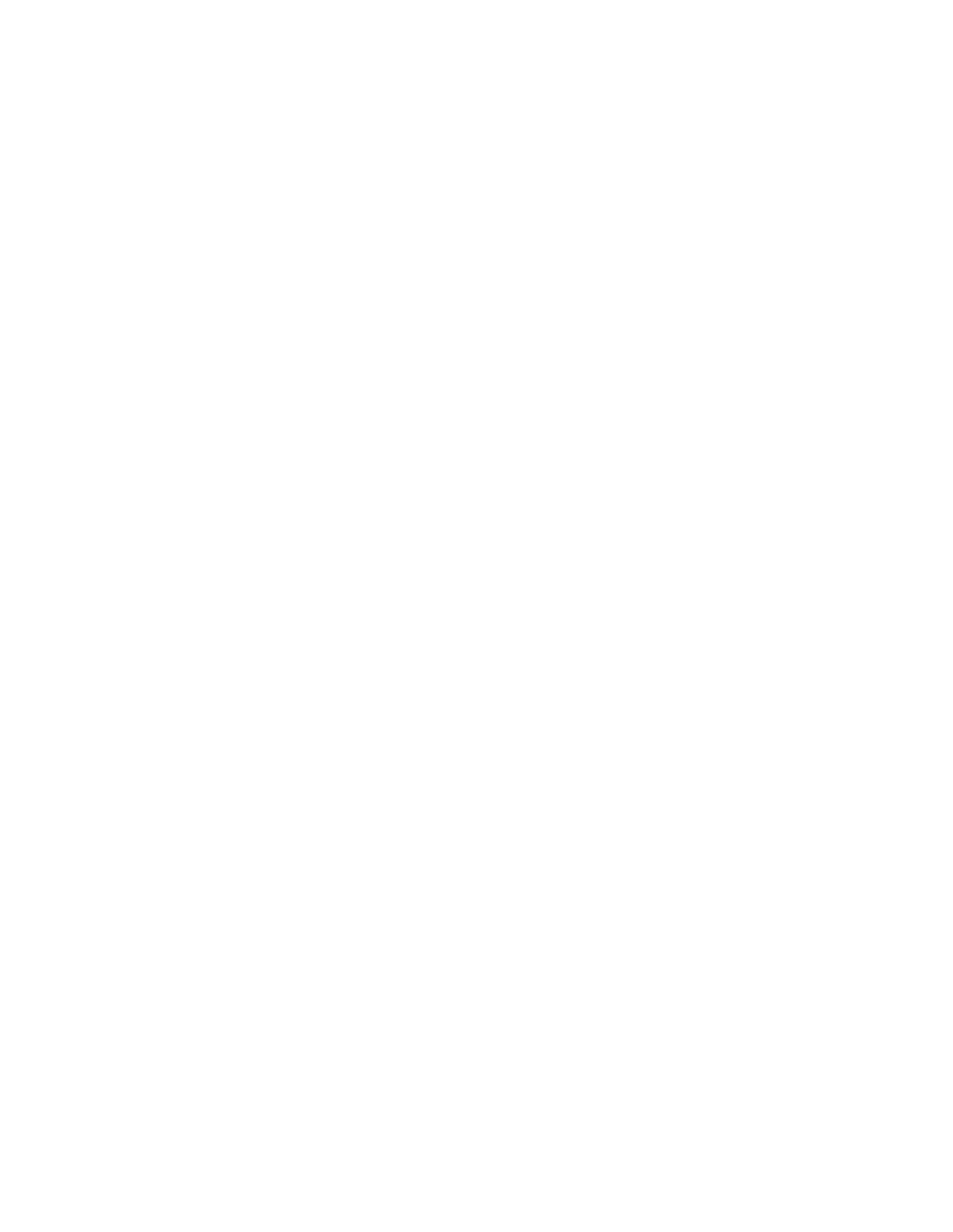# **ARTICLE 4 COMMERCIAL & INDUSTRIAL ZONES Section 4.1 Permitted Uses and Uses Requiring Special Permit**

The following uses are permitted in Commercial and Industrial Zones:

| Table 4.1 Permitted Uses and Uses Requiring Special Permit                                          |             |           |              |              |  |
|-----------------------------------------------------------------------------------------------------|-------------|-----------|--------------|--------------|--|
| $P = Permitted Use, Site Plan Approach SP = Special PermitBlank=Not Permitted$                      |             |           |              |              |  |
| Uses                                                                                                | $\mathbf C$ | <b>PC</b> | I            | IP           |  |
| Agriculture <sup>(1)</sup> [Amended 12-15-2010]                                                     | P           | P         | P            | P            |  |
| Agriculture - Farm Stand - seasonal <sup>(1)</sup> [Amended 12-15-2010]                             | P           | P         | P            | P            |  |
| Agriculture - Farm Store <sup>(1)</sup> [Added 11-22-2010, Effective 12-15-2010]                    | <b>SP</b>   | <b>SP</b> | <b>SP</b>    | <b>SP</b>    |  |
| Agriculture - Farm Brewery, Cidery, Winery, Distrillery (Added 11-<br>23-2020, Effective 12-1-2020) | <b>SP</b>   | <b>SP</b> | <b>SP</b>    | <b>SP</b>    |  |
| Agriculture - Horse Boarding / Riding Arena <sup>(1)</sup> [Amended 12-15-2010]                     | <b>SP</b>   | <b>SP</b> | <b>SP</b>    | <b>SP</b>    |  |
| Agriculture - Related & Non Related Uses <sup>(1)</sup> [Added 11-22-2010,<br>Effective 12-15-20101 | <b>SP</b>   | <b>SP</b> | <b>SP</b>    | <b>SP</b>    |  |
| <b>Amusement Enterprise</b>                                                                         | <b>SP</b>   |           |              |              |  |
| Auto, General Repairer License                                                                      | SP          | SP        | <b>SP</b>    |              |  |
| Auto, Limited Repairer License                                                                      |             | <b>SP</b> | <b>SP</b>    |              |  |
| Auto, Truck, Airplane: Assembling & Remodeling                                                      |             |           | P            | P            |  |
| Auto, Truck, Boat, Vehicle (New & Used) Sales, and Service (SP for<br>IP Zone Added 1-7-08)         |             | <b>SP</b> | SP           | <b>SP</b>    |  |
| Bicycle Racing Facility - Non Motorized                                                             |             |           | SP           | <b>SP</b>    |  |
| <b>Bottling Plant</b>                                                                               | <b>SP</b>   |           | P            | P            |  |
| Brewery, Brew Pub, Distillery                                                                       | <b>SP</b>   | <b>SP</b> | <b>SP</b>    | <b>SP</b>    |  |
| Carpenter & Woodworking Shop                                                                        |             | <b>SP</b> | $\mathbf{P}$ | $\, {\bf P}$ |  |
| Communication Tower <sup>(2)</sup>                                                                  |             | SP        | SP           | <b>SP</b>    |  |
| Community Buildings and other Public Buildings                                                      | P           | <b>SP</b> | P            |              |  |
| Community Fairs under Local Sponsorship                                                             | P           | P         | P            |              |  |
| Contractor's Equipment - Sales and Storage                                                          | SP          | SP        | SP           | SP           |  |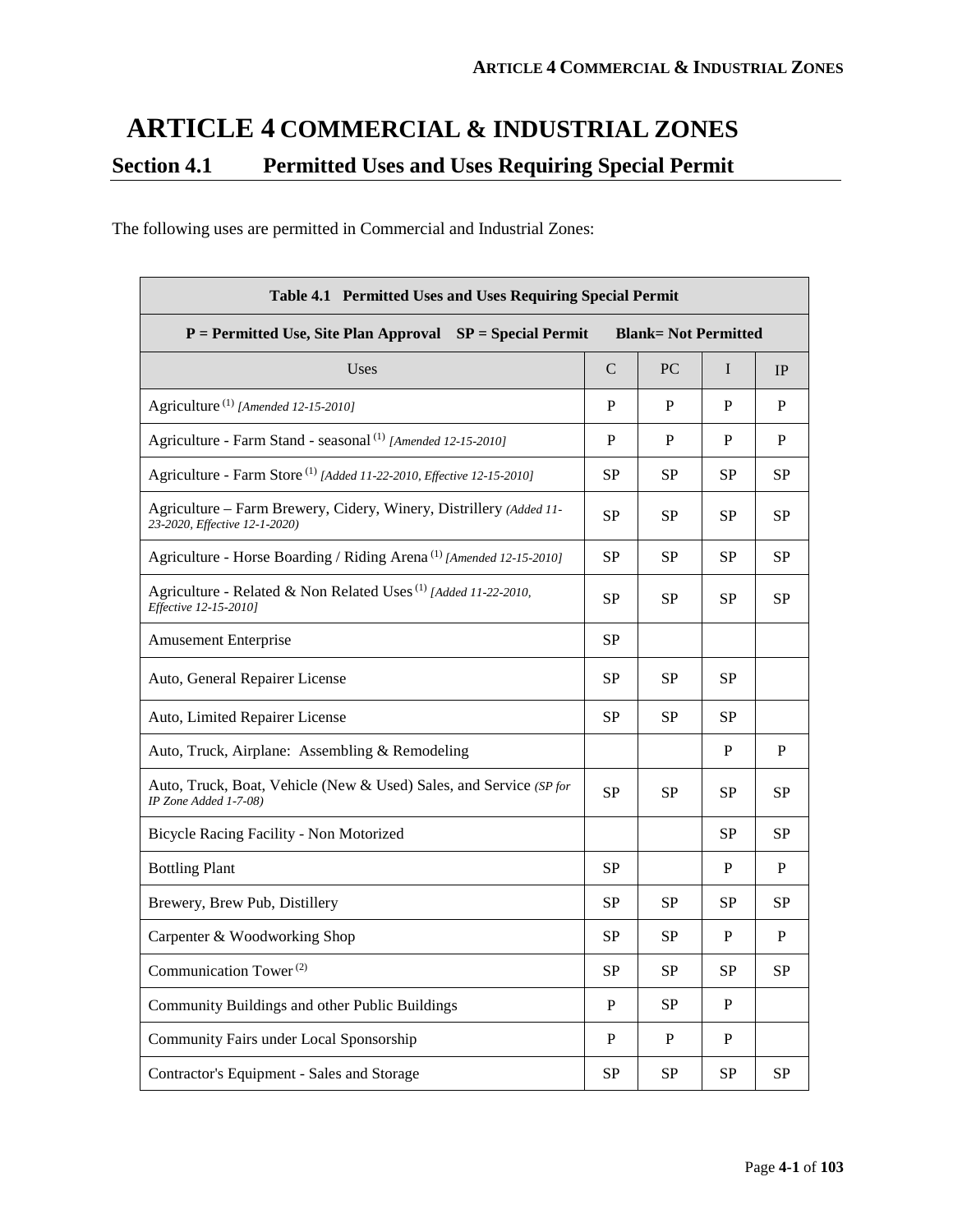| Table 4.1 Permitted Uses and Uses Requiring Special Permit                                                             |             |           |              |           |  |  |
|------------------------------------------------------------------------------------------------------------------------|-------------|-----------|--------------|-----------|--|--|
| $P = Permitted Use, Site Plan Approach SP = Special Permit$<br><b>Blank= Not Permitted</b>                             |             |           |              |           |  |  |
| Uses                                                                                                                   | $\mathbf C$ | <b>PC</b> | I            | IP        |  |  |
| Entertainment, Transient (Local Sponsor) (modified: 7-15-09)                                                           | <b>SP</b>   |           |              |           |  |  |
| Florist, Wholesale: Greenhouse, Sale, Supplies <sup>(8)</sup> (Amended: 22)<br>December 2006)                          | P           | <b>SP</b> | P            | SP        |  |  |
| Food Processing, Wholesale, may include incidental retail on<br>premises (Excluding Slaughtering, Curing, and Smoking) | <b>SP</b>   | <b>SP</b> | <b>SP</b>    | <b>SP</b> |  |  |
| Fuel Oil, Propane, and other Petroleum Products – Other than Bulk<br>Storage <sup>(3)</sup> (Amended: 9-25-09)         | <b>SP</b>   | <b>SP</b> | <b>SP</b>    | SP        |  |  |
| <b>Funeral Home</b>                                                                                                    | <b>SP</b>   | <b>SP</b> |              |           |  |  |
| <b>Gas Station</b>                                                                                                     | <b>SP</b>   | <b>SP</b> | <b>SP</b>    | <b>SP</b> |  |  |
| Glass Fabrication & Installation                                                                                       | SP          | <b>SP</b> | <b>SP</b>    | SP        |  |  |
| Hospitals, Convalescent and Nursing Homes                                                                              | <b>SP</b>   | <b>SP</b> | <b>SP</b>    |           |  |  |
| Hotel, Motel, Tourist Court                                                                                            | SP          | <b>SP</b> |              |           |  |  |
| Ice Manufacture – Storage & Sale                                                                                       | SP          | <b>SP</b> | <b>SP</b>    | SP        |  |  |
| Jewelry Manufacture                                                                                                    | <b>SP</b>   | <b>SP</b> | <b>SP</b>    | <b>SP</b> |  |  |
| Laboratory                                                                                                             | <b>SP</b>   | <b>SP</b> | <b>SP</b>    | <b>SP</b> |  |  |
| Machine Shop                                                                                                           | SP          | <b>SP</b> | <b>SP</b>    | SP        |  |  |
| Manufacture & Assembly from Prepared Materials Including<br>Repairs                                                    |             | <b>SP</b> | P            | P         |  |  |
| Manufacturing, processing and warehousing of goods                                                                     |             |           | P            | P         |  |  |
| Manufacturing which is incidental to a retail business <sup>(4)</sup>                                                  | <b>SP</b>   | <b>SP</b> |              |           |  |  |
| <b>Metal Fabrication</b>                                                                                               |             |           | $\mathbf{P}$ | P         |  |  |
| Saw Mill                                                                                                               |             |           | P            | P         |  |  |
| Licensed Medical Marijuana Production Facility <sup>(9)</sup> <sup>(10)</sup>                                          |             |           | <b>SP</b>    | <b>SP</b> |  |  |
| Licensed Medical Marijuana Dispensary <sup>(9)(10)</sup>                                                               | SP          | SP        |              |           |  |  |
| Office: Business, Professional, Medical, Financial.                                                                    | P           | SP        | P            | P         |  |  |
| Optical & Scientific Instrument Manufacture                                                                            | SP          | SP        | <b>SP</b>    | SP        |  |  |
| Package Store, Beer & Liquor Sale                                                                                      | SP          | SP        |              |           |  |  |
| Pawnshop                                                                                                               | SP          | SP        |              |           |  |  |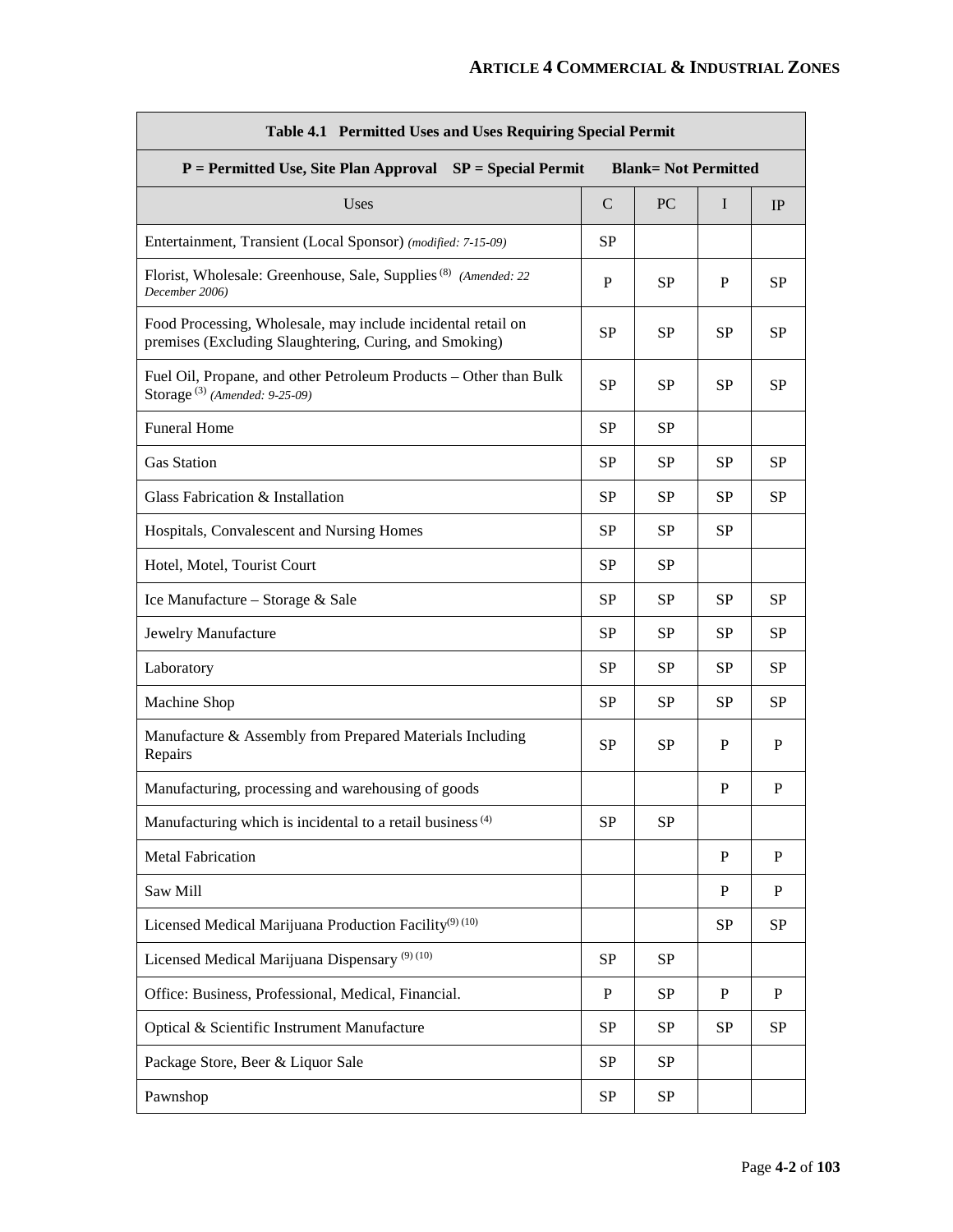| Table 4.1 Permitted Uses and Uses Requiring Special Permit                                |             |           |           |              |  |
|-------------------------------------------------------------------------------------------|-------------|-----------|-----------|--------------|--|
| $P = Permitted Use, Site Plan Approach SP = Special Permit$<br><b>Blank=Not Permitted</b> |             |           |           |              |  |
| Uses                                                                                      | $\mathbf C$ | PC        | I         | IP           |  |
| Personal Service Business.                                                                | P           | <b>SP</b> |           |              |  |
| Plastics & Synthetics Manufacture                                                         | <b>SP</b>   | <b>SP</b> | <b>SP</b> | SP           |  |
| Plumbing & Heating: Sale, Service, Storage                                                | <b>SP</b>   | <b>SP</b> | SP        | <b>SP</b>    |  |
| <b>Plumbing Shop</b>                                                                      |             |           | P         | P            |  |
| Printing, Industrial                                                                      |             |           | P         | P            |  |
| Public Garage, Bus, Taxi Service, Rentals                                                 | <b>SP</b>   | SP        | <b>SP</b> | <b>SP</b>    |  |
| Public Parks, Playgrounds and Recreation Areas                                            | P           | P         | P         | P            |  |
| Public Utility Garage and Similar Facilities.                                             | <b>SP</b>   | <b>SP</b> | <b>SP</b> | SP           |  |
| Quarry, Rock Crushing                                                                     | <b>SP</b>   | SP        | SP        | <b>SP</b>    |  |
| Radio and Television Antennas - Commercial <sup>(5)</sup>                                 | <b>SP</b>   | SP        | <b>SP</b> | <b>SP</b>    |  |
| Radio and Television Studios                                                              | <b>SP</b>   | <b>SP</b> | <b>SP</b> | SP           |  |
| <b>Carpet Cleaning Establishment</b>                                                      |             |           | P         | P            |  |
| <b>Research and Development Facilities</b>                                                |             |           | <b>SP</b> | <b>SP</b>    |  |
| Restaurants, Tavern, Entertainment, Liquor Permitted<br>(modified: 7-15-09)               | <b>SP</b>   | <b>SP</b> |           |              |  |
| Retail Business <sup>(8)</sup> (Amended: 22 December 2006)                                | <b>SP</b>   | <b>SP</b> | SP        | SP           |  |
| Transfer Station <sup>(6)</sup>                                                           |             |           | <b>SP</b> | SP           |  |
| <b>Composting Facilities</b>                                                              |             |           | <b>SP</b> | <b>SP</b>    |  |
| School - Commercial, Vocational                                                           | <b>SP</b>   | SP        | SP        | <b>SP</b>    |  |
| Ship & Boat Building: Repair, Sale, Storage                                               | <b>SP</b>   | <b>SP</b> | <b>SP</b> | <b>SP</b>    |  |
| Skydiving or Parachute Jumping <sup>(7)</sup>                                             |             |           | <b>SP</b> | <b>SP</b>    |  |
| Stone & Monument Works: Sale, Storage                                                     | SP          |           | P         | $\mathbf{P}$ |  |
| Storage yard for new lumber, building materials and related items.                        | SP          | <b>SP</b> | <b>SP</b> | SP           |  |
| Theater, Indoors In Building                                                              | <b>SP</b>   | SP        |           |              |  |
| Veterinarian, Small Animal Hospital, Commercial Kennel                                    | SP          | SP        | <b>SP</b> | SP           |  |
| Warehousing, Storage                                                                      | SP          | SP        | P         | $\mathbf P$  |  |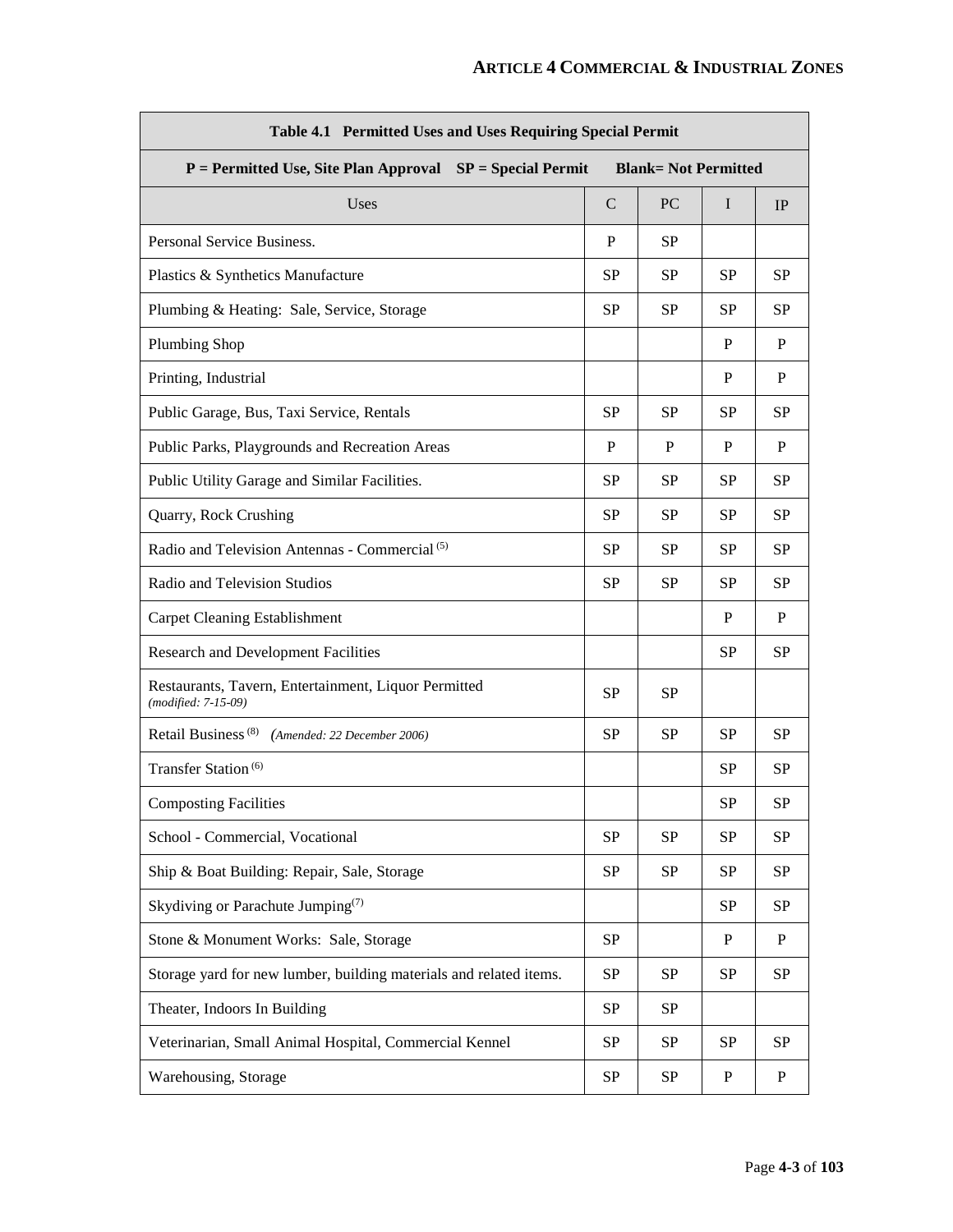| Table 4.1 Permitted Uses and Uses Requiring Special Permit                                |    |                    |           |    |  |
|-------------------------------------------------------------------------------------------|----|--------------------|-----------|----|--|
| $P = Permitted Use, Site Plan Approach SP = Special Permit$<br><b>Blank=Not Permitted</b> |    |                    |           |    |  |
| Uses                                                                                      |    | $C \mid PC \mid I$ |           | IP |  |
| Wholesale, Business <sup>(8)</sup> (Amended: 22 December 2006)                            | SP | <b>SP</b>          | <b>SP</b> | SP |  |

(1) Subject to the restrictions and conditions of Section 7.14

(2) Subject to the restrictions and conditions of Section 7.3

(3) Bulk Storage – storage of more than 2,000 gallons aggregate intended for redistribution before it reaches a retail consumer. In conformity with applicable State and Federal regulations *(Amended: 9-25-09)*

(4) Where articles are sold at retail on the premises, and where not more than five persons are employed in such manufacturing. Such manufacturing shall conform to requirements specified for Industrial Zones.

 $<sup>(5)</sup>$  Must be located within property lines a minimum distance in all directions equal to the height of the</sup> tallest antenna.

 $(6)$  Subject to the restrictions and conditions of Section 7.10

 $(7)$  At an airplane landing field or landing strip located in an I-Industrial Zone subject to the requirements of Section 8.3 of these regulations. In addition, the Commission may impose any other reasonable conditions with regard to skydiving or parachute jumping. Such special permit shall expire on the 30th day of June.

(8) No individual retail or wholesale business establishment may exceed thirty thousand (30,000) square feet. The commission may, by vote of 3/4 of its members, increase the maximum store size up to sixty thousand (60,000) square feet not including mezzanines up to 10% of the total square footage, if the applicant meets the following criteria: additional buffering to sensitive areas, allows linkages to abutting properties where appropriate, and gives consideration to special architectural design. Furthermore, the language of this regulation shall not be construed to allow the same business entity to occupy space on opposite sides of a common wall so as to circumvent the intention of this regulation. *(Amended: 22 December 2006)*

 $^{(9)}$ A maximum of one (1) licensed medical marijuana production facility and one (1) licensed medical marijuana dispensary is permitted in the Town of Ellington at any one time.

 $<sup>(10)</sup>$ No production facility or dispensary shall be permitted within 500 feet of any public or private</sup> school, municipal park, public or private recreational facility, daycare facility, place of worship, hospital, veteran's home or camp or military establishment.

#### **4.1.1 Approval of Other Uses**

Other uses may be approved by the Commission when the Commission determines such use to be substantially similar to the uses permitted in Table 4.1. Uses similar to those permitted by Site Plan approval may be allowed by Site Plan approval. Those uses similar to Special Permit uses may be permitted by Special Permit approval.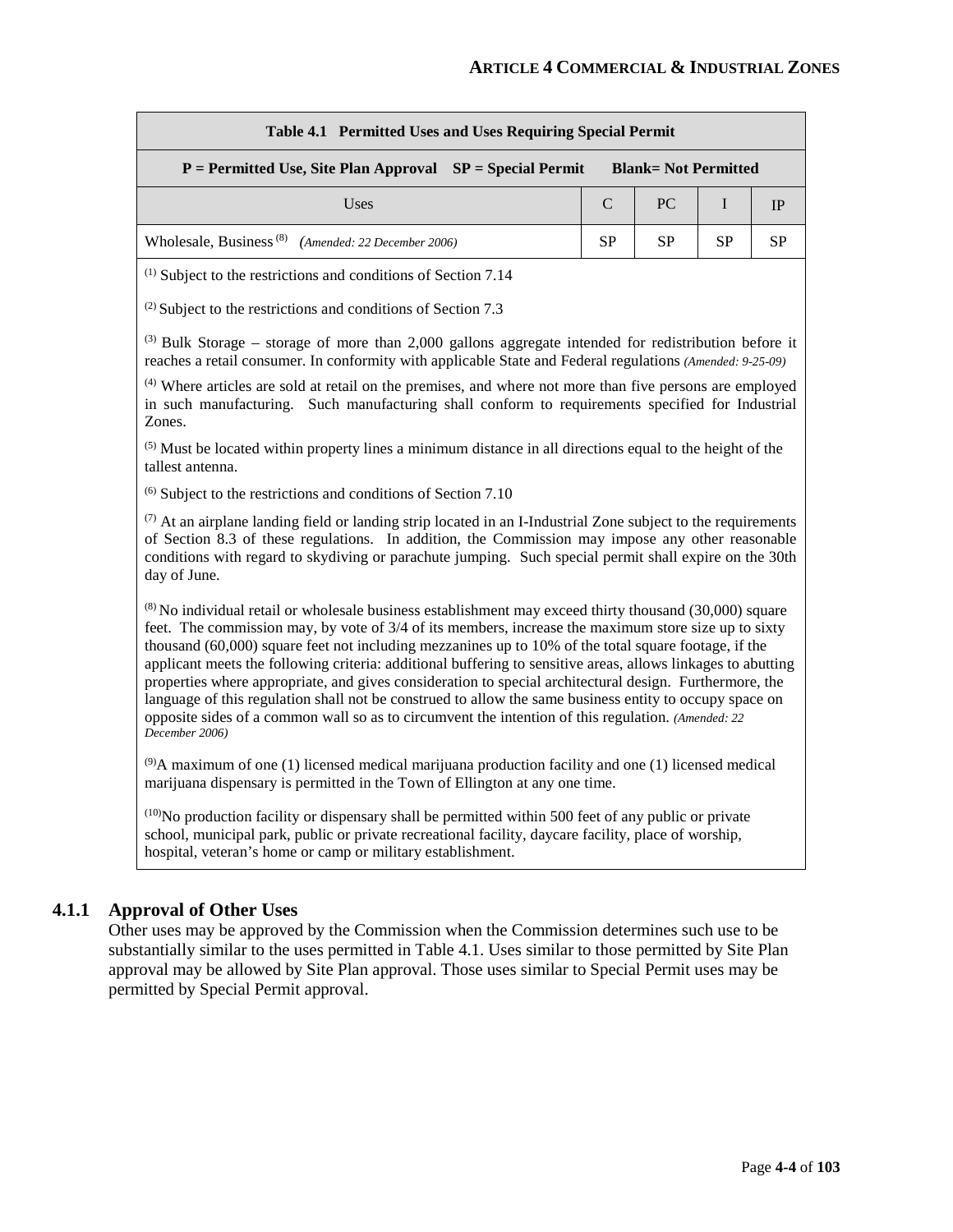## **Section 4.2 Area, Yard and Bulk Requirements**

### **4.2.1 Lot Area, Width & Yard Requirements**

| Table 4.2.1 Lot Area, Width & Yard Requirements for Commercial/Industrial Zones |                         |                                 |                              |                 |                 |  |
|---------------------------------------------------------------------------------|-------------------------|---------------------------------|------------------------------|-----------------|-----------------|--|
| Zone                                                                            | Lot Area <sup>(1)</sup> | Minimum<br>Width <sup>(1)</sup> | Front Yard $(2)$ $(3)$ $(5)$ | Side Yard $(3)$ | Rear Yard $(3)$ |  |
| <b>C</b> -Commercial                                                            | 40,000 sq. ft. $(4)$    | $200$ feet                      | $100$ feet                   | 10 feet $(6)$   | 10 feet $(6)$   |  |
| <b>PC</b> - Planned<br><b>Commercial</b>                                        | 3 Acres                 | 300 feet                        | $100$ feet                   | 10 feet $(6)$   | 50 feet $(6)$   |  |
| I - Industrial                                                                  | $40,000$ sq. ft.        | 200 feet                        | 100 feet                     | 10 feet $(6)$   | 50 feet $(6)$   |  |
| <b>IP</b> - Industrial<br>Park                                                  | 4 Acres                 | 200 feet                        | $100$ feet                   | 10 feet $(6)$   | 50 feet $(6)$   |  |

**(1)** May be increased because of poor soil conditions, terrain limitations, etc.

**(2)** May be reduced to 50 feet along any roadway not designed as a collector road, arterial road or state highway.

**(3)** Accessory buildings shall conform to building line requirements for front, side and rear yards applicable to main building.

**(4)** With or without public sewers.

**(5)** Except gas pumps.

**(6)** 50 feet side and rear yard required where abutting residential property or zone, except if home occupation only.

#### **4.2.2 Minimum Lot Size**

A. Dwellings in Commercial and Industrial Zones shall be located on lots of the same area required in all residential zones.

#### **4.2.3 Bulk Requirements**

| <b>Table 4.2.3 Bulk Requirements</b>                                    |                             |                                             |           |  |  |  |
|-------------------------------------------------------------------------|-----------------------------|---------------------------------------------|-----------|--|--|--|
|                                                                         | Floor Single<br>Level $(1)$ | <b>Building</b><br>Height (See definitions) | Lot Cover |  |  |  |
| <b>C-Commercial</b>                                                     | 2,500                       | 38                                          | 60%       |  |  |  |
| <b>Planned</b><br><b>Commercial</b>                                     | N/A                         | 38                                          | 60%       |  |  |  |
| I - Industrial                                                          | N/A                         | 38                                          | 60%       |  |  |  |
| <b>IP</b> - Industrial<br>N/A<br>38<br>60%<br>Park                      |                             |                                             |           |  |  |  |
| <sup>(1)</sup> All structural designs subject to zoning board approval. |                             |                                             |           |  |  |  |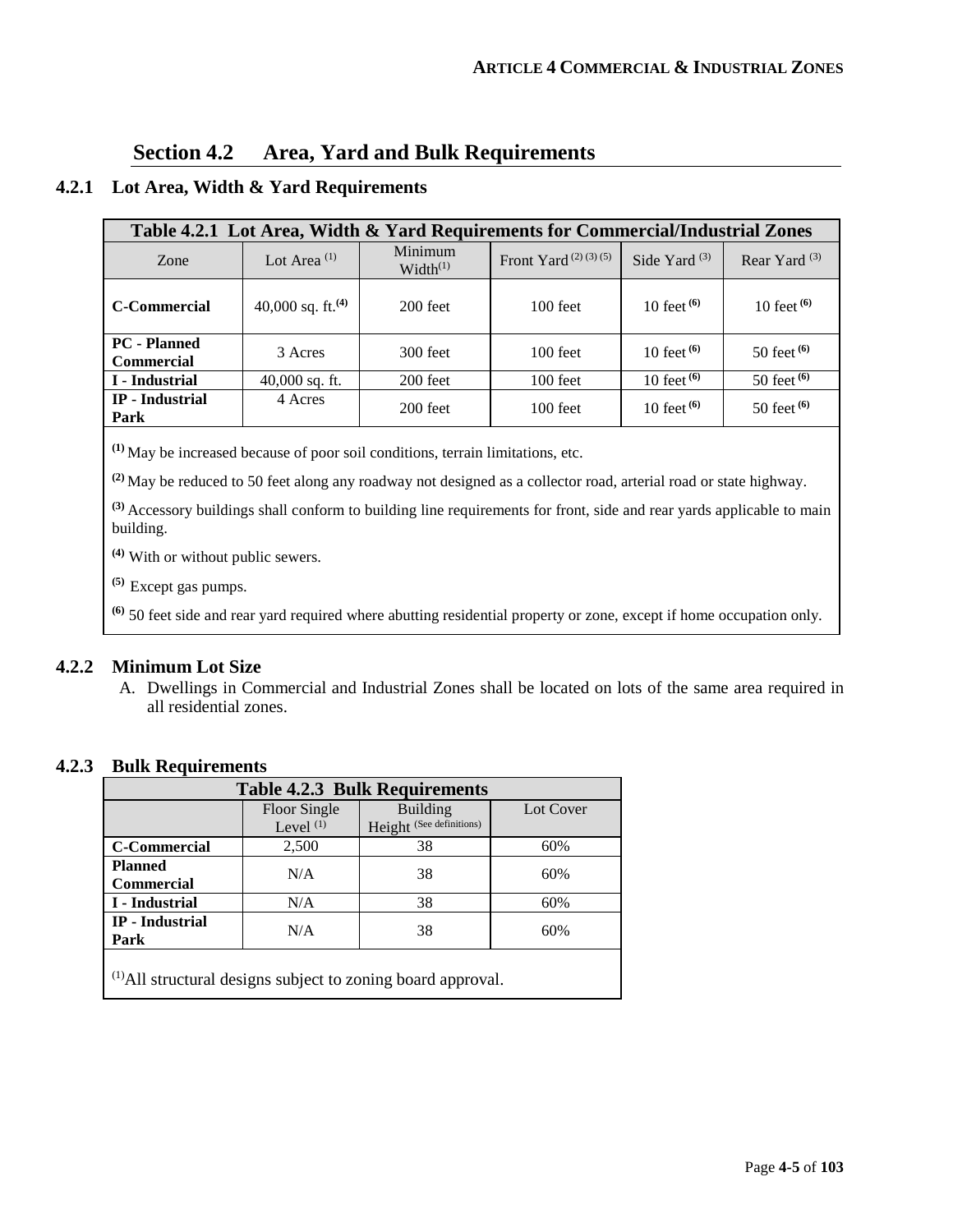## **Section 4.3 Commercial and Industrial Requirements**

#### **4.3.1 Planned Commercial Zones and Industrial Park Zones**

- A. Planned Commercial Zones and Industrial Park Zones may be designated on the Zoning Map or petitioned for in accordance with Article 8.
- B. A permit is required together with a site plan of the development, whether in an established C-Commercial or I-Industrial Zone, or elsewhere in the Town, in conformity with Article 8 of these regulations.
- C. In considering the proposed use the Commission shall be guided by the standards in Section 8.3 of these regulations.

#### **4.3.2 Lighting**

- A. All lighting facilities planned to be installed during construction shall be detailed for the Commission as part of all plans of development and requests for permits for all commercial and industrial permits.
- B. Lighting shall be located and directed so as not to shine or glare onto any public street or onto any adjacent property.
- C. Permits or approvals given on the basis of plans submitted shall be tentative because of the great difficulty in evaluating plans without actually seeing the various types of light designs and fixtures. In the event the Commission is misled upon such presentation, it may require the permittee to adjust, alter, relocate and/or replace the lighting and it shall be no defense that the fixtures and location are the same as described on the plans submitted.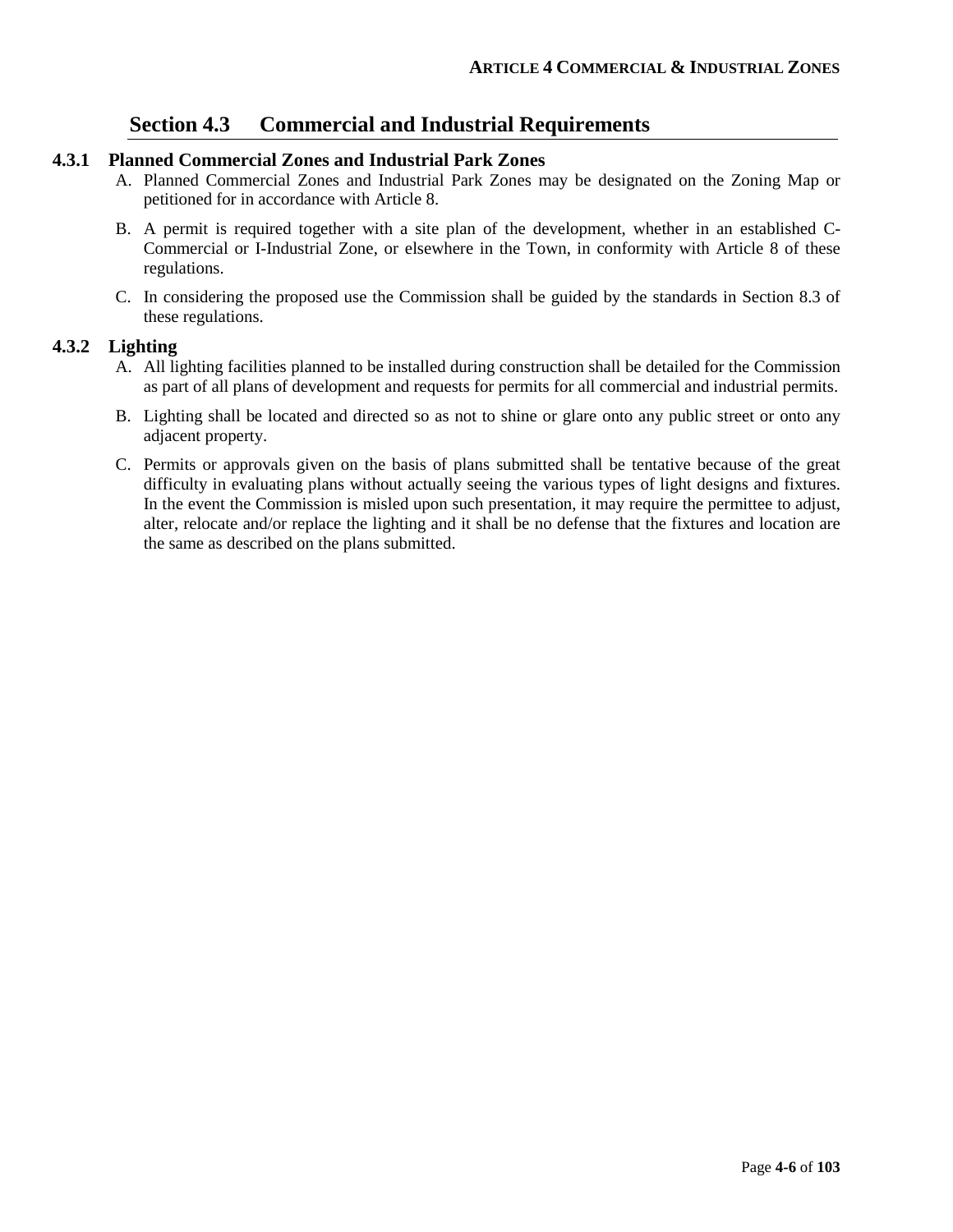# **ARTICLE 5 FLOOD PLAIN DISTRICT**

## **Section 5.1 Purpose**

It is the purpose of this regulation to promote the health, safety, and general welfare and to minimize public and private losses due to flood conditions in specific areas by provisions designed to:

- 1. Restrict or prohibit uses which are dangerous to health, safety, and property due to water or erosion or, in flood heights or velocities;
- 2. Require that uses vulnerable to floods, including facilities which serve such uses, be protected against flood damage at the time of initial construction;
- 3. Control the alteration of natural flood plains, stream channels, and natural protective barriers, which are involved in the accommodation of flood waters:
- 4. Control filling, grading, dredging, and other development which may increase erosion or flood damage; and,
- 5. Prevent or regulate the construction of flood barriers which will unnaturally divert flood waters or which may increase flood hazards to other lands.

## **Section 5.2 Objectives**

The objectives of this section are:

- 1. To protect human life and health;
- 2. To minimize expenditure of public money for costly flood control projects;
- 3. To minimize the need for rescue and relief efforts associated with flooding and generally undertaken at the expense of the general public;
- 4. To minimize damage to public facilities and utilities such as water and gas mains, electric, telephone, and sewer lines, streets and bridges located in flood plains;
- 5. To help maintain a stable tax base by providing for the sound use and development of floodprone areas in such a manner as to minimize future flood blight areas; and,
- 6. To insure that potential homebuyers are notified that property is in a flood area.

## **Section 5.3 Definitions**

**Area of Shallow Flooding:** A designated AO Zone on the Flood Insurance Rate Map (FIRM). The base flood depths range from 1 to 3 feet; a clearly defined channel does not exist; the path of flooding is unpredictable and indeterminate; and velocity flow may be evident.

**Base Flood:** The flood having a one percent chance of being equaled or exceeded in any given year.

**Development:** Any man-made change to improved or unimproved real estate, including but not limited to buildings or other structures, mining, dredging, filling, grading, paving, excavating, drilling operations, or permanent storage of materials.

**Elevated building:** A non-basement building built to have the lowest floor elevated above the ground level by means of fill, solid foundation perimeter walls, pilings, columns (posts and piers), shear walls, or breakaway walls, as allowed under applicable standards.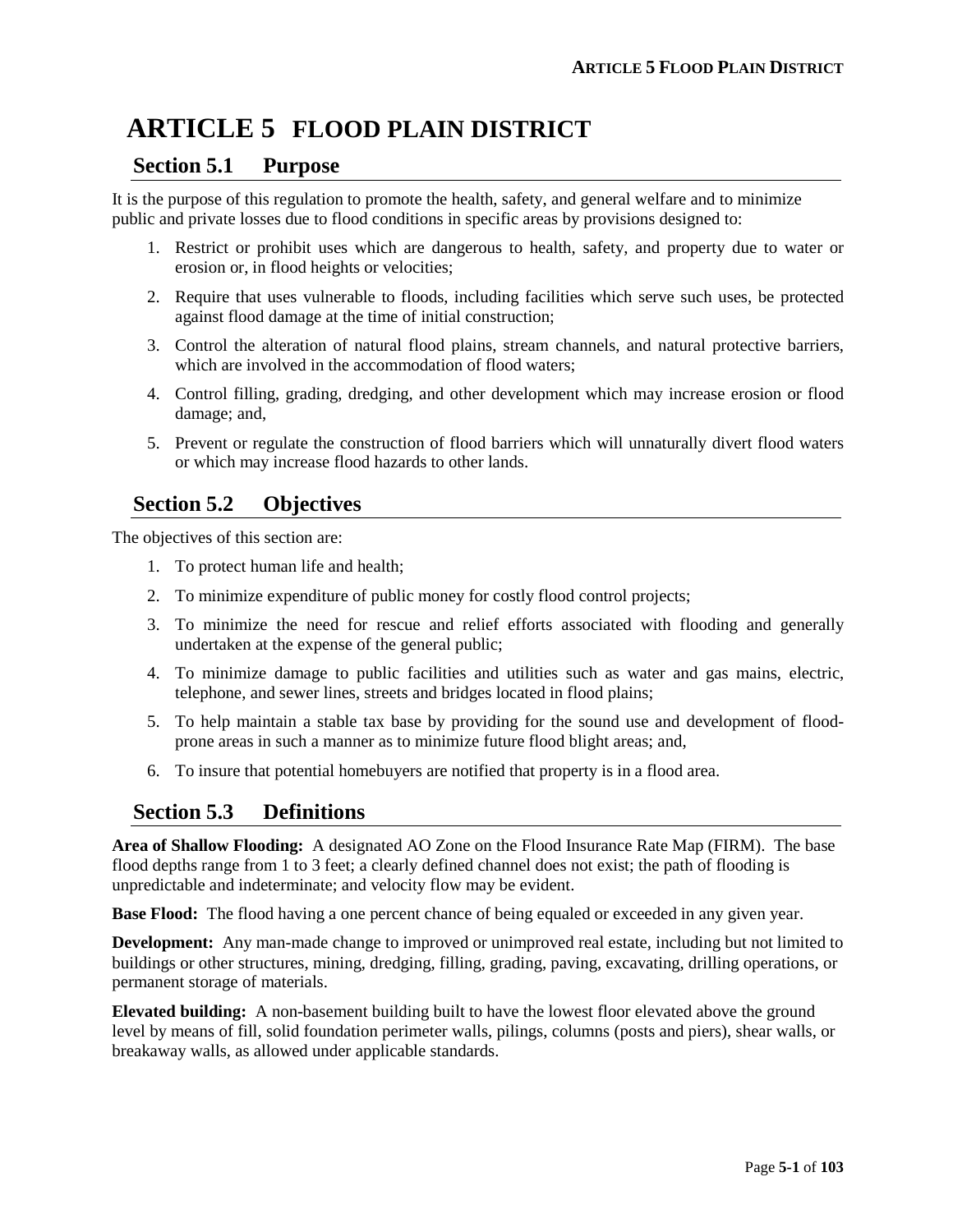**Flood or Flooding:** A general and temporary condition of partial or complete inundation of normally dry land areas from:

The overflow of inland or tidal water;

The unusual and rapid accumulation or runoff of surface waters from any source.

**Flood Boundary and Floodway Map:** An official map of the Town of Ellington on which the Federal Insurance Administration has delineated the 100-year, 500-year, and floodway boundaries.

**Flood Insurance Rate Map:** An official map of the Town of Ellington on which the Federal Insurance Administration has delineated the areas of special flood hazards and risk premium zones applicable to the town, as well as base flood elevations at selected locations.

**Flood Insurance Study:** The official report provided by the Federal Insurance Administration. The report contains flood profiles, water surface elevation of the base flood and includes the Flood Boundary and Floodway Map and Flood Insurance Rate Map.

**Floodway:** The channel of a river or other watercourse and the adjacent land areas that must be reserved in order to discharge the base flood without cumulatively increasing the water surface elevation more than one foot.

**Floor:** The top surface of an enclosed area in a building (including basement) i.e., top of slab in concrete slab construction or top of wood flooring in wood frame construction. The term does not include the floor of a garage used solely for parking of vehicles.

**Functionally Dependent Facility:** A facility which cannot be used for its intended purpose unless it is located in close proximity to water, such as docking or port facility necessary for the loading and unloading of cargo or passengers, shipbuilding, ship repair, or seafood processing facilities. The term does not include long-term storage, manufacturing, sales, or service facilities.

**Lowest Floor:** The lowest floor of the lowest enclosed area (including basement).

**Manufactured Home:** A structure that is transportable in one or more sections, built on a permanent chassis, and designed to be used with or without a permanent foundation when connected to the required utilities. The term also includes recreational vehicles, park vehicles, or travel trailers and similar transportable structures placed on a site for 180 consecutive days or longer and intended to be improved property.

**Manufactured Home Park or Subdivision:** A parcel, or contiguous parcels, of land divided into two or more manufactured home lots for rent or sale.

**New Construction:** Means structures for which the "start of construction" commenced on or after March 15, 1982 and includes any subsequent improvements to such structures.

**Recreation Vehicle:** A vehicle which is (i) built on a single chassis; (ii) 400 square feet or less when measured at the largest horizontal projections; (iii) designed to be self-propelled or permanently towable by a light duty truck; and (iv) designed primarily not for use as a permanent dwelling but as temporary living quarters for recreational, camping, travel, or seasonal use.

**Special Flood Hazard Area:** The area within a community subject to one percent or greater chance of flooding in any given year, as identified on the community's FIRM.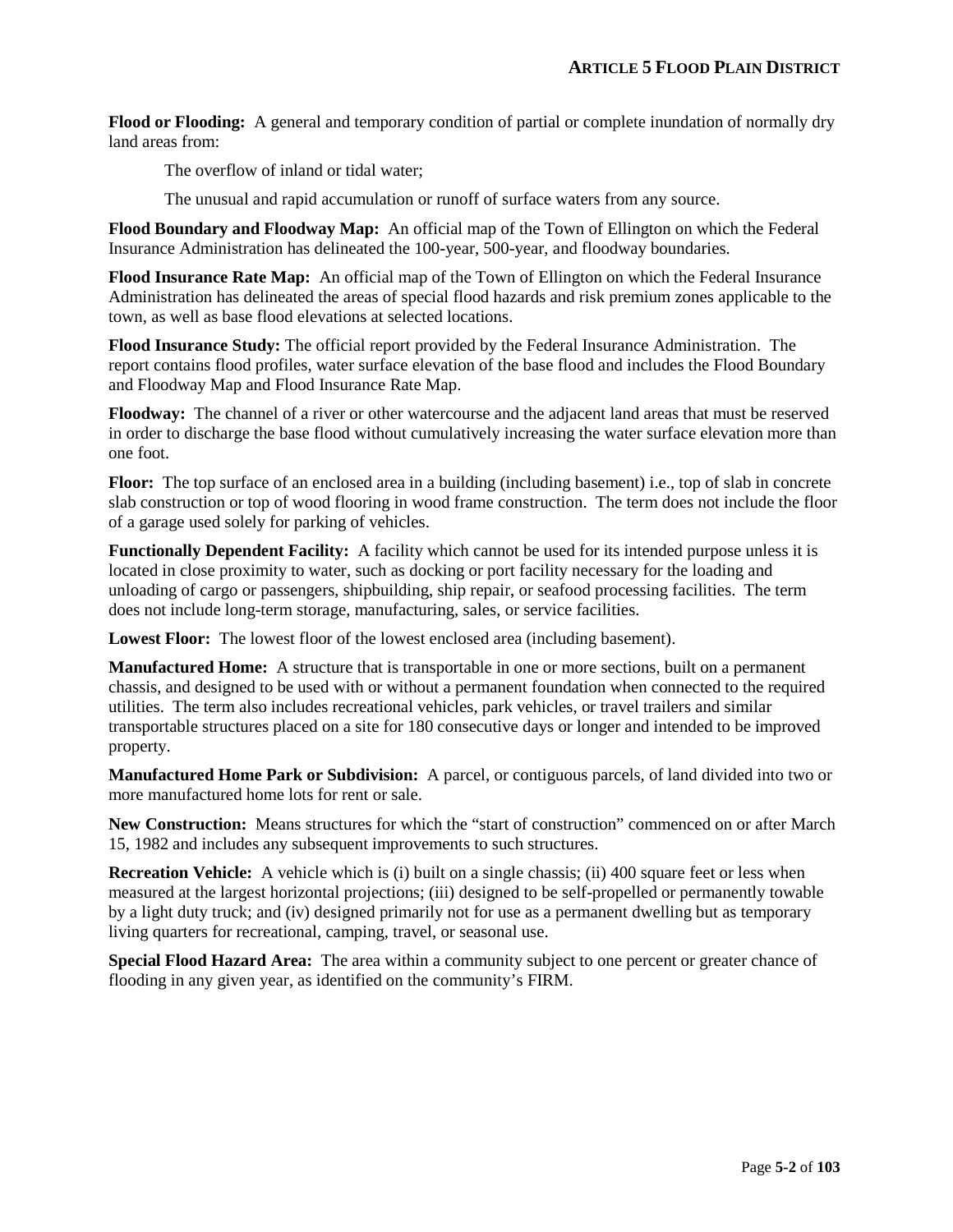**Start of Construction:** Includes substantial improvement, and means the date the building permit was issued, provided the actual start of construction, repair, reconstruction, or improvement was within 180 days of the permit date. The actual start means the first placement of permanent construction of a structure (including a manufactured home) on the site, such as pouring of slabs or footings, installation of piles, construction of columns, or any work beyond the stage of excavation or placement of a manufactured home on a foundation. Permanent construction does not include land preparation, such as clearing, grading, and filing; nor does it include the installation on the property of accessory buildings, such as garages or sheds not occupied as dwelling units or not part of the main structure. For a substantial improvement, the actual start of construction means the first alteration of any wall, ceiling, floor, or any other structural part of a building, whether or not that alteration affects the exterior dimensions of the building. *.*

**Structure:** For the purpose of this section, means a walled and roofed building that is principally above ground, a manufactured home, a gas or liquid storage tank*.* 

**Substantial Damage:** Damage of any origin sustained by a structure whereby the cost of restoring the structure to its before-damaged condition would equal or exceed 50 percent of the market value of the structure before the damage occurred.

**Substantial Improvement:** Any combination of repairs, reconstruction, alteration, or improvements to a structure during the life of a structure, the cost of which equals or exceeds 25 percent of the market value of the structure, as determined by the cost approach to value, the quantity survey method or the square foot method either: (i) before the improvement or repair is started, or (ii) if the structure has been damaged and is being restored, before the damage occurred. For the purposes of this definition "substantial improvement" is considered to occur when the first alteration of any wall, ceiling, floor, or other structural part of the building commences, whether or not that alteration affects the external dimensions of the structure. The term does not, however, include either: (i) any project for improvement of a structure to comply with existing state or local health, sanitary, or safety code specifications which are solely necessary to assure safe living conditions, or (ii) any alteration of a structure listed on the National Register of Historic Places or a State Inventory of Historic Places.

## **Section 5.4 General Provisions**

- A. **Lands to which this Ordinance Applies.** This ordinance shall apply to all special flood hazard areas within the jurisdiction of the Town of Ellington.
- B. **Basis for Establishing the Special Flood Hazard Areas.** The special flood hazard areas identified by the Federal Emergency Management Agency in its flood study dated February 5, 1997 with accompanying FIRM and Floodway maps and other supporting data, and any revision thereto, are adopted by reference and declared to be a part of this ordinance.
- C. **Establishment of the Floodplain Development Permit.** A Development Permit shall be required in conformance with the provisions of these regulations prior to the commencement of any development activities.
- D. **Interpretation.** In the interpretation and application of these regulations all provisions shall be: (i) considered as minimum requirements; (ii) liberally construed in favor of the governing body, and (iii) deemed neither to limit nor repeal any other powers granted under state statutes.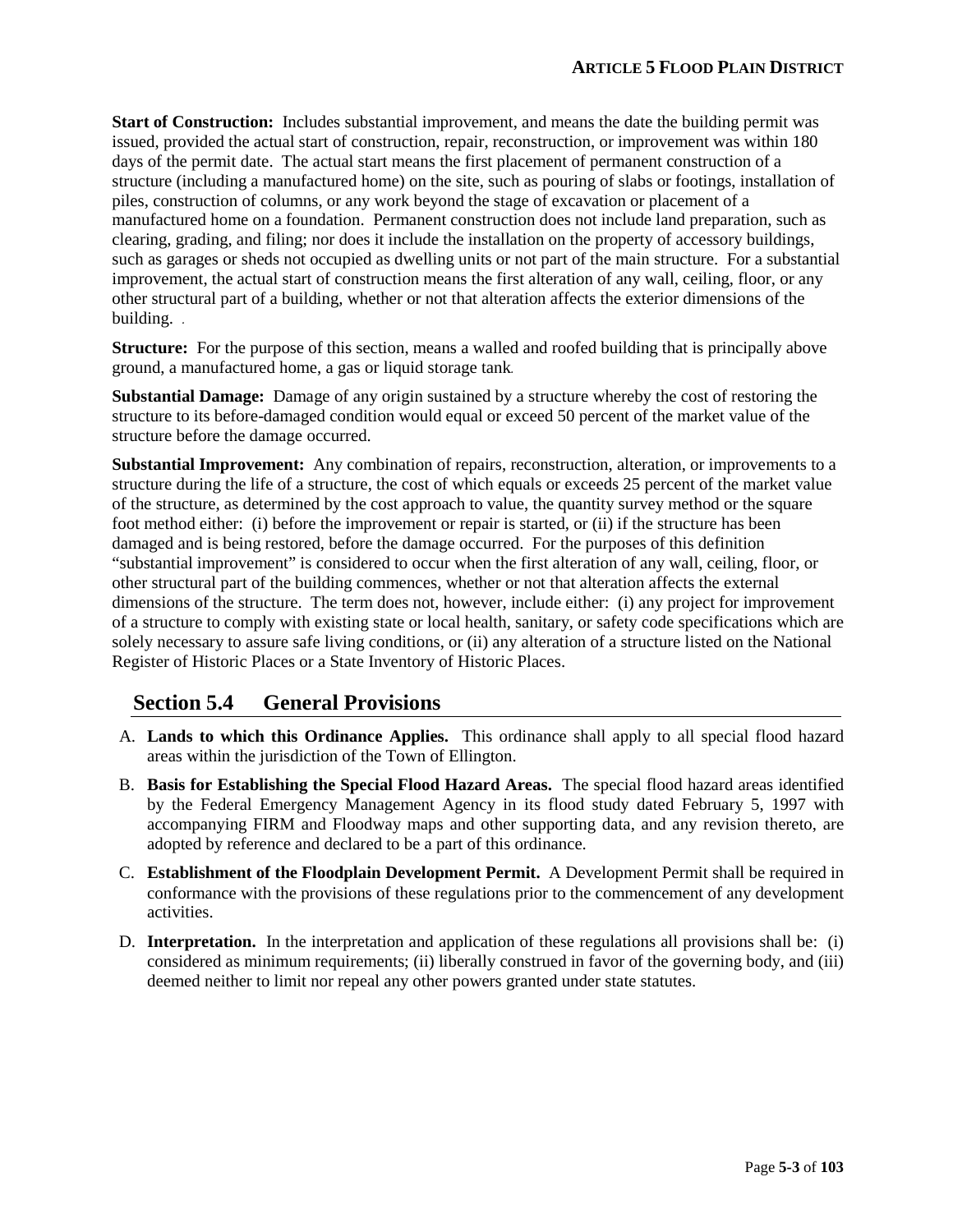E. **Warning and Disclaimer of Liability.** The degree of flood protection required by this ordinance is considered the minimum reasonable for regulatory purposes and is based on scientific and engineering consideration. Larger floods can and will occur on rare occasions. Flood heights may be increased by man-made or natural causes. These regulations do not imply that land outside the special flood hazard areas or uses permitted within such areas will be free from flooding or flood damages. These regulations shall not create liability on the part of the Town of Ellington or any officer or employee thereof for any flood damages that result from reliance on these regulations or any administrative decision lawfully made thereunder.

## **Section 5.5 Administration**

#### **5.5.1 Designation of Administrator**

The Zoning Enforcement Officer is hereby appointed to administer and implement the provisions of this section.

#### **5.5.2 Certification**

Where required under this section, a registered professional engineer or architect shall certify that the design and methods of construction are in accordance with accepted standards of practice for meeting provisions of this section. Such certification must be provided to the Zoning Enforcement Officer.

#### **5.5.3 Application**

- 1. A building permit, zoning permit, site plan approval, and/or special permit shall be obtained before construction or development begins within any special flood hazard area. The applicant should review the Zoning Regulations with the Zoning Enforcement Officer to determine with permit approval process, or processes, are to be followed for the particular land use which is being proposed.
- 2. The Zoning Enforcement Officer shall review all development permits to assure that the requirements of this section have been satisfied.
- 3. The Zoning Enforcement Officer shall notify adjacent communities and the Connecticut Department of Environmental Protection, Inland Water Resources Division prior to any alteration or relocation of a watercourse, and evidence of such notification shall be sent to the Federal Emergency Management Agency. Maintenance shall be provided within the altered or relocated portion of said watercourse so that the flood carrying capacity is not diminished.
- 4. The Zoning Enforcement Officer shall advise the applicant that additional Federal or State permits may be required, and if specific Federal or State permit requirements are known, require that copies of such permits be provided and maintained on file with any local permit. Such additional permit requirements may include, but not be limited to: Stream Channel Encroachment Line Permit, Water Diversion Permit, Dam Safety Permit, and Corps of Engineers 404 Permit.
- 5. The applicant shall provide information with the application which would show that any proposed building sites will be reasonably safe from flooding.
- 6. Construction, reconstruction, extension of any building or structure, or any other development, including but not limited to mining, dredging, filling, grading, paving, excavation, or drilling operations shall be prohibited in the Special Flood Hazard Area, except in conformance with these regulations.
- 7. When base flood elevation data or floodway data have not been provided, the Zoning Enforcement Officer shall obtain, review, and reasonably utilize any base flood elevation or floodway data available from Federal, State, or other source in order to administer these regulations.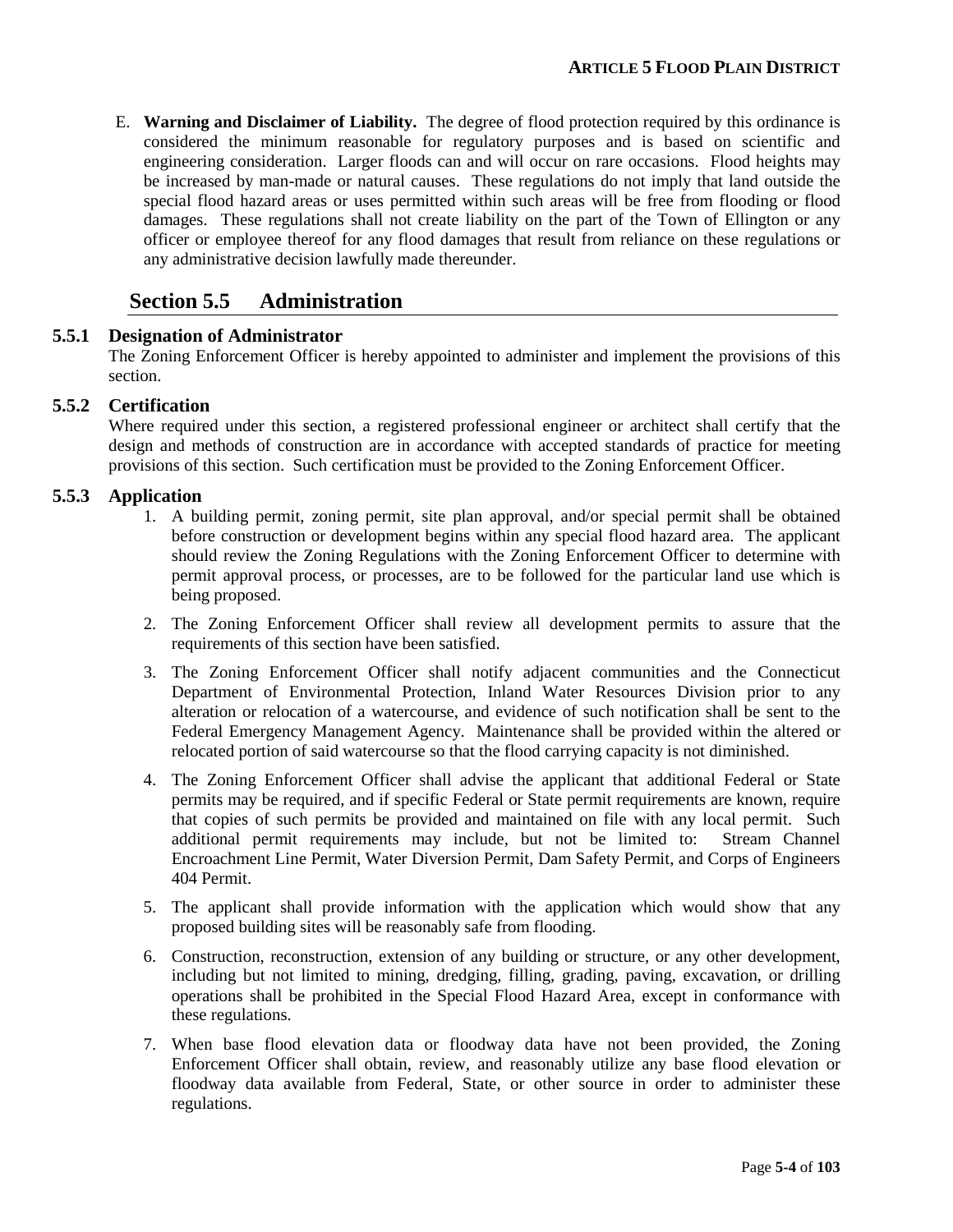- 8. The Zoning Enforcement Officer shall record and maintain the following for any development that occurs under this section:
	- a. The as-built elevation (in relation to mean sea level) of the lowest floor (including basement) of all new or substantially improved structures,
	- b. The elevation (in relation to mean sea level) to which the new or substantially improved structures have been flood-proofed,
	- c. Certification as to floodway heights and,
	- d. Any and all certifications required under these regulations.
- 9. The Zoning Enforcement Officer shall make the necessary interpretation, where needed, as to the exact location of boundaries of the areas of special flood hazard (for example, where there appears to be a conflict between a mapped boundary and actual field conditions).
- 10. The Zoning Enforcement Officer shall maintain all records pertaining to the provisions of this section.

## **Section 5.6 Provisions for Flood Hazard Protection**

#### **5.6.1 General Standards**

In all special flood hazard areas the following provisions shall apply:

- A. All new construction and substantial improvements shall be anchored to prevent flotation, collapse, or lateral movement of the structure resulting from hydrodynamic and hydrostatic loads, including the effects of buoyancy.
- B. All new construction and substantial improvements shall be constructed with materials resistant to flood damage.
- C. All new construction and substantial improvements shall be constructed by methods and practices that minimize flood damage.
- D. All new construction and substantial improvements shall be constructed to ensure that electrical, heating, ventilation, plumbing, air conditioning equipment, and other service facilities are designed and/or located so as to prevent water from entering or accumulating within the components during conditions of flooding.
- E. New and replacement water supply systems shall be designed to minimize or eliminate infiltration of floodwaters into the system.
- F. New and replacement sanitary sewage systems shall be designed to minimize or eliminate infiltration of flood waters into the systems and discharges from the system into flood waters.
- G. On-site waste disposal systems shall be located and constructed to avoid impairment to them or contamination from them during flooding.
- H. In any portion of a watercourse which is altered or re-located the flood carrying capacity shall be maintained.
- I. Manufactured Homes are prohibited in all special flood hazard areas.
- J. Use of land, construction, or other activities permitted within this Section shall be subject to approval by all applicable federal or state agencies.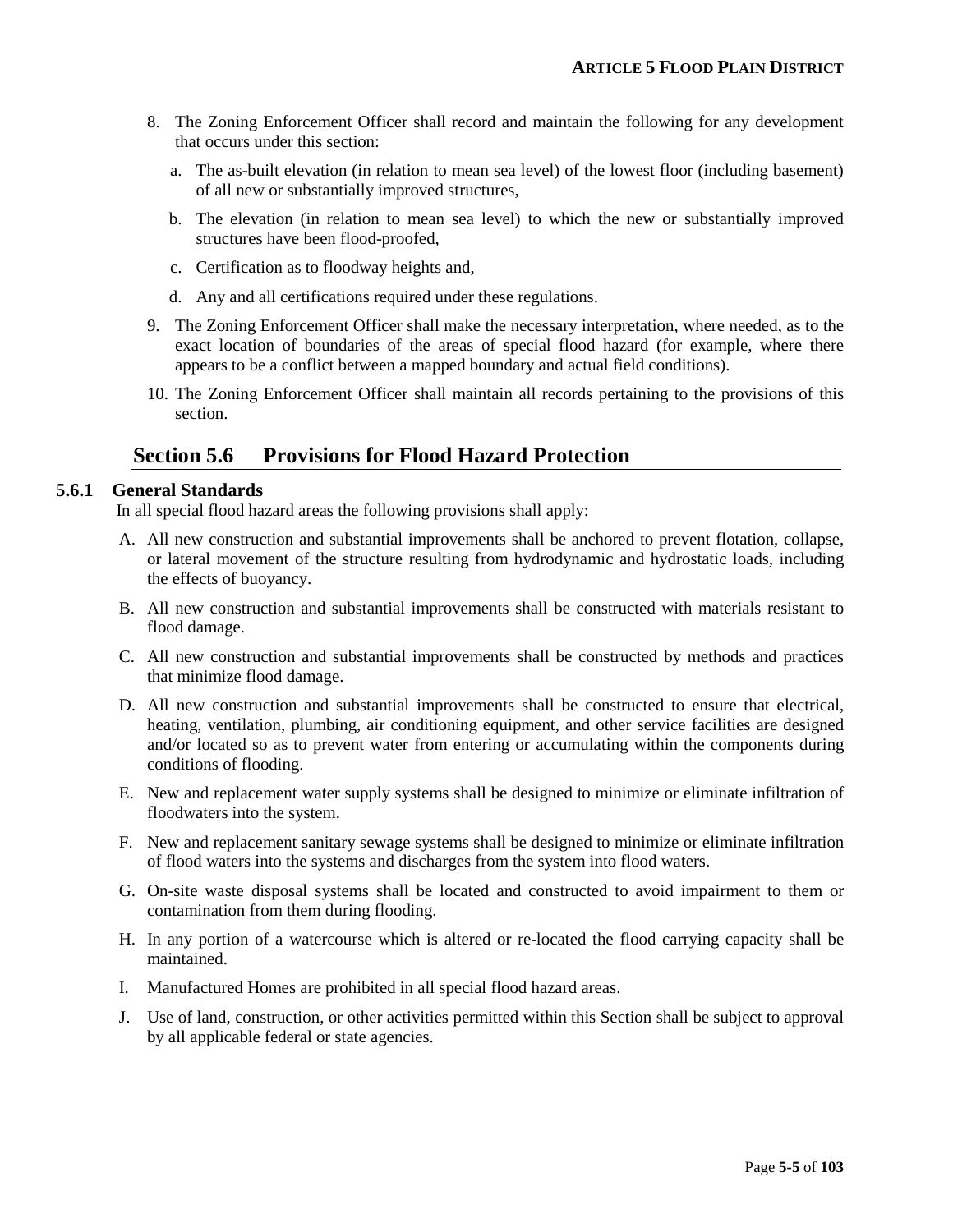#### **5.6.2 Standards for Streams without Established Base Flood Elevations, Floodways, and/or Flood Mapping**

- A. The Zoning Enforcement Officer shall obtain, review, and reasonably utilize any base flood elevation and floodway data available from a Federal, State, or other source, including data developed pursuant to appropriate sections of the Ellington Subdivision Regulations as criteria for requiring that new construction, substantial improvements, or other development in Zone A on Ellington's FIRM meet the standards in Section 5.6.3 Specific Standards.
- B. In A Zones where base flood elevations have been determined, but before a floodway is designated, no new construction, substantial improvement, or other development (including fill) shall be permitted which will increase base flood elevations more than 1 foot at any point along the watercourse when all anticipated development is considered cumulatively with the proposed development.
- C. The Zoning Enforcement Officer may request floodway data of an applicant for watercourses without FEMA-published floodways. When such data is provided by an applicant or whenever such data is available from any other source (in response to the Town's request or not), the Town shall adopt a regulatory floodway based on the principle that the floodway must be able to convey the waters of the base flood without increasing the water surface elevation more than 1 foot at any point along the watercourse.

#### **5.6.3 Specific Standards**

The following provisions shall apply in all areas of special flood hazard (A1-30, AE, and AH Zones where base flood elevations data has been provided).

- A. New construction and substantial improvement of any residential structure shall have the lowest floor, including basement, elevated to one foot above the level of the base flood elevation.
- B. New construction and substantial improvement of any commercial, industrial, or other nonresidential structure shall either have the lowest floor, including basement, elevated to one foot above the level of the base flood elevation; or, together with attendant utility and sanitary facilities, shall: (i) Be flood-proofed to one foot above base flood elevation so that below one foot above base flood level the structure is watertight with walls substantially impermeable to the passage of water; (ii) Have structural components capable of resisting hydrostatic and hydrodynamic loads and effects of buoyancy. A registered professional engineer or architect shall review and/or develop structural design specifications and plans for the construction, and shall certify that the design and methods of construction are in accordance with acceptable standards of practice for meeting the provisions of the subsection. Such certification shall be provided to the Zoning Enforcement Officer.
- C. Since the floodway is an extremely hazardous area due to the velocity of flood waters which carry debris, potential projectiles, and erosion potential, the following provisions apply:
- D. Encroachments, including fill, new construction, substantial improvements, and other development shall be prohibited unless certification by a registered professional engineer is provided demonstrating that encroachments shall not result in any increase in flood levels during the occurrence of the base flood discharge. Such certification must be demonstrated through Hydraulic and Hydrologic Analysis performed in accordance with standard engineering practice. Fences located in the floodway must be aligned with the flow and be of an open design.

#### **5.6.4 Variance Procedure**

- A. Requests for variances from the requirements of this Section shall be heard and decided by the Zoning Board of Appeals.
- B. **Floodway Prohibition.** Variances shall not be issued within any designed floodway if any increase in flood levels during the base flood discharge would result.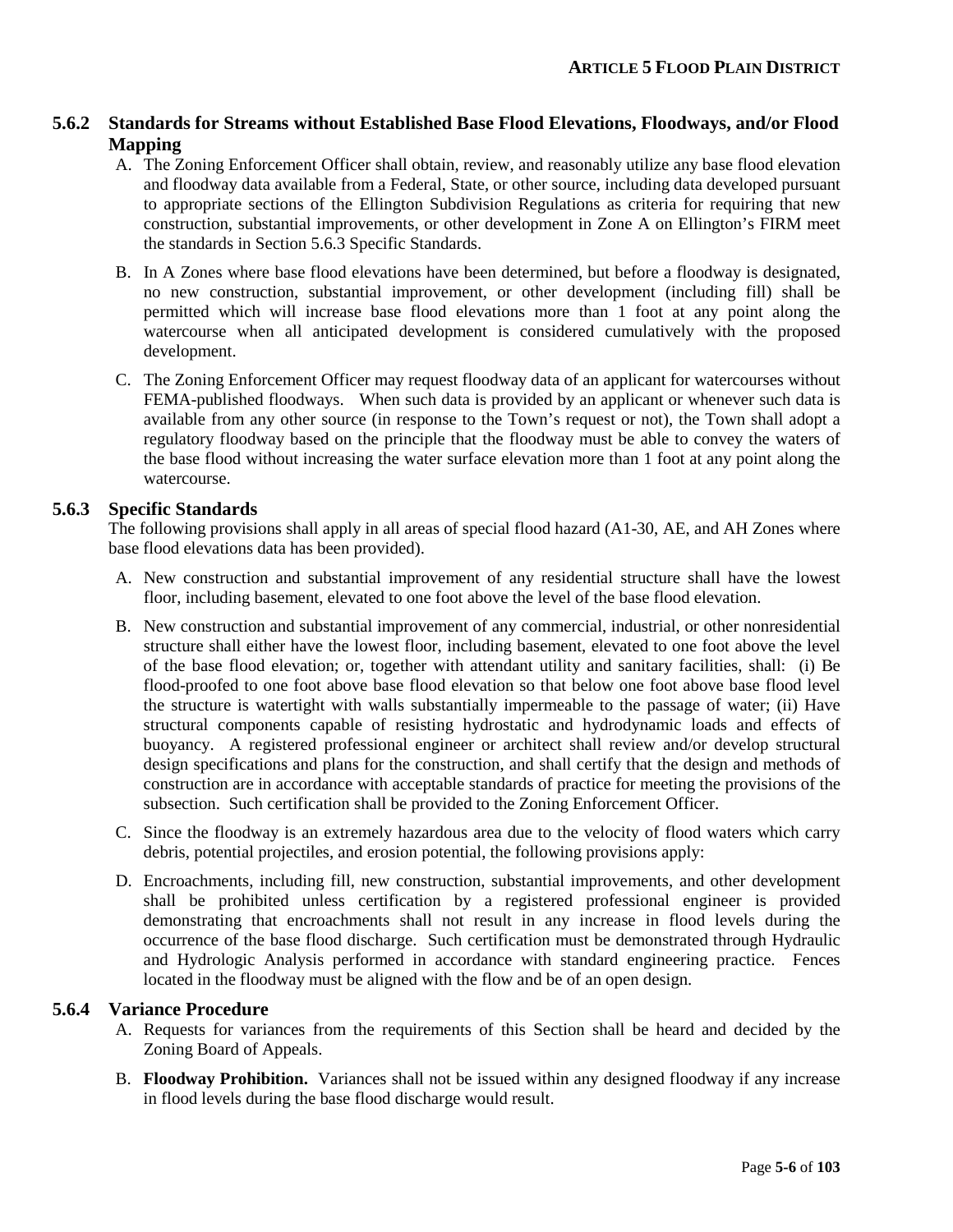- C. **Considerations for Granting Variances.** In passing upon such applications, the Zoning Board of Appeals shall consider all technical evaluations, all relevant factors, all standards specified in other sections of these regulations and the items listed below. Upon consideration of these factors and the purposes of this section the Zoning Board of Appeals may attach such conditions to the granting of variances as it deems necessary to further the purposes of this regulation.
	- 1. The danger that materials may be swept onto other lands to the injury of others;
	- 2. The danger to life and property due to flooding or erosion damage;
	- 3. The susceptibility of the proposed facility and its contents to flood damage and the effect of such damage on the individual owner;
	- 4. The importance of the services provided by the proposed facility to the community;
	- 5. The necessity of the facility to waterfront location, in the case of a functionally dependent facility;
	- 6. The availability of alternative locations which are not subject to flooding or erosion damage for the proposed use;
	- 7. The compatibility of the proposed use with existing and anticipated development;
	- 8. The relationship of the proposed use to the comprehensive plan and floodplain management program for that area;
	- 9. The safety of access to the property in times of flood for ordinary and emergency vehicles;
	- 10. The expected heights, velocity, duration, rate of rise, and sediment transport of the flood waters, and the effects of wave action, if applicable, expected at this site; and
	- 11. The costs of providing governmental services during and after flood conditions including maintenance and repair of public utilities and facilities such as sewer, gas, electrical, and water systems, and streets and bridges.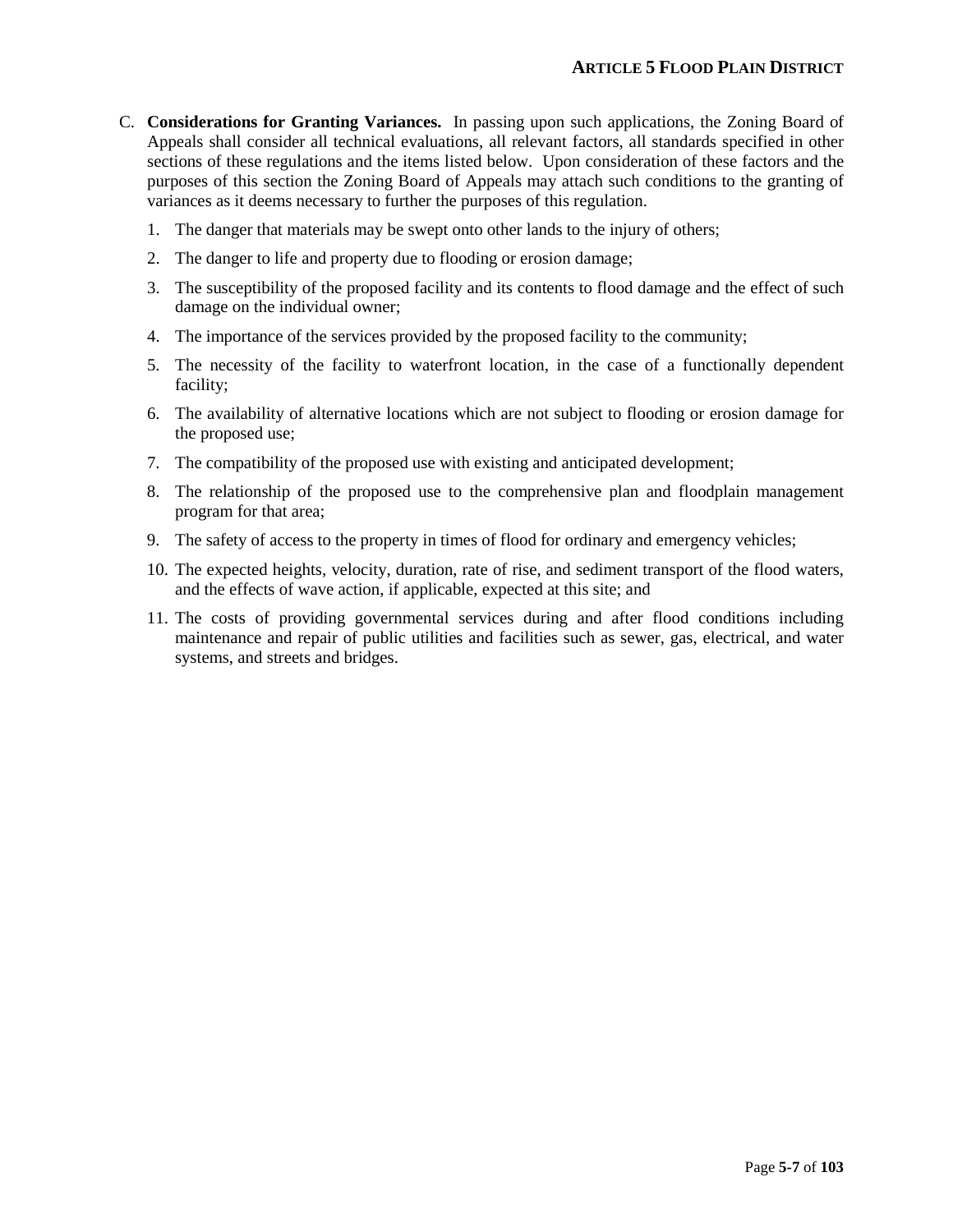#### **5.6.5 Criteria For Variances**

- A. Variances shall only be issued upon a determination that the variance is the minimum necessary, considering the flood hazard, to afford relief; and in the instance of a historical building, a determination that the variance is the minimum necessary as not to destroy the historic character and result in the loss of historic designation of the building;
- B. Variances may only be issued upon (i) a showing of good and sufficient cause, (ii) a determination that failure to grant the variance would result in exceptional hardship. and; (iii) a determination that the granting of a variance will not result in increased flood heights, additional threats to public safety, extraordinary public expense, create nuisance, cause fraud on or victimization of the public, or conflict with existing local laws or ordinances. Only hardships which are based on unusual physical characteristics of the property in question, characteristics which are not shared by adjacent parcels, shall qualify to meet subsection (A) above. Claims of hardship based on the structure, on economic or on personal circumstances are not sufficient cause for the granting of a variance under this regulation.
- C. Any applicant to whom a variance is granted shall be given written notice specifying the difference between the base flood elevation and the elevation to which the structure is to be built and stating that the cost of flood insurance will be commensurate with the increased risk resulting from the reduced lowest floor elevation up to amounts as high as \$25 for \$100 of insurance coverage.
- D. The Zoning Enforcement Officer Shall Maintain the records of all appeal actions and report any variances to the Federal Emergency Management Agency upon request.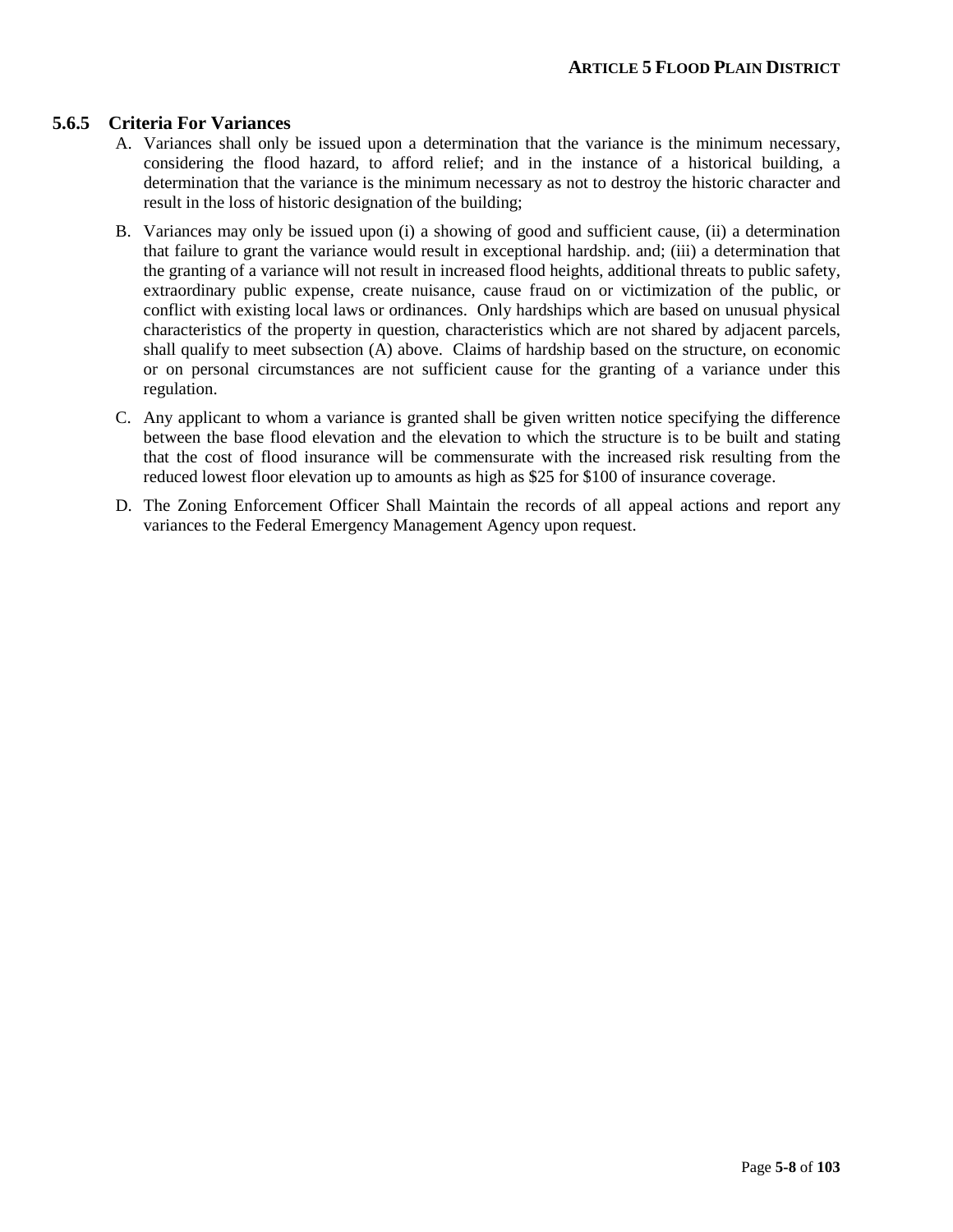## **ARTICLE 6 LAND USE & SITE DEVELOPMENT REGULATIONS**

## **Section 6.1 Buffer Requirements**

- A. A buffer strip may be required in a commercial or industrial zone where a side or rear yard adjoins a residential zone or residence. Said buffer strip shall be at least 30 feet in depth and shall be planted with trees and shrubs of acceptable species in the outside one-third of the area. At least 30% of all plants shall be evergreen.
- B. In a DMF-Designed Multi-Family Zone, the Commission may require that the applicant provide an adjacent buffer strip not more than 50 feet wide, planted to a mixture of evergreen and deciduous trees and shrubs, which shall be maintained in proper order, or may require said planting without requiring a buffer strip.
- C. All new plants shall have a minimum height after planting and pruning of 6 feet. Acceptable existing trees and shrubs shall be preserved and supplemented with additional plants as deemed necessary by the Commission to meet the requirements of privacy for residential zones and abatement of noise, dust and objectionable lighting.
- D. Where the requirements of these regulations can be provided by other means, such as a permanent fence or wall, the Commission may approve such substitution for a planted screen if after a public hearing the Commission decides that the purpose of these regulations to provide abatement of noise, dust and glare will be met. The effect of grading and drainage shall also be taken into consideration in arriving at a decision.

## **Section 6.2 Parking and Loading Space Requirements**

#### **6.2.1 General Provisions**

- A. The off-street parking and loading requirements set forth in this section shall be the minimum required for all business, commercial, industrial and other uses.
- B. Any building, structure or use which is enlarged in excess of 10% of area shall comply with these minimum parking and loading space, landscaping and lighting requirements exception for Section 6.2.5, "Location of Parking Facilities". This exclusion shall apply to those parking spaces already in existence along an existing building wall. Any new parking areas of existing areas which will be nearby a building addition shall comply with the requirements of Section 6.2.5
- C. Where a lot or building contains two or more uses, the parking requirements shall be the composite of the requirement of each use.
- D. No parking spaces shall be permitted within 50 feet of any boundary line facing any street of any municipal facility located in any zone regardless of the size of the municipal facility.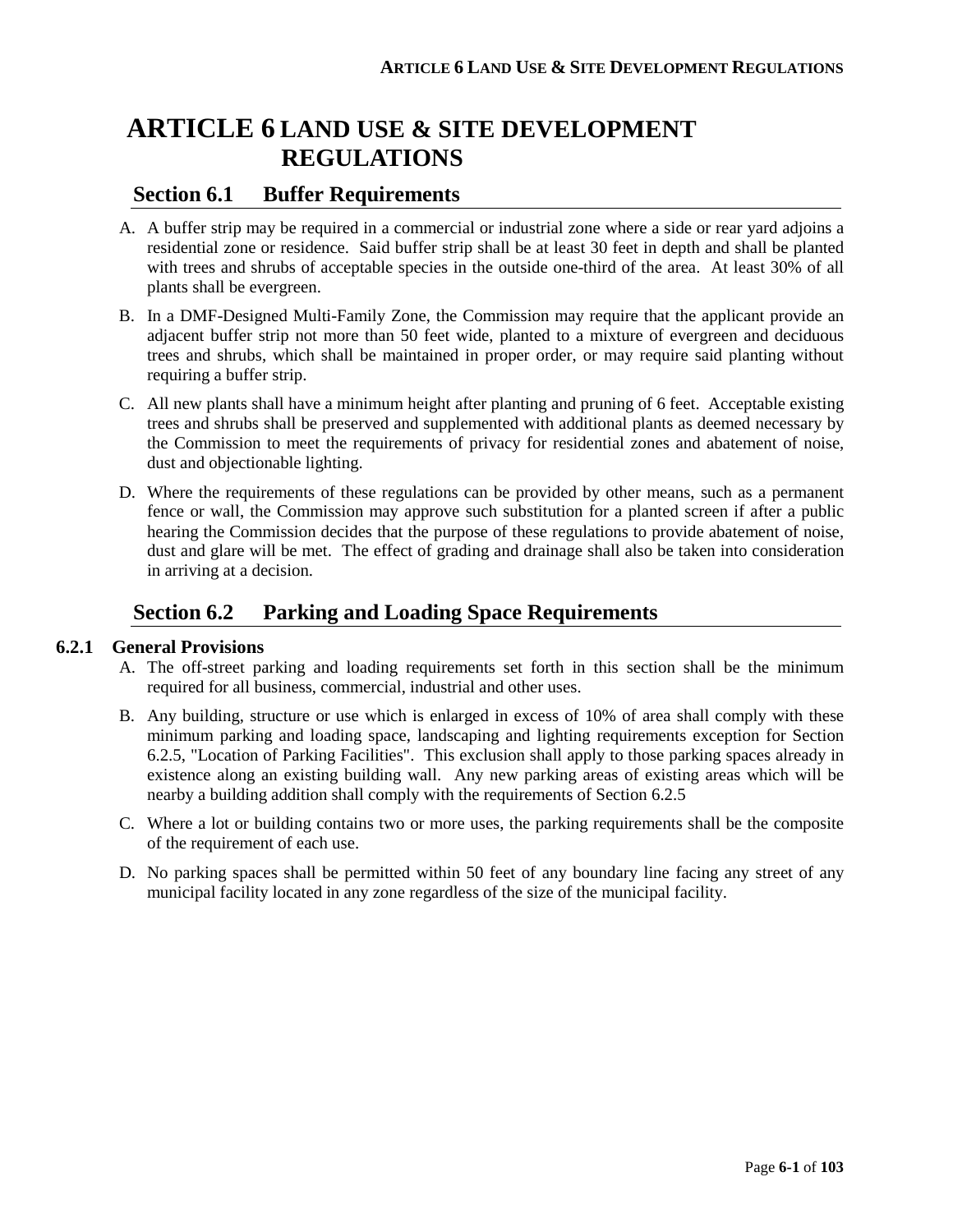#### **6.2.2 Description of Parking Facilities**

- A. Feeder drives servicing parking areas shall be no less than 24 feet in width. The Planning Commission may require greater width for the feeder drive where warranted for safety considerations or improved traffic flow.
- B. Adequate ingress and egress to an off-street parking area by means of clearly limited and defined drives shall be provided for all vehicles.
- C. All off-street parking spaces and means of ingress and egress shall be laid out on the parking surface with paint, plastic striping or curbed islands which shall provide a permanent delineation between spaces, drives and surrounding structures, uses and land.
- D. Separate pedestrian walkways and/or means of pedestrian ingress and egress to the parking area or facility may be required by the Planning and Zoning Commission in appropriate instances because of the size, layout or location or the parking area or facility.
- E. Perpendicular parking (90 degrees) is encouraged. Parallel parking (0 degrees) and oblique parking (angles other than 0 or 90 degrees) are discouraged. Standards are as follows:

|                             |                       |            | ---Parking Angle--- |                                  |  |
|-----------------------------|-----------------------|------------|---------------------|----------------------------------|--|
|                             | $90^\circ$            | $60^\circ$ | $45^\circ$          | $\underline{\mathbf{0}^{\circ}}$ |  |
| Curb Length Per Car         | 10'                   | 11'4"      | 13'3"               | 23'                              |  |
| Stall Depth                 | 18'                   | 19'        | 18'                 | $10^{\circ}$                     |  |
| Lot Width 1 Row & Driveway  | 42'                   | 37'        | 31'                 | 21'                              |  |
| Lot Width 2 Rows & Driveway | 60'                   | 56'        | 49'                 | 30'                              |  |
|                             | $\Omega$              |            |                     |                                  |  |
|                             | $90^\circ$            | $60^\circ$ | $45^\circ$          | $\overline{\mathbf{0}^{\circ}}$  |  |
| Curb Length Per Car         | $\mathsf{Q}^{\prime}$ | 10'4"      | 12'7''              | 23'                              |  |
| Stall Depth                 | 20'                   | 21'8"      | 20'5''              | 9'                               |  |
| Lot Width 1 Row & Driveway  | 44'                   | 39'8"      | 33'5"               | 33'                              |  |
| Lot Width 2 Rows & Driveway | 64'                   | 61'6"      | 54'                 | 42'                              |  |

#### **Table 6.2.2 Parking Facility Standards**

- F. In order for a parking space to be credited as a required space, it shall have access to a drive that meets at least the feeder drive width standard.
- G. All fire lanes and handicapped spaces shall be marked by vertical signs.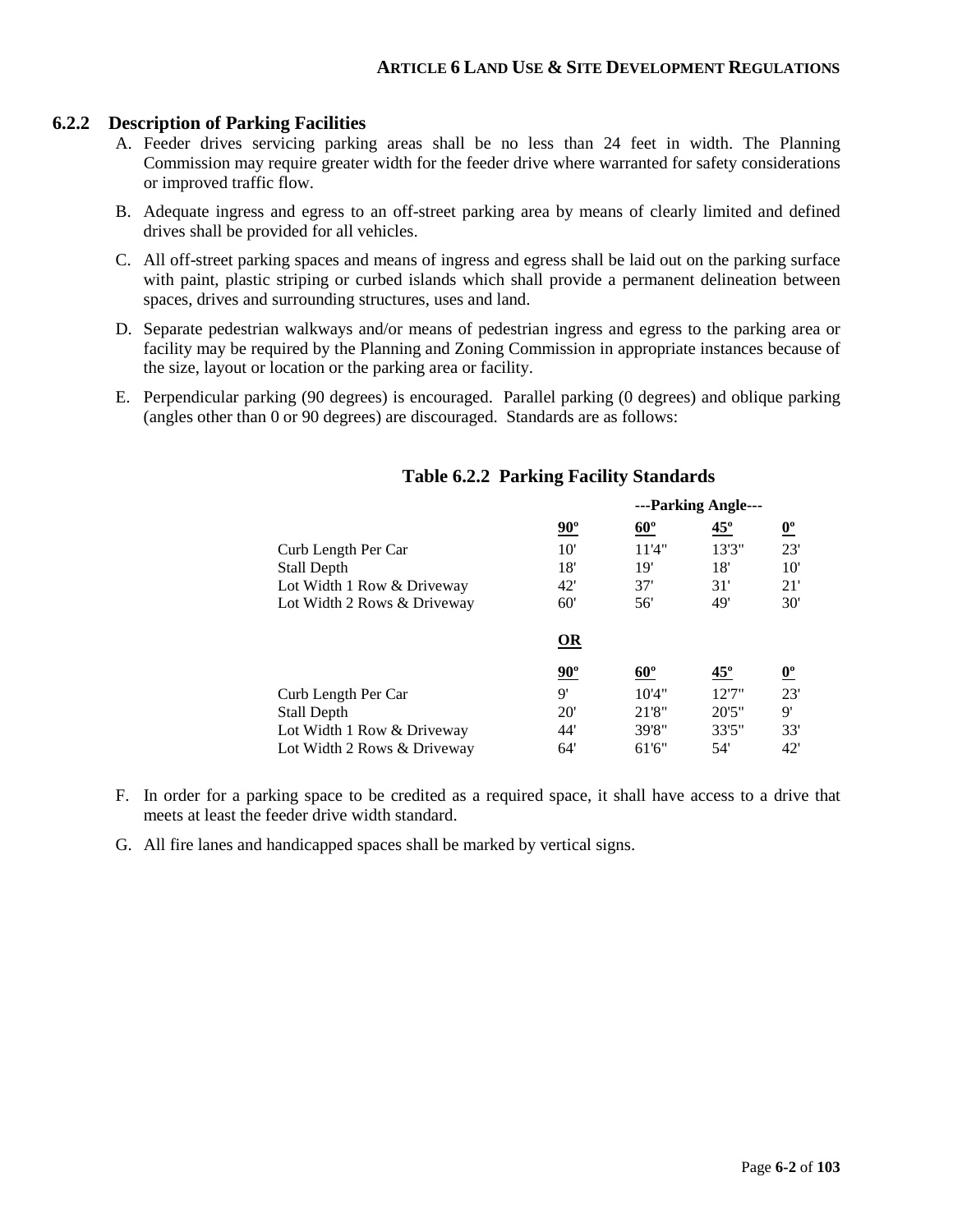# **6.2.3 Number of Parking Spaces**

- The following off-street parking standards are minimum requirements for off-street parking and the Planning and Zoning Commission may require additional off-street parking for a particular development based on the nature of the development, its location, access and relation to surrounding development, and any unique parking demand which may be associated with such a development.
- B. Any use not listed below shall provide minimum parking spaces as recommended by the Town Engineer and accepted by the Planning and Zoning Commission:

| <b>Table 6.2.3 Off Street Parking Requirements</b>                                                                                                                                                                                                                     |                                                                                                                                                                  |  |  |  |
|------------------------------------------------------------------------------------------------------------------------------------------------------------------------------------------------------------------------------------------------------------------------|------------------------------------------------------------------------------------------------------------------------------------------------------------------|--|--|--|
| <b>Use</b>                                                                                                                                                                                                                                                             | <b>Required Spaces</b>                                                                                                                                           |  |  |  |
| Auditorium, theater, stadium or other places<br>of public assembly including town hall,<br>schools, etc. based on maximum capacity                                                                                                                                     | 1 parking space for each 4 seats.                                                                                                                                |  |  |  |
| Community center, clubs, athletic club, golf<br>course                                                                                                                                                                                                                 | 1 parking space for each 150 square feet of net floor area.                                                                                                      |  |  |  |
| Convalescent and rest homes                                                                                                                                                                                                                                            | 1 parking space for each 4 beds plus 1 parking space for each<br>employee.                                                                                       |  |  |  |
| Cultural, Educational Center (Added 4-15-08)                                                                                                                                                                                                                           | 1 parking space for each 500 sq. feet of net area accessible by the<br>public                                                                                    |  |  |  |
| Day care center                                                                                                                                                                                                                                                        | 1 parking space for each employee plus 1 parking space for each 5<br>children.                                                                                   |  |  |  |
| Dwelling - Single Family                                                                                                                                                                                                                                               | 2 parking spaces per family unit                                                                                                                                 |  |  |  |
| <b>Accessory Apartment</b>                                                                                                                                                                                                                                             | 1 parking space per accessory apartment                                                                                                                          |  |  |  |
| Dwelling - Two Family                                                                                                                                                                                                                                                  |                                                                                                                                                                  |  |  |  |
| Dwelling - Multi-family                                                                                                                                                                                                                                                | 2 parking spaces for every family unit plus 1 visitor parking space for<br>every 3 family units or fraction thereof.                                             |  |  |  |
| General office and/or professional office<br>(except medical offices and medical clinics),<br>general services government offices, personal<br>services, professional services (except<br>medical offices and medical clinics),<br>broadcasting studio, message center | 1 parking space for each 200 square feet of net floor area.                                                                                                      |  |  |  |
| Golf driving range, miniature golf, archery<br>range, bowling, firing range, riding stable,<br>tennis courts                                                                                                                                                           | 2 parking spaces for each driving tee, golf hold, alley, lane, for each<br>six stalls, court, or other unit of activity, whichever the case may be.              |  |  |  |
| Home occupation                                                                                                                                                                                                                                                        | 1 parking space for each employee plus 1 parking space, such<br>parking spaces to be in addition to any required off-street parking for<br>residential purposes. |  |  |  |
| Hospitals                                                                                                                                                                                                                                                              | 2 parking spaces for each three beds plus 1 parking space for each<br>employee on the largest shift.                                                             |  |  |  |
| Hotel, motel, inn, tourist home                                                                                                                                                                                                                                        | 1 parking space for each guest room or residence unit plus 1 parking<br>space for each employee.                                                                 |  |  |  |
| Ice skating and/or roller skating rink                                                                                                                                                                                                                                 | 1 parking space for each 100 square feet of skating surface.                                                                                                     |  |  |  |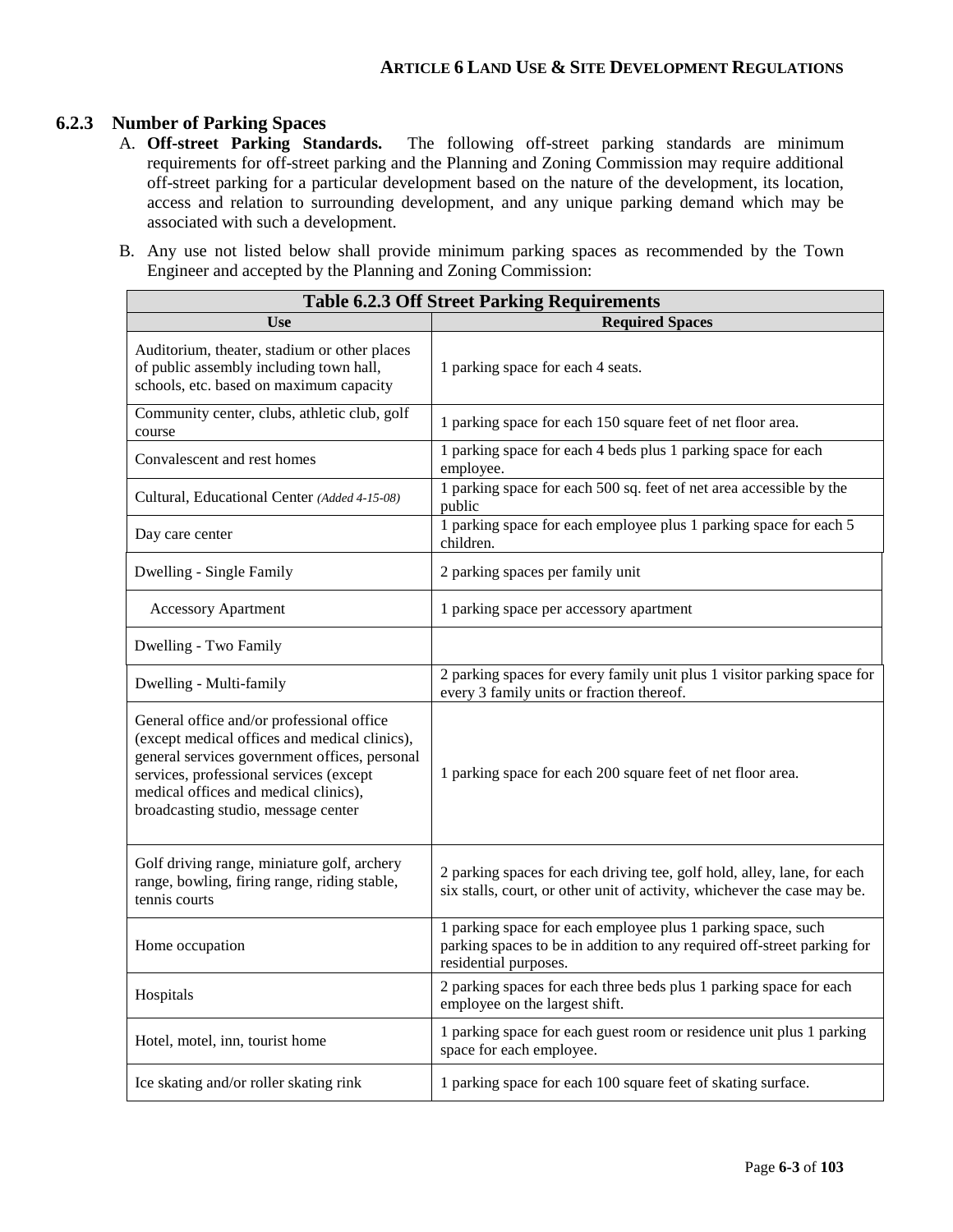| <b>Table 6.2.3 Off Street Parking Requirements</b>                                     |                                                                                                                                                                                                                                                                                                                                                                                                      |  |  |  |
|----------------------------------------------------------------------------------------|------------------------------------------------------------------------------------------------------------------------------------------------------------------------------------------------------------------------------------------------------------------------------------------------------------------------------------------------------------------------------------------------------|--|--|--|
| <b>Use</b>                                                                             | <b>Required Spaces</b>                                                                                                                                                                                                                                                                                                                                                                               |  |  |  |
| Library and museum                                                                     | 1 parking space for each 400 square feet of net floor space.                                                                                                                                                                                                                                                                                                                                         |  |  |  |
| Manufacturing uses                                                                     | 1 parking space for each employee on the largest shift.                                                                                                                                                                                                                                                                                                                                              |  |  |  |
| Medical office including clinic                                                        | 1 space for each 150 square feet of net floor area or 6 spaces for each<br>full-time doctor or dentist, whichever is greater plus 1 space for each<br>employee. For the purposes of these regulations, several part-time<br>doctors or dentists shall be considered as one or more full-time<br>$doctor(s)$ or dentist(s) when their cumulative office hours equal a 40-<br>hour (or more) work week |  |  |  |
| Motor vehicle general and limited repair,<br>motor vehicle gasoline or service station | 5 parking spaces plus 3 parking spaces for each service stall. In<br>addition, if any motor vehicles are offered for sale or for rent on the<br>premises, an individual parking space shall be provided for each such<br>motor vehicle offered for sale or for rent.                                                                                                                                 |  |  |  |
| Motor vehicle car wash, bus garaging and<br>equipment maintenance                      | 1 parking space for each parking, washing or service stall, whichever<br>the case may be.                                                                                                                                                                                                                                                                                                            |  |  |  |
| Schools - Public, Private, Parochial                                                   | Elementary/Middle: 1 parking space for each classroom plus 1<br>parking space for each employee of the largest shift.<br>Secondary: 6 parking spaces for each classroom plus 1 parking<br>space for each 4 seats in the largest capacity public assembly space<br>located on the site.                                                                                                               |  |  |  |
| Place of worship                                                                       | 1 parking space for each 5 seats                                                                                                                                                                                                                                                                                                                                                                     |  |  |  |
| Restaurants and other eating and drinking<br>establishments                            | 1 parking space for each 100 square feet of net floor area.                                                                                                                                                                                                                                                                                                                                          |  |  |  |
| Retail trade uses                                                                      | 1 parking space for each 200 square feet of net floor area.                                                                                                                                                                                                                                                                                                                                          |  |  |  |
| Warehousing                                                                            | 1 parking space for each 2,000 square feet of building floor area used<br>for storage purposes or 1 parking space for each employee,<br>whichever is greater                                                                                                                                                                                                                                         |  |  |  |

C. **Floor Area Defined:** For the purposes of the minimum parking and loading space requirements, "net floor area" shall mean the floor area used, designed or intended to be used for service to the public as customers, patrons, clients, patients or members, including those areas occupied by fixtures and equipment used for the display and/or sale of merchandise. "Net floor area" shall not include areas used principally for non-public purposes such as storage and incidental repair, for rest rooms, for utilities, or for required stairways or elevators.

#### **6.2.4 Reduction of Parking Spaces**

- A. The Commission may permit a reduction of up to 25% of the required parking spaces due to shared use of parking facilities when the parking needs of the joint users occur at different hours of the day, different days of the week, or different times of the year. The applicant shall show upon the site plan the complete layout for the full parking requirements. The owner shall file that plan in the office of the Planning Department stipulating that the owner, or the successor of the owner, will install as many of the non-installed parking spaces as the Commission deems necessary within 6 months of the Commission's request, when, in the opinion of the Commission, such installation is needed.
- B. In parking lots in excess of 50 spaces, the Commission may permit the installation of compact spaces, not to exceed 25% of the total number of spaces installed, at 8 feet by 16 feet. These spaces shall be clearly designated as compact car parking. This reduction is not available to retail uses.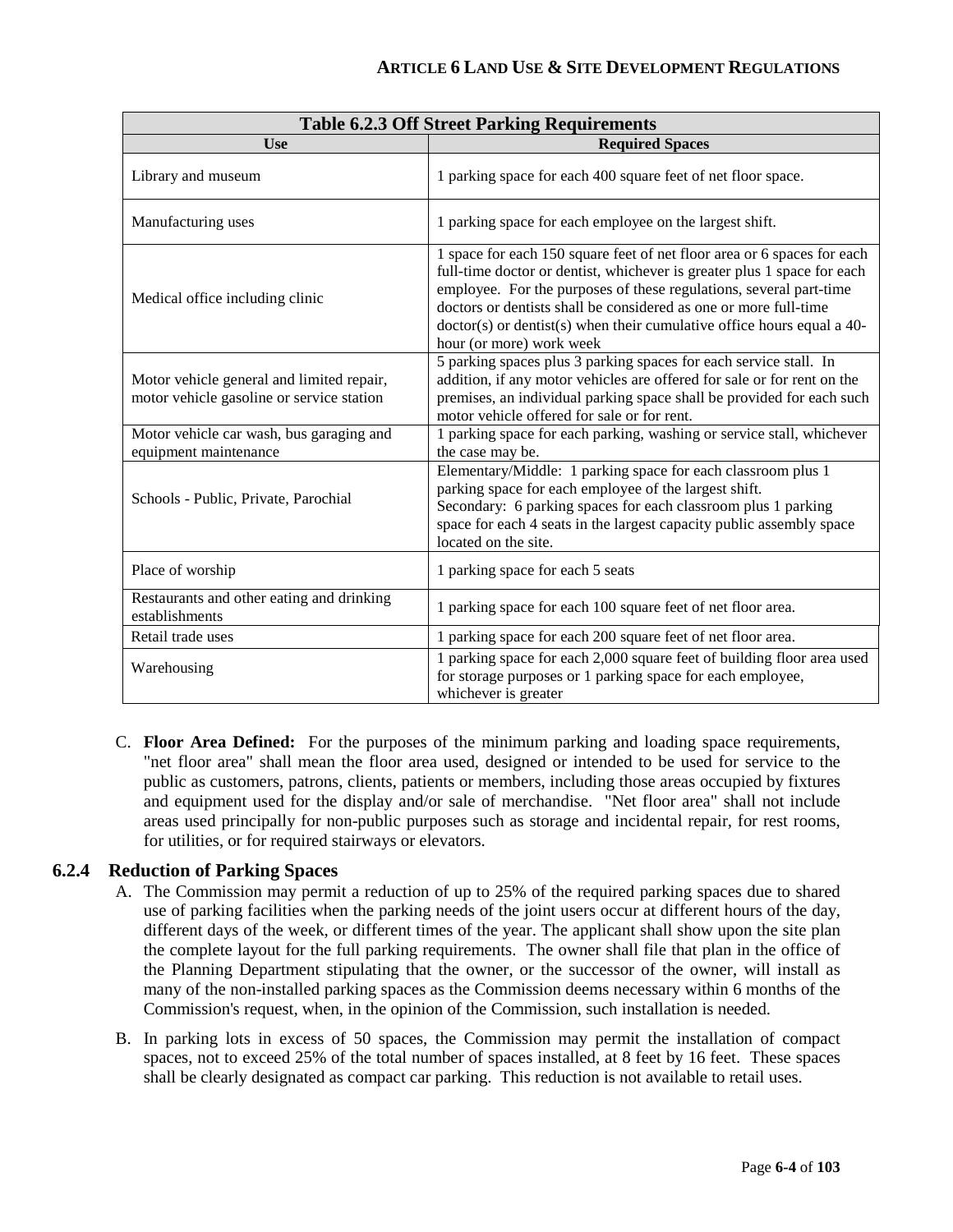#### **6.2.5 Location of Parking Facilities**

- A. There shall be no parking spaces permitted within 20 feet of the front, rear, or sides of a commercial structure or multi-family dwelling (unless such multi-family dwelling includes a driveway for a private garage) or within 30 feet of any façade of an industrial building.
- B. There shall be no parking permitted within 15 feet of side and rear property lines, except in the case of shared parking spaces meeting the criteria of 6.2.4.A.
- C. No parking shall be permitted within 30 feet of the front property line in the Commercial and Industrial Zones. In the Multi-Family, Planned Commercial and Industrial Park Zones, and for multi-family uses in a Commercial Zone, no parking shall be permitted within 50 feet of the front property line. For any building in excess of 50,000 square feet in any zone, no parking shall be permitted within 75 feet of the front property line.
- D. No parking spaces shall be permitted within 50 feet of a residential zone boundary or within 30 feet of an existing residence in the Multi-Family, Commercial, Planned Commercial, Industrial and Industrial Park Zones.

#### **6.2.6 Surfacing and Drainage**

- A. All parking spaces, loading facilities, and access roadways shall have at least 6 inches of process stone and 2 1/2 inches of bituminous concrete as surface treatment unless the Commission allows some other surface treatment which, in the opinion of the Commission, will provide an adequate allweather surface with proper drainage, will permit recharging of ground water, and will allow for reduction of storm-water runoff.
- B. Parking facilities shall be so graded and drained as to dispose of all surface water accumulation within the area or facility. No surface water from any off-street parking or loading area shall be permitted to drain onto adjoining property unless express approval therefore has been obtained from the property owner or authority exercising jurisdiction over such property.

#### **6.2.7 Landscaping**

- A. Any off-street parking or loading area which adjoins a residence or residential zone shall be effectively screened by a fence, wall or plantings as approved by the Planning and Zoning Commission. Any landscaping required herein shall be integrated with any other landscaping required or provided for other portions of the parking area or facility. All landscaping whether required or not by these Regulations, shall be properly installed and maintained on a year-round basis.
- B. No less than 15% of the interior of a parking lot containing 30 or more parking spaces shall be landscaped with trees and other shrubs and continuously maintained. This landscaped area requirement shall be provided by landscaped end islands and landscaped center islands within the parking area which are designed and located to minimize the unattractiveness of parking lots. End islands shall be not less than 15 feet wide and shall be required for all parking. Where center islands are used to meet minimum landscape requirements, center islands shall be not less than 15 feet wide.
- C. Plantings along the perimeter of a parking area will not be considered as part of the 15 percent interior landscaping. One deciduous shade tree not less than 2 inches in caliper shall be planted within the landscaped areas for each 15 parking spaces or fraction thereof.

#### **6.2.8 Landscaping and Lighting**

All parking areas greater than 10 spaces shall be lighted. The lighting used shall reflect the light downward and away from adjoining premises. Lighting shall be compatible with the rest of the development and landscaping of the off-street parking area.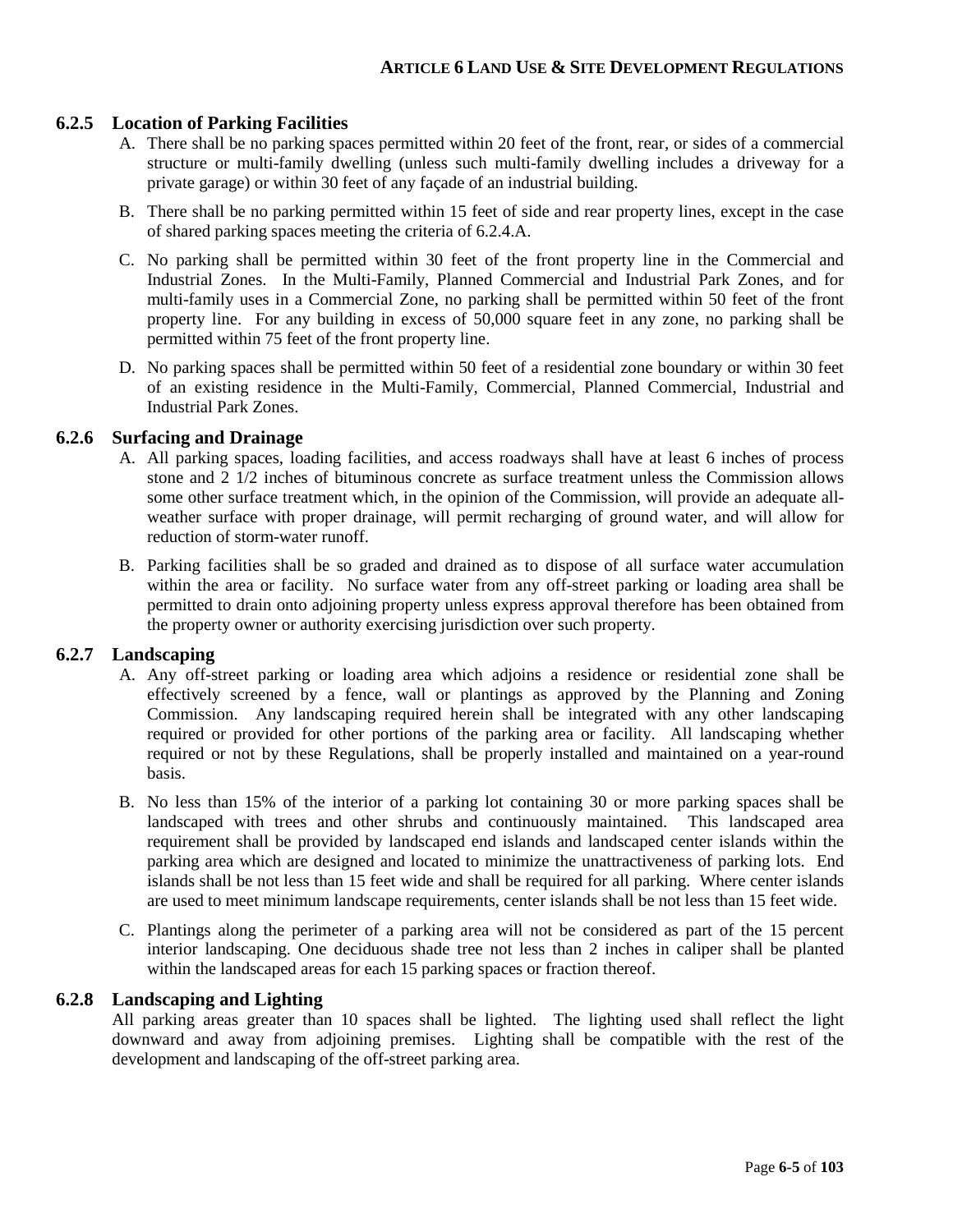#### **6.2.9 Interior Circulation**

Safe and adequate pedestrian and vehicular traffic must be provided in all areas of off-street parking. The interior pedestrian and vehicular traffic flow shall integrate with the parking arrangement and sufficient traffic aisles and lanes for safe transit shall be provided. No exit from or entrance to an off-street parking facility shall be laid out or maintained as to constitute or create a traffic hazard or nuisance.

#### **6.2.10 Maintenance**

Parking areas and access lanes must be kept in good repair at all times.

#### **6.2.11 Loading Requirements for Commercial, Industrial, Planned Commercial and Industrial Park Zones**

- A. On the same premises with every building or structure erected or occupied for a use involving the receipt or distribution of vehicles, materials or merchandise, there shall be provided and maintained adequate space for off-street standing, turning, loading and unloading services in order to avoid interference with the use of streets and without encroachment on any off-street parking area.
- B. Such loading and unloading spaces shall be not less than 10 feet by 50 feet with 15 foot height clearance. A minimum of 1 loading and unloading space shall be required for each 10,000 square feet of gross building floor area. The Commission may reduce the size of a loading space(s) and/or the number of spaces where it can be demonstrated that such a reduction is warranted based on the use of the building. Additional off-street loading and unloading spaces may be required by the Planning and Zoning Commission because of the building volume.

#### **6.2.12 Continuing Character of Obligation**

The requirement for the provision of parking spaces and loading spaces shall be the continuing obligation of the owner of the real estate on which any structure or use is located as long as such structure or use is in existence and its requirement for parking and/or loading spaces continues.

#### **6.2.13 Change in Use**

Any change in the use of a building which affects the numbers of required spaces under these regulations shall require full compliance with these parking regulations.

## **Section 6.3 Signs**

#### **6.3.1 Purpose**

The purpose of this section is to control the location, size, number, manner of lighting, and architectural appearance of signs located on all buildings and premises within all zones in order to ensure public safety, property value protection, and preservation of the character of each zone.

#### **6.3.2 General**

- A. No permanent sign shall be erected, relocated, or altered, except for normal maintenance, without a zoning permit issued by the Zoning Enforcement Officer.
- B. In reviewing a proposed sign or existing signs proposed for modification or alteration, the Commission or its agent shall consider
	- 1. The extent to which such signs are compatible with the character of surrounding development and the neighborhood;
	- 2. The extent to which such signs shall preserve and enhance property values; and
	- 3. The extent to which the design and location of such signs shall protect against traffic distractions and hazards*.*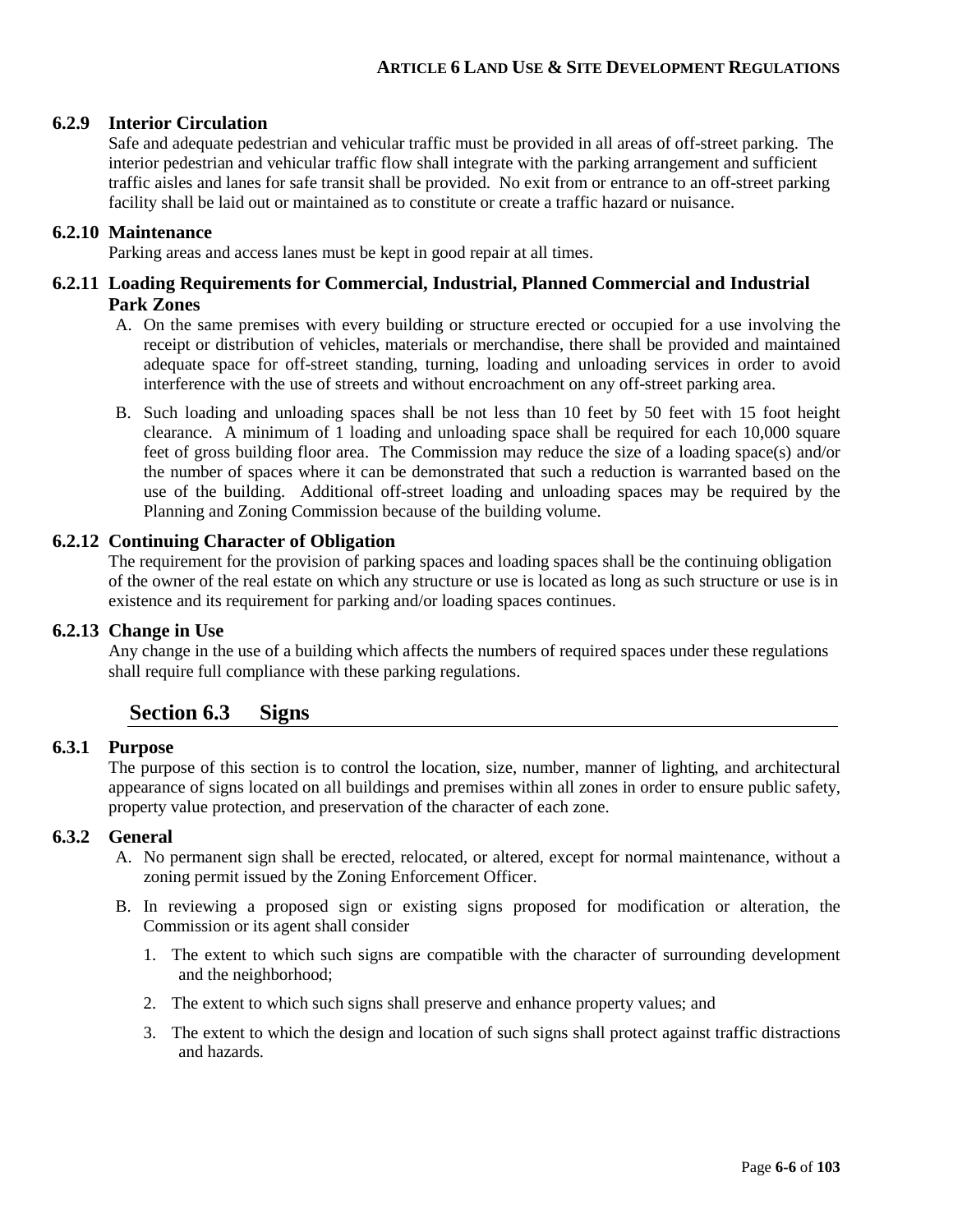- C. Any property containing two or more businesses shall submit a unified sign design to the Planning and Zoning Commission for site plan approval. The Commission shall give consideration to the proposed size, location, shape, materials and lighting.
- D. At the discretion of the Commission, other signs within these zones may require site plan approval. In all instances an application and plan shall be submitted by the applicant which includes the following: (In instances requiring site plan/special permit approval, this may be submitted at the time of initial site plan/special permit approval for the principal use of the site, or may be submitted separately following this approval.)
	- 1. Name, address, and phone number of applicant;
	- 2. Location of the building, structure, or lot to which the sign is to be attached;
	- 3. Written consent of the property owner, if different from the applicant;
	- 4. A plot plan certified by a Registered Land Surveyor, licensed to practice in the State of Connecticut, to Class A-2 standards showing the proposed location of the sign on the building and/or lot in relation to nearby buildings, other structures, and lot lines;
	- 5. Location map at a scale of  $1" = 1,000'$ ;
	- 6. Drawings of the sign and method of its supports, showing proposed dimensions, sign area, distance from ground level to top of sign, copy, colors, and materials;
	- 7. Landscaping;
	- 8. Lighting and lighting detail.
	- 9. Following the erection of all new detached signs approved by he Commission in a C, PC, I, or IP Zone, or when required by an agent of the Commission for a replacement sign, an "As Built Map" shall be prepared certified to Class A-2 standards by a Registered Land Surveyor licensed to practice in the State of Connecticut, documenting compliance with these regulations as well as the approved site plan.
- E. The following signs shall require a special permit:
	- 1. Any sign which is to be used in conjunction with a use that is regulated by special permit.
	- 2. Any and all signs to be used in conjunction with a shopping plaza, industrial park, or office complex.
- F. In reviewing applications for a special permit, the Commission shall be guided by standards set forth in Section 6.3.1, paragraph 6.3.2.B, paragraph 6.3.2.D, and Section 8.3.2 of these regulations.
- G. The total area of a sign shall consist of the smallest rectangle that will encompass all lettering, wording, designs, or symbols, excluding supports. The height of a sign shall be measured from the natural ground level to the highest point of the sign, or any part thereof including supports and lights.

#### **6.3.3 Signs Which Are Exempt from These Regulations**

The following types of signs shall be exempt:

- 1. Government flags.
- 2. Signs erected or posted and maintained for public safety and welfare or pursuant to any government function, law, by-law, or other regulation.
- 3. Directional signs containing no advertising material and not exceeding three square feet in area or greater than four feet in height.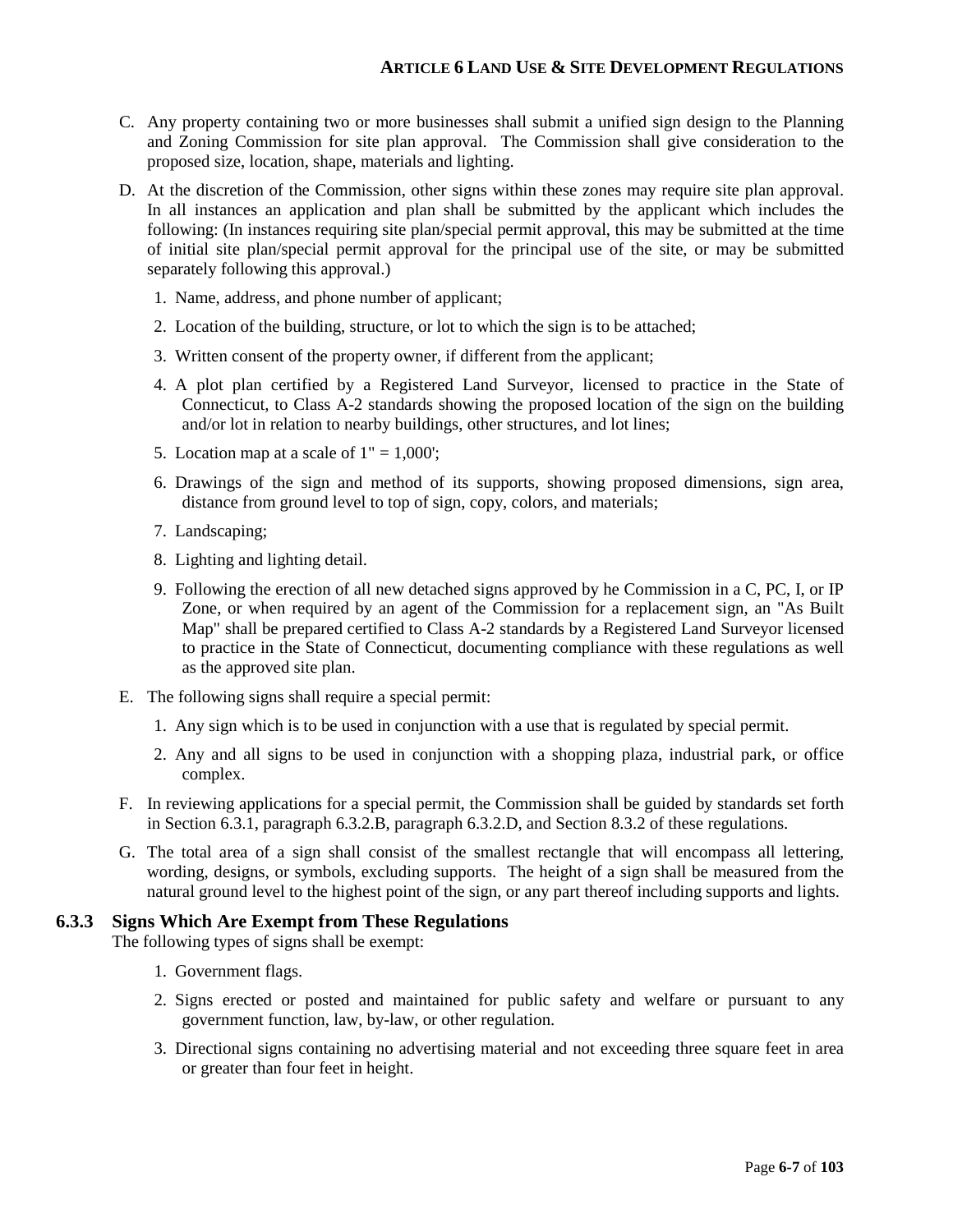4. Roof shingles used to identify a farm as defined by the definition for Sign-Agricultural, limited to the roof of one agricultural building per individual property. *[Added 11-22-2010, Effective 12-15-2010]*

#### **6.3.4 Signs Permitted in Residential Zones**

A. Monument Signs - Residential development. *(Amended: 15 November 2007)*

- 1. Two (2) free-standing signs may be posted at each entrance to a residential subdivision, not to exceed twenty-four (24) square feet in area including the base and five (5) feet in height above the finish grade, noting the name of the complex or development and may include the property's address, developer/builder name, and contact information including the phone number and/or website only. The area calculation is for one side only, no double sided signs shall be allowed unless such signage is located within a center island.
- 2. Such signage shall be setback a minimum of three (3) feet from all lot lines, shall be located on private property, and shall comply with the sight line setback requirements as required.
- 3. Maintenance of such signs and associated landscaping shall be the responsibility of the developer until the responsibility is reassigned to a homeowner's association or upon conveyance to an owner of such encumbered lot. If no maintenance provision is executed then signage must be removed upon conveyance of the last lot in the subdivision.

B.

| <b>Table 6.3.4 Permitted Signs in Residential Zones</b>                                                                                                           |                    |                 |                   |                    |  |  |
|-------------------------------------------------------------------------------------------------------------------------------------------------------------------|--------------------|-----------------|-------------------|--------------------|--|--|
| Type of Sign                                                                                                                                                      | Number of<br>Signs | Maximum<br>Area | Maximum<br>Height | Minimum<br>Setback |  |  |
| Occupant Name/Address                                                                                                                                             |                    | $2$ sq. ft.     | 4 feet            | 5 feet             |  |  |
| <b>Permitted Non-Residential Uses</b>                                                                                                                             |                    | $6$ sq. ft.     | 5 feet            | 15 feet            |  |  |
| Sign and/or bulletin board in conjunction with a church<br>and similar places of worship, parks, public facilities, or<br>public and private schools and colleges |                    | 16 sq. ft.      | 8 feet            | 15 feet            |  |  |

#### **6.3.5 Attached Signs Permitted in C, PC, I, and IP Zones**

- A. One attached sign per business establishment. More than one attached sign may be allowed where a building fronts on more than one street (limited to 1 sign per facade). In this instance, the total area of all signs shall not exceed the requirements described in paragraph 6.3.5.B.
- B. The total area of all signs shall not exceed 1 square foot for each lineal foot of the front of the building. No additional sign area shall be allowed for multi-story buildings. For attached wall developments such as a shopping center, each business shall be allowed one attached sign not to exceed one square foot in area for each linear foot of the front building wall that the business occupies.
- C. The attached sign shall not project more than 18 inches from the wall or surface to which they are attached, and not be painted on the surface of any building.

#### **6.3.6 Attached Signs for Large Anchor Businesses**

- A. The purpose of this section is to:
	- 1. Allow for additional wall signs for large commercial businesses offering multiple services;
	- 2. Encourage the effective use of signs to convey specific information to the public; and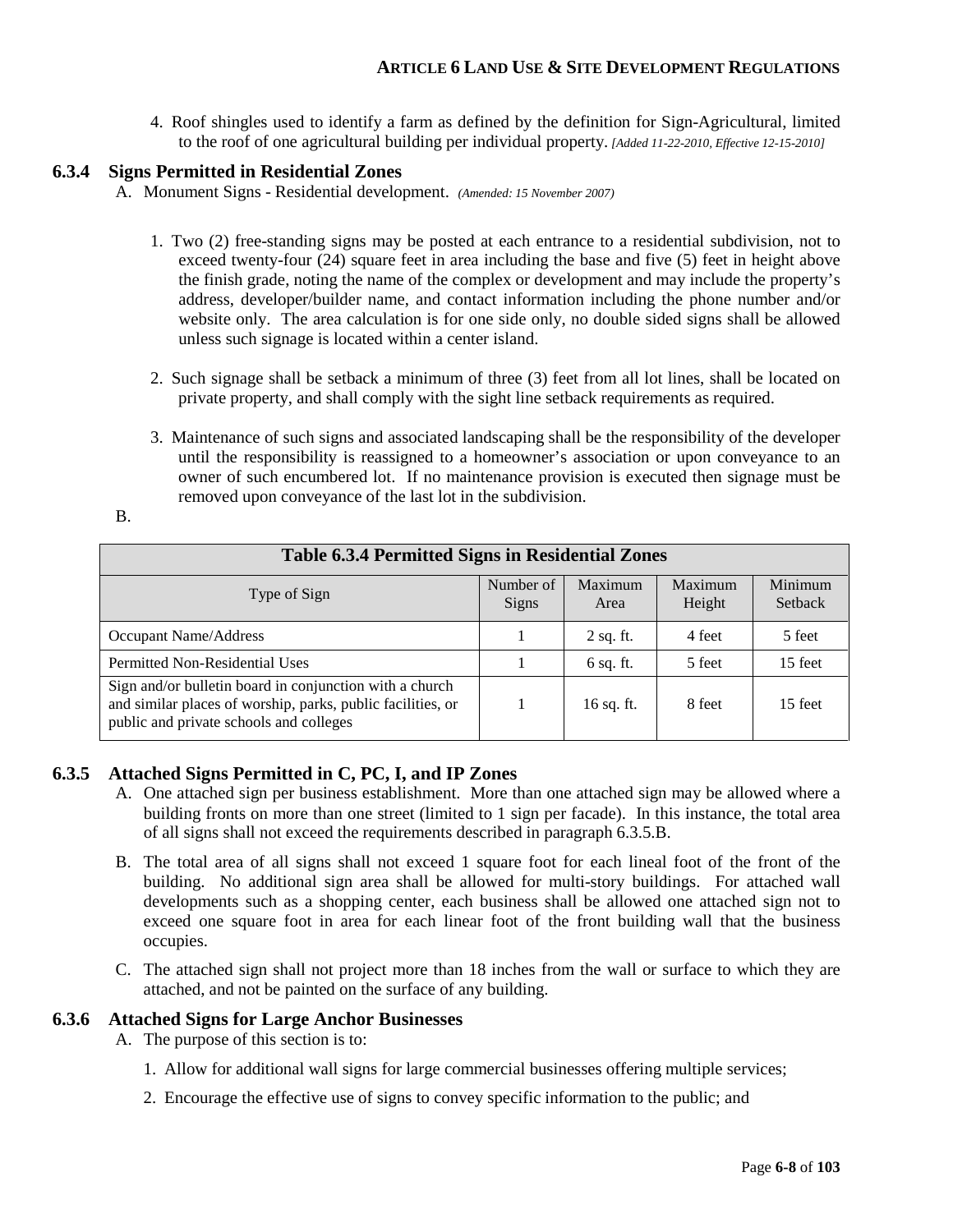- 3. Enable the use of wall signs to break up large expanses of horizontal and vertical building facades.
- B. Standards for Sign Area
	- 1. The maximum total sign area shall not exceed 1.5 square feet per lineal foot of building frontage supporting such signs;
	- 2. The maximum size of any one sign shall not exceed 200 square feet.
- C. Additional wall signage for large anchor businesses may be approved under the following conditions:
	- 1. The lot shall be zoned C or PC;
	- 2. Business must be in excess of 50,000 square feet;
	- 3. Business must have building frontage in excess of 300 feet;
	- 4. Business front wall must be in excess of 500 feet from the street; and
	- 5. Business must have 2 main points of egress.

#### **6.3.7 Detached Signs Permitted in C, PC, I, and IP Zones**

- A. General Requirements
	- 1. Detached signs shall be limited to one sign per commercial or industrial lot, shopping center, business/office park or farm*. [Amended: 12-15-2010]*
	- 2. Detached signs may be permitted only within the front yard. Signs must be set back at least 15 feet from all lot lines.
	- 3. Height and area requirements of such signs shall be in accordance with the following:
		- a. If located within 65 feet of the front lot line and less than eight feet in height such signs shall not exceed 32 square feet.
		- b. If located within 65 feet of the front line and from eight feet to ten feet in height, such signs shall not exceed 20 square feet; and
		- c. If located more than 65 feet from the front lot line yard signs shall not exceed 10 feet in height and shall not exceed 50 square feet.
		- d. In no case shall any sign exceed 10 feet in height.
	- 4. All detached signs shall be placed within a landscaped area. The extent and type of landscaping and location of the sign shall be shown on a site plan submitted to the Commission for approval or a site plan submitted to the Zoning Enforcement Officer to replace an existing sign. All signs shall be installed on a wood, stone or other base structure and the size of the landscaped area shall extend at least two feet beyond the overall dimensions of the sign.
- B. In the case of a fuel filling station, one detached sign may be allowed by the commission with changeable electronic fuel price information as follows:
	- 1. Only the fuel price copy may be electronic and changeable.
	- 2. The digital portion of the detached sign shall not exceed 50% of the total allowed sign area.
	- 3. The sign shall incorporate photocell/light sensors with automatic dimmer technology that appropriately adjusts to ambient light conditions.
	- 4. The sign shall not operate at brightness levels of more than 0.2 foot-candles above ambient light, as measured using a foot-candle meter at a pre-set distance. The pre-set distance to measure the foot-candles is calculated using the following formula:

a.Measurement distance equals the square root of the area of the sign times 100.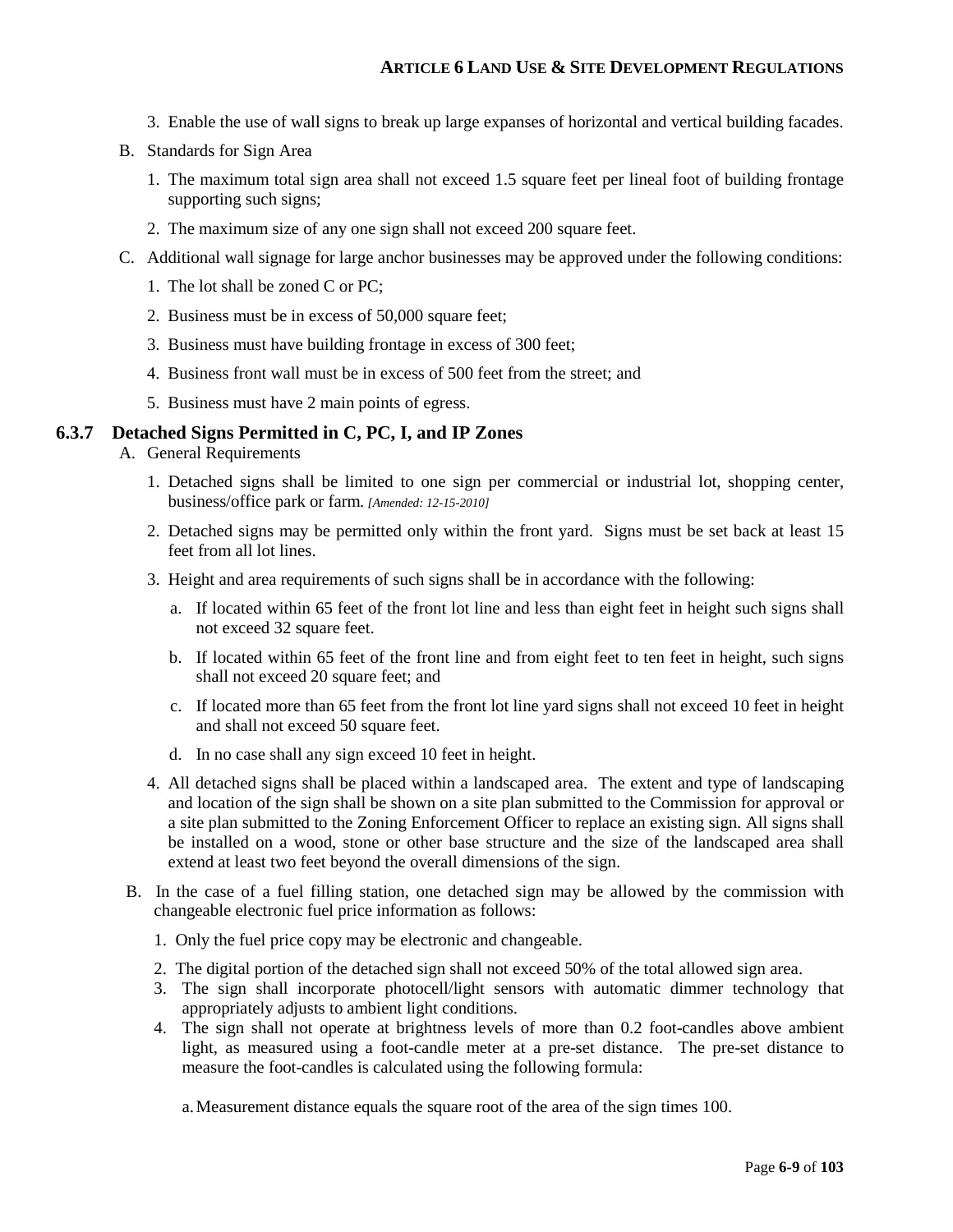- 5. The owner/operator of a fuel filling station with a detached electronic fuel price sign shall provide written certification in compliance with this section when requested by the commission or the Planning Department.
- 6. The detached electronic fuel price sign shall be shut off at any time the fuel filling station is not open for business.
- 7. The color of the price digits shall be accompanied with a black background.

#### **6.3.8 Temporary Signs - All Zones**

A. Purpose:

- 1. To help promote local businesses and improve economic development in the Town of Ellington through the appropriate use of temporary signs.
- 2. To support agriculture and a farm friendly town.
- 3. To clarify regulations for temporary signs.
- 4. To allow the expanded use of temporary signs while maintaining a balance of aesthetics and safety for the good of the community.
- B. Definitions:
	- 1. A sign erected for a short period of time (see Section C.7 below for time limitations).
	- 2. A sign announcing an event, activity, real estate sale or lease, trade work activity, business announcement or business promotion.
	- 3. A sign typically erected on wooden posts or metal rods and readily installed and removed by hand tools or is portable.
- C. General Requirements Temporary Signs:
	- 1. Are permitted in all zones and shall not require a Zoning Permit.
	- 2. Shall not be located on telephone poles, highway traffic signs or placed on sidewalks.
	- 3. Shall require the landowner's permission prior to installation.
	- 4. When equal to or less than 4 square feet in area and less than 3 feet tall from natural grade, shall be located with the leading edge of the sign at least 6 feet back from the edge of pavement to the closest street or highway.
	- 5. When larger than 4 square feet in area or higher than 3 feet tall from natural grade, shall be located with the leading edge of the sign at least 15 feet back from the edge of pavement to the closest street or highway. In cases where 15 feet is not achievable due to existing conditions, such as parking lots, topography or other site specific restrictions and there are no other options on the lot to achieve the 15 foot setback, the sign may be placed closer than 15 feet provided the sign is placed the maximum distance possible from the edge of pavement to the closest street or highway. In no case can a temporary sign create any safety issues for vehicular or pedestrian traffic. Any sign creating a sight line issue or not incompliance with this section must be removed or relocated immediately upon the request of the Zoning Enforcement Officer.
	- 6. Shall not exceed 12 square feet in area and the top of sign shall not exceed 5 feet from natural grade, unless otherwise specified herein.
	- 7. Shall not be erected for more than 230 cumulative calendar days per year whether the same sign or varying signs.
	- 8. Shall be limited to two temporary signs per business at any one time regardless if located on the property of the business, except where more than one business occupies the same lot or where a lot fronts on two streets, and shall only be located on the property or lot of the business. Where more than one business occupies the same lot, each business shall be limited to two temporary signs. Where a business is located on a lot with frontage on two or more streets, the business shall be permitted a temporary sign along two streets with each sign location limited to a maximum 230 cumulative calendar days per year whether the same sign or varying signs.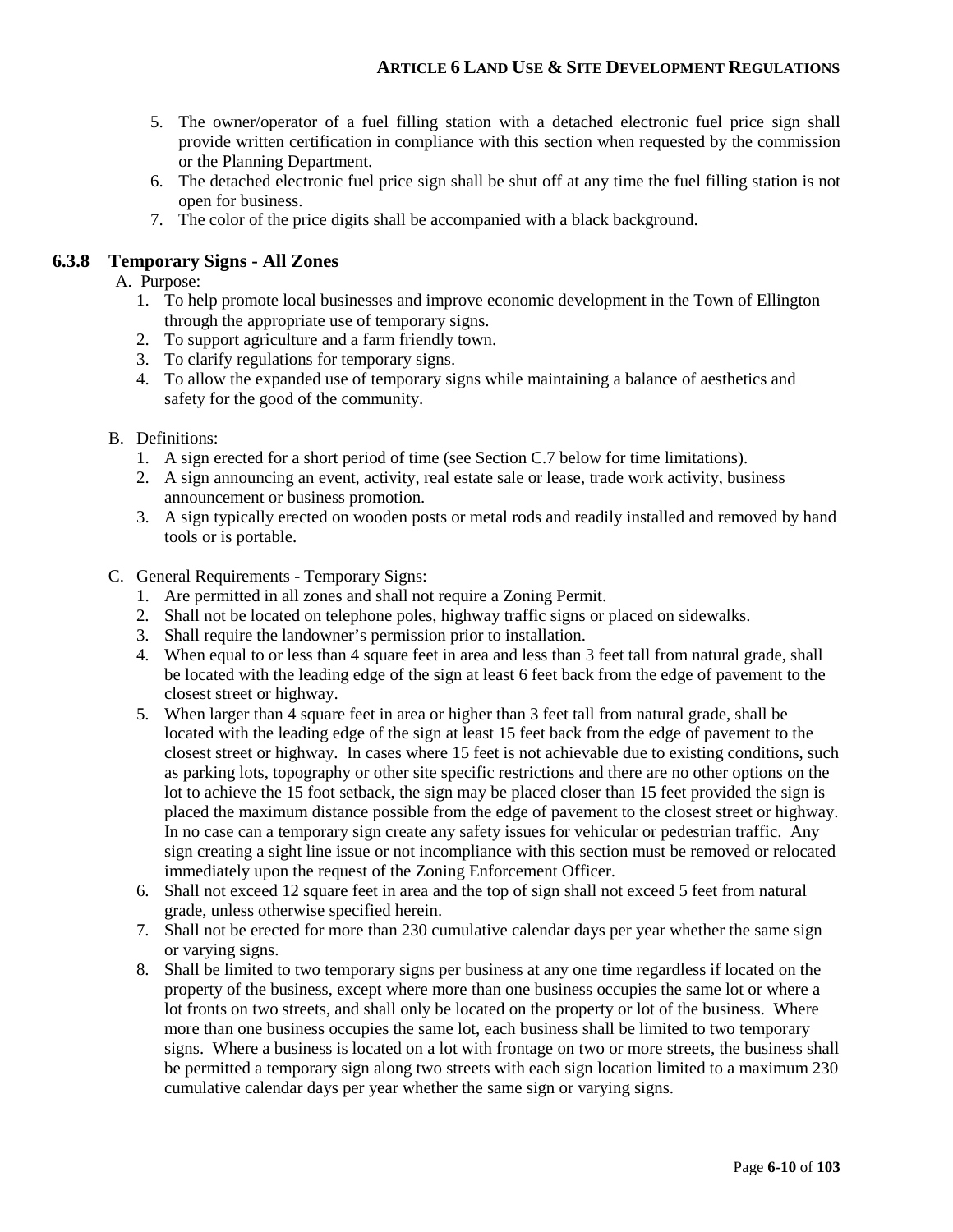#### **ARTICLE 6 LAND USE & SITE DEVELOPMENT REGULATIONS**

- 9. A temporary sign may be permitted offsite with written permission from a property owner at a location other than the property of the business. A property where permission may be granted for an Ellington business to place a temporary offsite sign shall be within a commercial or industrial zone. The placement of a temporary offsite sign shall count toward the number of signs and maximum cumulative calendar days allowed for temporary signs.
- 10. Political signs pertaining to an upcoming governmental election/referendum shall not count towards the maximum cumulative calendar days per year and the number of temporary signs permitted on a premises at any one time.
- 11. Real estate for sale or lease signs are exempt from the maximum 230 cumulative calendar days per year time limitation provided the property is actively marketed, and shall not exceed six (6) feet in height.
- 12. Promoting a special event or date specific activity shall be erected no more than 60 calendar days prior to the event or activity and shall be removed within 2 calendar days of the end of the event or activity.
- 13. Promoting trade work conducted at a property may have a single sign erected on the premises where the work is being conducted during the time period of the work and shall be removed within two weeks after completion of the work, provided (notwithstanding any other provision of this paragraph C to the contrary) that the sign is no more than 4 square feet in area, no more than 3 feet in height from natural grade, and the leading edge of the sign is set back at least 6 feet from the edge of pavement to the closest street or highway.
- 14. For businesses located outside of Ellington are not permitted except for active trade work signs (subject to the provisions of subparagraph 13 above), real estate for sale or lease signs (subject to the provisions of subparagraph 10 above ), and signs that support agriculture and a farm friendly town.
- 15. Promoting agriculture may be located on property other than the location of the farm or agricultural enterprise. Agricultural signs for individual farms or agricultural enterprises shall be limited to 4 square feet in area, shall have no more than 10 signs at any one time, and shall be removed when the crop availability is over.
- 16. Temporary signs promoting agriculture representing multiple farms or agricultural enterprises shall be limited to 12 square feet in area, shall have no more than three signs at any one time, and shall be erected only during the period of operation.
- 17. Any temporary sign placed on public property including right of ways shall be subject to removal and disposal by an agent of the Town with no liability for the same.
- 18. One open flag per business is allowed when 15 square feet or smaller. Open flags shall be affixed to a permanent building or detached sign when possible. In the absence of a permanent building or detached sign, an open flag may be attached to a permanent flagpole or fence. Open flags shall not be closer than 15' to the edge of roadway pavement and shall not exceed ten (10) feet in height from natural grade. Open flags shall not be placed in a manner that create safety issues or unsafe sight lines.

#### **6.3.9 Illumination**

- A. Exterior lighting is permitted when confined or directed to the surface of the sign so that no direct rays or glare are visible beyond the property lines or create a danger to vehicular traffic.
- B. In general, interior illumination of signs shall be avoided. However, where the applicant provides ample documentation that such illumination is superior to protection of neighboring properties, avoiding discomfort or glare on public highways, and minimizing conflict with any traffic signals, then the Commission may permit such illumination.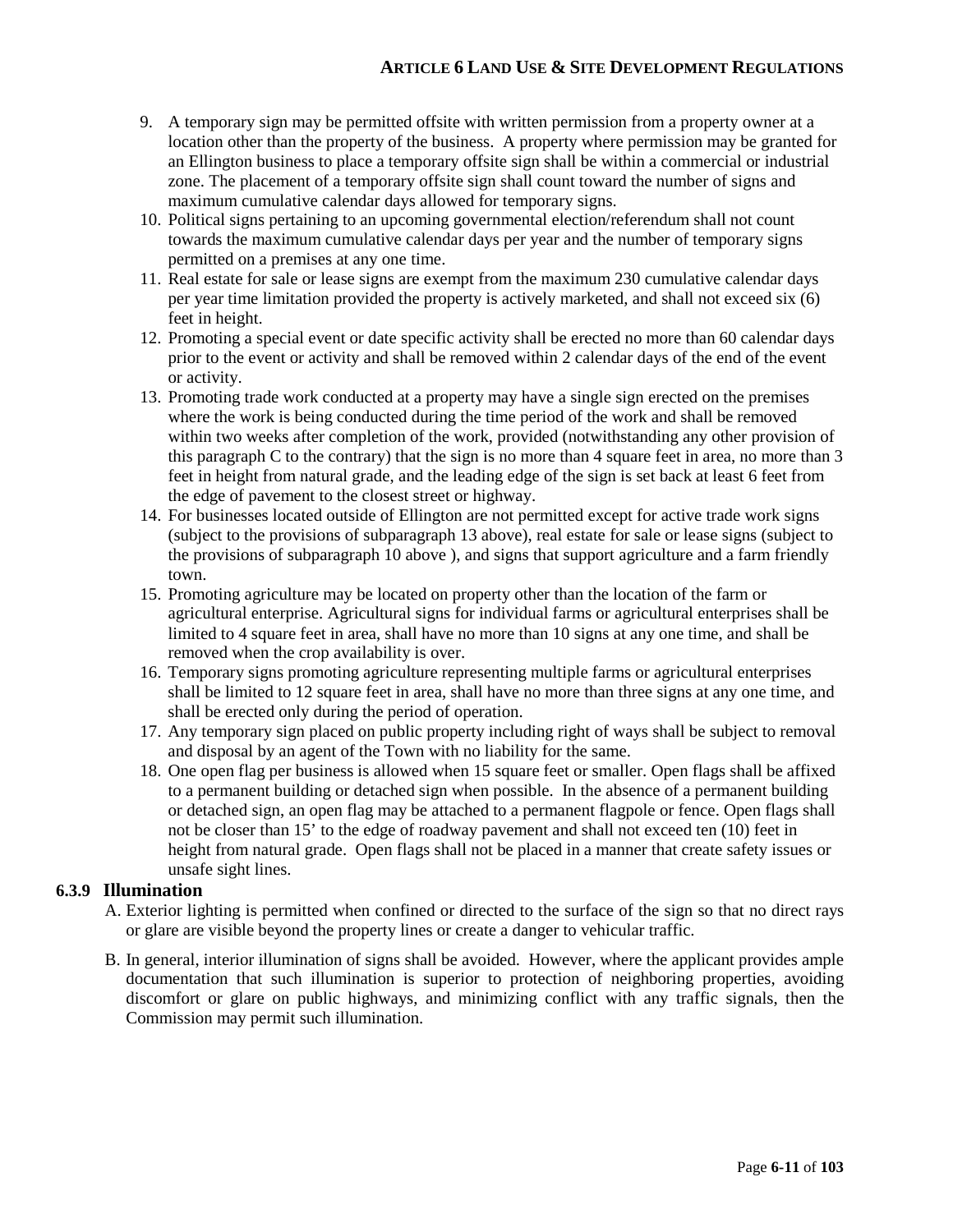#### **6.3.10 Prohibited Signs**

The following signs are prohibited:

- 1. Portable, wheel signs, or signs on parked vehicles where the sign is the primary use of the vehicle;
- 2. Neon signs, as well as signs which revolve, rotate, flash or move in any manner, or give the appearance of movement;
- 3. Advertising flags, teardrop flags; banners, streamers or balloons;
- 4. Roof mounted signs which project more than two feet over the top of the exterior wall on which it is attached; (except roof mounted signs greater than 80 square feet in area may project up to three (3) feet over the top of the exterior wall on which it is attached.
- 5. Billboards.

#### **Section 6.4 Soil Erosion and Sediment Control**

#### **6.4.1 General Requirements for any Excavation (cut), Fills, and Grading**

- A. Cut and fill earth slopes shall not be steeper than 3:1 (horizontal/vertical), unless otherwise stated elsewhere in these regulations.
- B. Adequate provisions shall be shown on any plan for subdivision or development where cuts or fills are proposed in an effort to prevent surface water from damaging the cut face excavation or the sloping surfaces of fills.
- C. Cut and fills shall not endanger adjoining property as determined by the Town Engineer.
- D. Fill shall be placed and compacted so as to minimize sliding or erosion of soil.
- E. Fills shall not encroach on natural watercourses or constructed channels.
- F. Grading shall not be done in such a way so as to divert water onto property of another landowner without the written consent of the landowner as determined by the Town Engineer.
- G. During grading operation, necessary measures for dust control will be exercised.
- H. Grading equipment will not be allowed to cross flowing streams except by means of bridges and culverts.

#### **6.4.2 Definitions**

**Certification** means a signed, written approval by the Ellington Planning and Zoning Commission or its designated agent that the soil erosion and sediment control plan complies with the applicable requirements of these regulations.

**Commission** means the Planning and Zoning Commission of the Town of Ellington.

**County Soil and Water Conservation District** means the Tolland County Soil and Water Conservation District established under subsection (a) of Section 22a-315 of the General Statutes.

**Development** means any construction of grading activities to improved or unimproved real estate.

**Disturbed area** means an area where the ground cover is destroyed or removed leaving the land subject to accelerated erosion.

**Erosion** means the detachment and movement of soil or rock fragments by water, wind, ice or gravity.

**Grading** means any excavating, grubbing, filling (including hydraulic fill) or stockpiling of earth materials or any combination thereof, including the land in its excavated or filled condition.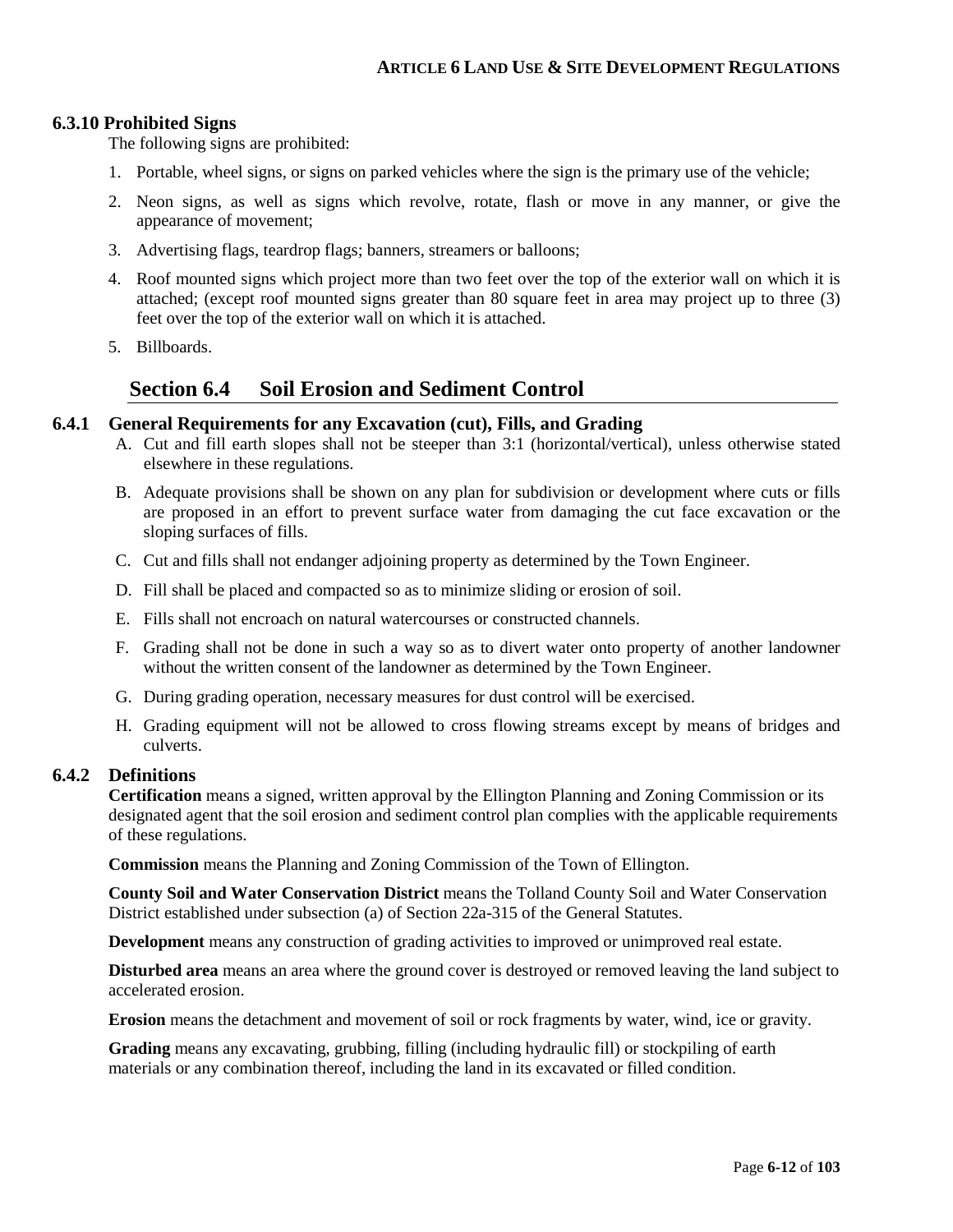**Inspection** means the periodic review of sediment and erosion control measures shown in the certified plan.

**Sediment** means solid material, either mineral or organic, that is in suspension, is transported, or has been moved from its site of origin by erosion.

**Soil** means any unconsolidated mineral or organic material of any origin.

**Soil Erosion and Sediment Control Plan** means a scheme that minimizes soil erosion and sedimentation resulting from development and includes, but is not limited to, a map and narrative.

#### **6.4.3 Activities Requiring a Certified Erosion & Sediment Control Plan**

A soil erosion and sediment control plan shall be submitted with any application for development when the disturbed area of such development is cumulatively more than one-half acre.

#### **6.4.4 Exemptions**

A single family dwelling that is not a part of a subdivision of land shall be exempt from these soil erosion and sediment control regulations.

#### **6.4.5 Erosion & Sediment Control Plan**

- A. To be eligible for certification, a soil erosion and sediment control plan shall contain proper provisions to adequately control accelerated erosion and sedimentation and reduce the danger from storm water runoff on the proposed site based on the best available technology. Such principles, methods and practices necessary for certification are found in the *Connecticut Guidelines for*  **Soil Erosion and Sediment Control** (2002) as AMENDED. Alternative principles, methods and practices may be used with prior approval of the Commission.
- B. Said plan shall contain, but not be limited to:
	- 1. A narrative describing:
		- a. The development;
		- b. The schedule for grading and construction activities including:
			- 1. Start and completion dates;
			- 2. Sequence of grading and construction activities;
			- 3. Sequence of installation and/or application of soil erosion and sedimentation control measures;
			- 4. Sequence for final stabilization of the project site.
				- a. The design criteria for proposed soil erosion and sediment control measures and storm water management facilities.
				- b. The construction details for proposed soil erosion and sediment control measures and storm water management facilities.
				- c. The installation and/or application procedures for proposed soil erosion and sediment control measures and storm water management facilities.
				- d. The operations and maintenance program for the proposed soil erosion and sediment control measures and storm water management facilities.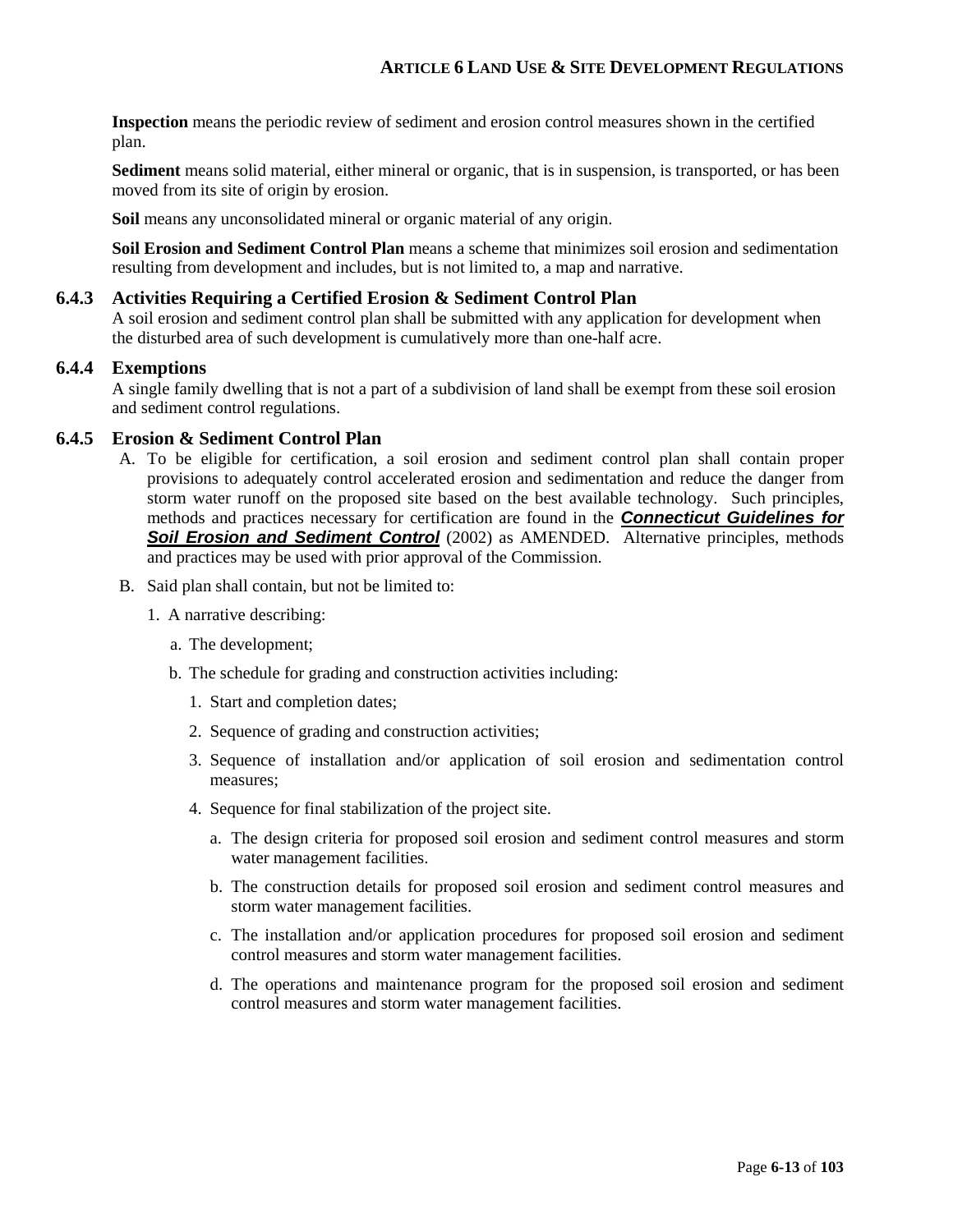- 2.A site plan map at a sufficient scale to show:
	- a. The location of the proposed development and adjacent properties;
	- b. The existing and proposed topography including soil types, wetlands, watercourses and water bodies;
	- c. The existing structures on the project site, if any;
	- d. The proposed area alterations including cleared, excavated, filled or graded areas and proposed structures, utilities, roads and, if applicable, new property lines;
	- e. The location of and design details for all proposed soil erosion and sediment control measures and storm water management facilities;
	- f. The sequence of grading and construction activities;
	- g. The sequence for installation and/or application of soil erosion and sediment control measures;
	- h. The sequence for final stabilization of the development site.
- 3.Any other information deemed necessary and appropriate by the applicant or requested by the Commission or its designated agent.

#### **6.4.6 Minimum Acceptable Standards**

- A. Plans for soil erosion and sediment control shall be developed in accordance with these regulations using the principles as outlined in Chapters 3 and 4 of the *Connecticut Guidelines for Soil Erosion and Sediment Control* (2002), as AMENDED. Soil erosion and sediment control plans shall result in a development that: minimizes erosion and sedimentation during construction; is stabilized and protected from erosion when completed; and does not cause off-site erosion and/or sedimentation.
- B. The minimum standards for individual measures are those in the *Connecticut Guidelines for Soil Erosion and Sediment Control* (2002) as AMENDED. The Commission may grant exceptions when requested by the applicant if technically sound reasons are presented.
- C. The appropriate method from the *Connecticut Guidelines for Soil Erosion and Sediment Control* (2002) as AMENDED shall be used in determining peak flow rates and volumes of runoff unless an alternative method is approved by the Commission.

#### **6.4.7 Issuance or Denial of Certification**

- A. The Planning and Zoning Commission shall either certify that the soil erosion and sediment control plan, as filed, complies with the requirements and objectives of this regulation or deny certification when the development proposal does not comply with these regulations.
- B. Nothing in these regulations shall be construed as extending the time limits for the approval of any application under Chapters 124, 124A, or 126 of the General Statutes.
- C. Prior to certification, any plan submitted to the municipality may be reviewed by the County Soil and Water Conservation District which may make recommendations concerning such plan, provided such review shall be completed within thirty days of the receipt of such plan.
- D. The Commission may forward a copy of the development proposal to the Conservation Commission or other review agency or consultant for review and comment.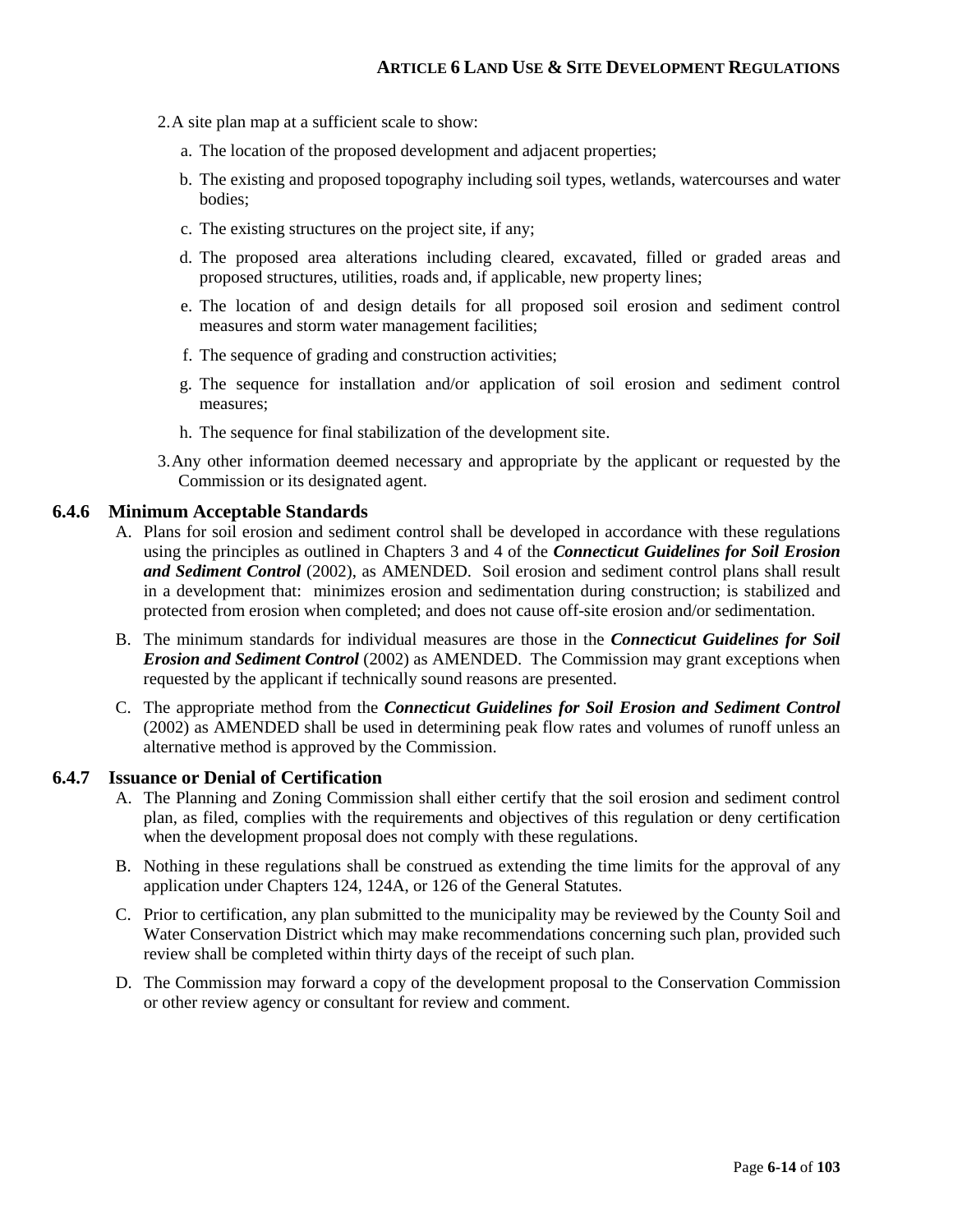#### **6.4.8 Conditions Relating to Soil Erosion and Sediment Control**

- A. The estimated costs of measures required to control soil erosion and sedimentation, as specified in the certified plan, that are a condition of certification of any modified site plan may be required to be covered in a performance bond or other assurance acceptable to the Commission. The Town Engineer is authorized to estimate said costs of measures required to control soil erosion and sedimentation.
- B. Site development shall not begin unless the soil erosion and sedimentation control plan is certified and those control measures and facilities in the plan scheduled for installation prior to site development are installed and functional.
- C. Planned soil erosion and sediment control measures and facilities shall be installed as scheduled according to the certified plan.
- D. All control measures and facilities shall be maintained in effective condition to ensure the compliance of the certified plan.
- E. All persons engaged in development activities who fail to file a soil erosion and sediment control plan in accordance with these regulations, or who conducts a development activity except in accordance with provisions of a certified plan shall be deemed in violation of these regulations.

#### **6.4.9 Inspection**

Inspections shall be made by the Commission or its designated agent during development to ensure compliance with the certified plan and that control measures and facilities are properly performed or installed and maintained. The Commission may require the permittee to verify through progress reports that soil erosion and sediment control measures and facilities have been performed or installed according to the certified plan and are being operated and maintained.

## **Section 6.5 Sidewalks & Fee In Lieu of Sidewalks** (*Effective 11/01/2020*)

- A. Except as otherwise herein, the owner of land or developer for which a commercial, industrial, mixeduse, Designed Multi-Family development or use listed in Section 3.1.4 (Community / Institutional Uses) is hereafter approved or approved for modification for property fronting on arterial and collector streets listed in Section 2.1.10 (Highway Clearance Setback), except for Hopkins Road, or on Lower Butcher Road, Tomoka Avenue and Meadow Brook Road shall be required to install five (5) foot wide concrete sidewalks along the entire road frontage of the land approved for development in accordance with Town standards. When approved for modification to an existing development, installation of sidewalks shall apply when either of the following is present:
	- 1. The modification involves an increase in floor area by 25% or more accumulatively effective November 1, 2020.
	- 2. The modification involves an increase in parking by 30 or more spaces accumulatively effective November 1, 2020.
- B. Sidewalks shall be installed concurrently with construction. When, in the opinion of the commission the installation of sidewalks is not advisable or desirable, the commission may require the owner of land to make a payment to the Town in lieu of the installation of sidewalks; the Town shall not be subject to payment of a fee-in-lieu-of sidewalks. If sidewalks exist along a portion of road frontage of the land approved for development, this section shall apply only to the portion of the lot's road frontage where sidewalks do not exist. The commission shall not make such determination until it has received a recommendation from the Director of Public Works and the Town Engineer on the advisability of installing sidewalks.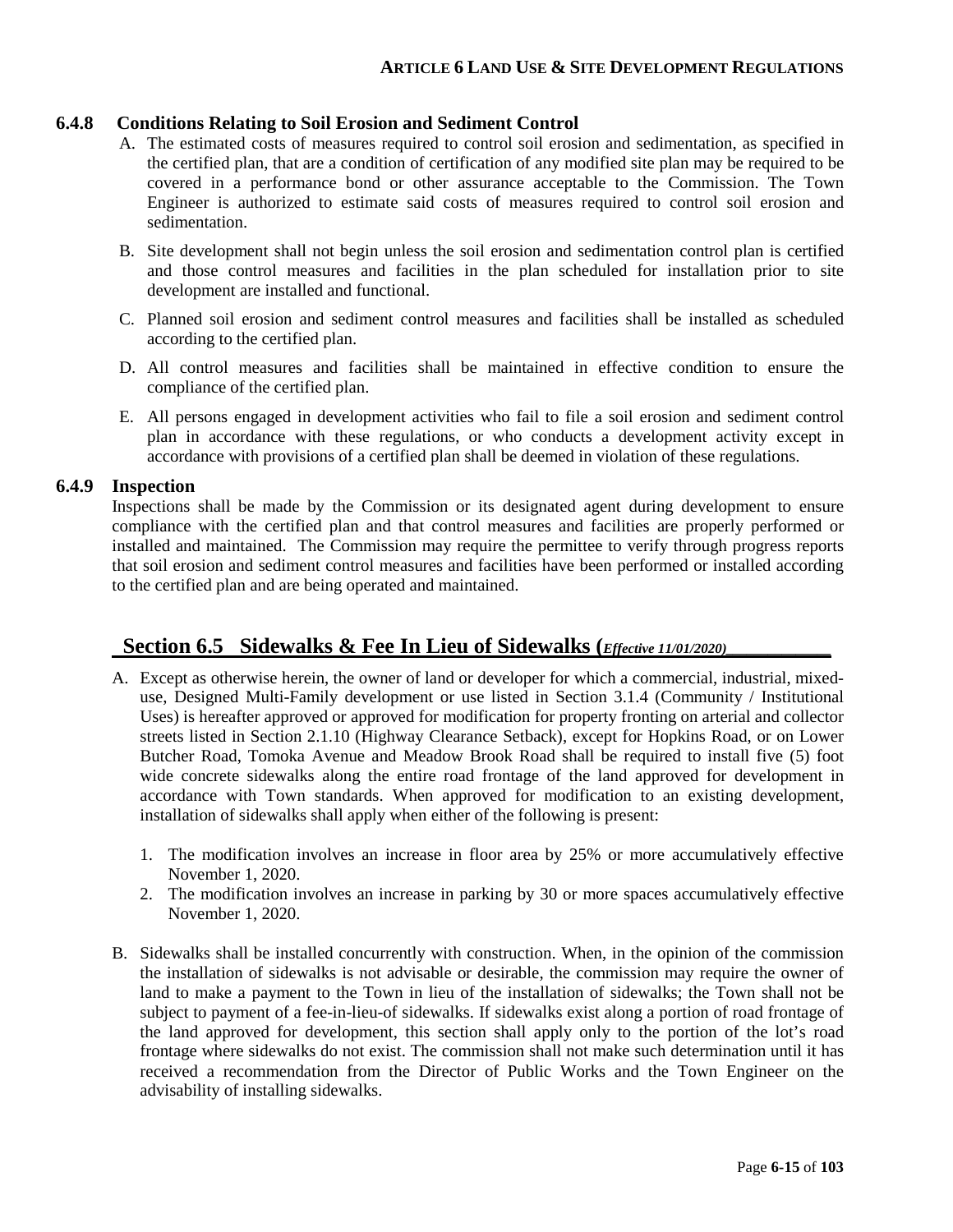- C. When considering whether to require installation of sidewalks or payment of a fee-in-lieu-of sidewalks, the commission and staff shall consider the following:
	- 1. Potential to connect to existing or planned sidewalks;
	- 2. Evidence of existing pedestrian traffic (e.g. goat paths);
	- 3. The need to provide suitable surface and safe means for pedestrians;
	- 4. Opportunity to provide pedestrian access to community buildings or schools, parks or other recreational assets, or to connect residential and non-residential areas;
	- 5. Recommendations of the Plan of Conservation and Development;
	- 6. Route 83 Sidewalk Project concept plans dated October 1, 2017, as may be amended;
	- 7. Recommendations from other relevant plans or studies endorsed by the commission; and,
	- 8. Adverse site conditions.
- D. When payment in lieu of installation of sidewalks is required, payment shall be in an amount based upon the prevailing costs to construct said improvements as determined by the Director of Public Works and the Town Engineer.
- E. Payment in lieu of installation of sidewalks shall be deposited to a dedicated fund to be used solely for installing new sidewalks for property fronting on arterial and collector streets listed in Section 2.1.10 (Highway Clearance Setback), except for Hopkins Road, or on Lower Butcher Road, Tomoka Avenue and Meadow Brook Road. Said payment shall be made prior to completion of site improvements or occupancy or release of bonds.

#### **Section 6.6 Access Management** *(Effective 4/1/2021)*

- A. **Purpose** Traffic flow and roadway safety can be significantly reduced by the proliferation of access points and intersections along roadways. Access management is a technique used to promote safe movement of vehicles, smooth flow of traffic, preserve the capacity of roadways, reduce vehicular congestion and conflicts, and improve pedestrian and bicyclist safety especially along heavily trafficked roads and state highways.
- B. **Intent** This regulation is intended to control the number, size and location of access points, and the distance between access points, intersections and traffic signals, and require the use of shared access points and interconnections between abutting properties where feasible while allowing proper and adequate access to and from parcels.
- C. **Applicability** As determined by the commission or its agent, this regulation shall apply to Designed Multi-Family developments, division of land into two or more parcels, commercial and industrial developments, and modifications thereto along arterial and collector streets listed in Section 2.1.10 Highway Clearance Setback, (except for Hopkins Road) and along Lower Butcher Road, Tomoka Avenue and Meadow Brook Road.
- D. **General** The commission may require an applicant or owner to:
- 1. provide a traffic impact analysis, prepared by a professional engineer licensed in Connecticut, containing sufficient details based upon both existing levels of development and projected build out levels of development to review:

a.the number and location of necessary access points;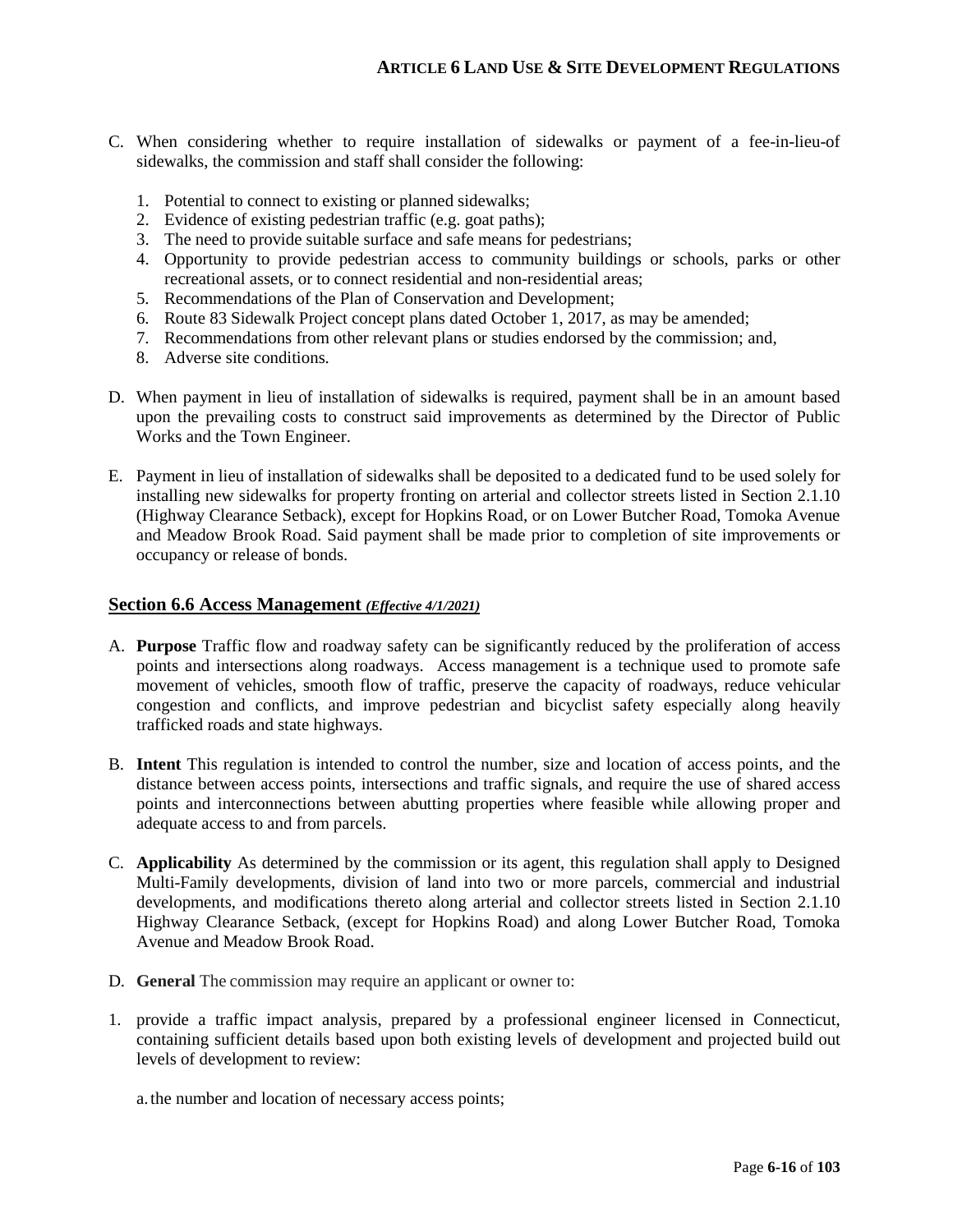b.the nature and type of traffic circulation to and from premises and adjacent properties;

c.the relationship of new access points to adjacent properties, roadways, intersections and traffic signals;

d.interconnections between properties, parking layouts and internal traffic circulation;

e. a site layout depicting the parcel and adjacent parcels depicting roadways and access points; and, f. other information requested by the commission.

- 2. close an existing access point or eliminate a proposed access point.
- 3. establish or use a shared access point and/or interconnection between properties in a location acceptable to the commission and record an easement on the land records if one does not already exist, defining construction and maintenance responsibility in favor of the abutting property and/or the Town of Ellington in a form acceptable to the town attorney.
- E. The commission may be guided by the Interior Access Concept Plan for Route 83, as may be amended, when considering access management techniques for properties along Route 83.

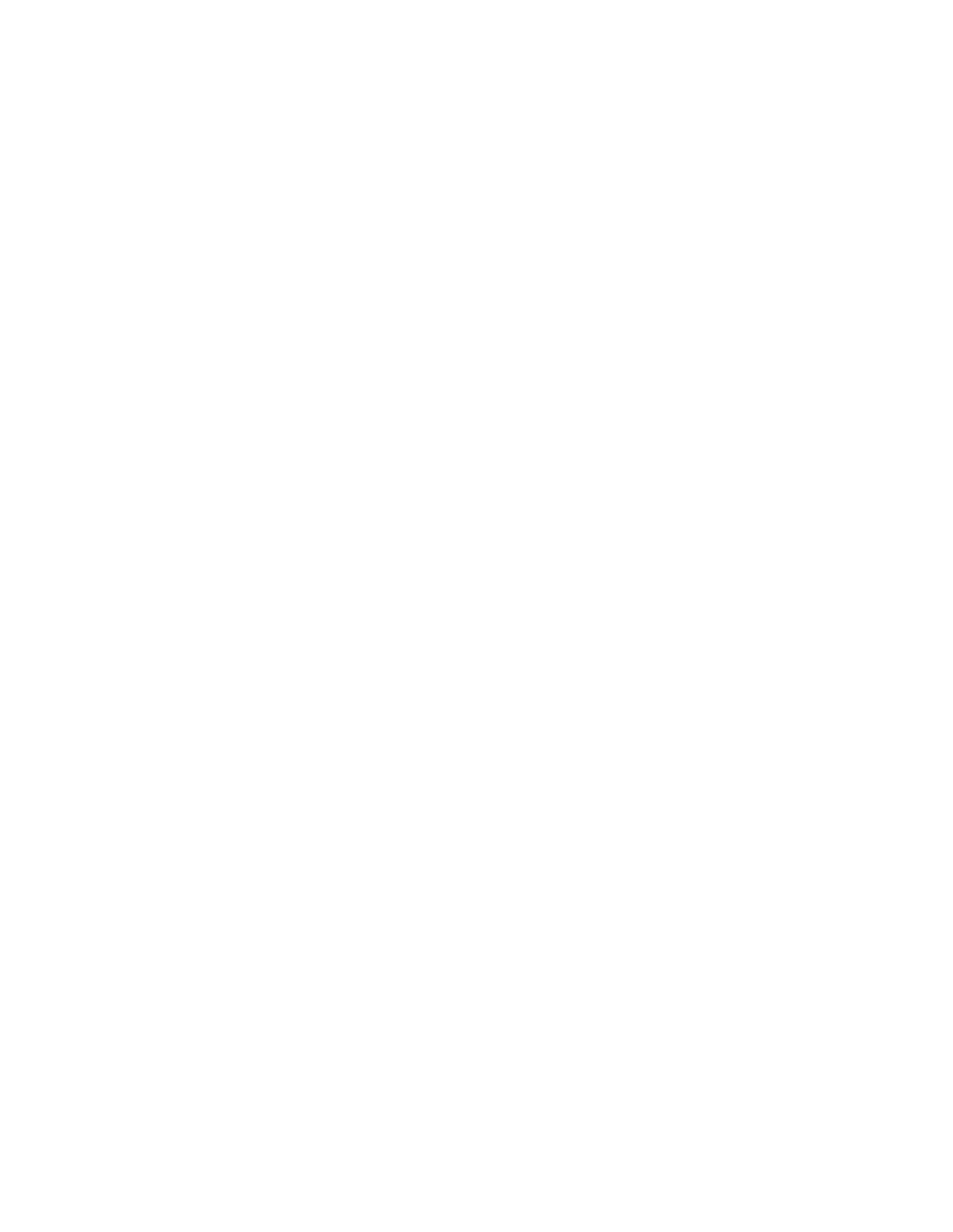## **ARTICLE 7 SPECIAL REGULATIONS**

## **Section 7.1 Accessory Apartments**

- A. Accessory Apartments are subject to the following restrictions and conditions:
	- 1. Either the primary dwelling unit or accessory apartment shall be owner-occupied.
	- 2. The usable floor area of the accessory apartment shall be less than 50 percent of the usable floor area of the primary dwelling unit and shall be no more than 1,000 square feet, except when an accessory apartment is associated with a farm it shall be no more than 1,250 square feet and shall be exempt from being less than 50 percent of the usable floor area of the primary dwelling unit. These areas shall be exclusive of garages, porches, or basements.
	- 3. The accessory apartment shall have no more than two bedrooms.
	- 4. The accessory apartment shall comply with Section 3.2.3 Minimum Yard Setbacks and Section 3.2.4 Building Height & Lot Coverage.
	- 5. When an accessory apartment is attached to a primary dwelling unit, the following shall apply:
		- a. The architectural treatment of the total structure shall be as to portray the character of a single-family dwelling unit.
		- b. The accessory dwelling unit shall have only one main entrance on the street side of the structure; all other entrances shall be at the side or to the rear.

## **Section 7.2 Bed-and-Breakfast**

- A. Bed-and-Breakfast operations subject to the following requirements: *(Added: 6-24-02)*
	- 1. Length of stay for a lodger shall not exceed 14 consecutive days.
	- 2. Number of guest rooms is limited to one less than the total number of bedrooms in the dwelling unit, not to exceed five guest rooms total.
	- 3. A single identification sign not to exceed two square feet may be erected. Such sign shall be nonilluminated and shall be attached against the front wall of the building it identifies. In the event that the building cannot be seen from the street right-of-way, the Planning and Zoning Commission may permit the erection of the sign at least 15 feet from the front property line and no higher than four feet.
	- 4. No parking spaces for the bed-and-breakfast operation shall be in the required front yard setback. One parking space shall be provided for each guest room. Two additional parking spaces shall be provided for the operator/owner of the bed-and-breakfast as well as an additional parking space for each employee in excess of those parking spaces required for the operator/owner.
- B. The dwelling in which the bed-and-breakfast operates shall be the principal residence of the operator/owner, and the operator/owner shall live on the premises where the bed-and-breakfast is active.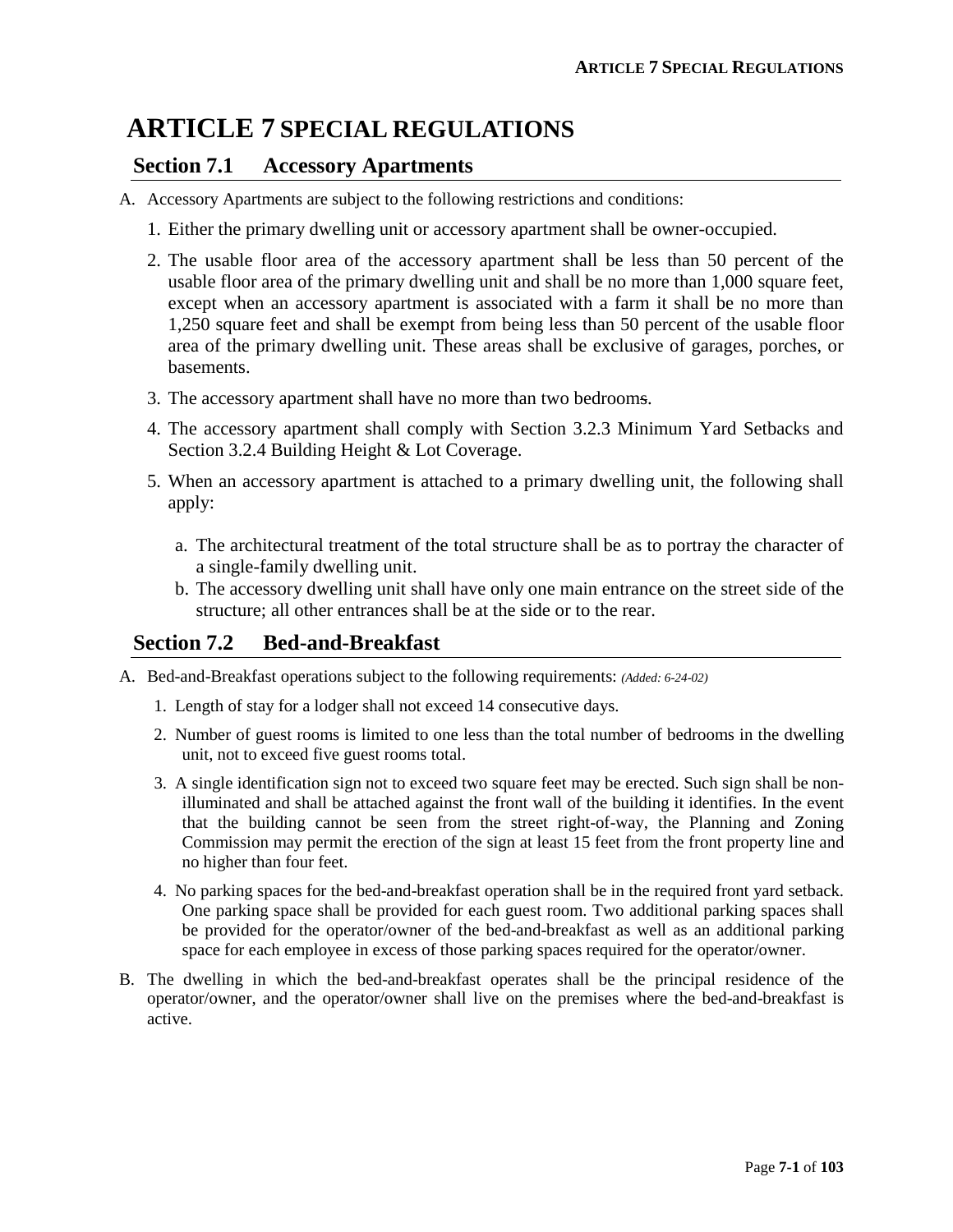## **Section 7.3 Communication Tower**

- A. The applicant will be required to take reasonable steps to mitigate any adverse visual impact from all new communication tower facilities. Steps shall include but are not limited to: landscaping, fencing, painting or similar measures as appropriate to camouflage the communication tower.
- B. A communication tower must comply with the setback requirements of the zone in which it is located or be set back from the property lines a distance equal to the height of the tower, whichever is greater.
- C. Towers shall not exceed 190 feet in height above the ground.
- D. To discourage unauthorized trespassing and provide for the public safety, the base of any groundmounted tower shall be secured by fence enclosure to a height of 6 feet above the ground.
- E. No lighting of any communication tower will be permitted, with the exception of ground lighting for maintenance purposes, except as required by the Federal Communications Commission, Federal Aviation Administration, or the Connecticut Siting Council.
- F. No advertising or signs shall be permitted on any communication tower.
- G. To avoid unnecessary proliferation of communication towers, new towers will not be approved unless there is a need demonstrated such as all available space on existing or approved towers covering the same geographic area has been utilized or that there is an area within Ellington or immediately adjacent to Ellington which is not served by existing facilities; i.e. a hole exists in a propagation mapped area.
- H. To protect the public health from the unknown effects of electromagnetic fields, all communication transmitters much comply with FCC emissions regulations.
- I. Communication towers shall provide space for municipal emergency service transmission antennas as required by the town.
- J. The facility owner at their expense shall remove a communication tower facility not in use for 12 consecutive months. This removal shall occur within 20 days of the end of such a 12 month period. The commission may require a bond or other security to the Town of Ellington valid for the life of the tower to guarantee removal.
- K. All utilities installed in conjunction with any communication tower site shall be installed underground unless otherwise approved by the commission.

## **Section 7.4 Composting Facility**

- A. A complete site development plan as required under Section 8.2 of these Regulations shall be submitted for any proposed composting facility. In addition, this site development plan shall show the following items.
	- 1. The location of all wetlands, watercourses, and wells within 1,000 feet of the lot where the composting facility is located. Wetlands may be plotted using data obtained from USDA Soil Conservation Service soil surveys.
	- 2. Existing and proposed topographic contours on the project site shall be shown on separate sheets at intervals of 2 feet or less, unless otherwise directed by the Commission.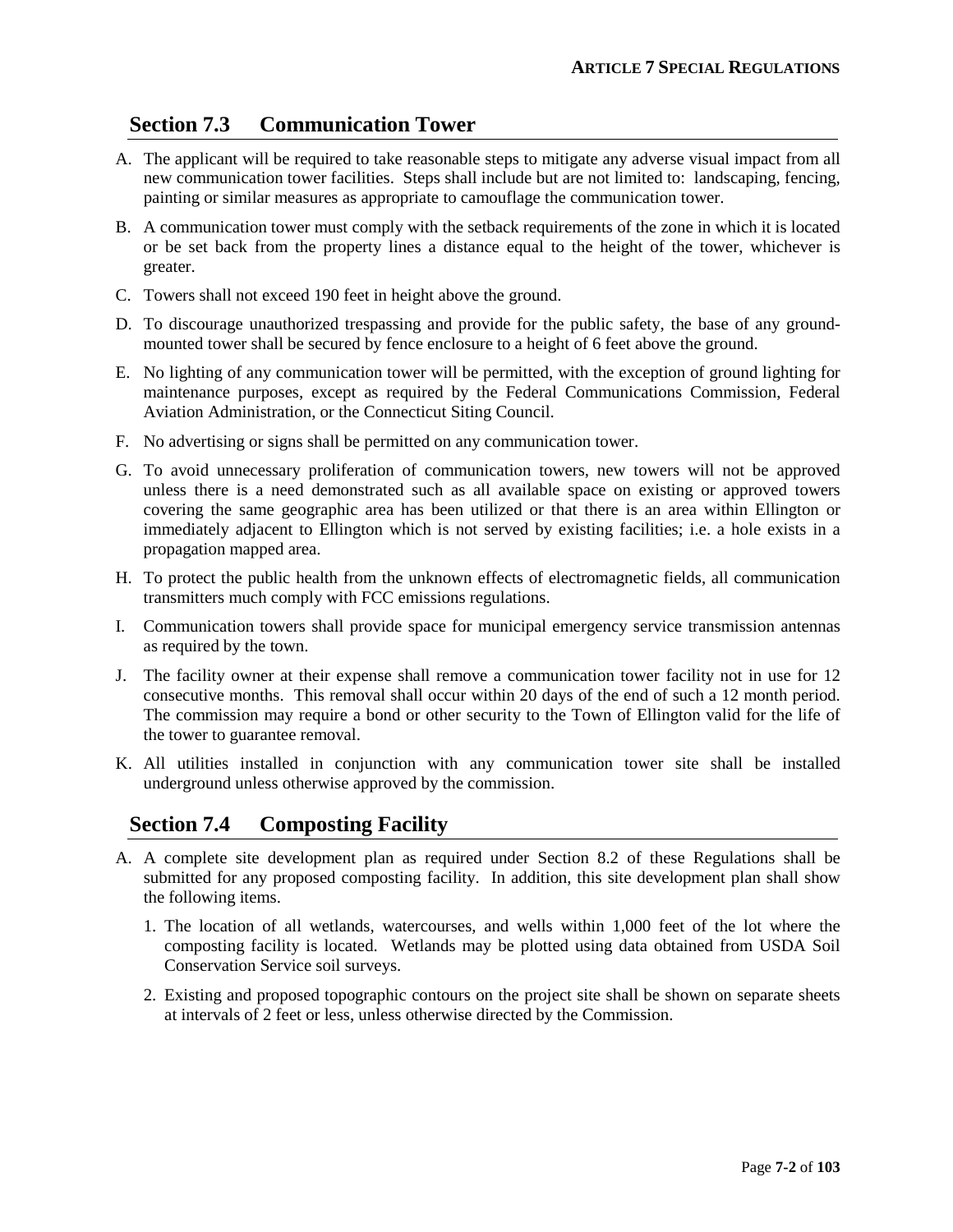- B. All incoming materials accepted for composting at any composting facility shall be stored on an impervious surface designed to prevent leachate from such materials entering the ground. The applicant must demonstrate that proposed impervious surface has been designed to accommodate the total anticipated peak volume of materials to be received, processed, and stored at the composting facility. At the discretion of the Commission a facility which accepts only leaves for composting may operate on a pervious surface.
- C. The special permit shall designate those materials which may be accepted by the composting facility. Any material or substance designated by the federal or state Departments of Environmental Protection as hazardous material shall not be accepted or processed by any composting facility.
- D. Approved organic materials accepted at any composting facility shall be processed and stored in a manner approved by the Commission.
- E. The Commission may require that materials be stored in a structure designed to prevent the infiltration of precipitation into such materials.
- F. The Commission may require reasonable buffer strips and/or fencing to separate any composting facility from adjacent property. Composting facilities shall comply with the noise criteria and restrictions contained in paragraph 7.5.1.L of these regulations.
- G. The Applicant must demonstrate that reasonable measures have been taken, as necessary, to prevent the generation of unpleasant or noxious odors. The Commission may place reasonable conditions on any composting facility to prevent or minimize the generation of such odors.
- H. The composting facility shall not be located within 750 feet of any residential zone or existing residence. This distance shall be measured from the operational edge of the facility to the lot line of the residential zone.
- I. The Commission may require that the operator of the composting facility post a performance bond as recommended by the Town Engineer, to guarantee proper operation and final closure of the facility.

## **Section 7.5 Earth Excavation**

#### **7.5.1 Special Permit Required**

- A. Except as exempted in this section, a Special Permit shall be required for the excavation, removal, processing, and importation of sand, stone, gravel, loam, peat, peat moss, concrete, asphalt, and similar materials on premises in any zone provided the conditions of this section can be met. In addition to these conditions, the Commission shall also be guided by the purpose of these regulations as set forth in Section 1.1 and Special Permit review criteria as presented in Section 8.3 of these regulations.
- B. **Erosion Control.** A detailed erosion control plan shall be submitted in accordance with Section 6.4, Soil Erosion and Sediment Control of these regulations.
- C. **Wind Erosion and Dust Control.** Proper measures shall be taken to minimize the nuisance from dust and wind erosion at storage areas, yards, access roads, service roads, or other untreated open area within the lot;
- D. **Working Slopes.** Upon completion of the workday, proper measures shall be taken to restore a slope not exceeding one vertical to one and one-half horizontal to the area excavated or otherwise disturbed ground. Alternatively, the Commission may approve as part of the application, satisfactory terracing arrangements to ensure the safety and stability of the working slopes. Finished slopes shall not exceed one vertical and three horizontal slopes. Fences or embankments shall be provided if necessary for the protection and safety of vehicular and pedestrian traffic;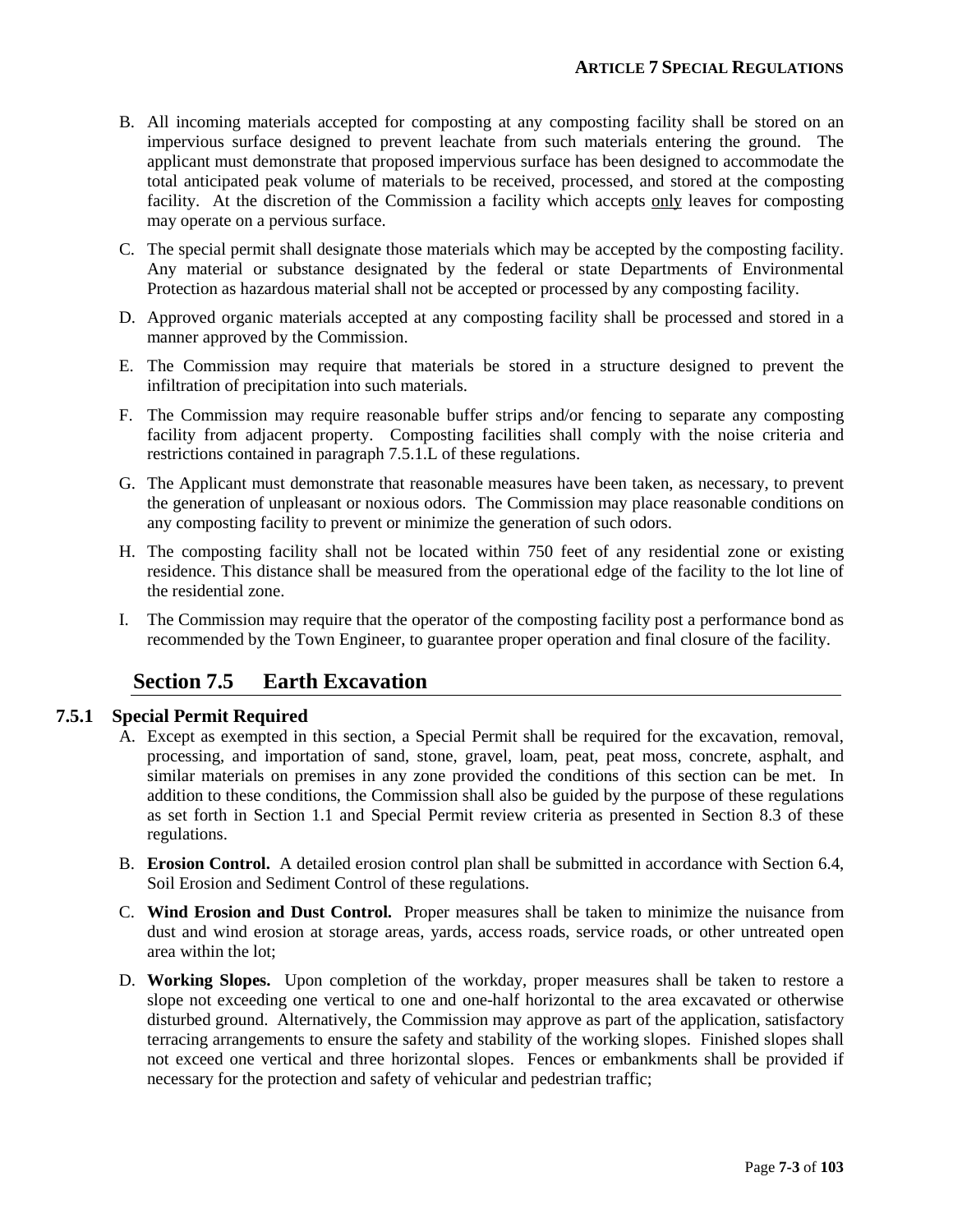- E. **Minimum Setbacks.** All excavation, removal, or grading shall be located at least 100 feet from any property line unless a plan for removal is coordinated with the owner of an adjacent tract and approved by the Commission. The Commission may approve grading up to a public street, road, or highway right of way by a 2/3 majority vote. There shall be no stockpiling of materials within 100 feet of any property line, public street, road, highway, or right of way. No fixed machinery shall be erected or maintained within 200 feet of the property or street line;
- F. **Topsoil Preservation.** A sufficient amount of topsoil shall be set aside on the premises for respreading to a minimum depth of 4 inches over the excavated area in accordance with the approved grading plan. Such topsoil stockpile shall not be sold or removed from the premises;
- G. **Buffering.** When deemed applicable by the Commission, the applicant shall provide a fence or suitable barrier for the purpose of minimizing objectionable noise and screening operations from the view of highway traffic and neighboring property owners;
- H. **Landscaping.** A final landscaping plan shall be prepared for each phase by the applicant and approved by the Commission. This plan shall contain a suitable notation indicating that at the completion of the operation the area shall be seeded with suitable grass mixture containing at least 50% permanent grasses and maintained by mulching, repairing and reseeding until the area is stabilized. However, the Commission may approve other groundcover alternatives. All material and labor costs to implement such a plan shall be included in the Bonding section below;
- I. **Bonding.** Before a permit is granted under this section, the applicant shall file a bond with security in a form acceptable to the Finance Officer and Town Attorney and in such amount as the Town Engineer deems sufficient to ensure the faithful performance and completion of the work in accordance with provisions of this section. Additional bonding may be required to assure that any materials deposited on site will not result in any environmental problems; such bonding shall be in a form acceptable to the Finance Officer and Town Attorney and in such amount as determined by the Town Engineer.
- J. **Hours of Operation.** Earth excavation operations shall be conducted only between 7:00 a.m. and 5:00 p.m., and shall be restricted to weekdays (Monday through Friday), Saturday between 7:00 a.m. and 1:00 p.m., and shall not operate on legal holidays.
- K. **Control Points.** In order to ensure that the site is graded in accordance with the approved plan, vertical and horizontal control points shall be setup around the entire perimeter of the parcel. Such control points shall be:
	- 1. Noted on the approved plan;
	- 2. Spaced no farther than two hundred feet apart;
	- 3. Set in the ground with iron or steel stakes at least 3/4 inches in diameter and thirty inches in length.

In addition, the applicant shall be required to provide the Zoning Enforcement Officer with as-built drawings six months after the issuance of the permit to demonstrate compliance with the approved grading plan. Any deviation from the approved plan shall be a violation and cause for revocation of the permit.

L. **Sound Pressure Level.** The sound pressure level of any machinery used in conjunction with an earth removal operation shall not exceed the decibel level stated below. Sound pressure level shall be measured with a standard "**A Scale Sound Level Meter**" (slow response) manufactured according to the United States of America Standards Institute (USASI) standards S 1.4 - 1961, as revised which has been calibrated in accordance with USASI standards. The microphone used to measure the loudness of a noise shall be placed at any point on the property line, but no closer than five feet from any wall not less than three feet from the ground.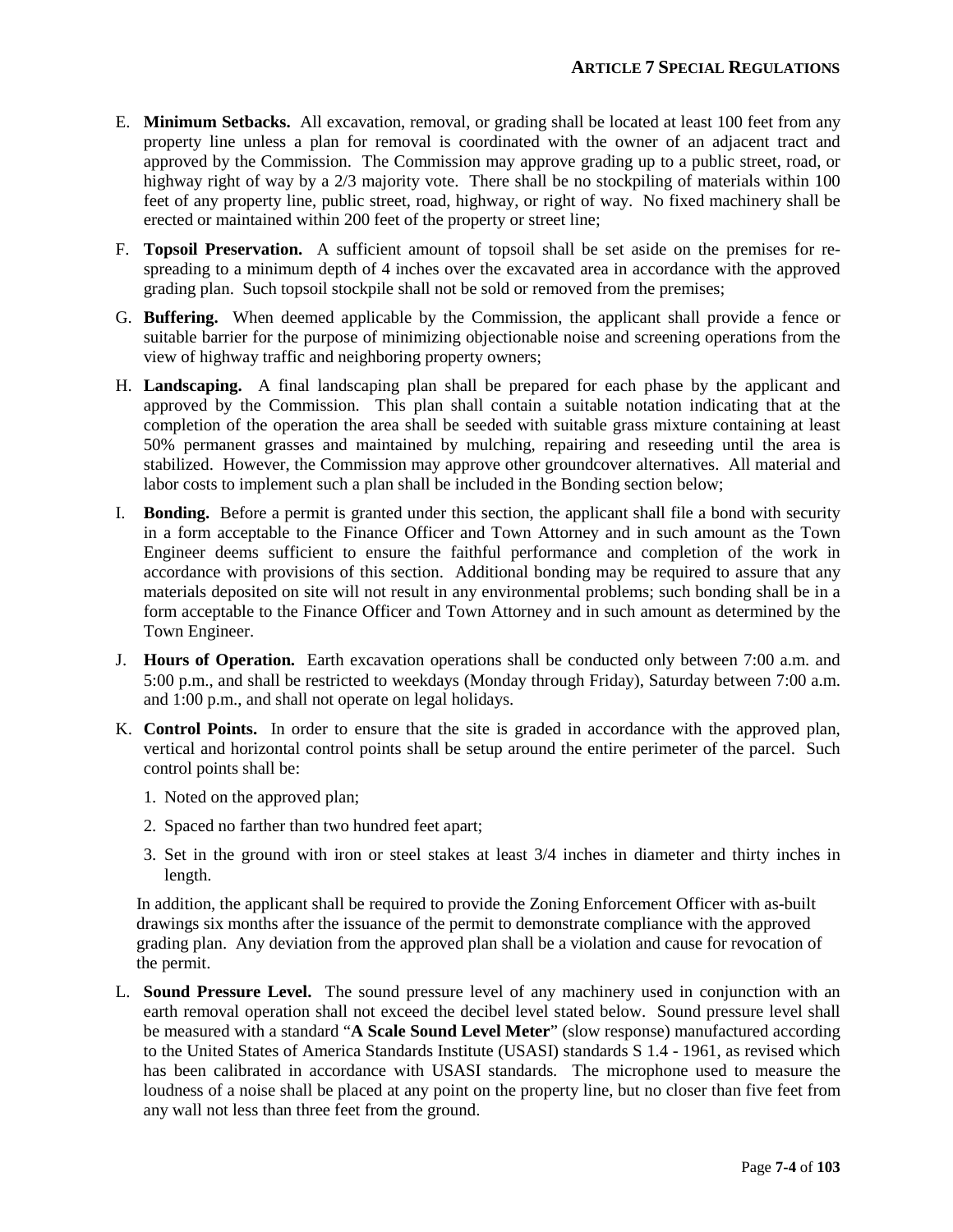Allowable noise levels shall be as follows:

- 1. For a lot, or an approved phase of operation contained within a lot, which does not abut a Residential zoning district or lot containing an existing residence - 66 dBA.
- 2. For a lot, or an approved phase of operation contained within a lot, which does abut a Residential zoning district or lot containing an existing residence - 55 dBA.
- 3. No operation which produces vibrations at or above human perceptibility at any property line shall be allowed.
- M. **Truck Access.** Truck access to the excavation site shall be so arranged as to minimize danger to traffic and nuisance to surrounding properties. That portion of access road within the area of operation shall be treated to prevent dust.
- N. **Structures.** No building shall be erected on the premises, except as may be permitted in these regulations.
- O. **Phasing.** Where a plan is to be implemented in phases, no phase shall be greater than 7 acres in area.
- P. **Inspections.** Prior to importation, the site operator at his or her own expense shall provide evidence acceptable to the Town Engineer that all materials imported to the excavation site and premises are environmentally safe and that such materials will not contribute to the pollution of ground or surface water supplies or result in any other environmental hazard.

### **7.5.2 Expiration of Permit**

Any special permit issued under this section shall expire five (5) years following the date of issuance unless other terms are specified by the Commission. As a condition of approval, permit holders shall submit to the Ellington Planning Department an engineering report documenting current as-built conditions by November  $1<sup>st</sup>$  of each year. Changes to an approved plan which extend the scope, intensity or boundary, or in the opinion of the Commission or its staff qualify as a modification to approval, shall require a modification to special permit by the Commission. Effective May 15, 2016 all existing permits shall be good for five (5) years from the initial issue date, and all permittees shall comply with annual reporting requirements contained herein. *(Amended 4/25/16, Effective 5/15/16)*

#### **7.5.3 Activities Exempted Under This Section** *(Added 2-25-13, Effective 3-15-13)*

The following activities do not require a special permit under this section:

- 1. Necessary and incidental activities associated with a site development plan or subdivision plan approved by the commission.
- 2. The development of a single family home that is not part of a subdivision plan approved by the Commission provided that a zoning permit has been issued by the Zoning Enforcement Officer.
- 3. Excavation or importation of less than 100 cubic yards in any one 12 month period not associated with a site development or subdivision plan approved by the Commission.
- 4. Bona fide agricultural activities.
- 5. Activities within the State or Town right-of-way when conducted on behalf of the State or the Town.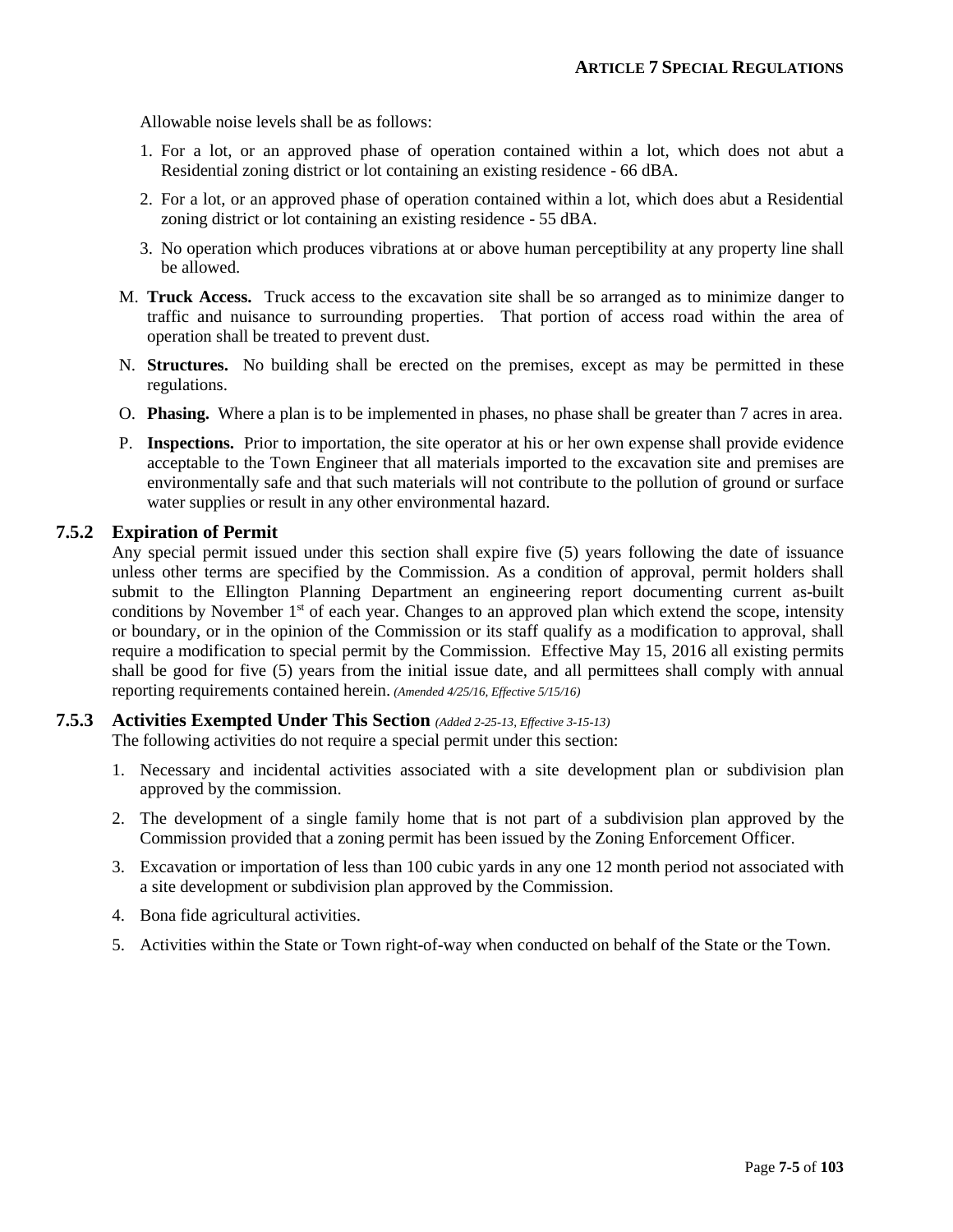### **7.5.4 Site Plan Requirements**

In addition to the site plan requirements listed in Section 8.2 of these regulations, a grading plan certified by a registered land surveyor and a professional engineer licensed in the State of Connecticut shall be submitted which contains the following:

- 1. An estimate of the number and types of trucks and other machinery and equipment to be on site and types of any buildings to be erected.
- 2. The quantity of materials to be imported or removed within the limits of the proposed excavation, removal, filling, or grading, and the location of processing equipment.
- 3. Existing contours at no less than two foot intervals in the area of activity and proposed contours. The map shall extend the property line 100 feet beyond the activity area.
- 4. Storm drainage data showing drainage areas and estimated runoff of the area to be served by existing drainage facilities together with detailed plans and specifications of all proposed drainage facilities and other protective devices to be constructed in connection with proper drainage of the premises, both during and after construction of the operation.
- 5. All other data necessary to ensure compliance with subsection 7.5.1 of this section.
- 6. The applications shall be accompanied by a list of all property owners within 500 feet of any portion of the tract of land which is to be excavated.

## **Section 7.6 Public Garages and Auto Service Stations**

#### **7.6.1 General Requirements**

A public hearing shall be held to consider in addition to the factors set out in the basic guidelines for special uses:

- A. Whether an additional station will constitute a detriment to the existing commercial balance of the general area. The Commission may consider additional commercial development proposed as an integral part of the application for this use when considering the well planned development of the area.
- B. Whether the layout and design of the station conforms to the area architecture.
- C. Whether the design provides adequate toilet facilities for customers, adequate storage for products to be sold and/or used in the operation of said station.
- D. Whether the building has adequate area:

For the sale of gas and oil only - no repairs - 450 square feet

Limited repairs - 1,000 square feet

General repairs - 1,500 square feet

Used or new car license - 2,500 square feet

E. Whether each item to be sold or service to be performed on site is suitable for this location, facilities provided or proposed and abilities of the Permittee.

#### **7.6.2 Location Requirements**

A. A public garage or auto service station may be located in a Commercial or Industrial Zone if approved by the Commission provided that no part of a building to be so used is within 400 feet of any entrance to a public park or playground or within 300 feet of the nearest point of any building in which there is established or maintained a school, hospital, church, theater, public library, convalescent or nursing hospital, or building for civic assembly.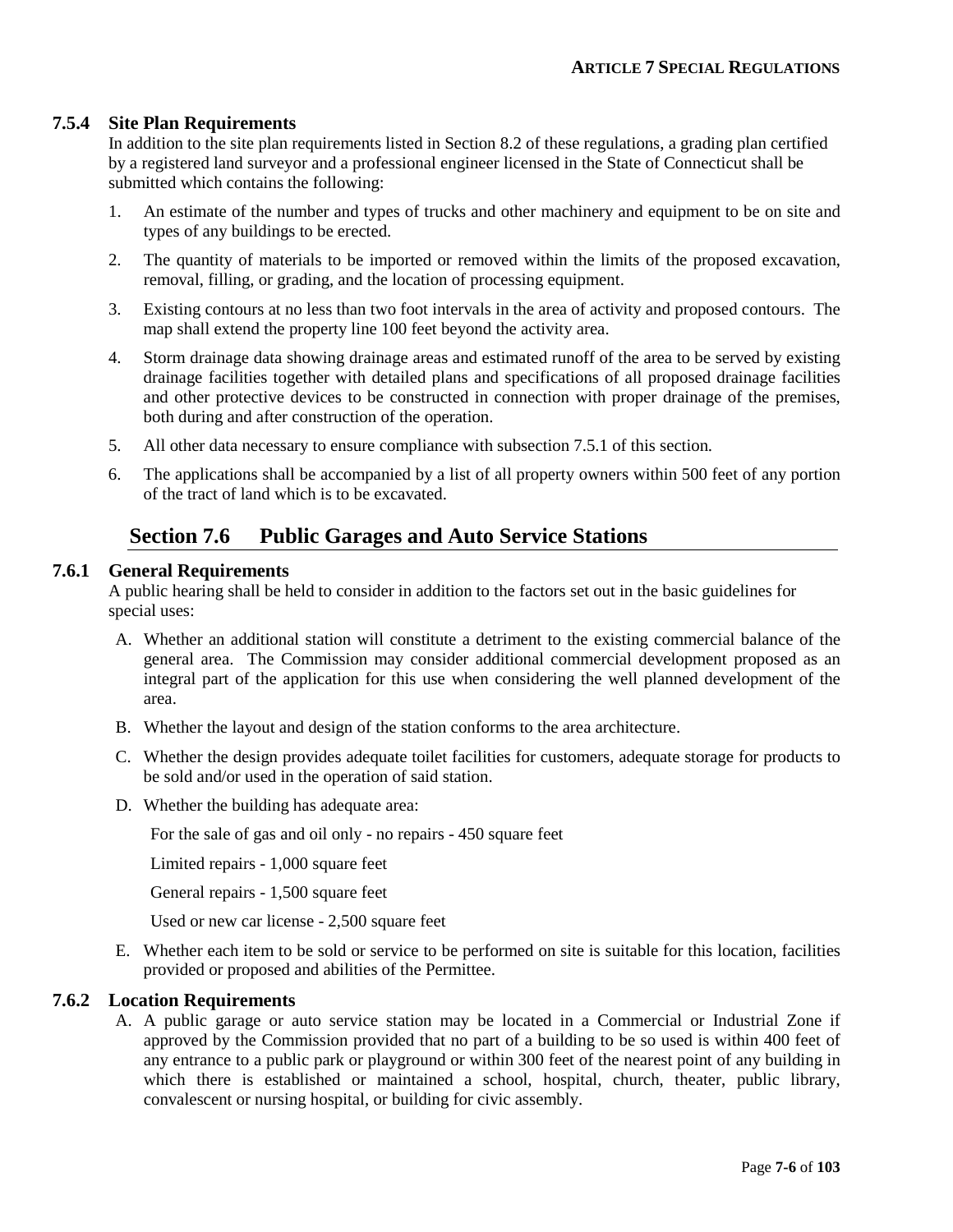B. Buildings shall be located 100 feet from the front street line, except that no building need be farther away from the street line than the average setback of existing adjacent commercial buildings. Gasoline pumps shall be located in conformity with State Regulations.

### **7.6.3 Administration**

- A. A permit when issued shall specify each use which is approved and shall be non-assignable without approval of the Commission.
- B. The Commission may approve an assignment of an existing permit without hearing after reviewing all of the above considerations but may in its discretion require a public hearing.
- C. Any application to expand the uses at a previous approved location shall require a hearing and compliance with all items and factors listed herein.

# **Section 7.7 Home Occupations**

Home Occupations must conform to the following in any dwelling regardless of zone; subject to a zoning permit approval. Should a home occupation not meet the requirements stipulated herein, a special permit approval must be granted by the Planning and Zoning Commission:

- A. The home occupation must clearly be incidental and secondary to the residential use of the dwelling.
- B. The residential character and appearance of the dwelling and the lot on which it is located shall not be changed in any visible manner.
- C. The home occupation shall not create any objectionable noise, odor, vibration, or unsightly conditions.
- D. The home occupation shall not create a health or safety hazard.
- E. The home occupation shall not create any interference with communications transmission or reception in the vicinity.
- F. The home occupation will create no significant change in traffic or the need for expanded parking.
- G. The home occupation shall be confined to 1/3 of the floor area of said dwelling. For the purposes of calculation, the floor area of the attic and basement shall be excluded.
- H. The home occupation must be carried on entirely within the dwelling, to include the basement, accessory building, garage and/or attic of the dwelling.
- I. No advertisement of the existence of the home occupation shall be visible from the dwelling or the lot on which it is located, except for one sign as permitted by Section 6.3.4.
- J. No products or materials shall be stored on the lot outside in such a manner as to be visible from any adjacent property.
- K. The home occupation may employ up to one non-household employee to be present in the dwelling during business hours.

# **Section 7.8 Remaining Developable Land Option**

The density based zoning classification scheme and 40,000 square foot minimum lot sizes may allow for the ability to retain land for other uses other than building lots depending on lot configuration. In cases where the subdivider, or landowner, wishes to retain a portion of their land for farming, personal use, or some other use consistent with these regulations, the following options are available and are solely determined by the applicant: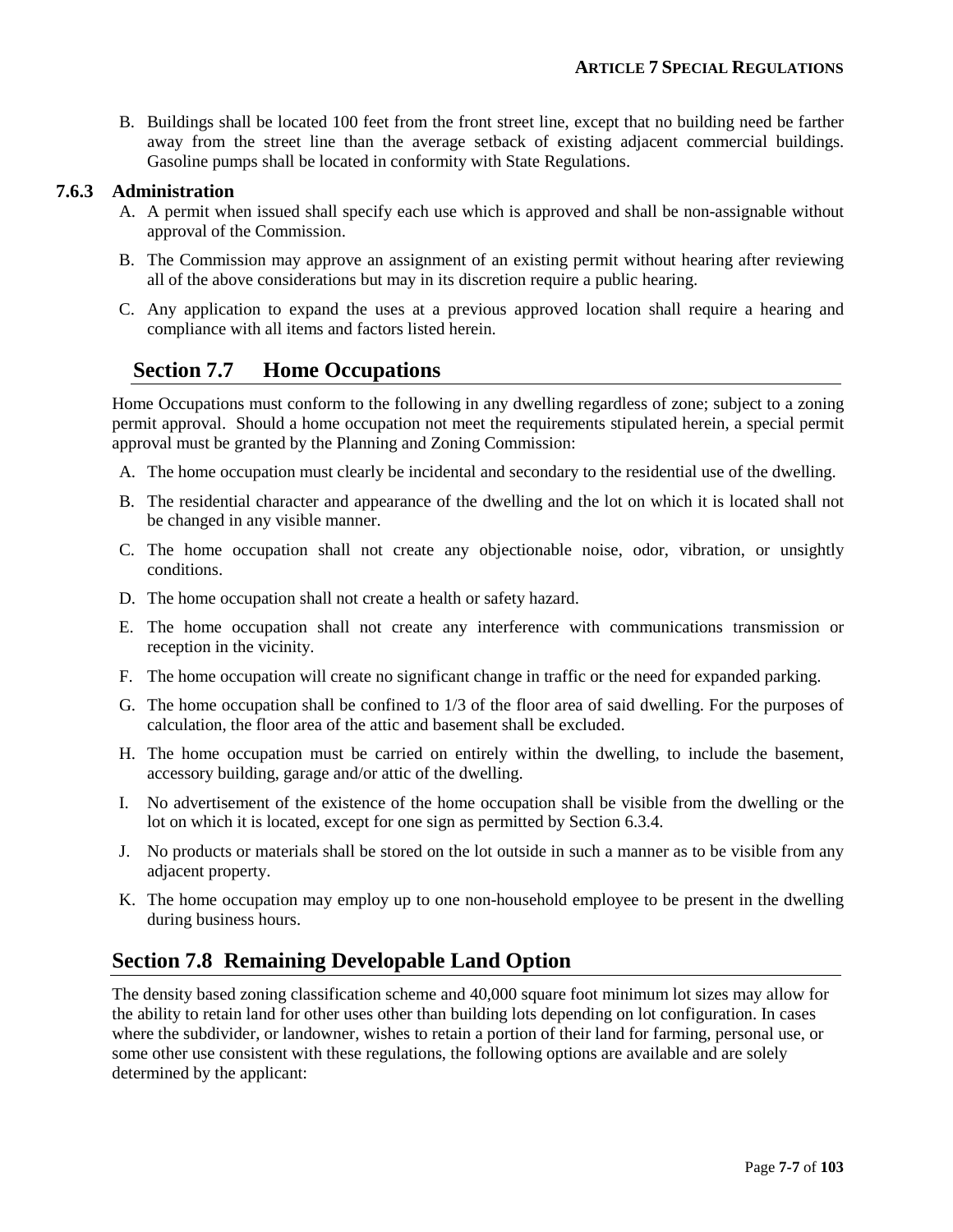- A. Retain in fee simple ownership by the applicant/landowner with an agricultural or similar type of easement in favor of the town, state, land trust, homeowner's association or combination thereof.
- B. Fee simple purchase by the town (as an increase to the open space or other municipal purpose), state, land trust, homeowner's association or combination thereof.
- C. Some combination of the above as acceptable to all parties.

### **Section 7.9 Rear Lot Requirement** *(Amended 1/29/18, Effective 2/15/18)*

- A. All rear lots require a special permit from the Planning and Zoning Commission, unless a lot is a lawful lot of record as recorded in the office of the Town Clerk prior to February 1, 2016, or a lot subject to permanent easement for farmland preservation.
- B. The provisions of this Section are intended to permit the use of land which has been unintentionally landlocked or deprived of minimum frontage on a street, or, in the case of a subdivision, where the topography or unusual shape of the property lends itself to the use of an interior lot to accomplish the best use of the land. In the case of a subdivision, the Commission shall not approve interior lots unless it finds that such lots provide the best development of the land because of the topography and shape of the land. No more than 20% of all lots contained within a subdivision shall be approved as rear lots. This requirement shall apply when a tract of land is divided into a total of six or more lots subsequent to the adoption of this amendment.
- C. There shall be provided a minimum 25 foot wide fee simple access fronting on a town accepted road (or a road which will be built and accepted by the town as a result of the lot in question being part of subdivision application), or state highway, or private street used for travel and approved by the Commission as part of a subdivision approved after July 1999. The lot line from which this access leads shall be considered the front lot line of the rear lot, and the driveway serving the lot shall be located within the fee simple accessway. The front yard setback shall be measured from the lot line which intersects the accessway, and shall extend the full width of the lot. If the lot will contain enough area such that it may, in the future, be further divided into additional building lots, the fee simple access strip shall be a minimum of 50 feet wide. The minimum width shall be met the entire length of the accessway.
- D. The minimum lot area shall be 2x the minimum lot size required for the zone in which it is located. In cases where required lot size is reduced because of the use of sewers, the required lot size shall be 2x the reduced lot size.
- E. Said rear lot shall conform to all other applicable regulations prescribed for the zone in which it is located.
- F. The owner of the rear lot shall provide and maintain the driveway and storm drainage in the access area. Said driveway is to be fully capable of providing unrestricted access at any time for emergency vehicles such are fire trucks, etc.

## **Section 7.10 Sanitary Refuse Disposal Area**

- A. A Special Permit for a Sanitary Refuse Disposal Area in an I-Industrial Zone shall be given only after a public hearing in which the following minimum requirements are established:
	- 1. That the site is well suited to this purpose,
	- 2. That such operation will not unreasonably effect the use and enjoyment of other land in the general area,
	- 3. That it will create no health or safety hazard in the community, and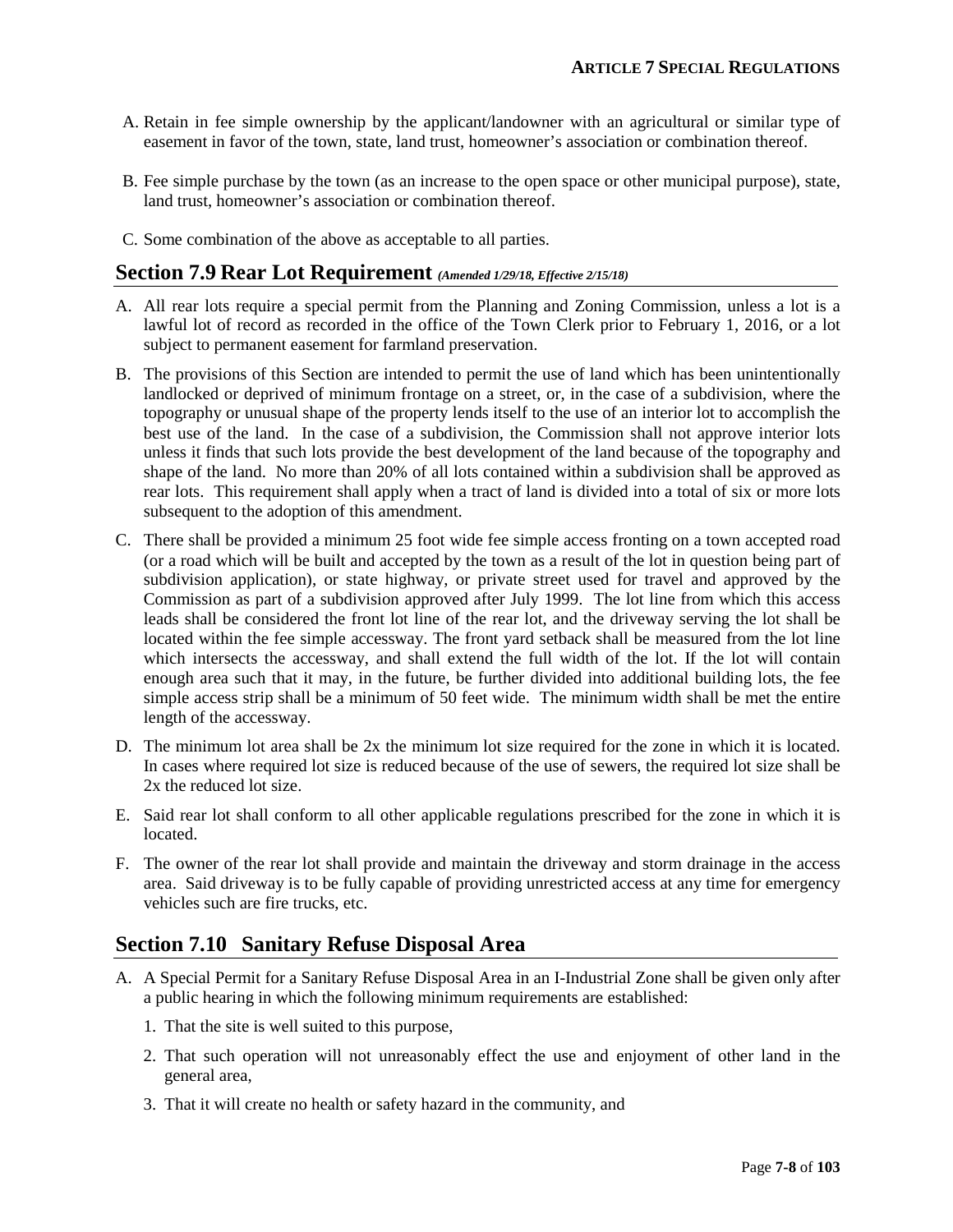- 4. That it will provide a needed service or benefit to the Town of Ellington.
- B. **Plans.** The applicant shall present a site plan, complying with Section 8.2, to include the following:
	- 1. The location of any wells, springs, streams or water courses on the property or within 200 feet of the proposed extremity of any disposal operation;
	- 2. The precise areas of proposed operation of such disposal facility within the tract with access roads; and
	- 3. The proposed final grades shown with contours of 2 feet or less on another map unless otherwise requested by the Commission.
- C. **Site Area and Lot Lines.** Sites shall have a minimum area of 5 acres while setback and use lines shall be specified in each case taking into consideration access, land use, grades, proposed operations and benefit to the Town of Ellington.
- D. **Buffer Strips and Fencing.** The Commission may require reasonable buffer strips to separate any disposal area from adjacent property and/or may require all or any part of such site to be fenced to the satisfaction of the Commission and the Board of Selectmen, or a planting of mixed evergreen and deciduous trees and shrubs to supplement any existing planting or as a screen of new planting, all or any part of which screening shall be maintained by the Owner in good repair and proper order.
- E. **Health Approval.** Before any permit is issued the applicant shall give to the Commission evidence in writing that his site and operation plans have been approved by the Connecticut Commissioner of Health and the Town Health Officer of Ellington.
- F. **Operation.** Operation of such area shall comply with all regulations of the Commission of Health, the Town Health Officer of Ellington, ordinances of the Town of Ellington and regulations of the Planning and Zoning Commission. The Commission may revoke any permit issued hereunder in the event of any violation of the above regulations and all disposal operations shall cease forthwith upon service of a written order upon any owner, custodian, manager or person in charge of the site in person or by certified mail addressed to the Owner at the last address on file in the Assessor's Records. Such further work as is necessary to eliminate any health or safety hazard shall be required at the Owner's expense, but no further refuse shall be accepted.
- G. **Bond.** Before issuance of a permit the operator shall post a bond with surety in an amount set by the Commission to insure compliance with all operating regulations and to cover any expense to the Town in the event of failure by the operator.
- H. **Permit Duration and Fees.** For the first 5 years of operation the permit shall be valid for 1 year periods; thereafter the permit shall be valid for 3 years periods. Such permit shall be non-assignable without the express consent of the Commission. Renewal permits may be issued upon evidence of compliance with all applicable regulations and payment of a special permit fee and renewal of the bond required by paragraph G above for the duration of the permit. The permit fee for a multi-year permit shall be payable upon the issuance of such permit in an amount equal to the number of years of the permit times the annual fee for special permits.
- I. **Insurance.** The owner shall insure his liability for damage to property of others or injuries sustained by persons using or upon such property making the Town of Ellington a named insured on such policy in the amount of \$100M/300M. A certificate of such insurance, non-cancelable except upon 30 days written notice to the Commission, shall be deposited with the Commission before a permit is issued.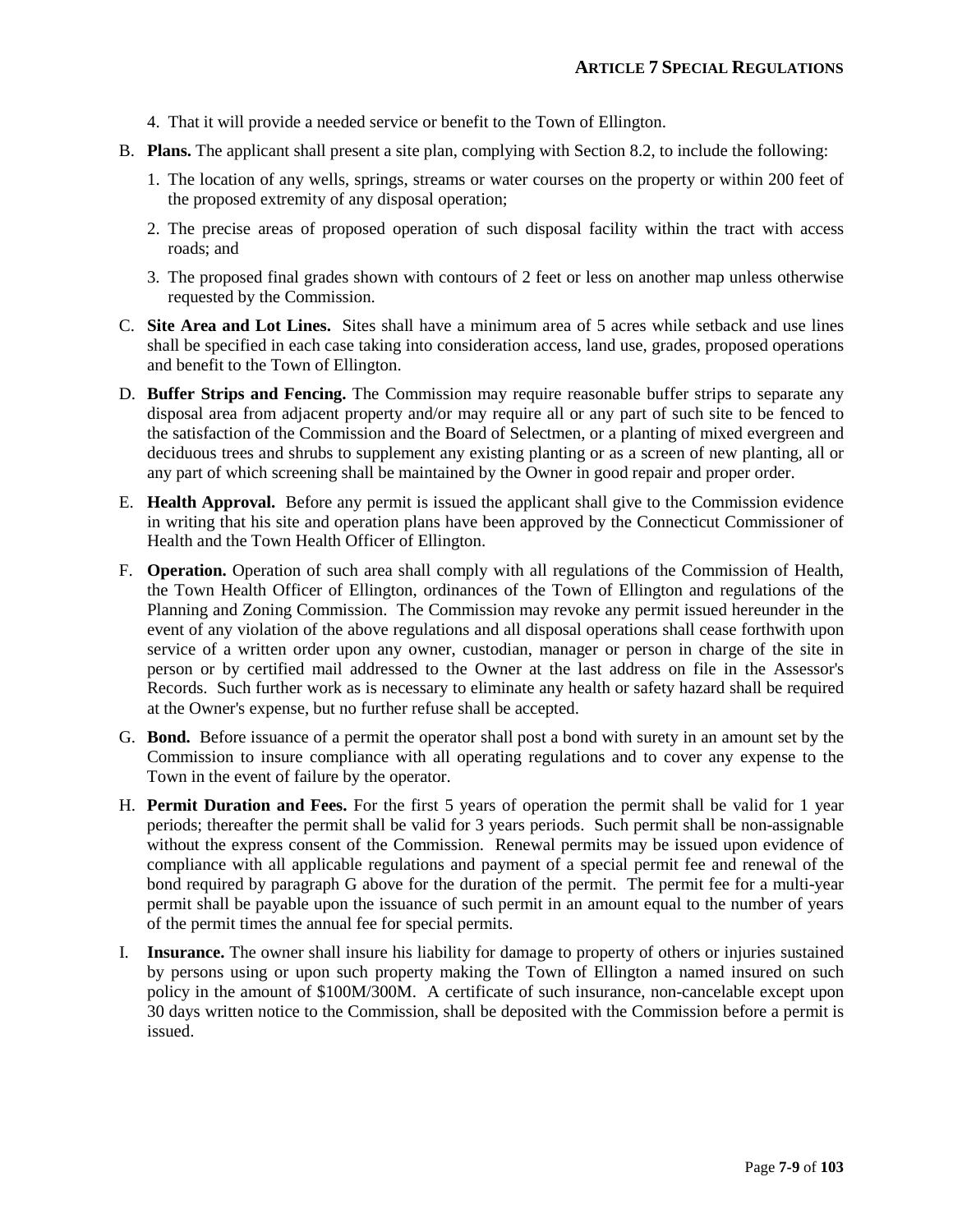- J. **Use of Facility.** Use of such facility shall be limited to residents and businesses of the Town of Ellington under such contract as the Owner may have with the Board of Selectmen of Ellington and such other persons, firms, corporations or municipalities as may be mutually agreed upon by the Owner and the Commission and under such restrictions on time, quantity and type of materials and roads within the Town of Ellington over which trucks will travel and types of trucks to be used as are reasonably warranted in view of the capacity of the area, economics of operations and projected use by the Town of Ellington.
- K. **Fines.** Violations of such regulations as the Town of Ellington may from time to time establish shall be subject to fines payable to the Town of Ellington in such amounts as may be established by the Commission.
- L. **Operation.** The Sanitary Refuse Disposal Area shall be operated as a Sanitary Landfill in conformity with Connecticut Commission of Health rules and such regulations as the Commission may establish as to: hours of operation, type of materials which may be disposed of and prohibited materials, fencing, depth of layers of refuse, soil covering, management, open days, period of covering, drainage, fire protection, use by other than residents and businesses located in the Town, policing and maintenance.

# **Section 7.11 Trailers**

- A. Camp(er)/Travel and boat trailers may be stored out of doors subject to the following conditions:
	- 1. Storage shall be beyond the front foundation wall of the principal building or structure and in compliance with all yard requirements.
	- 2. Such trailers, while stored, shall not be occupied, inhabited or used for cooking or sleeping purposes.
	- 3. A boat resting on a stored trailer, or cradle, or similar manner up to 24 feet in length, measured on the waterline may be stored on a lot in accordance with (1) and (2) above. Boats in excess of 24 feet, measured on the waterline may be stored by obtaining a special permit.
- B. Utility or box trailers not exceeding 30 feet in overall length may be stored out of doors in accordance with A above.
- C. Livestock trailers may be stored out of doors and shall be located at least 100 feet from any street line and at least 50 feet from a residential zone or residence. *(Added 1-25-10, Effective 2-15-10)*
- D. Construction trailers may be stored on a site under progressive construction for 6 months after obtaining a zoning permit. If construction progresses longer than 6 months, a new zoning permit shall be obtained. In the event construction does not progress for a successive ninety (90) days the trailer shall be removed. *(Added 1-25-10, Effective 2-15-10)*
- E. All trailers stored in accordance with this section shall in addition be kept at all times in good repair and in a clean and sanitary condition. *(Amended 1-25-10, Effective 2-15-10)*

# **Section 7.12 Small Wind Energy Systems—Windmills**

Wind energy is an abundant, renewable, and nonpolluting energy resource. It is the purpose of this regulation to promote the safe, effective, and efficient use of small wind energy systems to reduce our dependence on non-renewable energy and decrease pollution to our environment.

A. Definitions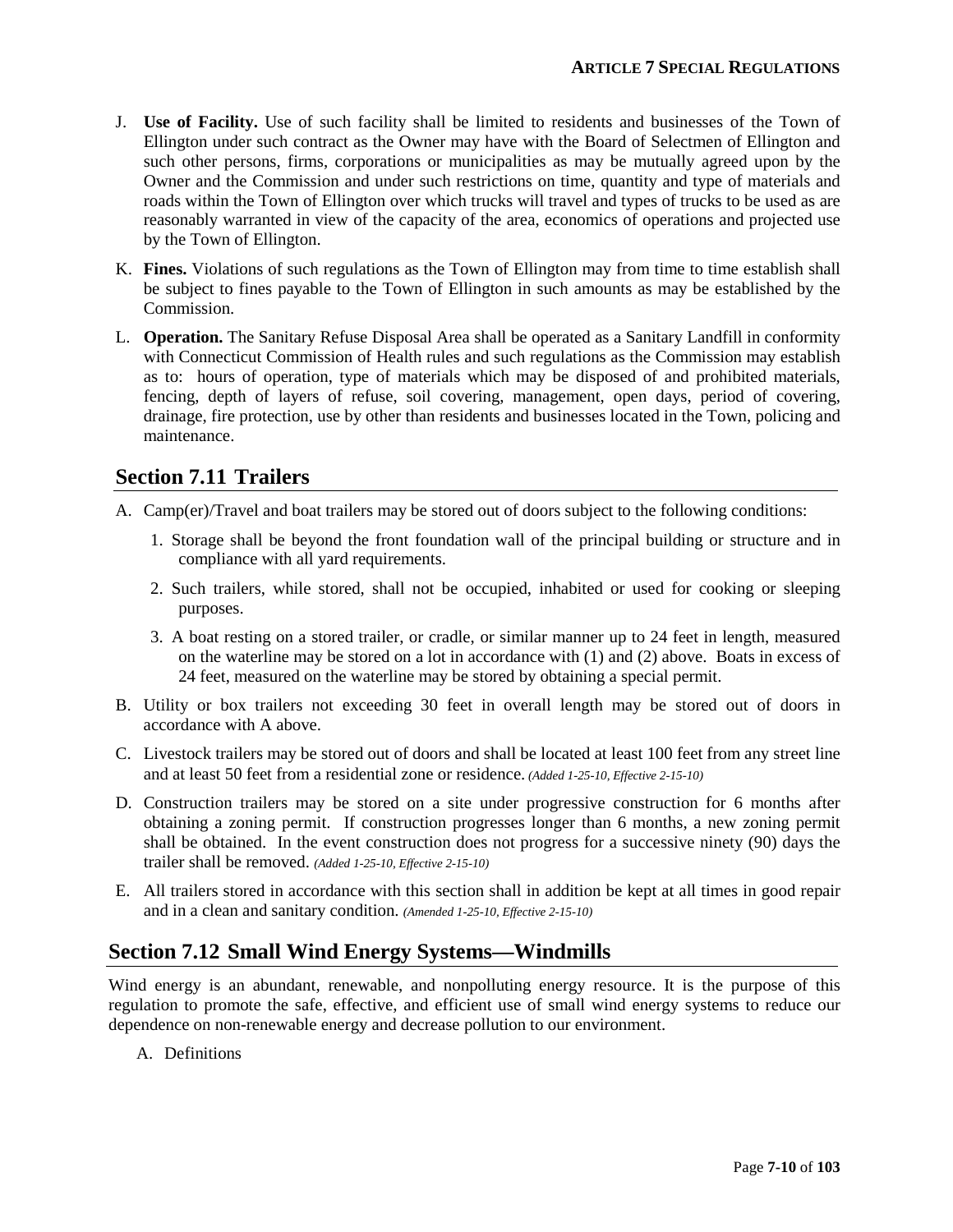- 1. Small Wind Energy System (Windmill)—A wind energy conversion system consisting of a wind turbine, a tower, and associated control or conversion of electronics, which has a rated capacity of not more than one hundred (100) kW and which is intended to primarily reduce on-site consumption of utility power.
- 2. Tower Height—The height above grade of the fixed portion of the tower, excluding the wind turbine itself.
- B. The Commission shall approve an application for a special permit for a small wind energy system if it shall find that the proposed windmill will conform to the following standards:
	- 1. The lot shall be a minimum of 3 acres.
	- 2. The height above average ground level of the permanent structure shall not exceed sixty-five (65) feet on a parcel less than five (5) acres and eighty (80) feet on parcels five (5) acres or more; provided that, in all cases, the wind system shall comply with all applicable Federal Aviation Administration (FAA) requirements, including any necessary approvals for installation close to airports.
	- 3. The wind system shall not be located closer to a property line than the height of the tower plus the required property line setback of the zone. No part of the wind system structure, including guy wire anchors, may extend closer than the required setback of the zone.
	- 4. Except during short-term events including utility outages and severe wind storms, the wind system shall be designed, installed, and operated so that noise generated by the system shall not exceed sixty (60) decibel (dBA), as measured at the closest neighboring inhabited dwelling.
	- 5. The wind system shall not result in the impairment of scenic vistas, shall not be located in any easements, or significantly reduce the value of adjoining properties.
	- 6. Adequate landscaping to buffer the ground level equipment and structures from adjoining property is provided.
	- 7. In granting a special permit for a wind system, the Commission shall have the power to impose such additional standards and requirements as it deems necessary to carry out the purposes of these regulations.

## **Section 7.13 Cultural Educational Center** *(Added 4-15-08)*

A Cultural, Educational Center shall be subject to the following requirements, restrictions and conditions:

- A. The use of property as a Cultural, Educational Center shall be established by Special Permit, granted by Planning and Zoning Commission. Such determination of use rests solely with the Commission in accordance with the definition in **Section 10.2 – Definitions**.
- B. No overnight guest lodging is permitted.
- C. A single identification sign in conformance with Section 6.3.4.B shall be allowed as part of the special permit.
- D. No on-street parking shall be permitted. All parking shall be in conformance with **Article 6 - Land Use and Site Development Regulations**. Parking may be utilized in spaces located on alternative parking surfaces rather than in established, paved parking areas and must be identified as such on the plan submitted for approval.
- E. No on-site food preparation facilities shall be permitted. All food services shall originate in offsite facilities.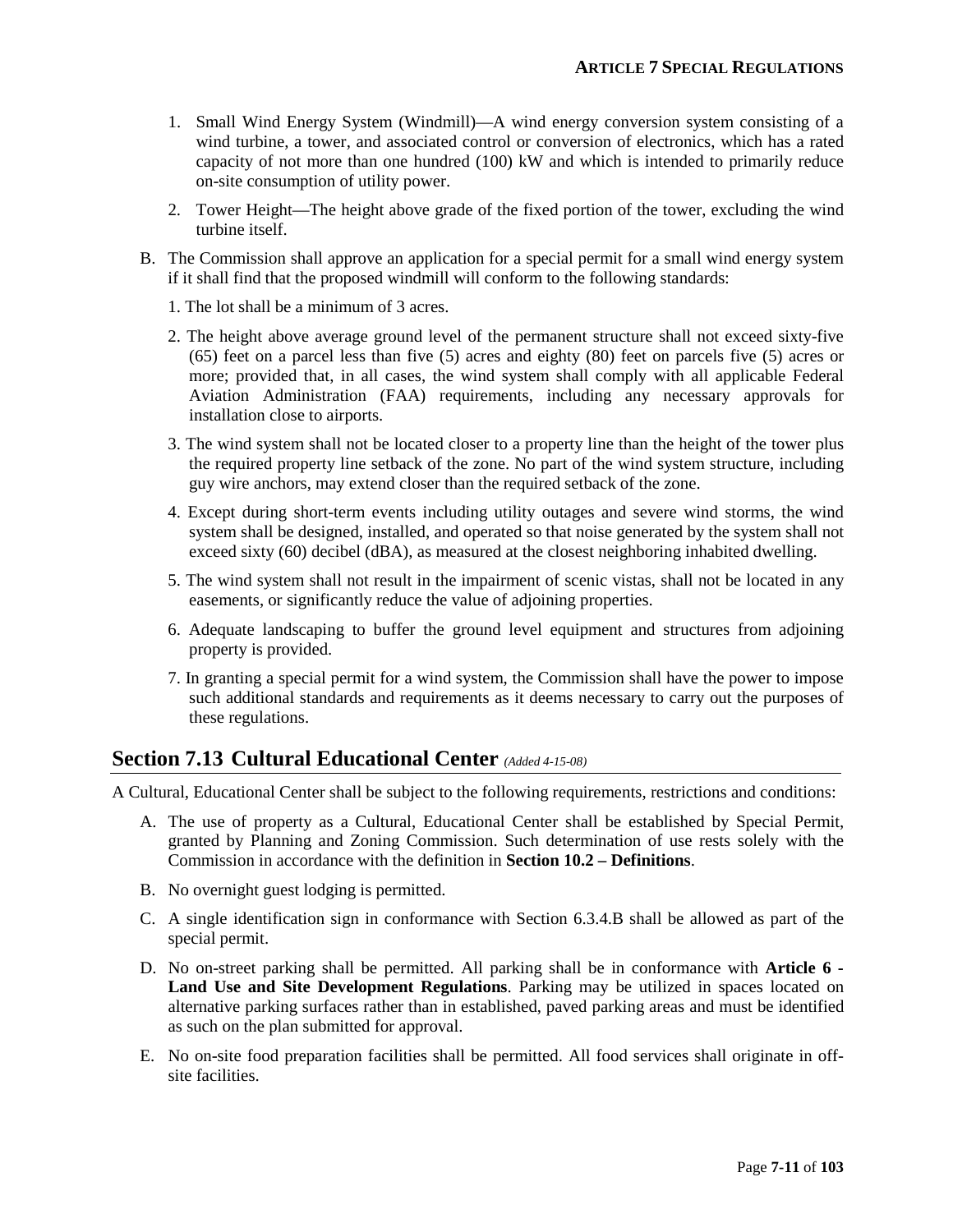F. The use of a Cultural Educational Center shall be limited to scheduled, special events and shall not include regularly scheduled daily public activity. The standards for granting Special Permit as contained in **Section 8.3.2** shall apply to any application.

### **Section 7.14 Agricultural Uses** *(Added 11-22-10, Effective 12-15-10; Modifications Effective 6-15-16)*

- **7.14.1 Statement of Purpose.** Agriculture has played and continues to play a significant role in Ellington. It enhances the quality of life for residence and is a strong element of Ellington's diverse community character. It is the purpose of this regulation to promote the economic and operational viability of agricultural businesses, to support programs that preserve farming and farmland, and to allow more flexible farm use regulations.
- **7.14.2 Permitted Uses:** Any reference to minimum or maximum lot size shall be construed to mean contiguous acreage under single ownership and/or leasehold in any zone. Agricultural uses shall not be permitted on common interest properties (e.g. condominium and apartment complexes), unless approved as a permitted accessory use or structure on a site plan approved by the commission.
	- A. **Agriculture.** All uses in Section 7.14 shall require a minimum of 3 acres, unless a minimum acreage is specifically defined.
	- B. **Agricultural enclosures, buildings, or structures** except farm stores and seasonal farm stands, as long as the setback of the underlying zone is met for the street property line, when located at least 50 feet from any side or rear property line and subject to the issuance of a Zoning Permit. *(Amended 12-30-13, Effective 1-15-14)*
	- C. **Seasonal Farm Stand** provided that 70% of gross sales shall be from agricultural goods produced on the owner's farm, or processed products made from raw materials that were produced on the owner's farm, for at least three of the immediately preceding five years; the farm stand shall cease operations for a minimum of six consecutive weeks on an annual basis; and adequate parking with safe ingress and egress is present and is located outside of the public right-of-way.
	- D. **Keeping of Horses:** *(Added 5-23-16, Effective 6-15-16)*
		- a. **Applicability:** This section shall apply to the keeping of horses, donkeys, ponies, miniature horses, and similar members of the equine family, and any reference to "horse" shall be inclusive of all of these animals.
		- b. **Minimum lot size:** A property must have at least 3 contiguous acres in order to keep horses.
		- c. **Number of horses and other equine:** A property with at least 3 contiguous acres may keep 2 horses or equine. An additional horse may be kept for each additional acre of contiguous land (e.g., a property with 4 acres may keep 3 horses). For the purposes of calculation, acreage shall be rounded down to the nearest acre (e.g. a property with 5.6 acres may keep 4 horses).
		- d. **Structures for the Keeping of Horses:** All structures and enclosures for the keeping of horses shall comply with the requirements of Section 7.14.2.B and/or Section 7.14.3.A, as applicable.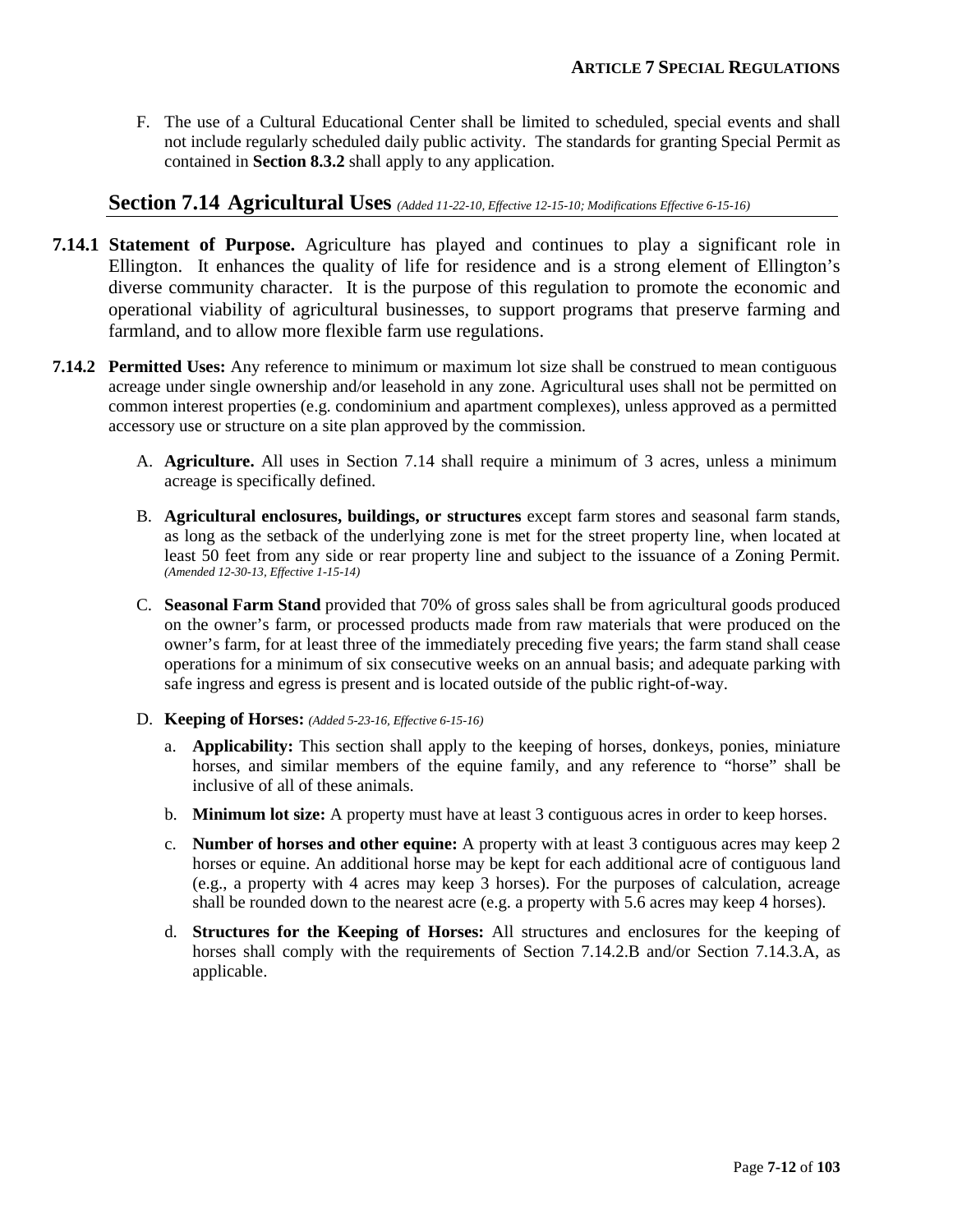#### E. **Keeping of Backyard Poultry:** *(Added 5-23-16, Effective 6-15-16)*

- a. **Applicability:** Backyard poultry shall include chickens, ducks, turkeys, and other birds of similar mature size, but not guinea hens, peacocks, emus or ostriches. Farms shall have no limit on the number of poultry that may be kept.
- b. **Minimum Lot Size:** A property must be greater than or equal to 20,000 square feet in order to keep backyard poultry.
- c. **Number of Poultry:** A property which meets the minimum lot size may keep up to a maximum of 8 backyard poultry.
- d. **Roosters:** Roosters are not permitted on property which has less than 3 acres.
- e. **Management:** Backyard poultry shall be suitably contained on the premises at all times. Free range backyard poultry are prohibited.
- f. **Setbacks and Permitting Requirements:** 
	- i. Structures less than 200 square feet and enclosures (such as fenced areas) for the keeping of backyard poultry shall be a minimum of 20 feet from the side and rear property lines and 50 feet from the front property line, or meet the setbacks of the underlying zone (whichever is greater). These structures and enclosures shall not require a Zoning Permit, but all owners of backyard poultry shall submit a written statement to the Zoning Enforcement Officer certifying compliance to these regulations.
	- ii. Any structure for the keeping of backyard poultry that is greater than or equal to 200 square feet shall require review in accordance with Section 7.14.2.B or Section 7.14.3.A, as applicable.
- g. **Waste Management:** The storage and management of waste (e.g. a combination of manure and bedding) for backyard poultry shall be in accordance with the Public Health Code, as amended. In no case shall waste be located closer to property lines than the minimum setback requirements for structures and enclosures for the keeping of backyard poultry and shall not exceed 2 cubic yards at any given time.
- h. **Site Suitability and Impact:** In order to minimize potential adverse impacts, the following shall apply:
	- i. Sites with slopes greater than 15% shall be avoided or improved to avoid heavy surface water runoff, soil erosion, sedimentation or hazardous conditions for keeping backyard poultry.
	- ii. Structures for the keeping of backyard poultry shall not be permitted directly over land containing an on-site sewage disposal system. Structures and enclosures (such as fenced areas) shall not be permitted directly over wells.
	- iii. Proper drainage shall be provided to avoid collection of water. Water shall be diverted from poultry keeping areas; however, such water shall not pollute surface or subsurface water supplies nor shall runoff be directed to neighboring properties.

#### F. **Keeping of Bees:** *(Added 5-23-16, Effective 6-15-16)*

- a. **Minimum Lot Size:** The keeping of bees shall be allowed on any property greater than or equal to 30,000 square feet.
- b. **Setbacks and Permitting Requirements:** Beehives shall be a minimum of 10 feet from all property lines or conform to the setback requirements of the underlying zone, whichever is greater and shall be a minimum of 25 feet from any dwelling on abutting properties.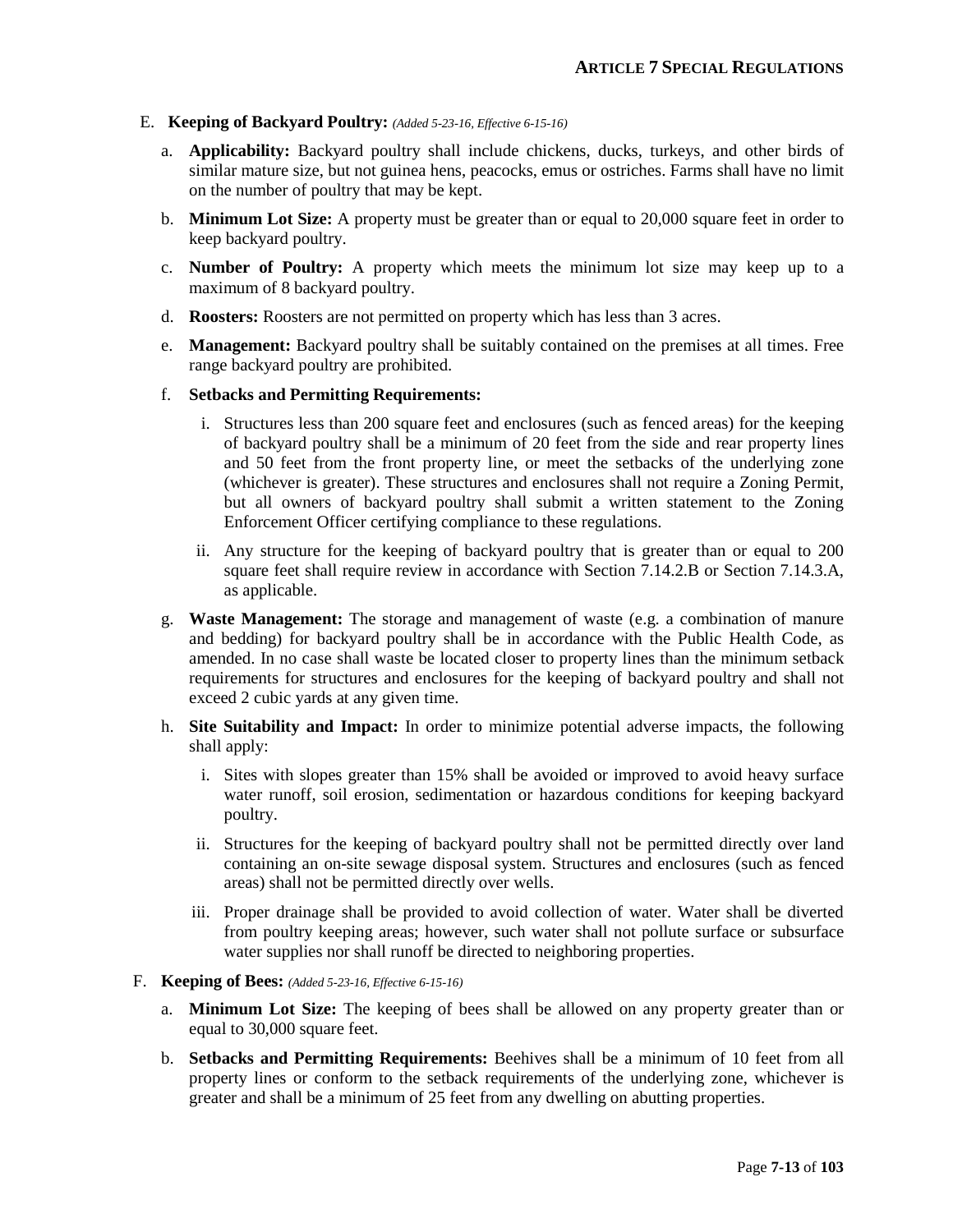c. **Management:** An adequate on-site source of water for the bees shall be provided.

#### **7.14.3 Special Permit Uses:**

The Commission may approve an application for special permit for the following:

- **A. Agricultural enclosures, buildings, or structures** including farm stores and seasonal farm stands when closer than 50 feet from any side or rear property line as long as the setback of the underlying zone is met. *(Amended 12-30-13, Effective 1-15-14)*
- **B. Farm Store** when a minimum of 3 contiguous acres under single ownership and/or leasehold in any zone and subject to the following standards: *(Amended 5-23-16, Effective 6-15-16)*
	- 1. At least 20% of gross product sales shall be from farm products produced on the owner's farm or processed products made from raw materials that were produced on the owner's farm, and an additional 20% of gross product sales from Connecticut-Grown farm products or products made from raw materials produced from Connecticut-Grown farm products. Farm products produced on land owned by the owner of the farm store separate from the farm store land or processed products made from raw materials on other land owned by the owner of the farm store separate from the farm store land shall be counted towards meeting minimum gross product sales.
	- 2. Adequate off-street parking and safe ingress and egress is provided to ensure public safety. A reasonable parking area not to exceed three square feet for every one square foot of store area (where products are displayed for sale whether inside or outside of a structure), shall be provided. Permeable parking surfaces are recommended.
	- 3. Farm stores may be used to support farmers' market activities, promote agricultural ideals, and host agricultural related workshops.
	- 4. Farm stores may include kitchen facilities for the preparation and sale of food for consumption on or offsite and shall be subject to approval from the Health Officer and in accordance with applicable federal, state and local codes.
- **C. Horse Boarding / Riding Arena** if it finds that the proposal will conform to the following standards:
	- 1. A minimum of 10 contiguous acres under single ownership and/or leasehold.
	- 2. The use is conducted only by the resident of the premises as an accessory use.
	- 3. The primary and any accessory structures shall not be less than two hundred (200) feet from any street line, side, and rear lot lines.

In considering such special use, the Commission shall weigh the agricultural and rural aspects of the area, as well as the residential or commercial character or potential of the area, and shall find that the granting of such land use shall result in an appropriate use of the land and will not have a detrimental effect on the value or enjoyment of existing residential or other uses in the area. *(Amended: 22 December 2006)*

### **D. Farm Brewery, Cidery, Distillery and Winery** *(Approved 11/23/2020, Effective 12/1/2020)*

1. **Permitted uses** include tastings, tours, retail and wholesale sales of products grown or manufactured on the premises, sale of merchandise related to the products grown or manufactured on the premises or sale of merchandise unrelated to the products grown or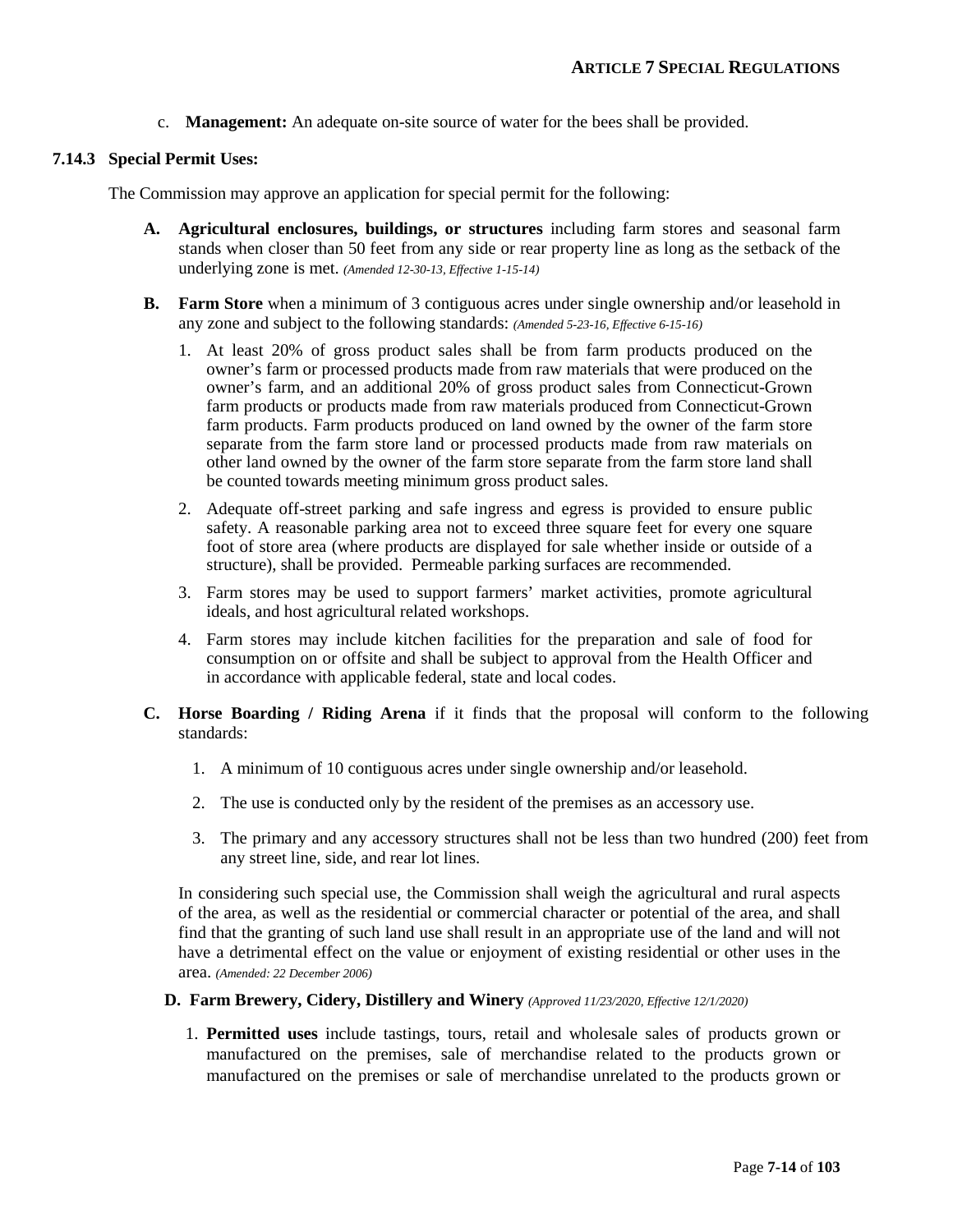manufactured on the premises when unrelated merchandise is no more than 40% of all merchandise for sale.

- 2. **Minimum Lot Size:** 10 contiguous acres under single ownership and/or leasehold in any zone.
- 3. **Setbacks Requirements:** Buildings and structures shall be located a minimum of 100 feet from all property lines. Areas used for outdoor activities like outdoor seating and tastings shall be located a minimum of 200 feet from all property lines. However, buildings, structures and outdoor activities may be located not less than 10' to a rear yard or a side yard when located adjacent to permanently protected farmland, open space, or forestland.
- 4. **Parking and Access Requirements:** A reasonable parking area a minimum of one and a half square feet per square foot of retail, tasting and area accessible to the public with the potential to increase to three square feet of parking area per square foot of area accessible to the public shall be provided as required by the commission. Permeable parking surface is recommended.
- 5. **Refuse** areas shall be properly screened from public view and shall be located adjacent to buildings and at least 100' from adjacent properties.
- 6. **Buffer Standards:** A vegetated buffer, fencing or combination thereof may be required to reduce disturbance to adjacent residential zones or residences.
- 7. **Lighting:** Exterior lighting shall be fully shielded, downward directed, and shall not create glare or emit light beyond the property boundary it serves. Exterior lighting, other than the minimum extent required for safety, shall be extinguished beyond the permitted hours of operation.
- 8. **Sign standards** shall be in compliance with Section 6.3 Signs
- 9. **Hours of operation** may be permitted on Sunday, 11am to 8pm; Wednesday noon to 8pm; Thursday - Saturday 11am to 9pm.
- 10. **Food trucks** may be permitted, subject to obtaining all required health department approvals, but shall be subordinate to the farm brewery, cidery, distillery or winery. Establishments may allow visitors to bring prepared food.
- 11. **Outdoor entertainment** may be permitted by the commission, but shall be subordinate to the farm brewery, cidery, distillery or winery and shall not be amplified.
- 12. **Deliveries and pick-up** shall not occur between 10pm and 6am, when adjacent to a residence or residential zone.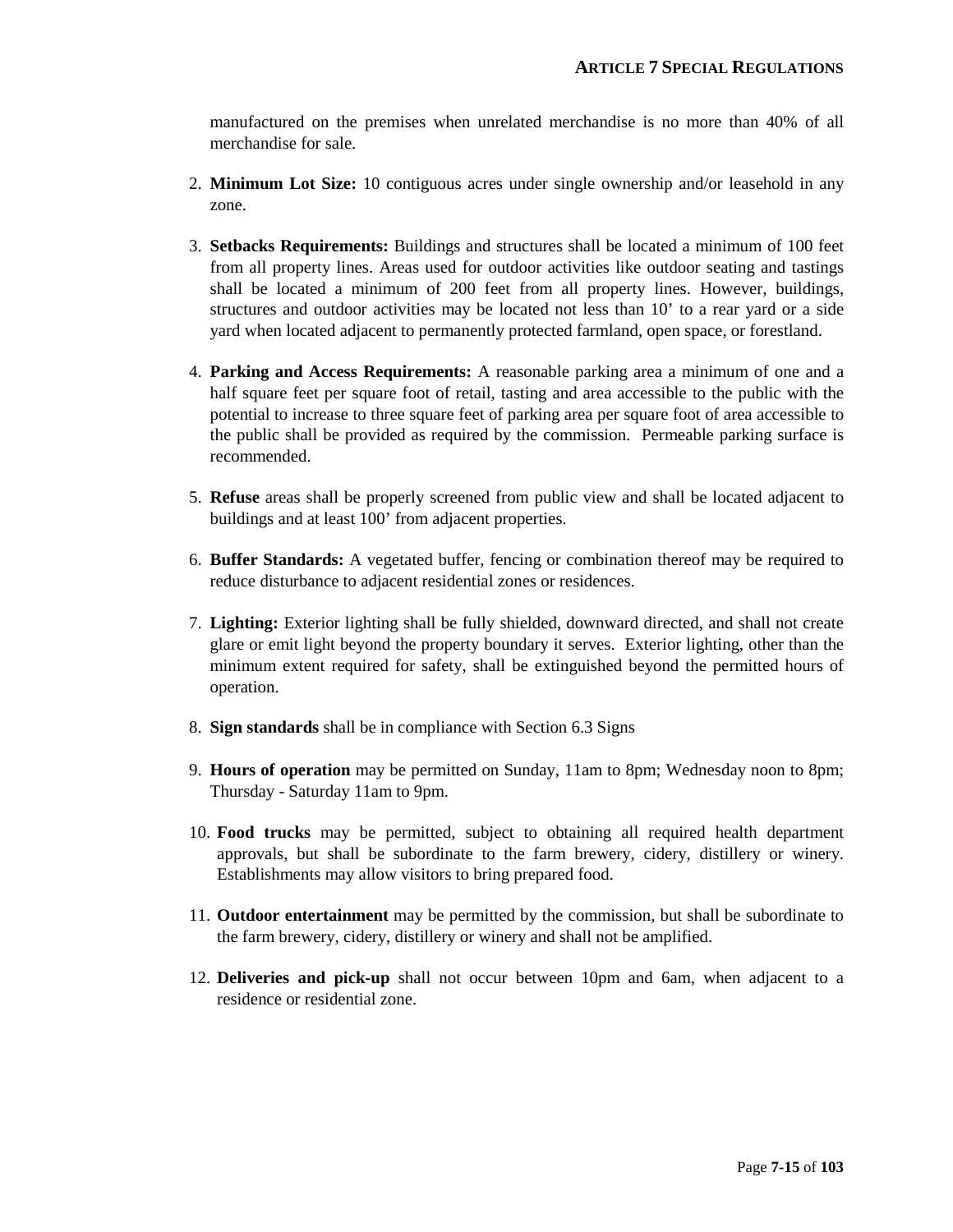### **Section 7.15 Alternative Energy – Solar** *(New section approved 12/18/17, Effective 1/15/18)*

- **7.15.1 Purpose -** The purpose of this section is to:
	- A. Enable the use of solar energy systems;
	- B. Provide opportunities for homeowners and businesses to save on fuel costs;
	- C. Establish standards to allow the use of solar energy; and
	- D. Ensure that solar energy systems are safe and compatible with surrounding development.

### **7.15.2 Definitions**

- A. **Fixed Racks:** Devices that hold solar modules stationary at a fixed angle and orientation.
- B. **Solar Array:** Shall mean a solar energy collection system that is attached to the roof a building or is a free-standing, ground-mounted system consisting of a linked series of photovoltaic modules primarily for the collection, inversion, storage and distribution of solar energy for electricity generation, space heating or cooling, or water heating.
- C. **Solar Energy Collection System:** Shall mean a ground-mounted or roof-mounted solar array.
- D. **Solar Trackers:** Devices that sense the location of the sun and tilt modules as needed to maximize exposure to sunlight.

### **7.15.3 General**

- A. All parts of a solar energy collection system shall be maintained in good repair at all times.
- B. Any part of solar energy collection system not in good repair shall be fixed or removed and properly discarded.

#### **7.15.4 Roof-Mounted Accessory Use – All Zones**

A roof-mounted solar array is a permitted accessory use in all zones on primary and accessory structures without a Zoning Permit and shall comply with the purpose and general requirements of this section and the following:

- **A.** A roof-mounted solar array and any portion thereof shall be located in compliance with minimum yard setbacks and lot coverage requirements applicable to buildings for the zoning district in which located, including Highway Clearance Setback requirements.
- **B.** A roof-mounted solar array and any portion thereof affixed to a pre-existing legal non-conforming structure, as of the effective date of this regulation (January 15, 2018), shall not have to comply with the minimum yard setbacks or building height applicable to the structure for the zoning district in which located.
- **C.** In no case shall a roof-mounted solar array and any portion thereof exceed twelve (12) inches above a roof affixed to a residential structure, or twenty-four (24) inches above a roof affixed to commercial or industrial structures.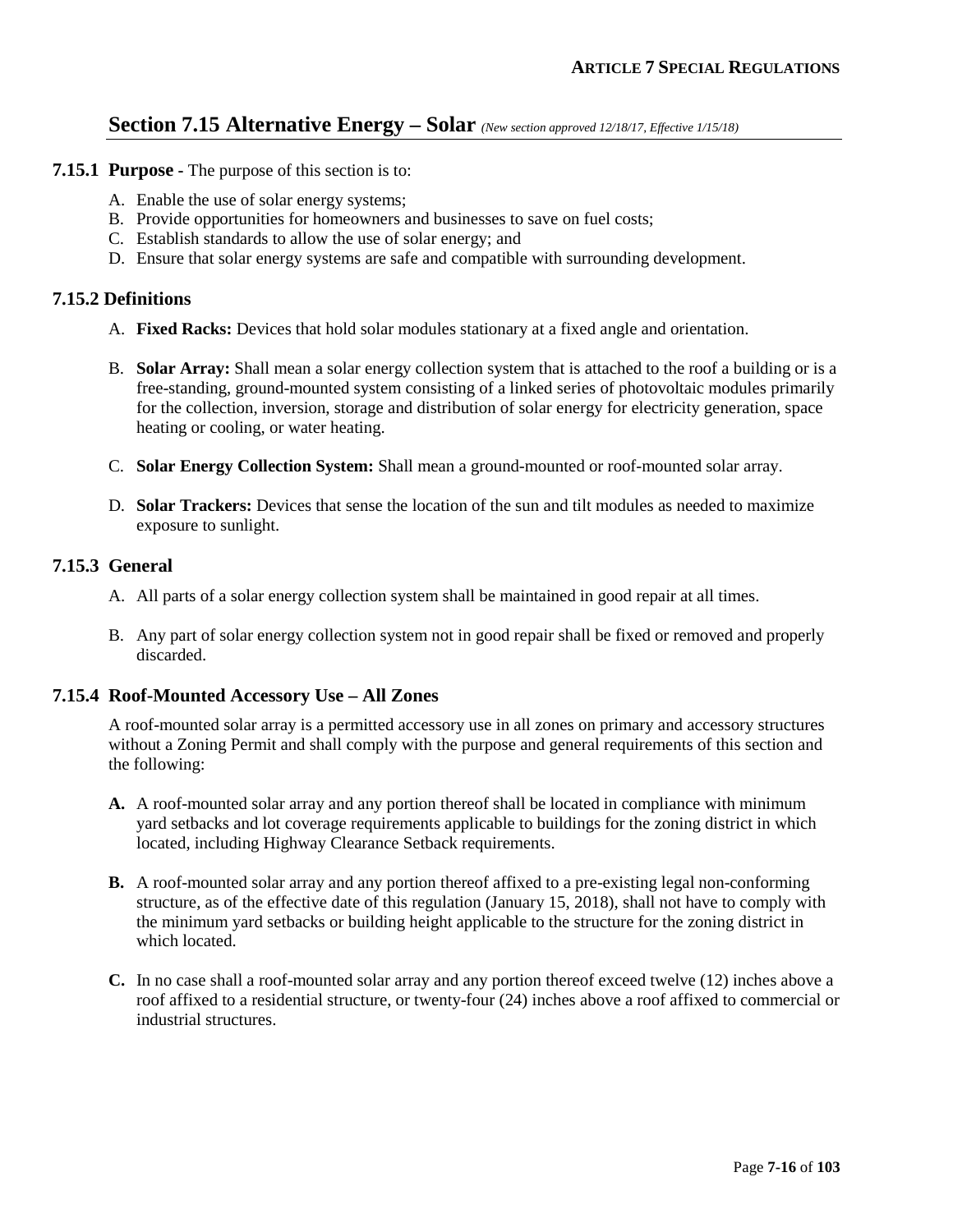### **7.15.5 Ground-Mounted Accessory Use – Residential Zones or Residence**

A ground-mounted solar array is a permitted accessory use in residential zones or when serving a singlefamily or two-family dwelling in commercial or industrial zones without commission approval when in compliance with the purpose and general requirements of this section and the following:

- A. Ground-mounted solar arrays shall require the issuance of a Zoning Permit prior to installation.
- B. A ground-mounted solar array and any portion thereof shall be in compliance with the maximum lot coverage requirements for the zoning district in which located.
- C. A ground-mounted solar array and any portion thereof shall be located beyond the rear foundation wall of the primary structure from the front and side yards and shall be in compliance with the minimum rear yard setback applicable to buildings for the zoning district in which located.
- D. A ground-mounted solar array and any portion thereof shall not exceed fifteen (15) feet in height from natural grade at any point of the array when fixed or twenty (20) feet in height from natural grade at any point of the array when a solar tracker. Trackers are measured when the array is 60 degrees to horizontal.

### **7.15.6 Ground-Mounted Accessory Use – Commercial or Industrial Zones or adjacent to Residential Zones or Residence**

A ground-mounted solar array is a permitted accessory use in commercial or industrial zones without commission approval when not adjacent to a residence or residential zone and in compliance with the purpose and general requirements of this section and the following:

- A. Ground-mounted solar arrays shall require the issuance of a Zoning Permit prior to installation.
- B. A ground-mounted solar array and any portion thereof shall be in compliance with the maximum lot coverage requirement and minimum yard setbacks applicable to principal buildings for the zoning district in which located, including Highway Clearance Setbacks, and shall not be visible to existing public or private streets or existing easements or right-of-ways used or intended to be used as a public or private street, or a state highway.
- C. A ground-mounted solar array and any portion thereof located in commercial or industrial zones shall not exceed twenty five (25) feet in height from natural grade. Trackers are measured when the array is 60 degrees to horizontal.

### **7.15.7 Ground-Mounted Primary Use and Other – All Zones**

A ground-mounted solar array not in compliance with Sections 7.15.5 or 7.15.6 or proposed as a primary uses in all zones may be allowed by approval from the commission by Special Permit and Site Plan Approval pursuant to Section 8.3 Special Permit Standards and Procedures, the purpose and general requirements of this section, and the following:

- A. A ground-mounted solar array and any portion thereof shall be located at least 50' from property lines and shall be in compliance with the maximum lot coverage requirements for the zoning district in which located.
- B. A ground-mounted solar array and any portion thereof located in residential zones shall not exceed twenty (20) in height from natural grade at any point of the array and when located in commercial or industrial zones shall not exceed twenty-five (25) feet in height from natural grade at any point of the array. Trackers are measured when the array is 60 degrees to horizontal.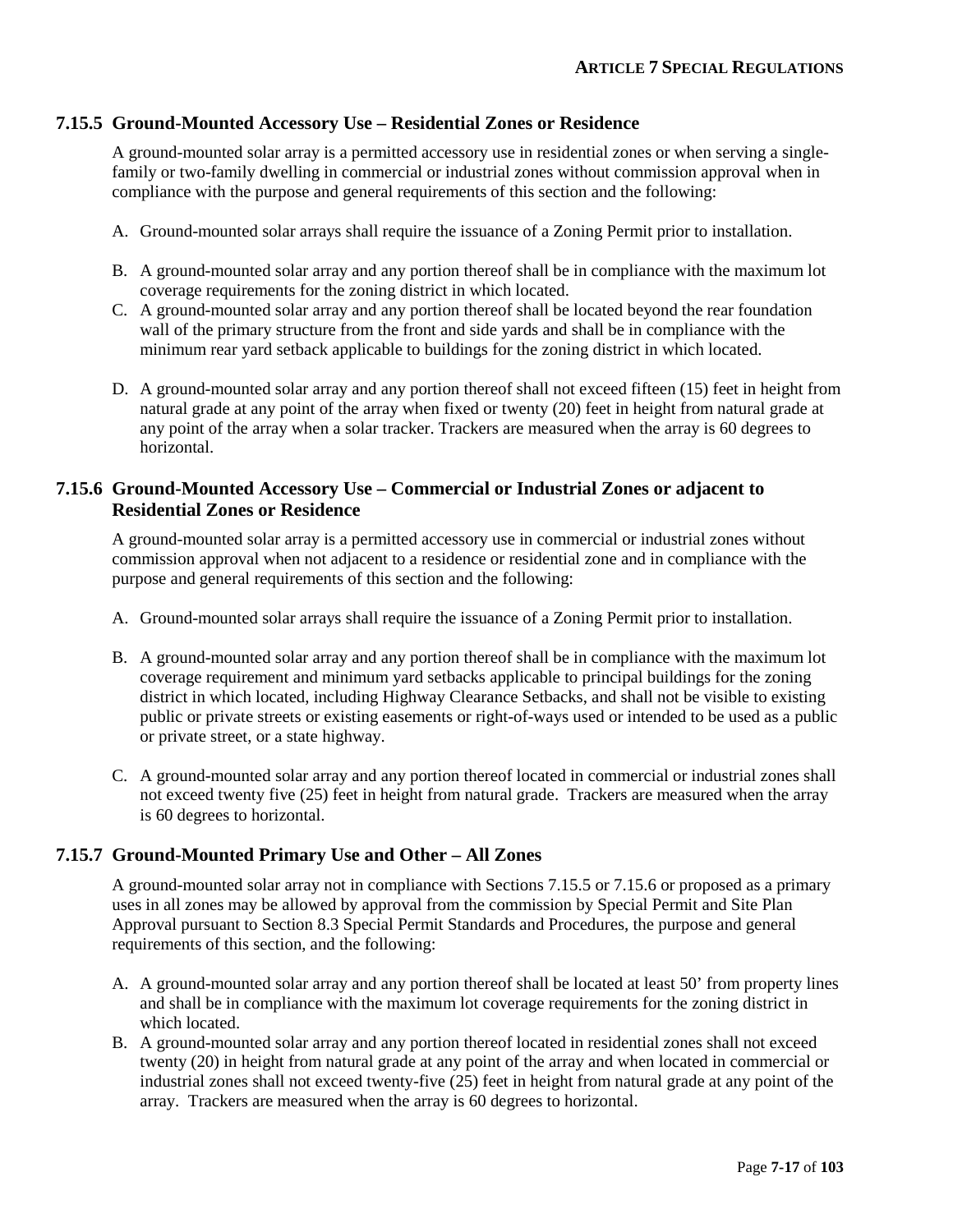- C. A ground-mounted solar array and any portion thereof shall be effectively screened from visibility along all yards and to adjacent properties, regardless if the adjacent property is developed or undeveloped providing the adjacent property is developable land, or to existing public or private streets or existing easements or right-of-ways used or intended to be used as a public or private street, or a state highway. Screening provisions may include earthen berms, plantings, fencing, existing evergreen vegetation and other like features or combinations thereof.
- D. All ground-mounted solar arrays shall require the issuance of a Zoning Permit prior to installation.
- E. A primary solar energy collection system that ceases to operate shall be removed within twelve (12) months of cessation and properly discarded.

### **7.16 Cannabis Establishment Moratorium**

Pursuant to Public Act 21-1 An Act Concerning Responsible and Equitable Regulation of Adult-Use Cannabis, the Planning and Zoning Commission hereby adopts a temporary moratorium for cannabis establishments and shall not permit them in any zone until the Planning and Zoning Commission has had time to carefully consider such facilities and what regulations should govern them for six (6) months following the effective date of this regulation. *(Effective 10/01/2021)*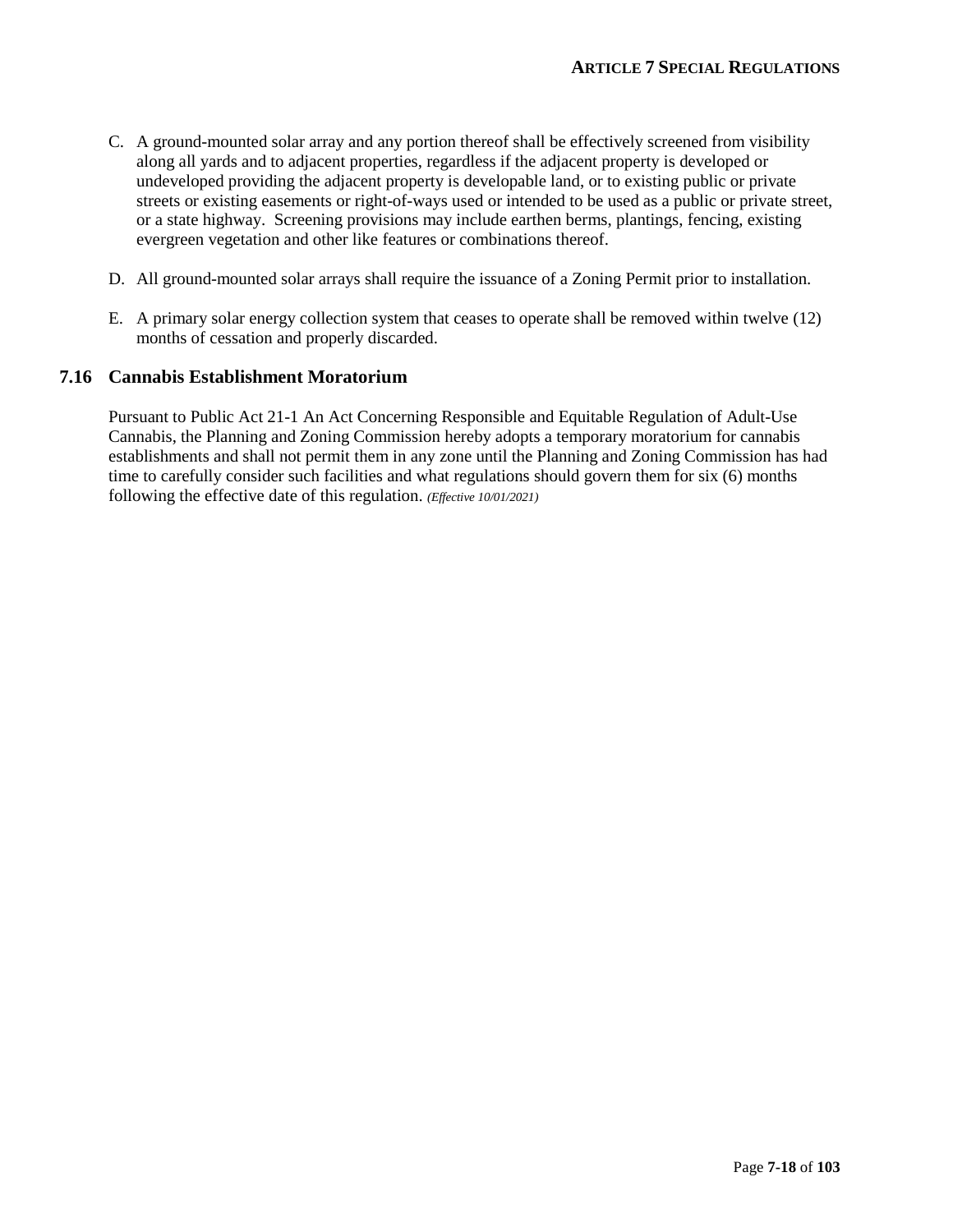# **ARTICLE 8 SITE PLANS, SPECIAL PERMITS & ZONE CHANGES**

### **Section 8.1 Zone Change Standards and Procedures**

#### **8.1.1 Application for a Zone Change.** *(Amended: 22 December 2006)*

The application for a zone change shall conform to the requirements of the Connecticut General Statutes and shall include the following materials:

- 1. Application form (Zoning Map amendment and conceptual site plan).
- 2. Application fee.
- 3. Owner consents (if not applicant).
- 4. Parcel deed(s).
- 5. Class "D" boundary survey indicating the area to be rezoned and showing at least the subject property and all abutting properties owners and APNs within 100 feet of the subject parcel(s), including existing inland wetlands and watercourses, zoning, streets, public facilities, and existing and planned open spaces.
- 6. Notification to property owners in accordance with Section 9.4.

# **Section 8.2 Site Development Plan Standards and Procedures**

### **8.2.1 General Requirements**

- A. A complete site development plan to be reviewed by the Planning and Zoning Commission is required for:
	- 1. Special Permit uses.
	- 2. All business uses.
	- 3. All industrial uses.
	- 4. Other uses as required in these regulations
- B. Home occupations not subject to a special permit may be reviewed and approved by the Zoning Enforcement Officer.
- C. At the public hearing the applicant shall present written approval of the site plans from the Health Officer.
- D. The Commission may hold a public hearing on all petitions for developments requiring site development plans.
- E. Applications for Site Plan approval shall include the following:
	- 1. A completed application form signed by the applicant and the owner of the property;
	- 2. A fee in the amount prescribed by the Commission or by ordinance; and
	- 3. Twelve copies of the site plan shall be submitted to the Commission.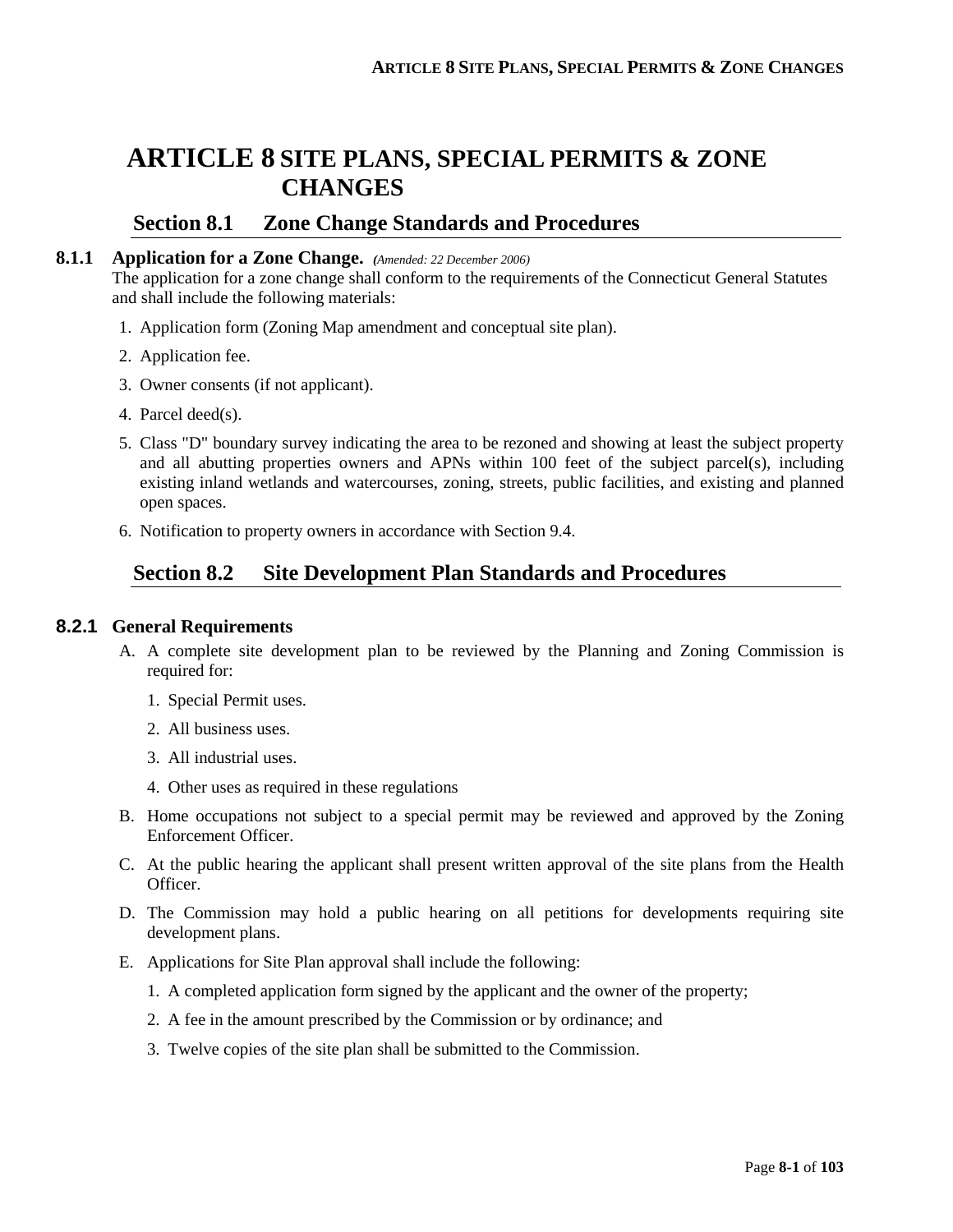### **8.2.2 Site Plan Requirements**

- A. A site plan of development (site plan) shall be complete, showing all design criteria and specifications, and, compliance with all applicable zoning regulations, and information required by the Commission, including plans, maps and documents.
- B. The site plan shall be signed and sealed by a professional land surveyor and a professional civil engineer each licensed to practice in the State of Connecticut, each where appropriate to their respective areas of expertise, and shall bear appropriate registration stamps. A site plan prepared by an architect will not be accepted.
- C. The information required may be shown on one or more pages (aka sheets) and all pages together shall comprise the complete site plan. All drawings shall be at a scale of not less than 1 inch equals 60 feet and where practical, the scale shall be 1 inch equals 40 feet. Site development plans shall be prepared at a scale of 1"=40', or greater, and shall contain all of the information required in this Section. All Site Plan drawings shall be in sufficient detail and accuracy, (generally A-2), to enable the construction of all site improvements shown and approved on the drawings. All public improvements shall be constructed to the standards of the Town's Subdivision Regulations.
- D. **Format**. Each page shall bear the identical primary title. Each page shall bear a secondary title indicating the subject of that page (i.e. existing grades, final grading plan, erosion control plan, etc.). Each page shall bear the same original date; however, other different revision dates may appear. Each page shall bear a page number using the format:  $1 \text{ of } \_\_\_2$  of  $\_\_\_3$  of  $\_\_\_\_$ , etc. All pages shall be submitted properly collated, on page size not greater than 24" x 36" or less than 11" x 17", with the exception that written reports may be submitted bound or unbound using 8½" x 11" paper. The Commission or its staff may require that the site plan and supporting documentation also be prepared and submitted in electronic versions as specified in the General Regulations.
- E. **Site Plan Contents:** Site Plans shall include the following:
	- 1. Boundary survey of site, Class A-2, scale of 1":40' prepared in accordance with the regulations of the Connecticut Association of Land Surveyors.
	- 2. Title Block with name of developer, property owner, north arrow, seals and signatures of all appropriate design professionals;
	- 3. A location map at the scale of 1" to 1000' showing the proposed project location and properties and zoning districts within 1000 feet;
	- 4. Zoning classification of property;
	- 5. Area of lot;
	- 6. Name of abutting owners and zoning classification of their property as well as the footprint locations of existing structures on land adjacent to the proposed development;
	- 7. Existing and proposed topography of the site at 2-foot intervals based on NGVD datum;
	- 8. Existing and proposed sanitary and storm water facilities to include stormwater drainage calculations;
	- 9. Provisions for water supply;
	- 10. Boundary of inland wetlands by a soil scientist certified by the State of Connecticut, where applicable;
	- 11. Location of any area within the Flood Plain District, or a certification by the surveyor or engineer sealing the plan that no area shown on the plan is within the Flood Plain District;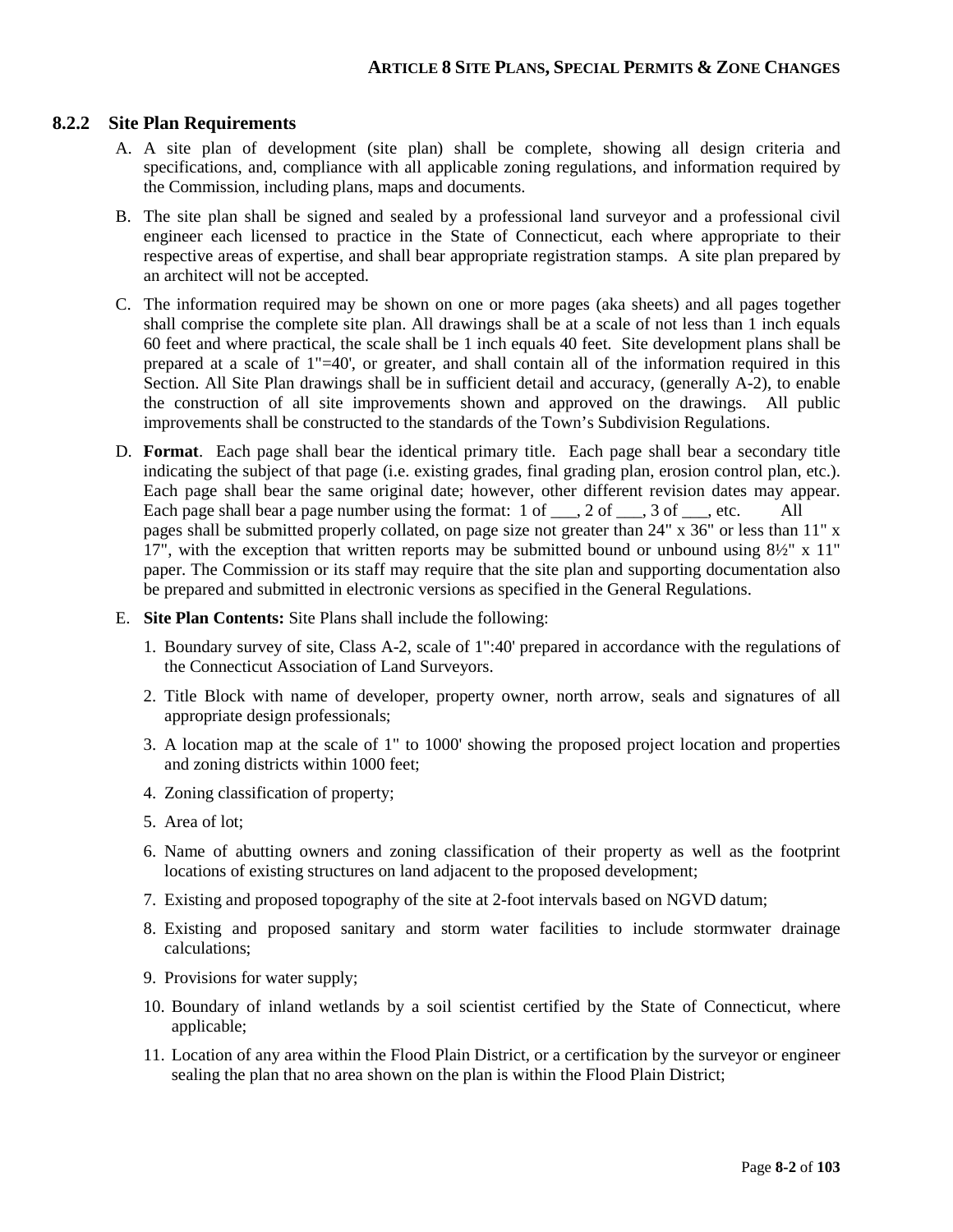- 12. Locations of existing and proposed principal and accessory buildings with dimensions, area, and number of stories and distances between all buildings and property lines;
- 13. Building plans to assure conformance with these regulations;
- 14. Recreation and open space areas;
- 15. Existing and proposed streets, walkways and sidewalks;
- 16. Driveways, parking and loading areas, including specifications for pavement preparation, and signage and marking, as applicable;
- 17. Off-site improvements;
- 18. Soil Erosion and Sediment Control Plan (as required by Section 6.4);
- 19. Locations and descriptions of all existing and proposed easements and rights-of-way;
- 20. Landscaping plan with location, size and common name of proposed planting; landscape buffer strips;
- 21. Location of all exterior lighting to include type of fixture, height and wattage;
- 22. Sign locations;
- 23. Where public water exists fire hydrants at specific locations and with the size of requisite mains and laterals as approved by the Fire Marshal using national standards as a guide. The Fire Marshal shall also require a report that demonstrates adequate volumes and pressures. Also, a report shall be required by Police authorities to assure proper traffic control signs. *(Amended 2-25-13, Effective 3-15-13)*
- 24. Outside storage areas with proposed screening;
- 25. Trash disposal areas and proposed screening;
- 26. In tabular form show in one column the required standards contained in the bulk table or elsewhere in these Regulations and in a second column in line with the standards in the first column the standards proposed for a specific facility;
- F. Where development is for industrial use, a statement shall be submitted indicating the product to be manufactured or assembled and evidence that the processes involved will not become a nuisance because of noise, dust, glare, odor, traffic generated or other harmful effects upon the neighborhood.
- G. No development shall be approved which is inconsistent with the public welfare, or which impairs the integrity of these regulations, or which does not fully safeguard the appropriate use of the land in the immediate neighborhood.
- H. The Commission shall approve, approve with modifications or disapprove such plans of development on the basis of the foregoing requirements and these regulations and the factors outlined in Section 8.3.2.
- I. The Commission, upon request of the developer, will review preliminary studies for areas for which a site development plan is required before a formal application for permit is made. Purpose of this informal review would be to acquaint the developer with regulations and to study the plan with relation to the comprehensive plan of development of the Town.
- J. Storm Drainage A professional engineer shall be retained to set all grades on storm drain piping. The engineer shall inspect the installation of drain piping and prepare an as-built plan of the system prior to the building official issuing a certificate of use and occupancy.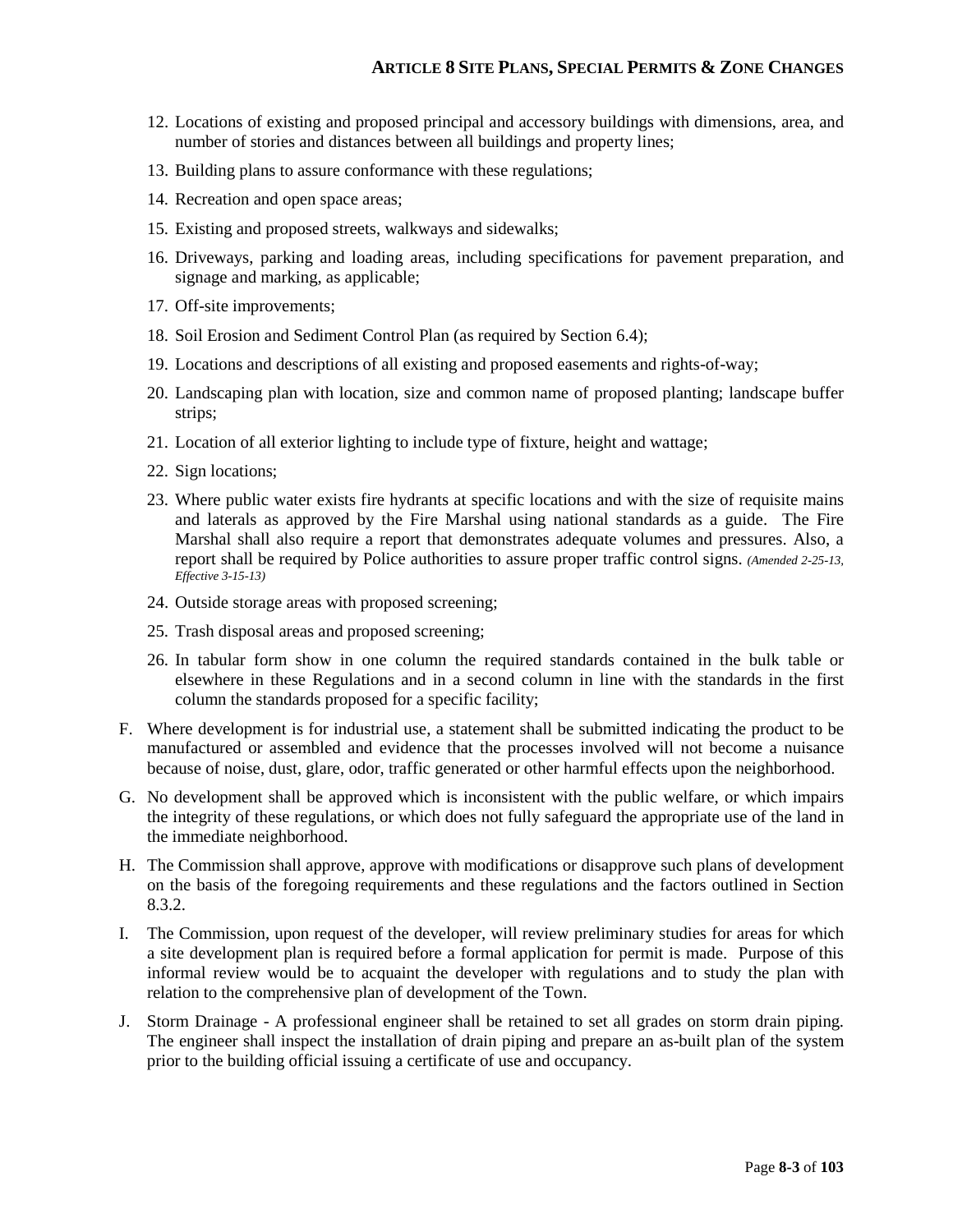- K. Performance and Maintenance Bonds
	- 1. Before a building permit may be issued, the Zoning Enforcement Officer, on behalf of the Planning and Zoning Commission, shall have accepted a cash bond, a bond of a corporate surety company licensed to do business in and having a business in the State of Connecticut, or a letter of credit in an amount and with surety and conditions securing to the Town of Ellington within a time period specified in the bond or letter equal to the actual cost of construction and installation of all public improvements and all landscaping. The estimated cost of construction and installation of said improvements and landscaping shall be prepared by the developer and approved by the Town Engineer.
	- 2. When the developer petitions the Town of Ellington to accept the public improvements, he shall agree to place with the Town a maintenance bond or letter of credit equal to 10% of the original approved estimate of the cost of construction and installation in subparagraph A above. Said bond or letter of credit shall secure to the Town protection against faulty construction for a one year period after the Town acceptance. When the public improvements and landscaping are accepted by the Town, the Zoning Enforcement Officer shall release the original bond or letter upon receipt and acceptance of a maintenance bond as set forth herein.
	- 3. All forms of surety shall be subject to the approval of the Town Attorney.
- L. Waiver: The Commission may waive the submission of all or part of the information required under this section if it finds that the information is not necessary in order to decide on the application's conformance with these Regulations.

### **8.2.3 Approval of Minor Modifications, Commercial Site Plans**

Minor changes to commercial site plans may be approved by the Town Planner; however, staff reserves the right to defer any such approval to the PZC.

## **Section 8.3 Special Permit Standards and Procedures**

### **8.3.1 Special Permit Application**

The Commission may issue a Special Permit or may modify an existing Special Permit to allow any of the uses requiring such a permit upon receipt of an application accompanied by a site development plan. The Commission shall hold a public hearing on all such applications and plans.

### **8.3.2 Standards for Granting Special Permit**

In considering a proposed use for which a Special Permit is required and in considering a modification of an existing Special Permit, the Commission shall be guided by the need for the proposed use:

- 1. The location and size of the proposed structures and intensity of the use in relation to the size of the lot will be in harmony with the orderly development of the area and compatible with other existing uses.
- 2. The kind, size and height of the structures on the lot will not hinder or discourage the appropriate use of adjoining property or diminish the value thereof.
- 3. The proposed use will not adversely alter the essential characteristics of the area or adversely affect the property value of the neighborhood.
- 4. The parking facilities will be adequate and properly located, and the entrance/exit driveways are laid out to achieve maximum safety, and the existing public roadways are adequate in width and condition to handle future traffic.
- 5. The proposed plans provide for the conservation of natural features, drainage basins and the protection of the environment of the area.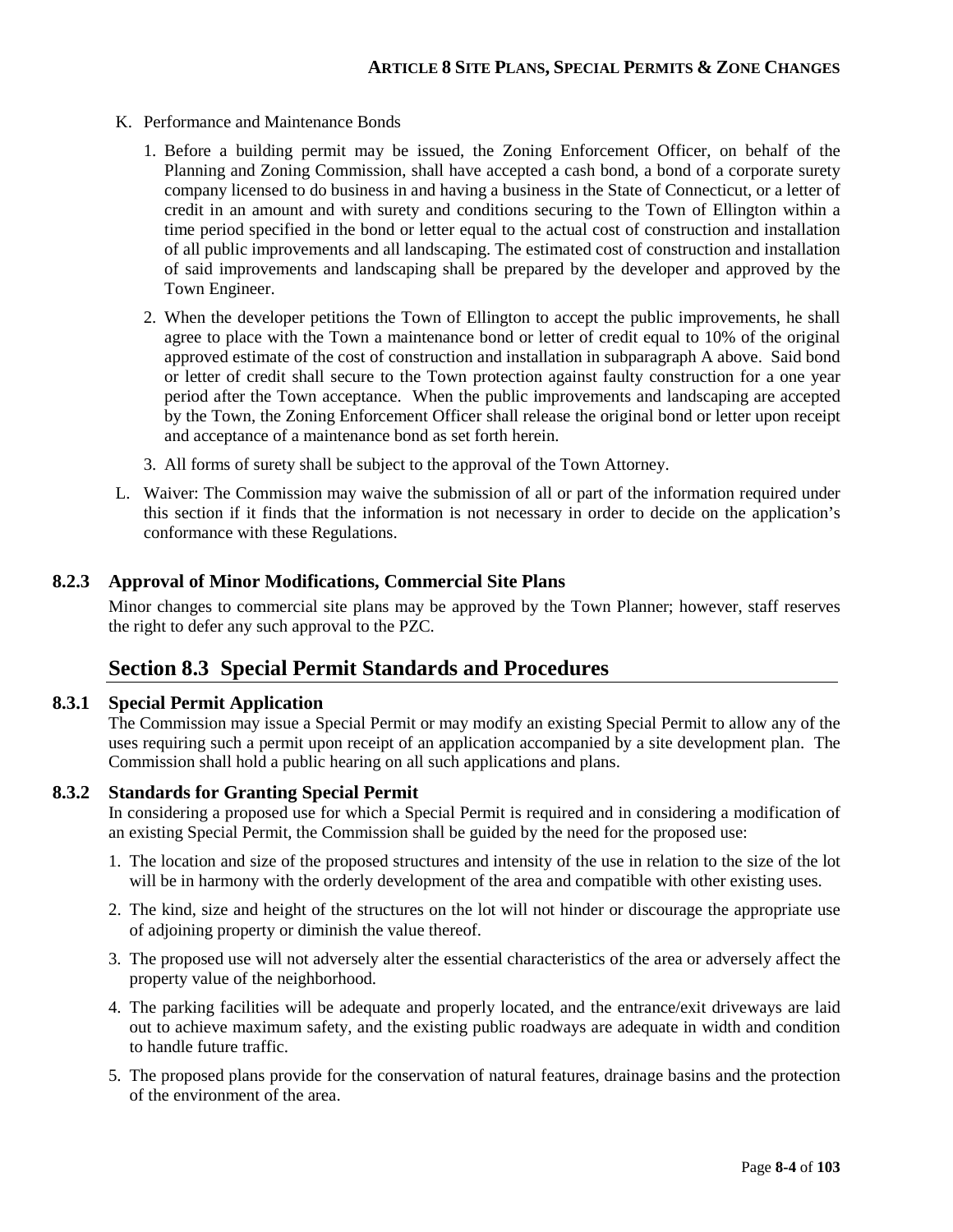### **ARTICLE 8 SITE PLANS, SPECIAL PERMITS & ZONE CHANGES**

- 6. The physical design elements of the proposed development including road patterns shall be attractive and suitable in relation to the site's characteristics and the style of other buildings and development in the immediate area.
- 7. The proposed building materials and other design aspects of the building's architecture, together with proposed landscaping, lighting, and signage, are appropriate with respect to the surrounding neighborhood.
- 8. The proposed use will not have any detrimental effect on public health, safety, convenience and property values.
- 9. The proposed use shall have easy accessibility for fire apparatus, ambulances and police vehicles. The Commission may require to have constructed to Town specifications certain thoroughfares in the development for such purposes.
- 10. There are adequate utilities, including water supply and sewerage disposal, to support the proposed use.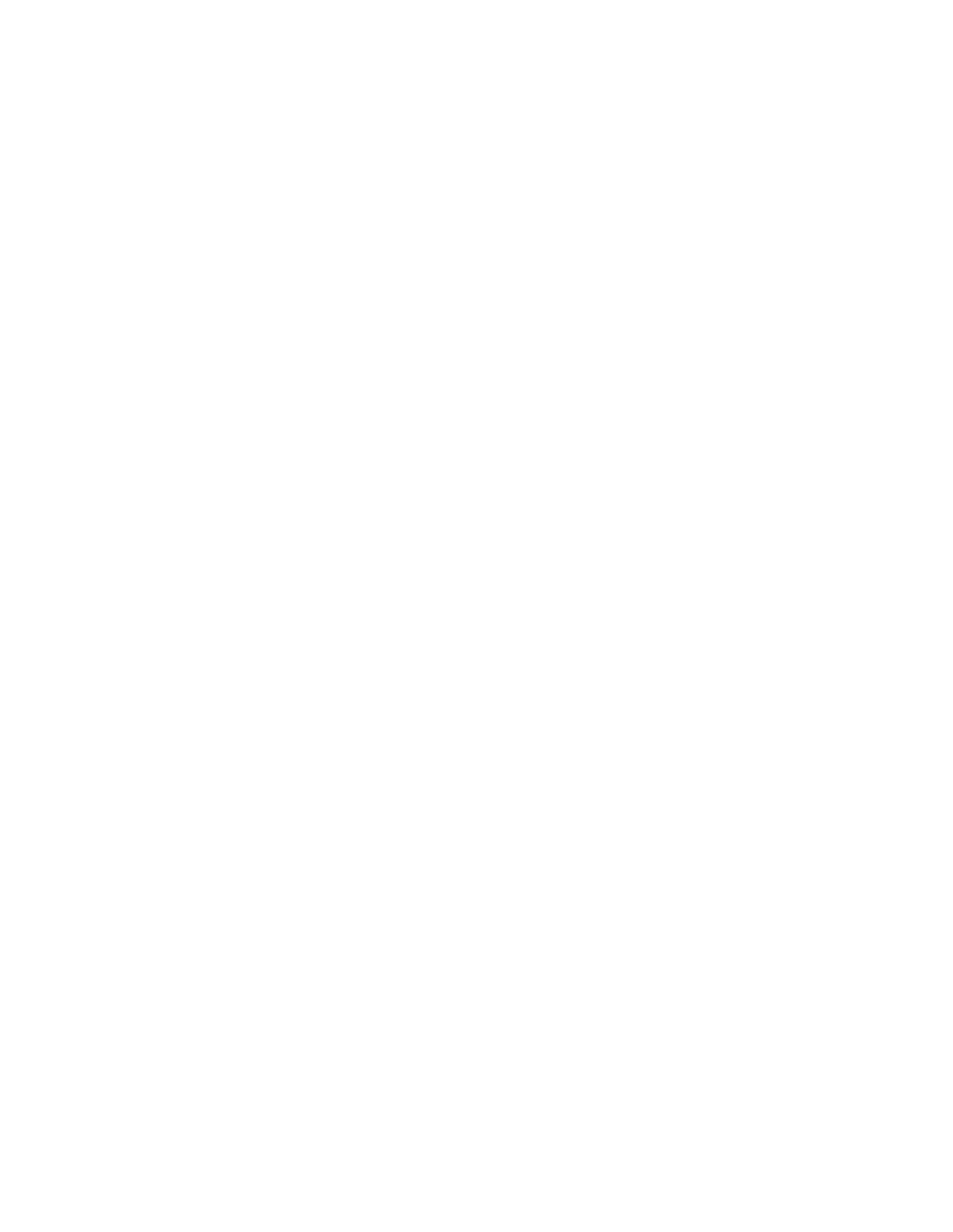# **ARTICLE 9 ADMINISTRATION, ENFORCEMENT AND APPEALS**

# **Section 9.1 Zoning Enforcement Officer**

There shall be a Zoning Enforcement Officer designated by the Commission who shall receive applications and issue permits. He shall have the power and authority to enforce the provisions of these regulations.

# **Section 9.2 Permits, Fees and Penalties**

### **9.2.1 Zoning Permits**

- A. All changes in uses to include Home Occupations, and all new buildings or structures and modification of existing buildings and structures shall require a zoning permit. Mechanical and electrical modifications to existing structures, as well as modifications to existing structures that do not change the bulk dimensions in any way, shall not require a zoning permit. Plans submitted for new construction and/or for change of use in any zone may be required by the Fire Marshal to include fire hydrants at specific locations and with the size of requisite mains and laterals as approved by the Fire Marshal using national standards or State of Connecticut Department of Public Health standards as guides. The Fire Marshal may also require a report which demonstrates adequate volumes and pressures.
- B. All applications for zoning permits shall be accompanied by plans or diagrams showing the following where applicable:
	- 1. Dimensions and area of the lot.
	- 2. Size of the building to be built upon the lot.
	- 3. Location of the building upon the lot.
	- 4. Location of the well and septic tank, or source of water and sewerage if lot is served by public systems.
	- 5. Elevation of road or proposed road.
	- 6. Elevation of first floor.
	- 7. Elevation of the top of foundation in relation to center of road.
	- 8. Such other information as may be required by the Commission of its agent.
	- 9. Grading plan to scale showing dispersal and channeling of all surface water.
- C. Any zoning permit which presently exists, or which may hereafter be issued or granted shall expire six months from the date unless substantial construction shall have begun within said time and been diligently pursued to completion by the holder of said permit.

### **9.2.2 Construction and Occupancy Permit**

No building or structure shall be occupied for any purpose until a Certificate of Occupancy has been obtained from the Building Inspector of the Town of Ellington.

### **9.2.3 Health Officer Approval**

No Zoning Permit shall be issued for any use where water and/or sanitary facilities are contemplated until approval of these facilities has been obtained from the Health Officer in accordance with State and Town Health Codes.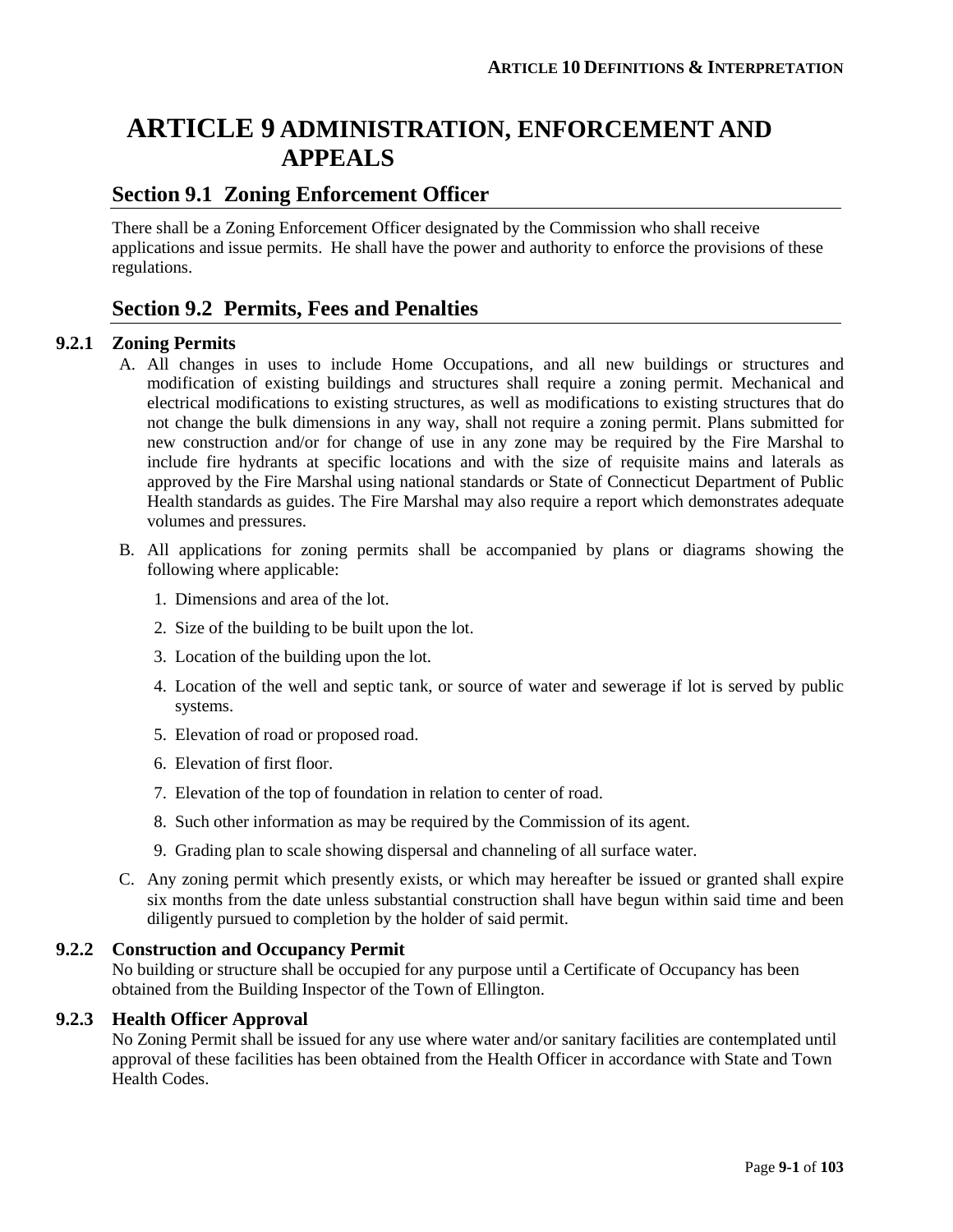# **Section 9.3 Application Requirements**

- A. Applications for zone change, subdivision approval, special permit, planned development, and all others which require a hearing and a fee, must be in writing, accompanied by all necessary plans, required data, and antecedent approvals, and when requested by the Commission or the Planning Department, in electronic format. Applications shall be officially received only at a regular meeting of the Commission. *(Amended 2-25-13, Effective 3-15-13)*
- B. All applications as stated above shall be submitted to the Planning Department for official receipt by the Commission during regular business hours of the town.

# **Section 9.4 Notification**

- A. The Ellington Planning Department shall cause public notification of any application that requires a public hearing to be published in a newspaper having a substantial circulation in the Town of Ellington. Such legal notice shall be published at least twice at intervals of not less than two days, the first not more than fifteen days, nor less than ten days, and the last not less than two days before such hearing.
- B. In any application for a zone change, regulation amendment, subdivision, re-subdivision, special permit, or any other public hearing, the applicant shall cause notice to be mailed to abutters within 100 feet of the subject parcel(s), ten (10) days prior to the hearing. Such notification shall include, as a minimum, a copy of the legal notice as provided by the Ellington Planning Department. Proof of mailings shall be submitted prior to the public hearing in the form of a certificate of mailing or certified mail. Failure to complete all necessary mailings shall deem the application incomplete and subject to denial or postponement. *(Amended: 22 December 2006)*
- C. In cases where the Commission is the initiator of any application requiring a public hearing which includes more than 10 properties, the notice requirements of Section 9.4 B shall not apply. (*Effective: 15 October 2008)*

# **Section 9.5 Board of Appeals**

### **9.5.1 Authority**

There shall be a Zoning Board of Appeals whose powers and duties shall be as provided in the General **Statutes** 

### **9.5.2 Recording of Variances**

No variance granted by the Ellington Zoning Board of Appeals shall become effective until a copy thereof has been filed in the land records of the office of the Town Clerk

### **9.5.3 Amendments**

These regulations may be AMENDED, changed or replaced from time to time in conformity with Section 8-3 of the General Statutes.

### **9.5.4 Validity**

If any section, paragraph, subdivision, clause or provision of these regulations shall be adjudged invalid, such decision shall not affect the validity of these regulations as a whole or the remainder thereof.

### **9.5.5 Notification**

The applicant shall cause notice to be mailed to abutters, within 100 feet of the subject parcel(s), ten (10) days prior to the hearing. Such notification shall include, as a minimum, a copy of the legal notice as provided by the Ellington Planning Department. Proof of mailings shall be submitted prior to the public hearing in the form of a certificate of mailing or certified mail.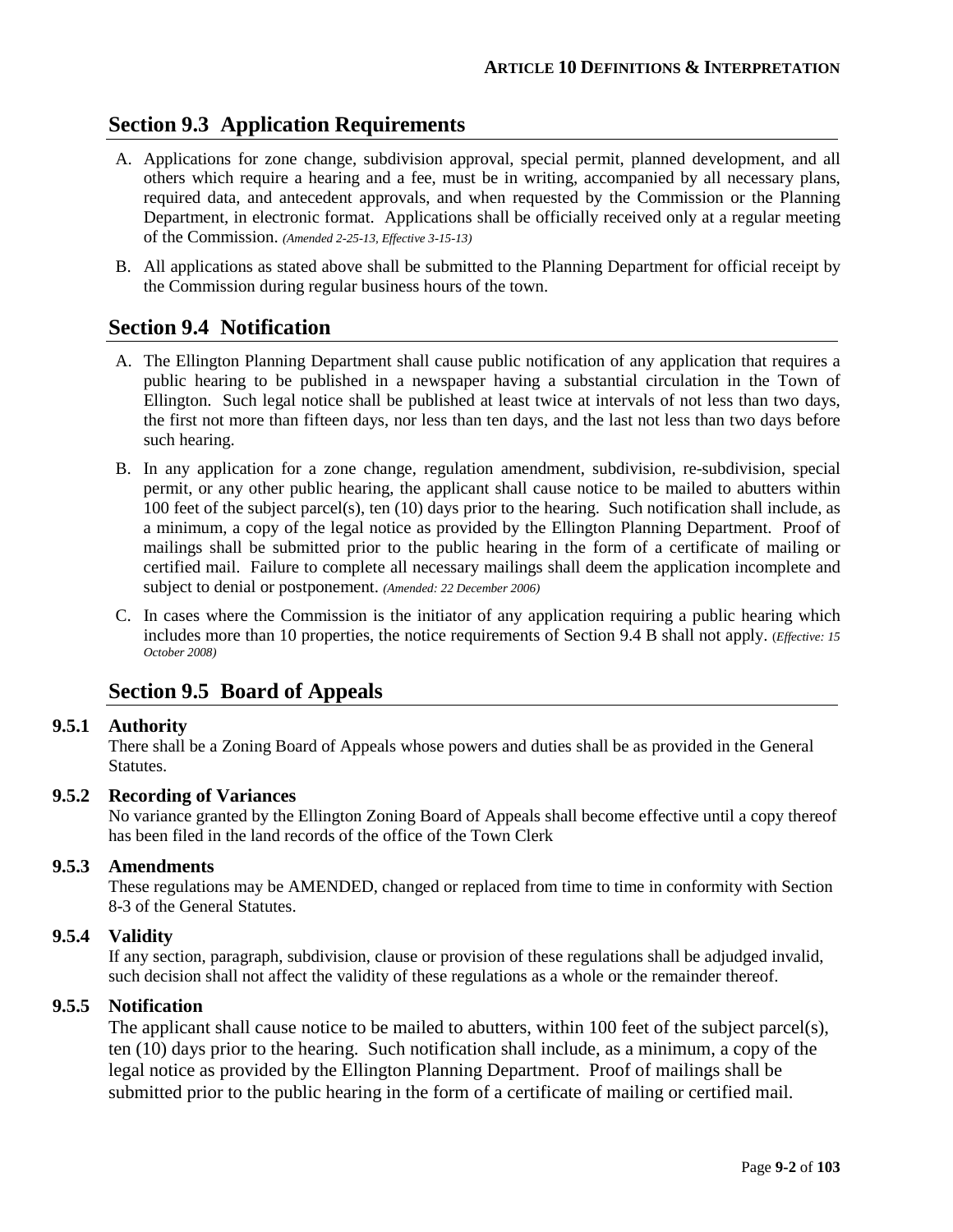Failure to complete all necessary mailings shall deem the application incomplete and subject to denial or postponement. *(Amended: 22 December 2006)*

# **Section 9.6 Post Approval Requirements**

Following Planning and Zoning Commission approval of a site plan or modification of a site plan, the applicant shall satisfy the requirements of this section where applicable

**9.6.1 Preconstruction Meeting.** Prior to any construction activity, the applicant shall meet with Town Staff to review the approved plans, conditions of approval, sequence of construction and compliance schedules, and any other post approval obligations.

Site work in the Public Domain can be performed without a bond but is subject to review and inspection by the Department of Public Works and/or the Town Engineer for compliance with the approved plans.

- **9.6.2 Mylars.** In the case of a DMF-Designed Multi-Family Zone, final site plan and special permit approval the applicant shall submit paper check prints of the approved plans reflecting the conditions of approval for review and approval by the Town Engineer prior to submitting mylars. Once approved by the Town Engineer the applicant shall provide two complete mylar sets of the approved plans reflecting all conditions of approval to the Town Planner and/or his/her designee prior to the issuance of the first zoning permit for any building within the development.
- **9.6.3 Deeds.** Applicants are required to provide all executed deeds of easements, hold harmless agreements, and any other legal documents required pursuant to the approved plan. All such documents are subject to the approval of the Town. Easements shall be recorded on the Land Records by the applicant prior to issuance of a zoning permit.
- **9.6.4 Bonds.** The applicant may be required to post bond with security for erosion control prior to the commencement of any site work, in entirety or in phases. No Zoning Permit shall be issued before financial guarantee is posted or the approved site improvements that will be conveyed to or controlled by the Town are completed to the satisfaction of the Commission or its agent. *(Amended 2-25-13, Effective 3-15-13)*
	- 9.6.4.1 **Definition - Bond.** A contractual agreement by the Developer or Permittee agreeing to construct all public improvements within the time provided in these regulations and as authorized by the Commission or upon failure to do so to provide a stated amount to be paid to the Town sufficient for the Town to accomplish the construction. The Bond shall be duly executed on forms provided or approved by the Town, with proper references to all maps and plans showing the streets, drainage and other improvements covered by the bond in a penal amount established pursuant to Sec. 9.6.4.3
	- 9.6.4.2 **Definition - Security.** A financial guarantee from a source recognized by the Town to have available cash equal to the penal sum of the bond it secures.

For the purposes of this section, security shall mean one of the following:

- 9.6.4.2.1 A Surety Bond from a company licensed to do business in the State of Connecticut accompanied by a power of attorney of the person executing the Bond for the company;
- 9.6.4.2.2 A Pledge of a passbook, statement savings account or Certificate of Deposit acknowledged by the bank that the account has been pledged to the Town until such time that the Town provides the financial institution with written authorization releasing a portion or all of said funds;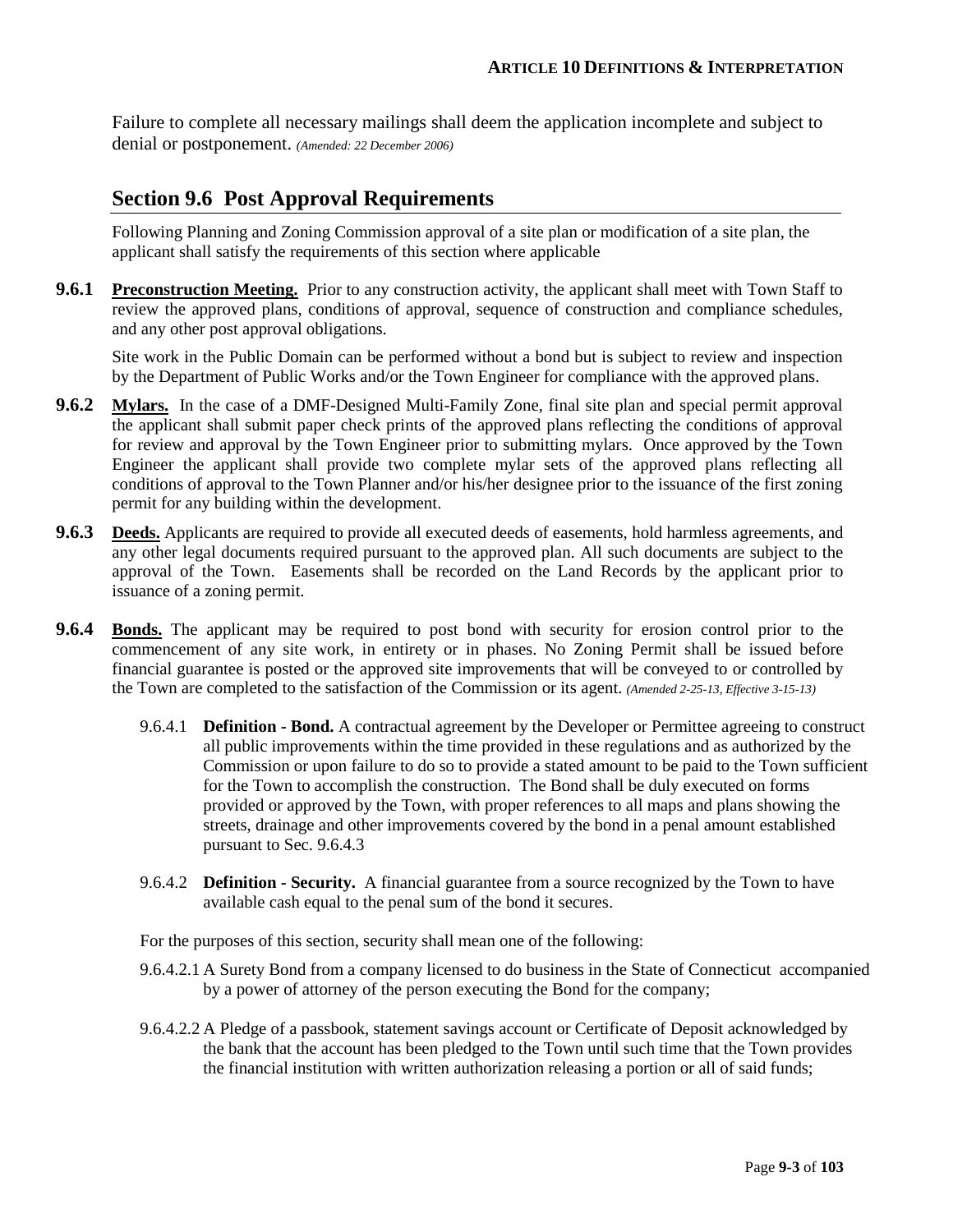- 9.6.4.2.3 An irrevocable letter of credit provided by a bank or other similar reputable financial institution with an office in Connecticut either without an end date or automatically renewed without action by the Town for the duration of the bond;
- 9.6.4.2.4 Any other form of security satisfactory to the Finance Officer and the Town Attorney; or
- 9.6.4.2.5 Cash deposited with the Town.
- 9.6.4.2.6 All such security shall be subject to the approval as to form and content by the Finance Officer and the Town Attorney.
- 9.6.4.3 **Bond Calculation and Approval.** The developer or permittee may prepare a detailed breakdown of improvements to be bonded and shall submit the breakdown to the Town Engineer for review and approval. The amount of the bond shall be recommended by the Town Engineer using prices that would be the cost to the Town to complete the improvements or the implementation of such erosion controls plus a contingency amount not to exceed ten percent of such costs considering that the Town will not perform the work until the applicant has been given ample time to complete the work. Upon consideration of the recommendation, the Commission shall set the bond amount.
- 9.6.4.4 **Failure to Complete Improvements.** Where a Bond has been posted and required improvements have not been installed within the provisions of these regulations and as may have been extended by the PZC, the PZC may declare the Bond to be in default, demand the entire amount of the bond be deposited with the Finance Officer and cause all the improvements to be installed through contractors engaged by the Director of Public Works and paid from the bond deposit. Upon completion of the installation of all improvements required by the approved plans, any excess in the bond deposit shall be returned to the surety.
- 9.6.4.5 **Reduction or Release of Bonds.** The Developer may file a written request for reduction of the bond with the Town Planner that states the work that has been completed justifying the reduction. The Town Planner shall immediately refer the request to the Town Engineer who shall inspect the work and file a report with the PZC so that the PZC can act upon the request within 65 days of the request. The PZC may reduce the security in such amount as it determines appropriate or deny any reduction. Any such action will be delivered by the Town Planner to the Finance Officer on the 7th business day following PZC action to reduce a bond and the FO shall record the reduction on his records and advise the Developer and surety of the reduction.

Should the Town Engineer find that additional work is necessary to complete the work described in the request, he will describe such additional requirements in his report and adjust any recommended reduction accordingly. A copy of the report will be provided to the applicant within that 65 day time frame and an additional request for reduction/release will be required. Under the Designed Multi-Family regulations no more than 85% of the total project bond shall be released prior to issuance of a certificate of zoning compliance for the last unit.

*(Section 9.6 added Effective 2/15/2012, to formalize post approval procedures and to address changes to State Statute to comply with Public Act 11-79*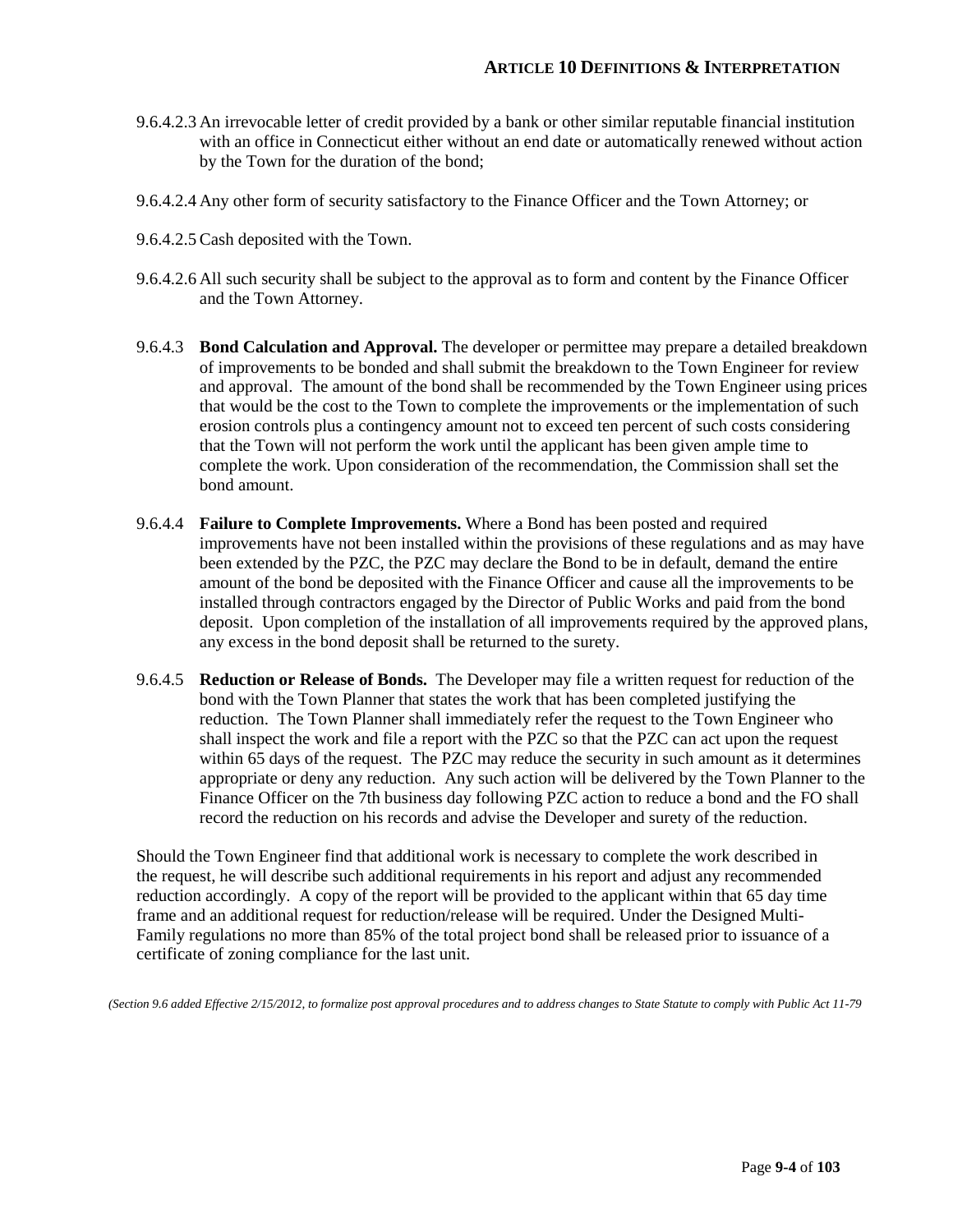# **ARTICLE 10 DEFINITIONS & INTERPRETATION Section 10.1 INTERPRETATION**

Except where specifically defined herein, all words used in these regulations shall carry their customary meanings. Words used in the present tense include the future, and the plural includes the singular; the word "lot" includes the word "plot"; the word "building" includes the word "structure"; the word "shall" is considered to be mandatory; "used" or "occupied" shall be considered as though followed by the words "or intended, arranged or designed to be used or occupied".

# **Section 10.2 DEFINITIONS**

**Accessory Apartment.** A separate attached or detached dwelling unit that is intended for use as a complete, independent living facility located on the same lot as a primary dwelling and in compliance with the regulations.

**Accessory Building or Use.** A building or use subordinate to and on the same lot with a principal building or use.

**Agriculture.** The use of land for agricultural purposes, including farming, the growing of crops, raising of livestock, and the storing, processing and sale of agricultural and horticultural products and commodities, including those defined in Connecticut General Statute Section 1-1q, as incidental to agricultural operations. *(Amended: 12-15-2010)*

**Agricultural Buildings and Structures.** Buildings, structures and portions thereof, used in connection with agriculture, including shelter for livestock and storage for farm machinery, equipment and supplies; excludes farm stores and seasonal farm stands. *(Added 11-22-2010, Effective 12-15-2010)*

**Agriculturally Related Uses.** Events of limited duration on a farm that are incidental to agricultural uses, including events such as corn mazes, pick-your-own, harvest festivals, educational demonstrations, hay rides, petting zoos, or other uses. *(Added 11-22-2010, Effective 12-15-2010)*

**Amusement Enterprise**. Includes arena, bowling, dance hall, pool, skating rink.

**Apartment House, Garden Apartment, Multi-Family Dwelling.** A building used by three or more families living independently of each other.

**Antenna**. A device used to receive or transmit electromagnetic waves. Examples include, but are not limited to whip antennas, panel antennas and dish antennas.

**Basement.** A story partly underground, but having less than half of its clear height below finished grade.

**Billboard.** A paper, plastic or similar material sign which is posted or otherwise fastened to a surface, the purpose of which is to advertise.

**Board.** The Board of Selectmen of the Town of Ellington.

**Boarding House, Rooming House.** The renting of rooms by not more than three unrelated persons, provided that the homeowner permanently reside in the home and no interior or exterior structural changes to the building be made outside of those necessary for ADA requirements or as provided for in the Accessory Apartment section of these regulations. This definition shall not extend to any residential occupancy within a two-family or multi-family configuration where such boarding/rooming use is prohibited. *(Modified 7-15-11)*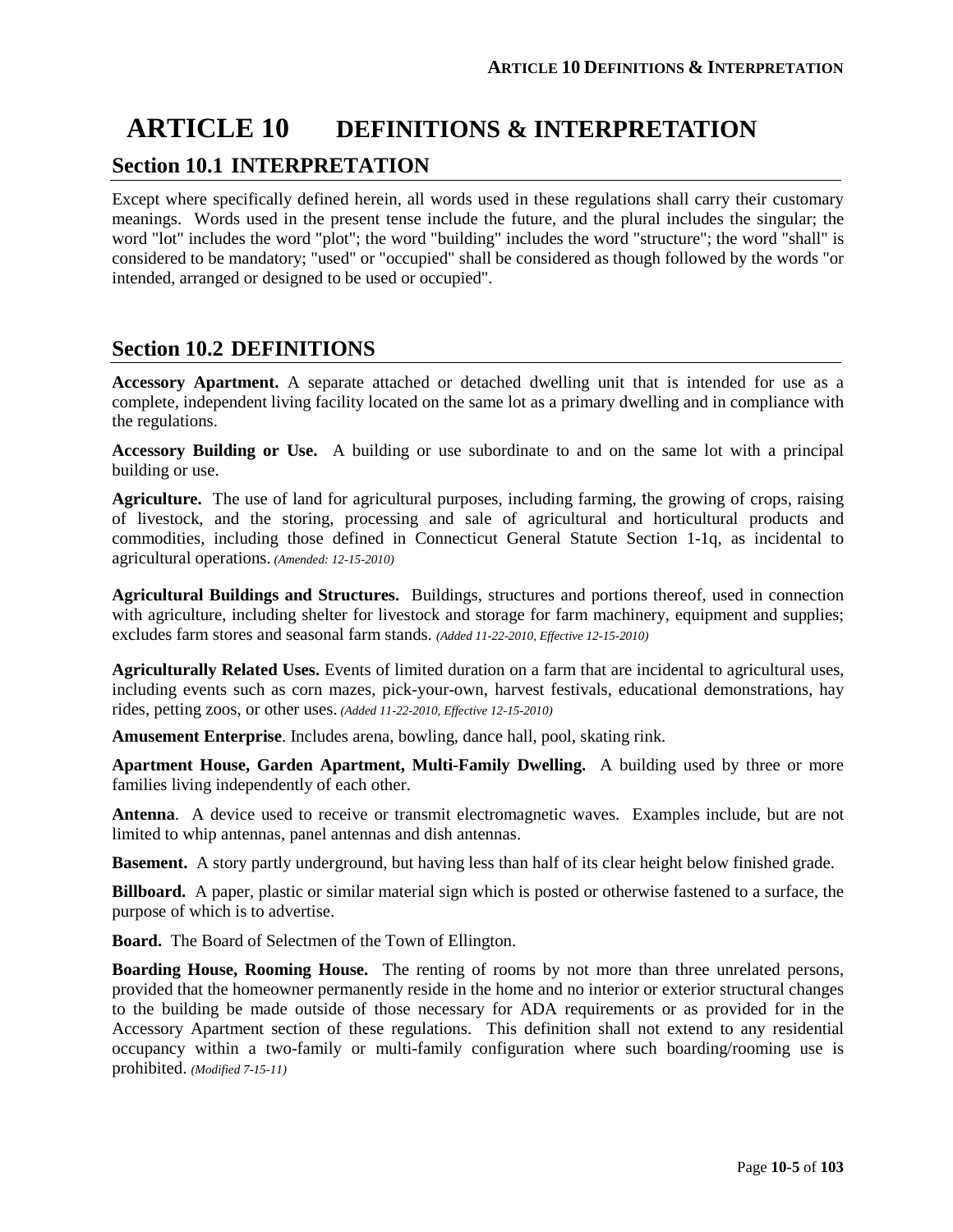**Brewery.** A facility used for manufacturing, bottling and storage of beer and beer products, including tastings, tours, and wholesale and retail sale of sealed bottles or other sealed containers of beer produced on the premises for offsite consumption.

**Brew Pub.** A facility that operates in conjunction with a brewery and includes retail sale of beer produced on site for consumption on the premises with or without the sale of food or entertainment.

**Building.** An independent structure having a roof supported by walls or columns and resting on its own foundation. It includes sheds, garages, stables, etc., but does not include trailers.

**Building, Height of** is the vertical distance measured from the average level of the ground along all walls of the building to the highest point of the roof. Chimneys, spires, masts, elevator penthouses, tanks and similar projections shall not have an aggregate greater than 25 per cent of the roof area. In any singlefamily detached residence, 25 percent of the perimeter of the structure may consist of a walk out basement or above grade basement wall which, if it does not exceed 9'0" in height, will not be included in the building height measurement.

**Building Setback Line**. The line established in these regulations as the minimum distance from the property line to the nearest point of the building. *(Amended: 15 June 2008)*

**Business**. Customary commercial pursuits and transactions.

**Cannabis Establishment:** A producer, dispensary facility, cultivator, micro-cultivator, retailer, hybrid retailer (i.e. licensed to sell both recreational cannabis and medical marijuana), food and beverage manufacturer, product manufacturer, product packager, delivery service or transporter, and otherwise as defined pursuant to PA 21-1.

**Certificate of Zoning Compliance.** A certificate issued by the Zoning Enforcement Officer stating that work done under the Zoning Permit complies with the plans authorized.

**Certificate of Occupancy**. A certificate issued by the Building Official stating that work done under the Building Permit complies with the plans authorized, and that the building may be occupied.

**Club or Lodge**. An organization of persons incorporated pursuant to the provisions of the membership corporations law or the benevolent orders laws, which is the owner, lessee or occupant of an establishment operated solely for a recreational, social, patriotic, political, benevolent or athletic purpose, but not for pecuniary gain and includes the establishment so operated.

**Co-Location**. The locating wireless communication facilities from more than one provider or source on a single antenna tower.

**Commission**. The Planning and Zoning Commission of Ellington, Connecticut.

**Communication Tower** - A structure that is intended to support equipment used to receive and/or transmit electromagnetic waves. Design examples of towers include: self-supporting lattice, guyed and monopole.

**Communication Tower, Height of**. The vertical distance measured in feet from the average ground elevation of antenna tower to the topmost point of the tower including any antenna or other appurtenances.

**Composting Facility**. A site at which materials capable of being composted are collected separated, processed, recovered, or otherwise made capable of reuse or use in a different form. Such materials may also be sold at such site. This definition is intended to be limited to the composting of organic materials.

**Connecticut Grown Products.** Produce and other farm products that have a traceable point of origin within Connecticut. *(Added 5-23-16, Effective 6-15-16)*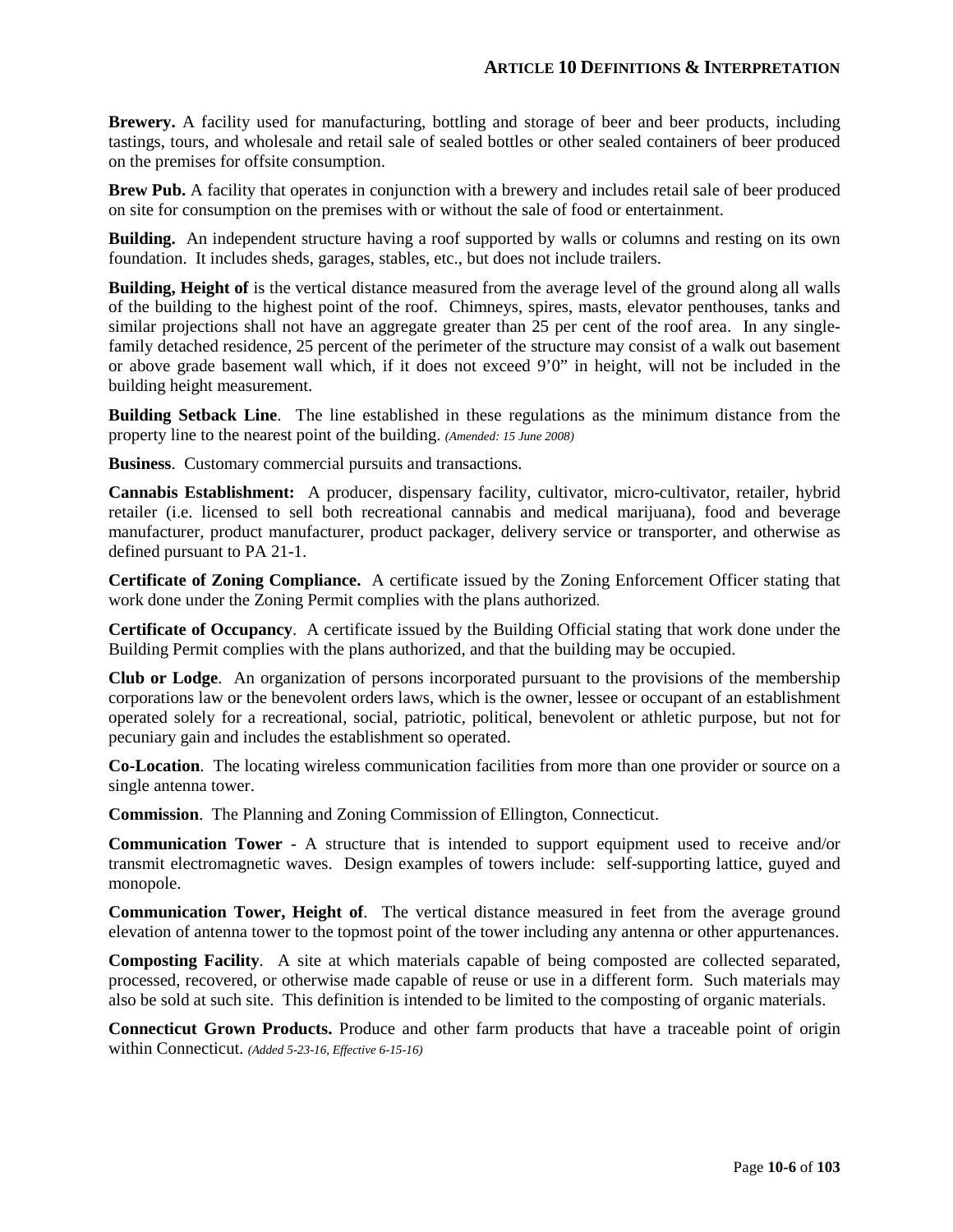**Convalescent, Nursing Hospital**. A dwelling in which two or more persons, other than members of the family of the person owning or renting said dwelling, and who suffer from abnormal physical conditions or the infirmities of old age, are provided with lodging.

**Cultural, Educational Center.** A building having the character of a single-family home but possessing unique architectural, historical, or other features in its design, use, or natural condition such that it offers the general community an opportunity for unusual cultural and educational experiences otherwise not available. The Commission reserves the right to determine what constitutes a Cultural, Educational Center under the Special Permit Requirements. *(Added 4-15-08)*

**Dwelling.** A building (or portion thereof) used for human habitation.

**Dwelling, One-Family**. A building designed for and occupied as a home or residence for not more than one family.

**Dwelling, Two-Family**. A building designed for and occupied as a home or residence for two families.

**Dwelling, Multi-Family**. Any building or group of buildings erected or used under one ownership or corporate ownership and designed and intended to be occupied by three or more families living independently of each other.

**Family.** One or more persons living together as a single, house keeping unit.

**Farm.** A parcel or contiguous parcels of land of 3or more acres under single ownership and/or leasehold and used for agriculture. *(Amended 12-15-2010)*

**Farm Products.** Any fresh fruits, vegetables, mushrooms, nuts, shell eggs, honey or other bee products, maple syrup or maple sugar, flowers, nursery stock and other horticultural commodities, livestock food products, including meat, milk, cheese and other dairy products, food products of aquaculture, as defined in subsection (q) of section 1-1, including fish, oysters, clams, mussels and other molluscan shellfish taken from the waters of the state or tidal wetlands, or products from any tree, vine or plant and their flowers, or products made from raw materials that have been processed with Connecticut-Grown products, including, but not limited to, baked goods. *(Added 5-23-16, Effective 6-15-16)*

**Farm Store**. A permanent structure used by a farm for the year-round sale of raw and/or processed agricultural and horticultural products, services and activities. *(Added 11-22-2010, Effective 12-15-2010)*

**Flea Market**. An occasional or periodic sales activity held within a building, structure, or open area where groups of individual sellers offer goods, new and used for sale to the public, not to include private garage or tag sales.

**Floor Area.** That area which has a minimum headroom of seven feet when measured vertically upward from a finished floor; but in the area next below the roof, such space shall be counted only if it is connected with the floor below by a permanent, fixed inside stairway. Basement rooms, garages or any other form of attached structure, cellars, rooms for heating equipment, and open or enclosed porches shall not be included.

**Garage, Private.** An accessory building or structure, attached or not to the main building for the storage of vehicles.

**Garage, Public.** A building other than a private or community garage used for maintenance, repair and storage of motor vehicles as well as sale, lease and hire of vehicles and equipment.

**Highway Line.** The boundary line of the right of way between that land owned by the Town or State and the private property in question.

**Home Occupation.** Any product-based or service-based commercial or industrial use conducted within a dwelling and carried on by the inhabitants thereof.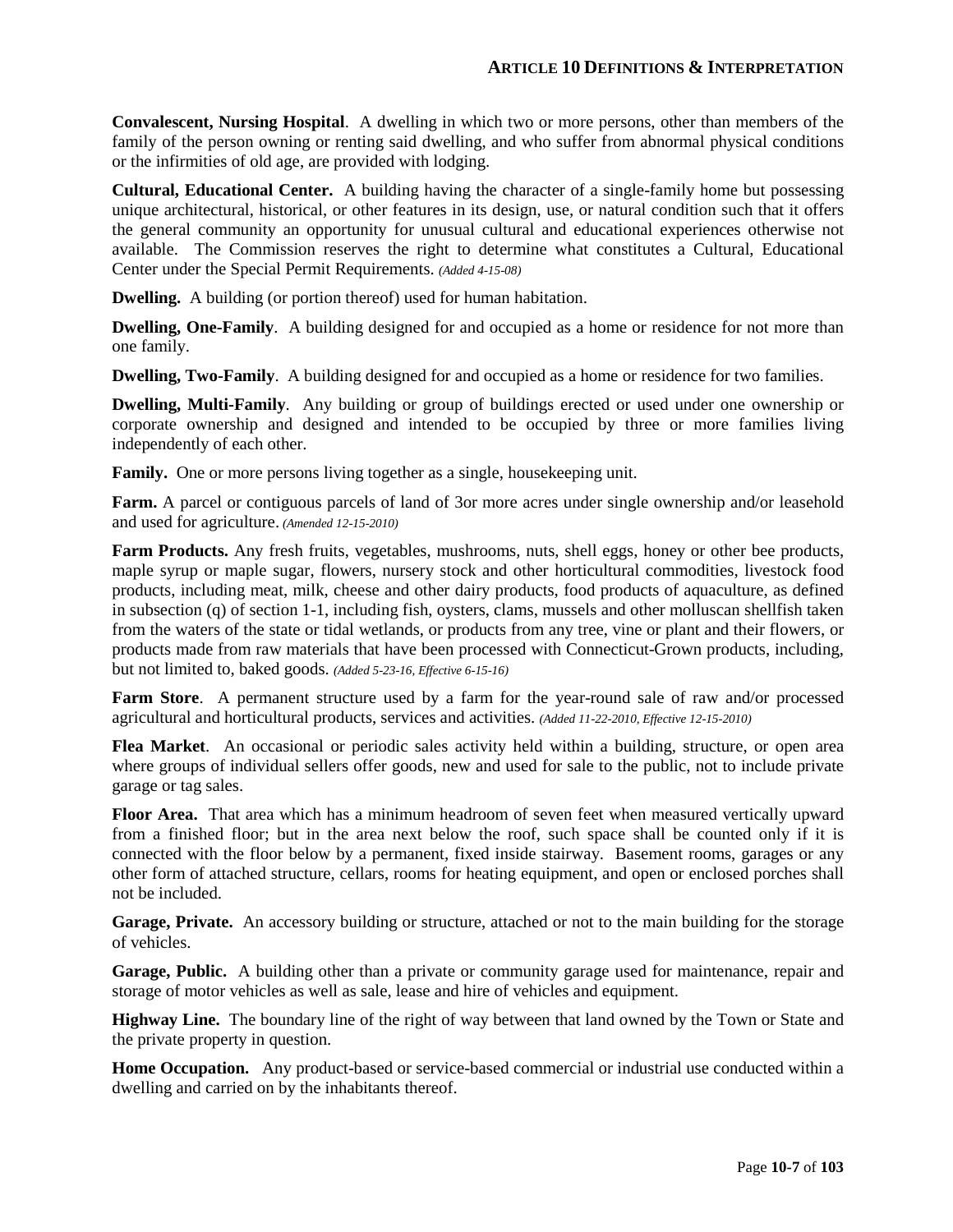**Hotel.** A building designed as a temporary abiding place for more than 10 persons or having 6 or more sleeping rooms in which lodging with or without meals is provided.

**Impervious Surface.** Any material which increases surface runoff, reduces infiltration of water, and increases the volume of stormwater runoff, including but not limited to: buildings; parking areas and driveways regardless of surface material; all walkways regardless of surface material; all equipment pads and platforms, etc. *(Added: 7-15-07)*

**Industrial Park, Buildings.** An area in which one or more industries form a unit and for which a plan of development of the site is required.

**Industry.** Manufacturing, fabricating, assembling, finishing, packaging, processing or research and development.

**Junk.** Any article or material or collection thereof which is worn out, cast off or discarded and which is ready for destruction or has been collected or stored for salvage or conversion. Two or more unregistered, inoperative automobiles stored outdoors.

**Junk Yard.** The use of any area, whether inside or outside of a building, for the storage, keeping or abandonment of junk, or scrap or discarded materials, or the dismantling, demolition or abandonment of automobiles or other vehicles or machinery or parts thereof.

**Kennel.** A building or buildings of more than 200 cubic feet total volume for the keeping or breeding of dogs or other permitted small animals.

**Licensed Medical Marijuana Dispensary.** A place of business where medical marijuana may be dispensed or sold to qualifying patients and primary caregivers by a pharmacist licensed in Connecticut on premises for which the Connecticut Department of Consumer Protection has issued a dispensary license under Public Act 12-155 and Sections 21a-408 to 21a-408q of the Connecticut General Statutes.

**Licensed Medical Marijuana Producer.** A person or organization that is licensed by the Connecticut Department of Consumer Protection whose purpose is to cultivate marijuana exclusively for medicinal use, including selling, delivering, transporting or distributing medical marijuana, but only to licensed dispensaries under Public Act 12-155 and Sections 21a-408 to 21a-408q of the Connecticut General Statutes.

**Licensed Medical Marijuana Production Facility.** A secure, indoor facility where the production of marijuana occurs exclusively for medicinal use and that is operated by a medical marijuana producer licensed by the Connecticut Department of Consumer Protection under Public Act 12-155 and Sections 21a-408 to 21a-408q of the Connecticut General Statutes.

**Livable Area.** Any permanent, soundly constructed enclosed portion of a dwelling with a height from floor to ceiling of 7 feet or more, excluding cellar, basement, porch, garage, utility room, furnace room, outside vestibules, etc., or areas in accessory buildings. In multi-family dwellings, common stairways and common halls are not considered livable area. Any area above the first floor not accessible by a fixed, permanent stairway shall not be considered as livable area.

Lot. A parcel of land occupied, or intended to be occupied by a building or buildings and accessory buildings or uses. It includes the open spaces required herein and such open spaces as are also used in connection with the building.

**Lot, Area.** The contiguous area contained within the property lines of the lot. *(Added: 7-15-11)*

Lot, Corner. A parcel of land at the junction of and fronting on two or more intersecting streets.

**Lot, Coverage.** That percentage of the lot area that is covered by the building footprint and all other impervious surfaces on the lot.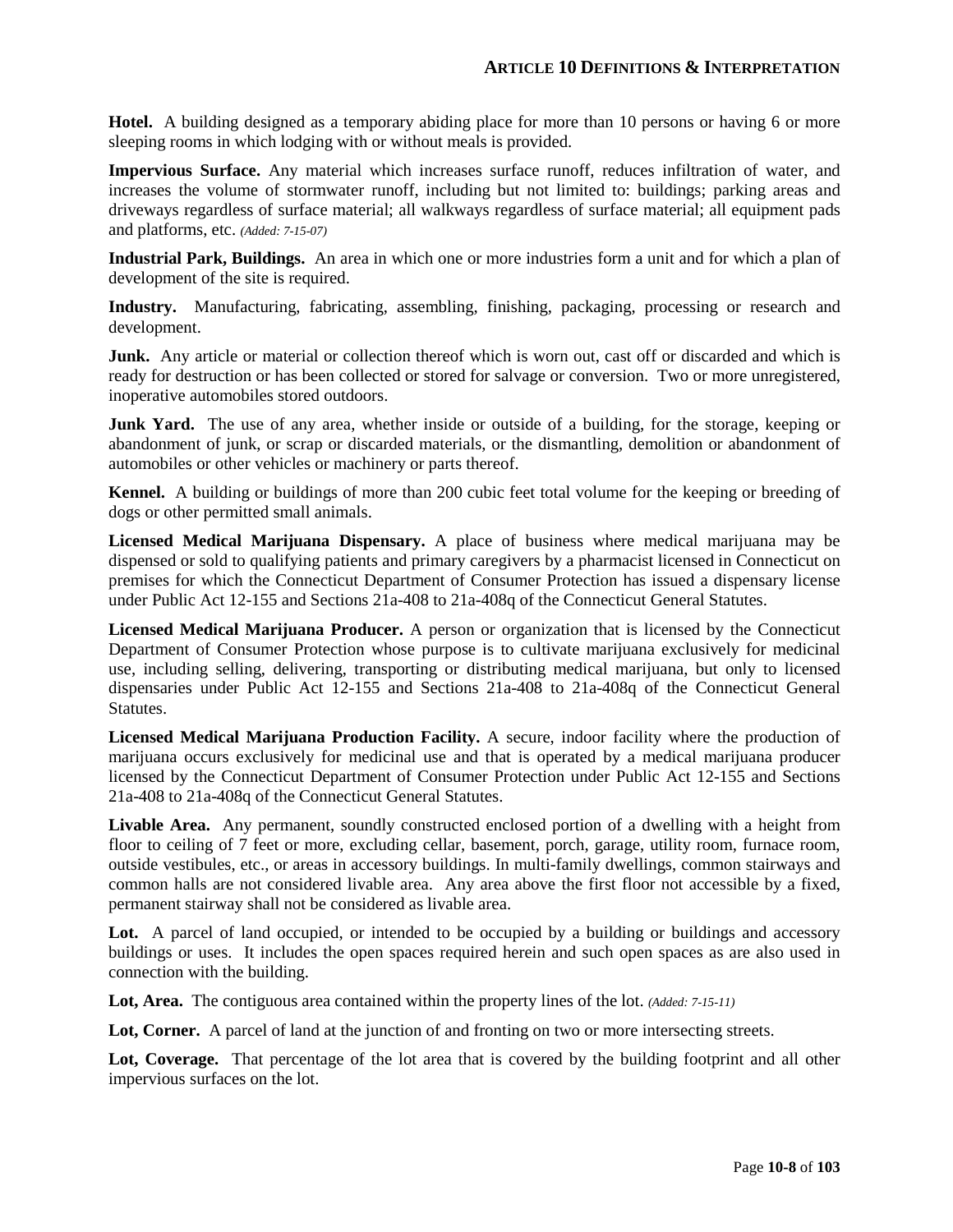**Lot, Developable Area.** The lot area of land being developed excluding any area classified as inland wetlands, watercourses, 100-year floodplain, or having slopes in excess of 25 percent. *(Added: 7-15-11)*

Lot, Through. A lot abutting more than one public street where front yard setback requirements shall be maintained on all street frontages. *(Added: 15 June 2008)*

Lot, Width. The width of a lot taken at the street line, except in the case of a "pie-lot" or rear lot.

**Manufacture & Assembly from Prepared Material**. Includes Boxes, Ladders, Staging, Toys, Stationery, Novelties, Paper Products, Toilet Preparations, Drugs, Perfumes, Flavoring Extracts, Medical and Hygienic Appliances, Textiles, Hats, Leather & Sporting Goods, Mattresses, Store and Office Equipment; Signs, House, Theater and Playground Equipment; Musical Instruments, Art Goods, Industrial Models, Tools, Appliances and Electrical Goods.

**Metal Fabrication, Heavy.** Includes Forging, Casting, Rolling Structural Iron and Steel, Wire Products, Rod Drawings, Steel Doors, Sash, Pipes and Boilers

**Metal Fabrication, Light**. Includes Sheet Metal, Ducts, Gutters, Leaders

**Motel.** A building or group of buildings containing one or more guest rooms for transient guests, and includes Motor Court, Motor Hotel, and Tourist Cabins.

**Net Floor Area.** Net floor area shall mean the floor area used, designed or intended to be used for service to the public as customers, patrons, clients, patients or members, including those areas occupied by fixtures and equipment used for the display and/or sale of merchandise. In the case of residential dwelling units, net floor area shall mean that area used as living space. Net floor area shall not include areas used principally for non-public purposes such as storage and incidental repair, for rest rooms, for utilities or for required stairways or elevators.

**Nonconforming Building or Use.** One which legally existed before the adoption of zoning and does not conform to these Zoning Regulations.

**Parking, Commercial.** Parking for the use of employees, customers or visitors of any non-residential activity when not located on the same lot as the activity it serves, including the parking of up to 3 commercial vehicles.

Parking, Off Street. Space occupied by automobiles on premises other than streets.

Parking Lot. An area used for the parking of more than 3 cars or other vehicles, whether or not for a fee.

**Parking, Private.** Accessory parking, including parking for more than one commercial vehicle, for vehicles of over 2 ton capacity, or of more than one vehicle for hire.

**Performance Bond or Bond.** Any form of security including a cash deposit, surety bond, collateral, property or instrument of credit in an amount and form satisfactory to the Commission.

**Permit.** A permit shall mean any special permit issued in accordance with these regulations or zoning permit issued by the Zoning Enforcement Officer in accordance with this regulation.

**Personal Services Shops:** Establishments primarily engaged in the provision services of a personal nature. Typical uses include, but are not limited to, beauty and barber shops, shoe repair shops, and tailor shops.

**Planned Commercial.** An area in which one or more businesses form a unit and for which a plan of development of the site is required.

**Pool, Swimming.** A structure of relatively impervious material intended for bathing or swimming purposes, located either indoors or outdoors and provided with a controlled water supply. Plan and permit required.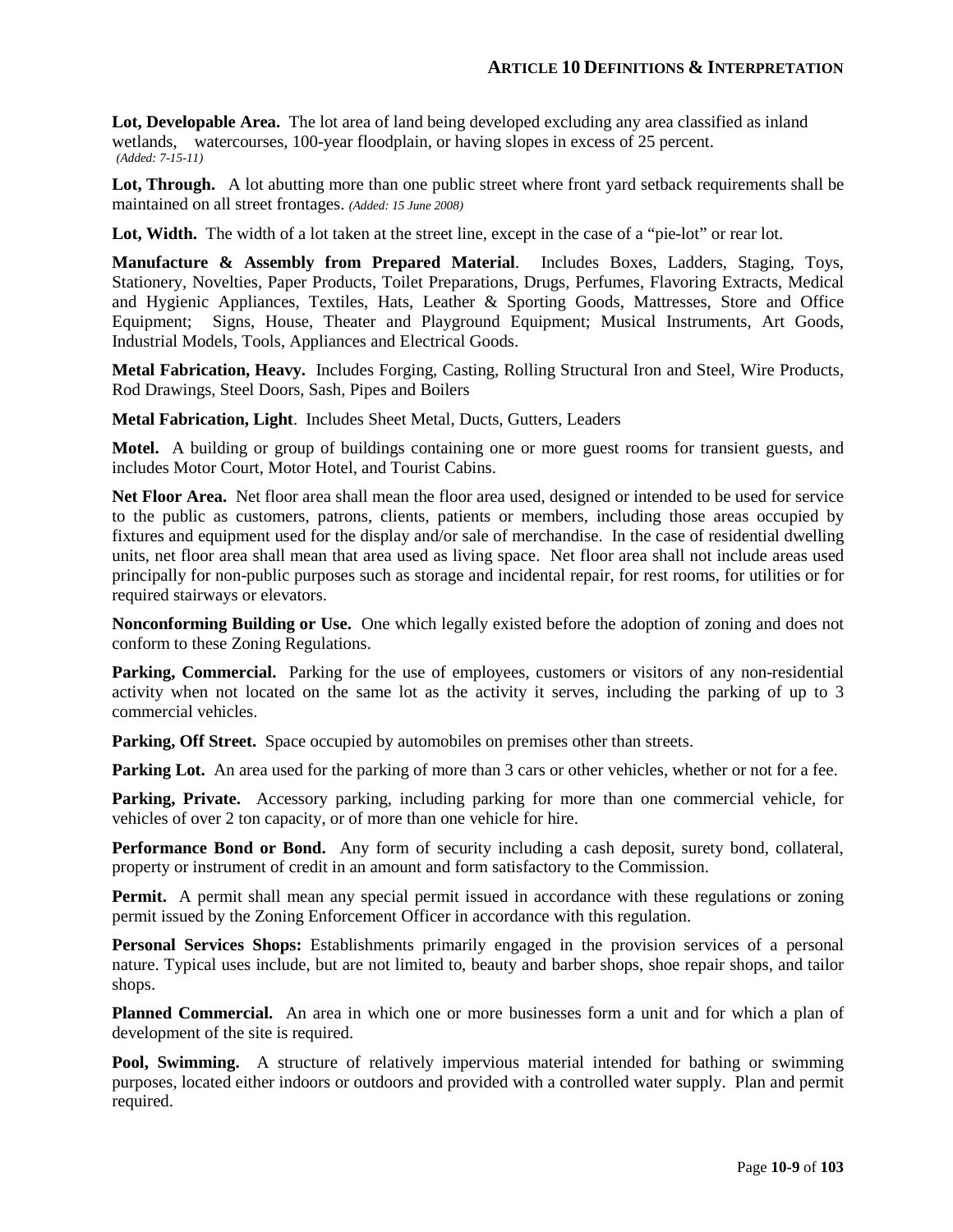**Quarry.** An open excavation or an area for excavation of sand, gravel, stone, peat or other earth products.

**Rear Lot.** Any lot which does not contain the required lot width at the street line or setback line on an accepted town road or state highway, or private street used for travel otherwise approved by the Commission as part of a subdivision approved after July 1999. *.*

**Recreation, Commercial.** Recreation offered to the public for a fee.

**Refuse.** All putrescible and non-putrescible solid wastes including garbage, rubbish, ashes and solid commercial and industrial wastes, but excluding human and animal intestinal wastes and dead animals. Ashes or incinerator residue containing unburned material shall be considered refuse.

**Retail Business.** Premises used for the retail sale of goods for personal or household uses, with storage or processing occupying not more than 50% of the gross floor area, and also premises used for personal, business or household services.

**Riding Academy, Stable.** A building and land in which horses, ponies and similar equestrian animals may be kept for remuneration, hire or sale together with accessory uses such as riding rings, indoors or outdoors, and tack shop.

**Sanitary Land Fill Area, Dump, Refuse Disposal area.** Land used for the depositing of refuse. (See Refuse)

**Seasonal Farm Stand.** A structure used by a farm for the temporary, seasonal sale of raw and/or processed agricultural and horticultural products, services and activities. *(Added 11-22-2010, Effective 12-15-2010)*

**Sign.** Any natural or artificial structure, device, light, material, or object which shall use any letter, word, number, banner, flag, pennant, insignia, logo, device, to attract attention to identify, advertise, announce, or represent any object, project, place, activity, person, institution, organization, firm, group, commodity, enterprise, business, or industry and which is intended to be seen from a public street.

**Sign –Agricultural.** A permanent free-standing or attached sign on a farm or farm stand that is associated with an agriculturally related use. *(Added 11-22-2010, Effective 12-15-2010)*

**Sign –Agricultural Directional.** A permanent directional sign approved by the State Department of Agriculture. *(Added 11-22-2010, Effective 12-15-2010)*

**Sign, Detached.** A sign supported by one or more supports placed in or upon the ground.

**Sign, Off-Premises.** Sign located on property other than the place where the product or service advertised is performed or offered for sale.

**Slaughtering, Commercial.** The slaughtering of animals for other than home use by the owner.

**Street.** An existing public town street used for travel, a proposed public or private street used for travel and approved by the Commission as part of a subdivision plan, or state highway.

**Structure.** Anything constructed or erected which requires location on the ground, or anything attached to something having a location on the ground. Includes private greenhouse, sheds, carports, swimming pools, shelters, garden houses and similar structures, but excludes signs. *(Amended 1-27-14, Effective 2-15-14)*

**Theater, Drive-in.** An open lot or part thereof with its appurtenant facilities, devoted primarily to the showing of moving pictures or theatrical productions on a paid admission basis, to patrons in automobiles or on outdoor seats. Includes accessory structures such as ticket booths, projection booth, screen, retail sale of food products, toilet facilities and playground space.

**Trailer, Boat.** A device which may be attached to a vehicle for use in transporting a boat. Includes the boat. *(Amended 1-25-10, Eff. 2-15-10)*